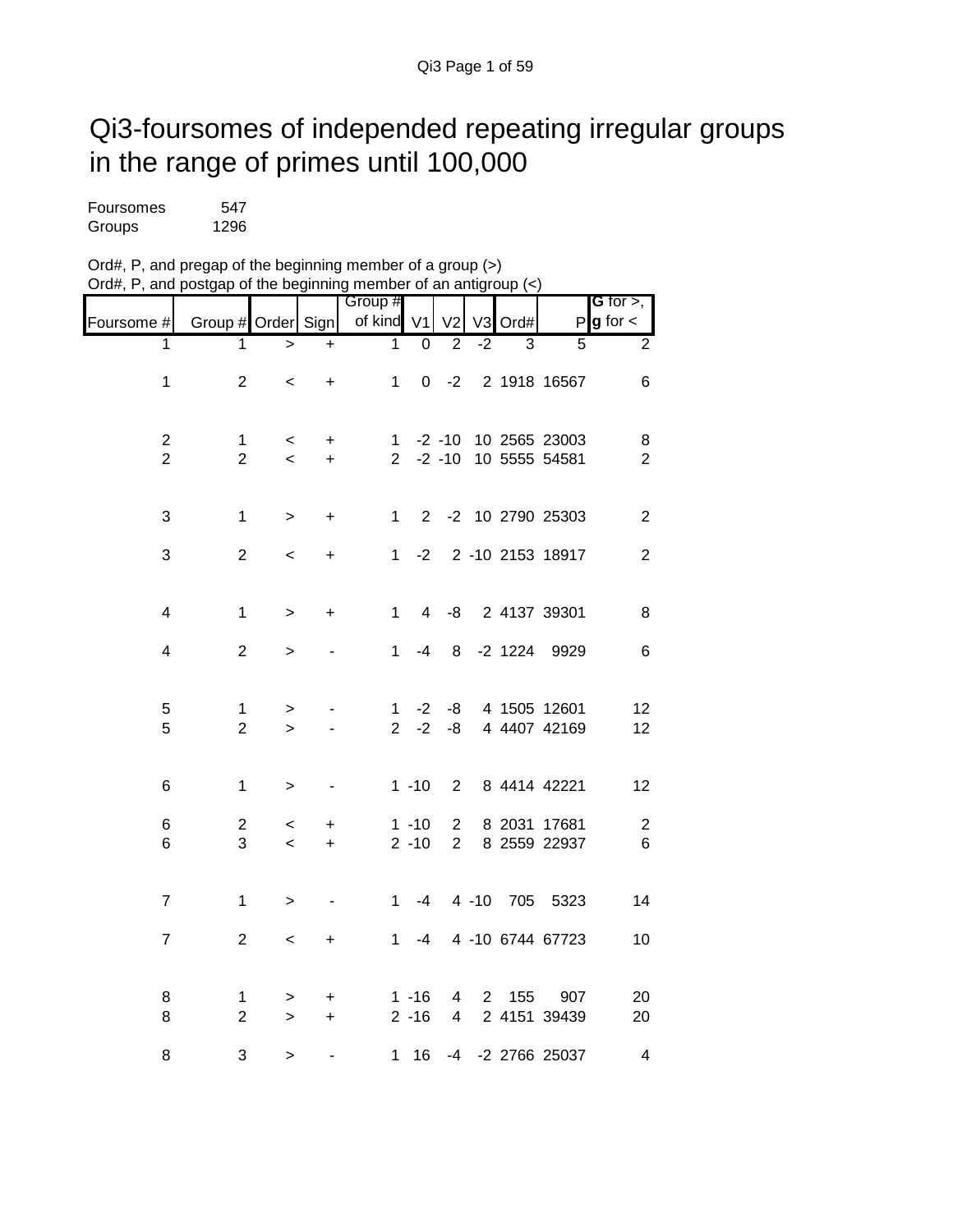|            |                    |                |           | Group #                        |                |                      |                |      |                              | <b>G</b> for $>$ , |
|------------|--------------------|----------------|-----------|--------------------------------|----------------|----------------------|----------------|------|------------------------------|--------------------|
| Foursome # | Group # Order Sign |                |           | of kind V1                     |                | V <sub>2</sub>       | V3             | Ord# |                              | $P g$ for $\lt$    |
| 9          | 1                  | >              | $\ddot{}$ | $\mathbf 1$                    |                | $12 - 14$            |                |      | -2 4121 39139                | 6                  |
| 9          | $\overline{2}$     | >              |           |                                |                | $1 - 12$ 14          |                |      | 2 3280 30341                 | 18                 |
| 10         | $\mathbf{1}$       | >              |           | $\mathbf 1$                    |                |                      |                |      | 0 -16 20 3288 30449          | 18                 |
| 10         | $\overline{2}$     | $\,<\,$        | +         | $\mathbf 1$                    |                |                      |                |      | 0 -16 20 9106 94427          | 6                  |
| 11         | $\mathbf{1}$       | >              | +         | $\mathbf{1}$                   |                | $8 - 16$             |                |      | 2 1254 10223                 | 12                 |
| 11         | $\overline{2}$     | >              | -         | $\mathbf 1$                    |                | $-8$ 16              |                |      | -2 4222 40189                | 12                 |
| 11         | 3                  | $\,<\,$        | +         | $\mathbf{1}$                   |                | $-8$ 16              |                |      | -2 2385 21211                | 10                 |
| 11<br>11   | 4<br>5             | $\,<$<br>$\,<$ | -         | $\mathbf{1}$<br>$\overline{c}$ |                | $8 - 16$<br>$8 - 16$ |                |      | 2 6476 64783<br>2 9332 96959 | 10<br>14           |
| 11         | 6                  | $\,<\,$        |           | 3                              |                | $8 - 16$             |                |      | 2 9428 98129                 | 14                 |
| 12         | $\mathbf{1}$       | $\geq$         | $\ddot{}$ | $\mathbf 1$                    | -8             |                      |                |      | 4 -10 222 1399               | 18                 |
| 12         | $\overline{2}$     | $\geq$         | -         | 1                              | 8              |                      |                |      | -4 10 2268 20051             | $\overline{4}$     |
| 12         | 3                  | $\,<$          | +         | 1                              | 8              |                      |                |      | -4 10 6241 62081             | 18                 |
| 13         | $\mathbf{1}$       | >              |           | $\mathbf{1}$                   | -4             | 6                    | $\overline{2}$ | 652  | 4871                         | 10                 |
| 13         | $\overline{c}$     | $\,<\,$        | +         | 1                              | $-4$           | 6                    |                |      | 2 3000 27449                 | 8                  |
| 13         | $\sqrt{3}$         | $\,<$          | $\ddot{}$ | $\overline{2}$                 | $-4$           | 6                    |                |      | 2 9275 96281                 | 8                  |
| 14         | 1                  | $\, > \,$      | $\ddot{}$ | 1                              | 4              |                      |                |      | 4 10 6490 64937              | 10                 |
| 14         | $\overline{2}$     | $\geq$         | $+$       | 2 <sup>7</sup>                 | $\overline{4}$ |                      |                |      | 4 10 6937 70003              | $\overline{2}$     |
| 15<br>15   | $\mathbf{1}$       | $\, >$         | $\ddot{}$ | 1                              |                |                      |                |      | 4 10 -14 4901 47533          | 6                  |
|            | $\overline{2}$     | $\mathbf{I}$   | $\ddot{}$ |                                |                |                      |                |      | 2 4 10 -14 5753 56737        | $\,6$              |
| 15         | 3                  | $\,<$          | $\ddot{}$ |                                |                |                      |                |      | 1 -4 -10 14 5001 48619       | $\overline{4}$     |
| 16         | $\mathbf 1$        | $\, >$         | +         |                                |                |                      |                |      | 1 -2 -2 22 4233 40351        | 8                  |
| 16         | $\overline{2}$     | $\,>$          | $\ddot{}$ | 2 <sup>7</sup>                 |                |                      |                |      | -2 -2 22 9554 99571          | 8                  |
| 16         | 3                  | $\,<$          | $\ddot{}$ | $1 \quad$                      | $2^{\circ}$    |                      |                |      | 2 -22 2296 20333             | 8                  |

Ord#, P, and pregap of the beginning member of a group (>) Ord#, P, and postgap of the beginning member of an antigroup (<)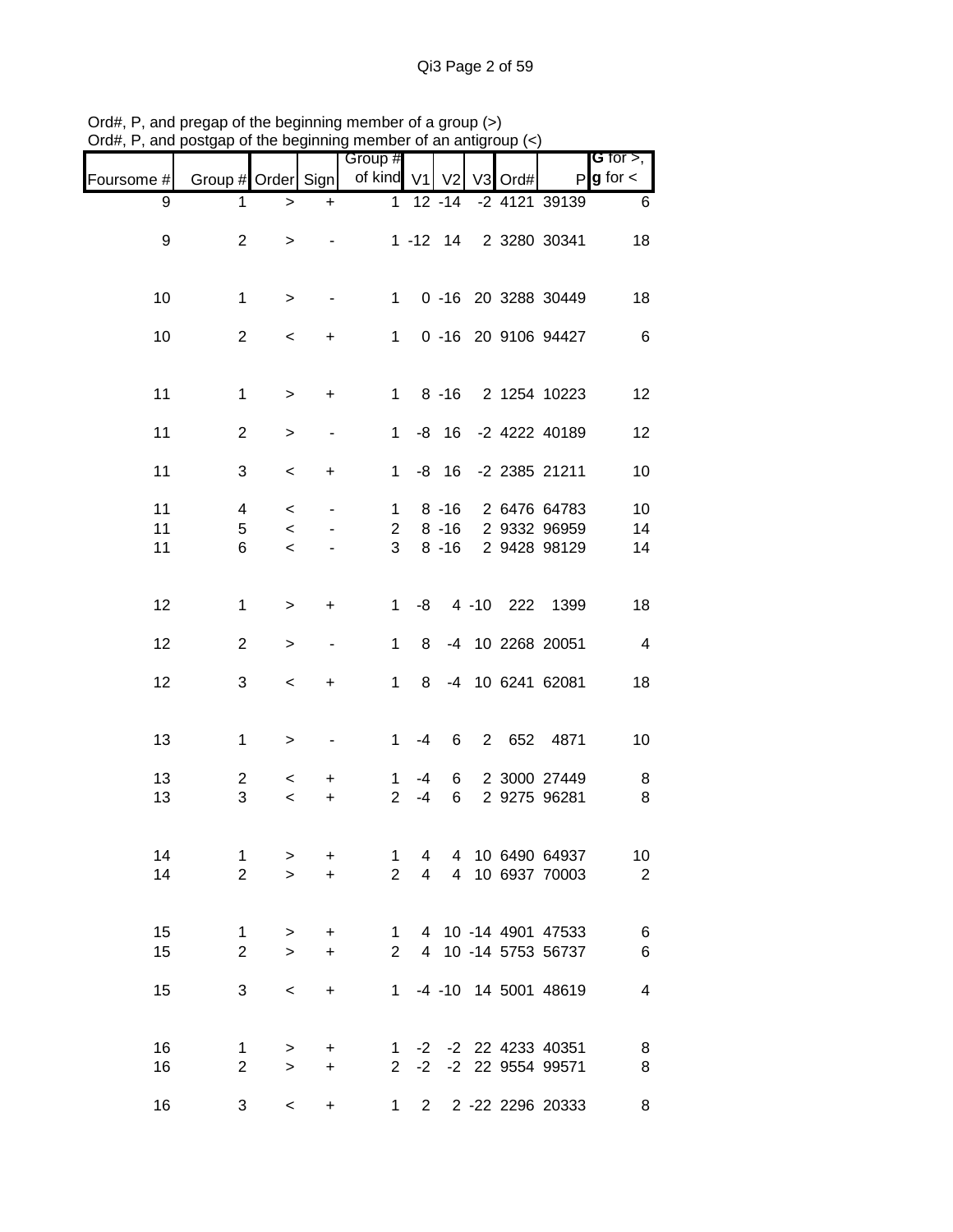|            |                    |           |                          | Group #               |            |                |      |                   |                        | G for $>$ ,            |
|------------|--------------------|-----------|--------------------------|-----------------------|------------|----------------|------|-------------------|------------------------|------------------------|
| Foursome # | Group # Order Sign |           |                          | of kind V1 V2 V3 Ord# |            |                |      |                   |                        | $P$ <b>g</b> for $\lt$ |
|            |                    |           |                          |                       |            |                |      |                   |                        |                        |
| 17         | $\mathbf{1}$       | $\, > \,$ | +                        | $\mathbf{1}$          |            |                |      | $-2$ 22 $-20$ 731 | 5527                   | 6                      |
| 17         | $\overline{2}$     | $\geq$    | $\ddot{}$                | $\overline{2}$        |            |                |      |                   | -2 22 -20 9306 96667   | 6                      |
| 17         | 3                  | $\,<\,$   | +                        | $\mathbf{1}$          |            |                |      |                   | 2 -22 20 8491 87481    | 10                     |
|            |                    |           |                          |                       |            |                |      |                   |                        |                        |
| 18         | 1                  | $\, > \,$ | +                        |                       |            |                |      |                   | 1 22 -20 -2 8856 91591 | 8                      |
| 18         | $\overline{c}$     | $\,<\,$   | +                        |                       |            | $1 - 22$ 20    |      |                   | 2 8638 89189           | 14                     |
|            |                    |           |                          |                       |            |                |      |                   |                        |                        |
| 19         | $\mathbf{1}$       | $\, >$    | +                        |                       |            | $1 - 20 - 2$   |      |                   | 8 264 1693             | 24                     |
| 19         | $\overline{2}$     | $\,<\,$   | +                        |                       | 120        | $2^{\circ}$    |      |                   | -8 4981 48413          | 24                     |
|            |                    |           |                          |                       |            |                |      |                   |                        |                        |
| 20         | $\mathbf{1}$       | $\, > \,$ | $\ddot{}$                | $\mathbf{1}$          | 0          | 0              | 12   | 272               | 1747                   | 6                      |
| 20         | $\overline{c}$     | $\geq$    | $\ddot{}$                | $\overline{c}$        | 0          | $\mathbf 0$    |      |                   | 12 2601 23327          | $\,6$                  |
| 20         | 3                  | $\geq$    | $\ddot{}$                | 3                     | 0          | $\overline{0}$ |      |                   | 12 9244 95917          | 6                      |
| 20         | 4                  | $\, > \,$ | $\overline{\phantom{a}}$ | 1                     | 0          |                |      |                   | 0 -12 7532 76561       | 18                     |
| 20         | 5                  | $\,<$     | +                        | $\mathbf 1$           | 0          |                |      |                   | 0 -12 8092 82793       | 6                      |
|            |                    |           |                          |                       |            |                |      |                   |                        |                        |
| 21         | 1                  | $\,>$     | +                        | $\mathbf 1$           |            |                |      | 0 12 -12 273      | 1753                   | 6                      |
| 21         | $\mathbf{2}$       | $\,>$     |                          | $\mathbf{1}$          |            |                |      |                   | 0 -12 12 7685 78259    | 18                     |
|            |                    |           |                          |                       |            |                |      |                   |                        |                        |
| 22         | 1                  | >         | +                        | $\mathbf 1$           |            | $12 - 12$      | $-2$ | 274               | 1759                   | 6                      |
| 22         | $\overline{c}$     | $\geq$    | $\ddot{}$                | 2 <sup>7</sup>        |            | $12 - 12$      |      | $-2$ 1130         | 9109                   | 6                      |
| 22         | 3                  | >         | +                        |                       |            |                |      |                   | 3 12 -12 -2 7687 78283 | 6                      |
|            |                    |           |                          |                       |            |                |      |                   |                        |                        |
| 23         | $\mathbf{1}$       | $\geq$    | $+$                      |                       |            |                |      |                   | 1 -12 -2 -2 275 1777   | 18                     |
| 23         | $\overline{2}$     | $\prec$   | $\ddot{}$                |                       |            |                |      |                   | 1 12 2 2 6873 69203    | 18                     |
|            |                    |           |                          |                       |            |                |      |                   |                        |                        |
| 24         | 1                  | $\,<\,$   | $+$                      | $1 \quad$             |            |                |      |                   | -8 2 8 2110 18427      | $6\overline{6}$        |
| 24         | $\overline{2}$     | $\,<\,$   |                          |                       | $1\quad 8$ |                |      |                   | -2 -8 5203 50777       | 12                     |
|            |                    |           |                          |                       |            |                |      |                   |                        |                        |
| 25         | 1                  | $\,>$     | +                        | $1 \quad$             | -6         |                |      | 0 12 291          | 1901                   | 12                     |

Ord#, P, and pregap of the beginning member of a group (>) Ord#, P, and postgap of the beginning member of an antigroup (<)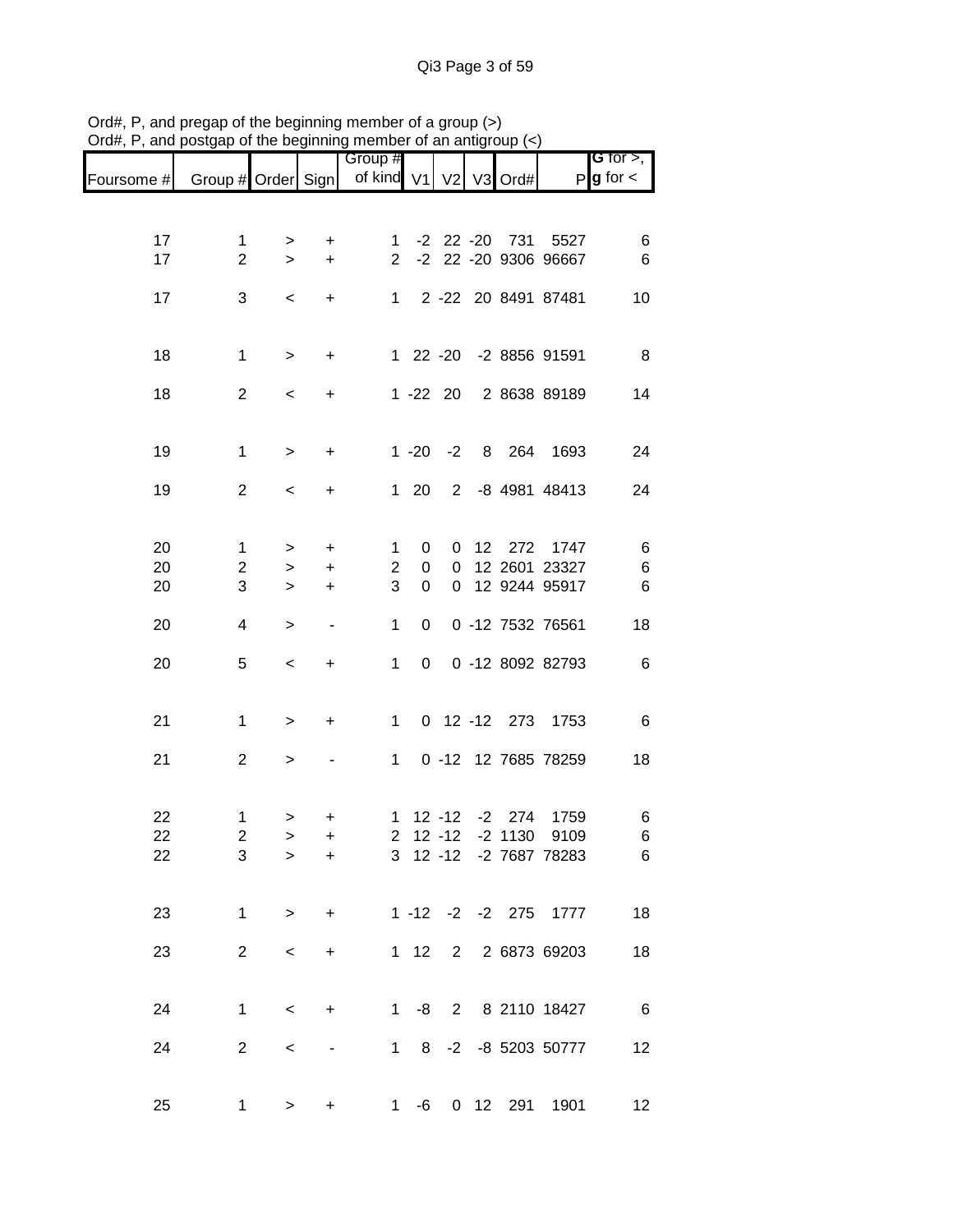| Foursome # | Group # Order Sign           |                           |                              | Group #<br>of kind V1          |          | V <sub>2</sub> | V <sub>3</sub> | Ord# |                                                    | <b>G</b> for $>$ ,<br>$P$ <b>g</b> for $\lt$ |
|------------|------------------------------|---------------------------|------------------------------|--------------------------------|----------|----------------|----------------|------|----------------------------------------------------|----------------------------------------------|
| 25         | $\overline{2}$               | $\,>$                     |                              | 1                              | 6        |                |                |      | 0 -12 7967 81421                                   | 12                                           |
| 25         | 3                            | $\,<$                     |                              | 1                              | -6       |                |                |      | 0 12 2286 20219                                    | 12                                           |
| 26         | $\mathbf{1}$                 | $\geq$                    | $\qquad \qquad \blacksquare$ |                                |          |                |                |      | 1 16 -14 14 1654 14011                             | $\overline{\phantom{a}}$                     |
| 26<br>26   | $\overline{2}$<br>3          | $\,<\,$<br>$\,<\,$        | $\ddot{}$<br>$\ddot{}$       |                                |          |                |                |      | 1 16 -14 14 937 7351<br>2 16 -14 14 5891 58171     | 18<br>18                                     |
| 27         | $\mathbf{1}$                 | $\, >$                    | $\ddot{}$                    |                                |          |                |                |      | 1 14 -14 20 7877 80473                             | $\overline{2}$                               |
| 27<br>27   | $\overline{c}$<br>3          | $\,<\,$<br>$\prec$        | $\ddot{}$<br>$\ddot{}$       |                                |          |                |                |      | 1 -14 14 -20 1291 10589<br>2 -14 14 -20 6543 65537 | $\,8\,$<br>$\overline{2}$                    |
| 28<br>28   | 1<br>$\overline{\mathbf{c}}$ | $\, > \,$<br>$\mathbf{L}$ | $\ddot{}$<br>+               |                                | $2 - 16$ | 2              |                |      | 1 -16 2 -2 1548 13001<br>-2 5618 55331             | 18<br>18                                     |
| 28<br>28   | 3<br>4                       | $\,<\,$<br>$\,<$          | +<br>$\ddot{}$               | $\mathbf{1}$<br>2 <sup>7</sup> | 16<br>16 | $-2$<br>$-2$   |                |      | 2 2922 26647<br>2 8745 90289                       | 22<br>24                                     |
| 29         | $\mathbf{1}$                 | $\,$                      | +                            | $\mathbf{1}$                   | -8       | 8              |                |      | 4 307 2027                                         | 10                                           |
| 29         | $\mathbf{2}$                 | $\,<$                     | $\ddot{}$                    | $\mathbf 1$                    | 8        | -8             |                |      | -4 5987 59209                                      | 10                                           |
| 30<br>30   | 1<br>$\overline{2}$          | ><br>$\, > \,$            |                              |                                |          |                |                |      | 1 10 -14 14 3628 33871<br>2 10 -14 14 8262 84793   | 8<br>$\,6$                                   |
| 30         | 3                            | $\,<$                     | +                            | $\mathbf{1}$                   |          |                |                |      | 10 -14 14 2124 18541                               | 12                                           |
| 31         | 1                            | $\geq$                    | $+$                          |                                |          |                |                |      | 1 14 -14 4 3145 28879                              | 8                                            |
| 31         | 2 <sup>1</sup>               | $\,<\,$                   | $\pm$                        |                                |          |                |                |      | 1 -14 14 -4 6164 61253                             | $\,8\,$                                      |
| 32         | 1.                           | $\geq$                    | $\ddot{}$                    |                                |          |                |                |      | 1 6 -20 2 8617 88969                               | 18                                           |
| 32         | $\overline{2}$               | $\,<\,$                   | +                            |                                |          |                |                |      | 1 -6 20 -2 7537 76631                              | 18                                           |
| 33         | 1                            | $\geq$                    | +                            | 1                              |          |                |                |      | 2 8 -14 2744 24809                                 | 10                                           |

Ord#, P, and pregap of the beginning member of a group (>) Ord#, P, and postgap of the beginning member of an antigroup (<)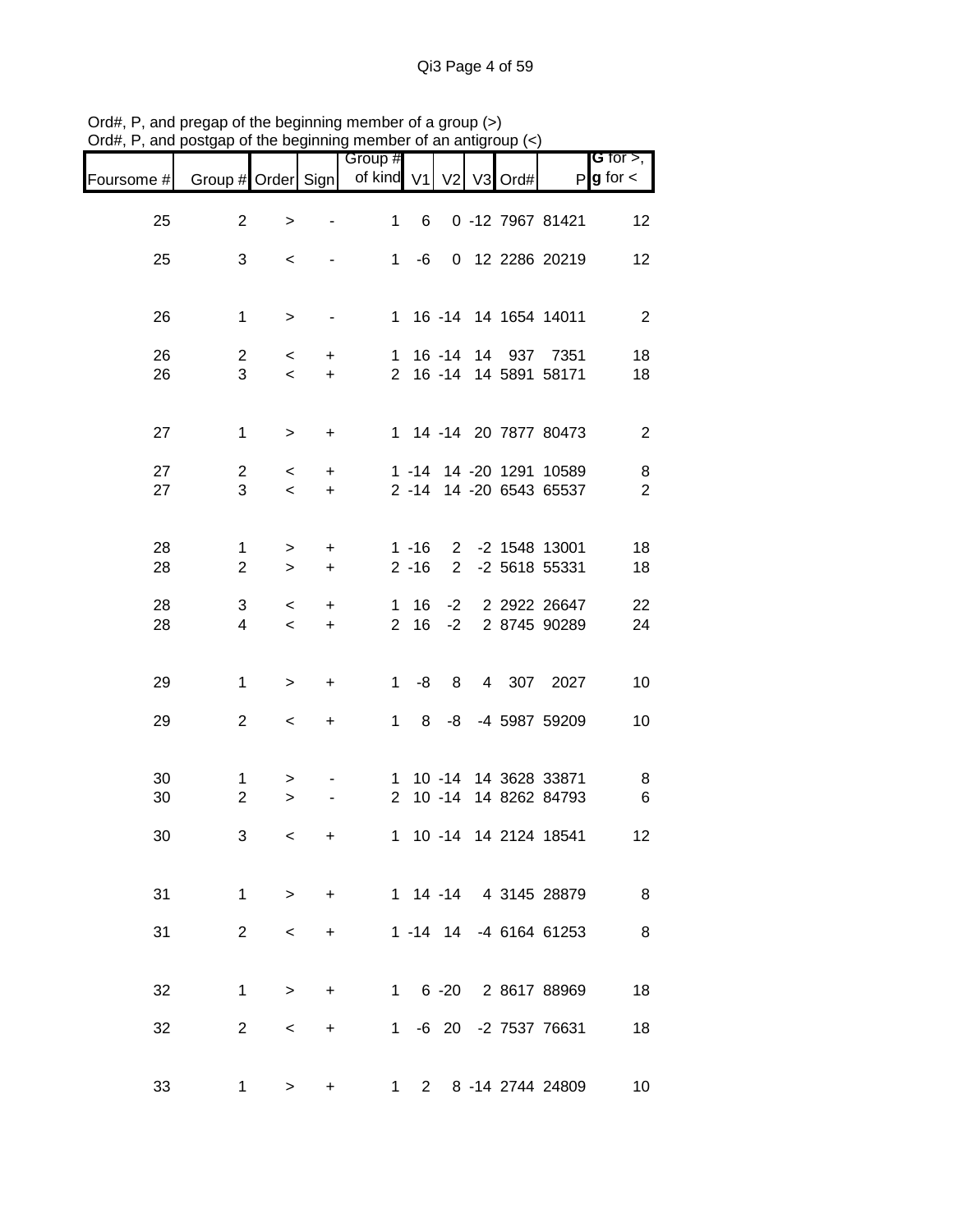| unu p      | oolgap or           |           |                | are pogmumig mombor   |           |                |                | ∪uµ  |                              |                                       |
|------------|---------------------|-----------|----------------|-----------------------|-----------|----------------|----------------|------|------------------------------|---------------------------------------|
| Foursome # | Group # Order Sign  |           |                | Group #<br>of kind V1 |           | V <sub>2</sub> | V <sub>3</sub> | Ord# |                              | G for $>$ ,<br>$P$ <b>g</b> for $\lt$ |
| 33         | $\overline{2}$      | $\,<$     | $\ddot{}$      | 1                     | $-2$      | -8             |                |      | 14 6441 64327                | 6                                     |
| 34         | $\mathbf 1$         | $\, > \,$ |                | $1 \quad$             |           |                |                |      | -8 10 -20 3408 31687         | 20                                    |
| 34         | $\overline{2}$      | $\,<$     | $\ddot{}$      |                       |           |                |                |      | 1 -8 10 -20 7598 77339       | 8                                     |
|            |                     |           |                |                       |           |                |                |      |                              |                                       |
| 35         | 1                   | $\, > \,$ | $\ddot{}$      |                       | $1 - 16$  | $-4$           |                |      | 4 3164 29123                 | 22                                    |
| 35         | $\overline{2}$      | $\,<$     | +              | $1 \quad$             | 16        |                |                |      | 4 -4 4172 39679              | 24                                    |
| 36         | $\mathbf{1}$        | $\, > \,$ | $\ddot{}$      | $\mathbf 1$           | 6         | $-6$           |                |      | 0 7254 73459                 | 6                                     |
| 36         | $\mathbf{2}$        | $\,<\,$   | +              | 1                     | -6        | 6              |                |      | 0 2213 19501                 | $\,6$                                 |
|            |                     |           |                |                       |           |                |                |      |                              |                                       |
| 37         | $\mathbf{1}$        | $\, > \,$ | +              | $\mathbf 1$           | -4        |                |                |      | -2 -2 3632 33923             | 12                                    |
| 37         | $\mathbf{2}$        | $\, > \,$ |                | 1                     | 4         | $2^{\circ}$    |                |      | 2 7297 73943                 | $\overline{4}$                        |
|            |                     |           |                |                       |           |                |                |      |                              |                                       |
| 38         | $\mathbf{1}$        | $\,>$     |                |                       | $1 - 22$  | 8              |                |      | 8 9557 99607                 | 26                                    |
| 38         | $\mathbf{2}$        | $\,<\,$   | $\ddot{}$      |                       | $1 - 22$  | 8              |                |      | 8 5934 58657                 | $\overline{4}$                        |
| 39         | 1                   | $\,<\,$   | +              | 1                     | 8         | 8              |                |      | 2 4780 46199                 | 20                                    |
| 39         | $\overline{2}$      | $\,<\,$   | $\ddot{}$      | $\overline{2}$        | 8         | 8              |                |      | 2 6838 68791                 | 22                                    |
|            |                     |           |                |                       |           |                |                |      |                              |                                       |
| 40<br>40   | 1<br>$\overline{c}$ | $\,$<br>> | +<br>+         | 1<br>$\overline{a}$   | -8<br>-8  | $-2$<br>$-2$   |                |      | -4 369 2521<br>-4 3928 37039 | 18<br>18                              |
| 40         | 3                   | $\lt$     | $\blacksquare$ |                       |           |                |                |      | 1 -8 -2 -4 8571 88423        | $\overline{4}$                        |
|            |                     |           |                |                       |           |                |                |      |                              |                                       |
| 41         | $\mathbf{1}$        | $\geq$    |                |                       |           |                |                |      | 1 -4 -16 10 1684 14369       | 22                                    |
| 41         | $\overline{2}$      | $\,<\,$   |                |                       | $1 \quad$ |                |                |      | 4 16 -10 9135 94747          | 24                                    |
|            |                     |           |                |                       |           |                |                |      |                              |                                       |
| 42         | $\mathbf{1}$        | $\geq$    | $\ddot{}$      |                       |           |                |                |      | 1 -10 -10 14 376 2579        | 22                                    |
| 42         | $\overline{2}$      | >         |                |                       |           |                |                |      | 1 10 10 -14 8911 92251       | 8                                     |
| 42         | 3                   | $\,<\,$   |                |                       |           |                |                |      | 1 -10 -10 14 2705 24371      | $\overline{2}$                        |

Ord#, P, and pregap of the beginning member of a group (>) Ord#, P, and postgap of the beginning member of an antigroup (<)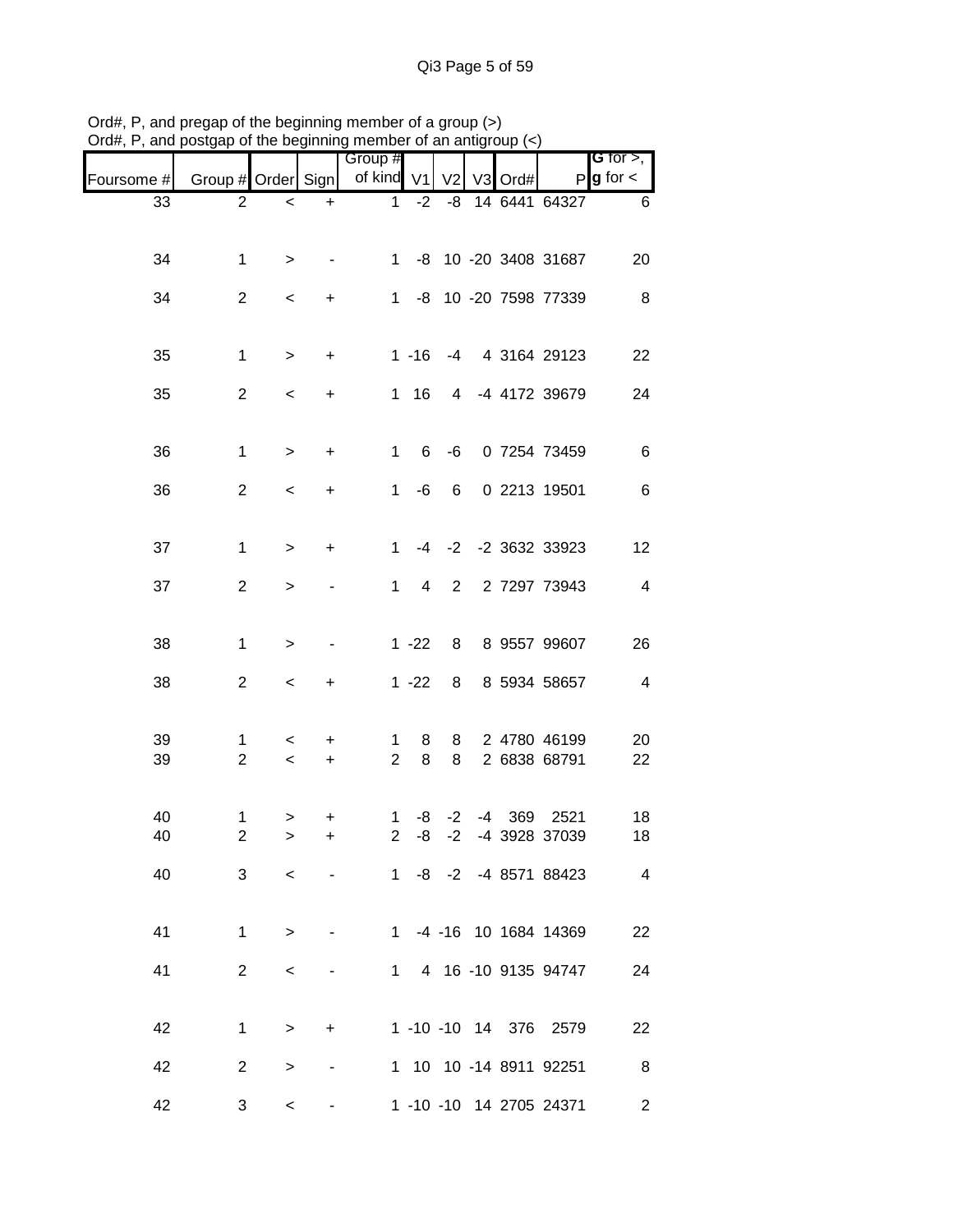|                                              |                                              |         |        |                 |                                  |                                |                          |                                     | , and posigap or the beginning member of an antigroup $(\sim)$ | יישוע $\pi,$ ו |
|----------------------------------------------|----------------------------------------------|---------|--------|-----------------|----------------------------------|--------------------------------|--------------------------|-------------------------------------|----------------------------------------------------------------|----------------|
| <b>G</b> for $>$ ,<br>$P$ <b>g</b> for $\lt$ |                                              | V3 Ord# |        | V <sub>2</sub>  |                                  | Group #<br>of kind V1          |                          |                                     | Group # Order Sign                                             | Foursome #     |
| $\overline{2}$                               | 2 -10 -10 14 4882 47351                      |         |        |                 |                                  |                                |                          | $\,<$                               | 4                                                              | 42             |
| 18                                           | -4 8 917 7177                                |         |        |                 | -8                               | $1 \quad$                      | $\ddot{}$                | $\, >$                              | 1                                                              | 43             |
| 16                                           | -8 8117 83101                                |         |        | $\overline{4}$  | 8                                | 1                              | $\ddot{}$                | $\,<\,$                             | $\overline{2}$                                                 | 43             |
| $\overline{2}$<br>$6\phantom{1}$             | 2 -4 5346 52291<br>-4 8848 91499             |         |        | $2^{\circ}$     | 8<br>8                           | $\mathbf{1}$<br>$\overline{2}$ | $\ddot{}$<br>$\ddot{}$   | $\, > \,$<br>$\, > \,$              | $\mathbf{1}$<br>$\overline{c}$                                 | 44<br>44       |
| 18                                           | 4 8999 93169                                 |         |        | $-8 - -2$       |                                  | $\mathbf{1}$                   |                          | $\, > \,$                           | 3                                                              | 44             |
| 6<br>6                                       | -8 889 6911<br>-8 8533 87881                 |         |        | $-4$<br>$-4$    | $\overline{2}$<br>$\overline{2}$ | $\mathbf{1}$<br>$\overline{2}$ |                          | $\,<\,$<br>$\overline{\phantom{0}}$ | 1<br>$\overline{2}$                                            | 45<br>45       |
| 10<br>10                                     | 1 -2 10 -4 6485 64891<br>-4 8101 82903       |         |        | 10 <sup>1</sup> | $-2$                             | 2 <sup>1</sup>                 | $\ddot{}$<br>$\ddot{}$   | $\,<\,$<br>$\,<$                    | 1<br>$\overline{2}$                                            | 46<br>46       |
| 14<br>18                                     | 2 -14 10 1587 13381<br>2 -14 10 4049 38351   |         |        |                 |                                  | $\mathbf{1}$<br>2 <sup>1</sup> | $\overline{\phantom{a}}$ | ><br>$\geq$                         | 1<br>$\overline{2}$                                            | 47<br>47       |
| $\,6$                                        | 0 -4 26 427 2963                             |         |        |                 |                                  | 1                              | +                        | >                                   | $\mathbf{1}$                                                   | 48             |
| 6                                            | 465 3307                                     |         | 4 - 26 |                 | $\overline{0}$                   | 1                              | +                        | $\,<\,$                             | $\overline{2}$                                                 | 48             |
| 6                                            | -4 26 -26 428 2969                           |         |        |                 |                                  | $\mathbf{1}$                   | $\ddot{}$                | >                                   | $\mathbf{1}$                                                   | 49             |
| 6                                            | 1 4 -26 26 8466 87181                        |         |        |                 |                                  |                                | ÷.                       | $\lt$                               | $\overline{2}$                                                 | 49             |
| $\overline{c}$<br>$\overline{c}$             | 1 26 -26 8 429 2971<br>2 26 -26 8 5703 56209 |         |        |                 |                                  |                                | $\ddot{}$<br>$\ddot{}$   | $\, >$<br>$\,>$                     | $\mathbf{1}$<br>$\overline{2}$                                 | 50<br>50       |
| $\sqrt{2}$                                   | 1 -26 26 -8 5704 56237                       |         |        |                 |                                  |                                | $\ddot{}$                | $\,<\,$                             | 3                                                              | 50             |
| 28<br>28                                     | 1 -26 8 -2 430 2999<br>2 -26 8 -2 1328 10937 |         |        |                 |                                  |                                | $\pm$<br>$\ddot{}$       | $\geq$<br>$\geq$                    | 1<br>$\overline{2}$                                            | 51<br>51       |
| 8 <sup>8</sup>                               |                                              |         |        |                 |                                  | 1 4 -6 6 6043 59779            | $\ddot{}$                | $1 \quad$<br>$\, >$                 |                                                                | 52             |

Ord#, P, and pregap of the beginning member of a group (>) Ord#, P, and postgap of the beginning member of an antigroup (<)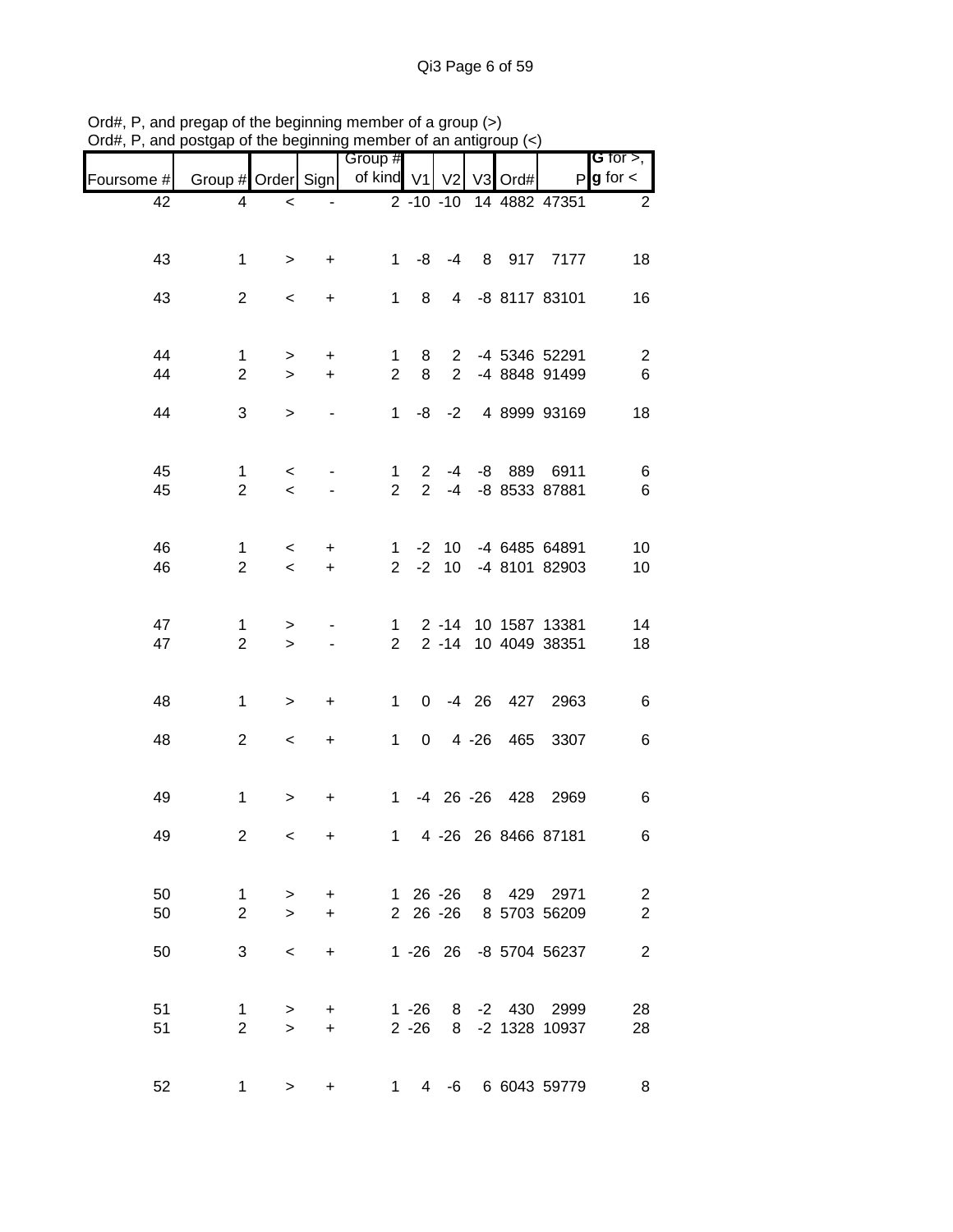|            |                    |           |           | Group #        |              |                |    |      |                         | <b>G</b> for $>$ ,      |
|------------|--------------------|-----------|-----------|----------------|--------------|----------------|----|------|-------------------------|-------------------------|
| Foursome # | Group # Order Sign |           |           | of kind V1     |              | V <sub>2</sub> | V3 | Ord# |                         | $P$ <b>g</b> for $\lt$  |
| 52         | 2                  | >         |           | 1              | $-4$         | 6              |    |      | -6 2218 19553           | 10                      |
| 52         | 3                  | $\,<\,$   | $\ddot{}$ | $\mathbf{1}$   | -4           | 6              |    |      | -6 7192 72719           | 8                       |
| 53         | $\mathbf{1}$       | >         | +         | 1              | -6           | 6              |    |      | -8 1935 16741           | 12                      |
| 53         | $\overline{2}$     | $\geq$    | $\ddot{}$ | $\overline{2}$ | -6           | 6              |    |      | -8 2750 24877           | 18                      |
| 53         | 3                  | >         |           |                | $1 \quad 6$  | -6             |    |      | 8 1252 10193            | 12                      |
| 54         | $\mathbf{1}$       | $\, >$    | $\ddot{}$ |                |              |                |    |      | 1 14 -10 -8 442 3089    | 6                       |
| 54         | $\overline{2}$     | $\,<\,$   | $\ddot{}$ |                |              | $1 - 14$ 10    |    |      | 8 3761 35311            | 6                       |
| 54         | 3                  | $\,<\,$   | $\ddot{}$ |                |              | $2 - 14$ 10    |    |      | 8 4103 38953            | 6                       |
| 55         | $\mathbf{1}$       | $\geq$    | $+$       |                |              |                |    |      | 1 10 -22 -2 446 3137    | 16                      |
| 55         | $\overline{2}$     | $\geq$    | $\ddot{}$ |                |              |                |    |      | 2 10 -22 -2 5906 58337  | 16                      |
| 56         | $\mathbf{1}$       | $\, > \,$ | $\ddot{}$ | $\mathbf{1}$   |              |                |    |      | 10 16 -26 5409 53003    | 4                       |
| 56         | $\overline{2}$     | $\geq$    | $\ddot{}$ |                | $2 \quad 10$ |                |    |      | 16 -26 6868 69151       | $\overline{c}$          |
| 56         | 3                  | $\,<$     | $\ddot{}$ |                |              |                |    |      | 1 -10 -16 26 8224 84389 | $\overline{c}$          |
| 57         | $\mathbf{1}$       | >         | $\ddot{}$ | $\mathbf{1}$   |              |                |    |      | -8 14 -14 934 7331      | 10                      |
| 57         | $\overline{2}$     | $\,<\,$   | $\ddot{}$ | 1              |              |                |    |      | 8 -14 14 2024 17599     | 10                      |
| 58         | $\mathbf{1}$       | >         | +         |                | $1 - 10$     | 14             | -4 | 479  | 3407                    | 16                      |
| 58         | $\overline{2}$     | $\,<$     |           |                |              |                |    |      | 1 -10 14 -4 2704 24359  | 12                      |
| 58         | 3                  | $\,<$     |           |                |              |                |    |      | 2 -10 14 -4 5859 57829  | 10                      |
| 59         | $\mathbf{1}$       | $\, >$    | $\ddot{}$ |                | $1 \quad 14$ | $-4$           |    |      | -8 480 3413             | 6                       |
| 59         | $\overline{c}$     | $\,<$     |           | $\mathbf{1}$   | 14           | $-4$           |    |      | -8 2387 21227           | 20                      |
| 59         | 3                  | $\prec$   |           |                | 2 14         | $-4$           |    |      | -8 9346 97127           | 24                      |
| 60         | 1                  | >         | +         |                | $1 - 14$     |                |    |      | 4 -6 3146 28901         | 22                      |
| 60         | $\overline{2}$     | $\,<\,$   |           |                | $1 - 14$     |                |    |      | 4 -6 2859 25997         | $\overline{\mathbf{c}}$ |

Ord#, P, and pregap of the beginning member of a group (>) Ord#, P, and postgap of the beginning member of an antigroup (<)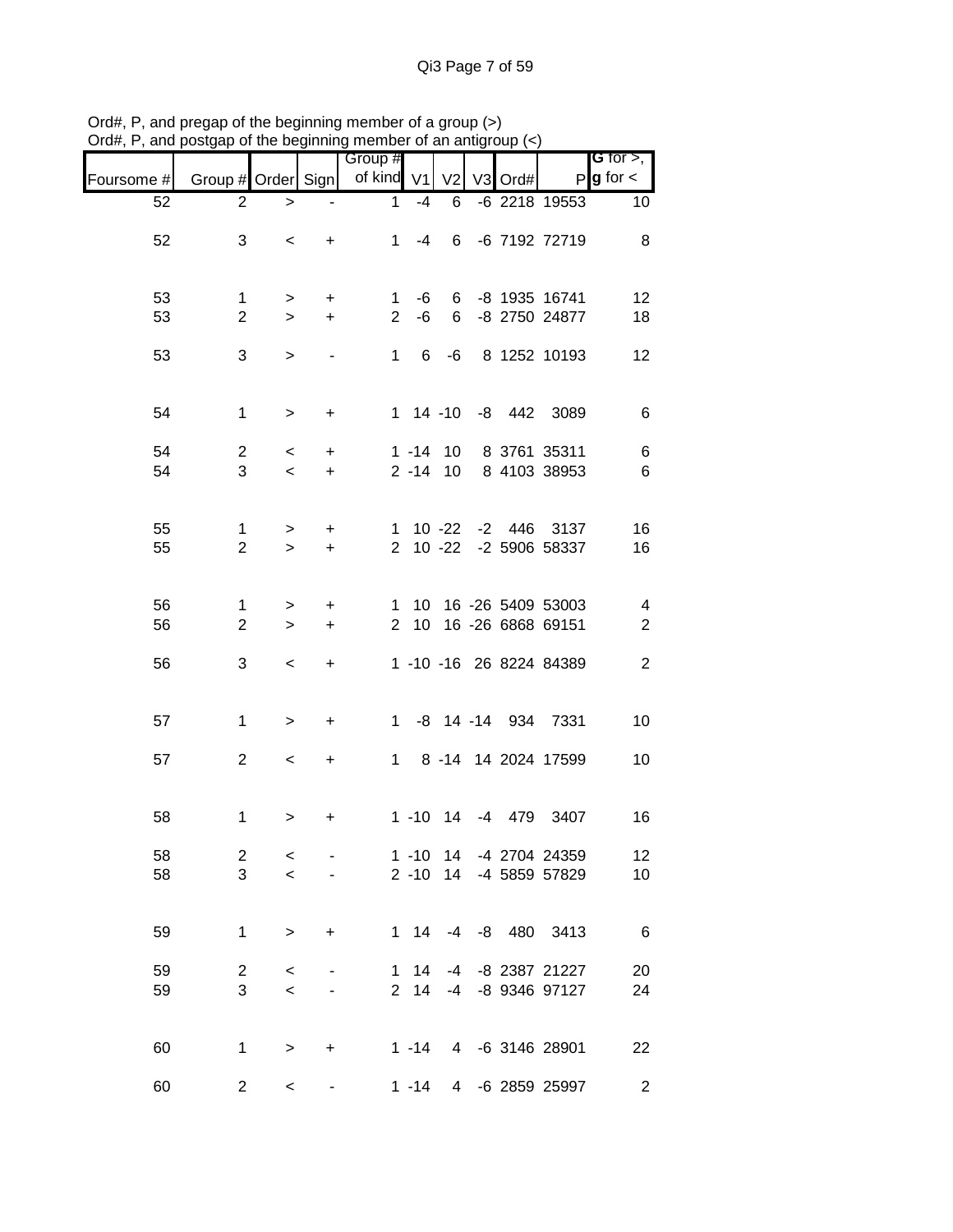|            |                    |         |                              | Group #        |                 |                |    |      |                       | G for $>$ ,            |
|------------|--------------------|---------|------------------------------|----------------|-----------------|----------------|----|------|-----------------------|------------------------|
| Foursome # | Group # Order Sign |         |                              | of kind V1     |                 | V <sub>2</sub> | V3 | Ord# |                       | $P$ <b>g</b> for $\lt$ |
| 61         | $\mathbf{1}$       | $\,>$   | $\ddot{}$                    |                |                 | $1 \t16 \t-16$ |    |      | -4 9482 98779         | $6\phantom{1}6$        |
| 61         | $\mathbf{2}$       | >       |                              |                |                 | $1 - 16$ 16    |    |      | 4 7518 76421          | 18                     |
|            |                    |         |                              |                |                 |                |    |      |                       |                        |
| 62         | $\mathbf{1}$       | $\, >$  | $\qquad \qquad \blacksquare$ | 1              |                 | 4 -8           |    |      | -4 886 6883           | 12                     |
| 62         | $\overline{c}$     | $\,<\,$ | +                            | 1              | 4               | -8             |    |      | -4 1895 16339         | 10                     |
| 63         | 1                  | $\geq$  | $\ddot{}$                    |                | $1 - 10$        | $2^{\circ}$    | 12 |      | 527 3793              | 14                     |
| 63         | $\mathbf{2}$       | $\,>$   | $\ddot{}$                    |                | $2 - 10$        | $2^{\circ}$    |    |      | 12 7583 77191         | 20                     |
| 64         | $\mathbf{1}$       | $\,>$   |                              |                |                 |                |    |      | 1 16 -8 -4 2384 21193 | $\overline{c}$         |
| 64         | $\overline{2}$     | $\,<$   |                              |                | $1 - 16$        |                |    |      | 8 4 3446 32117        | $\overline{c}$         |
| 65         | $\mathbf{1}$       | $\,>$   | +                            | $\mathbf{1}$   | 10              |                |    |      | -8 16 1681 14327      | $\overline{4}$         |
| 65         | $\overline{c}$     | $\,<$   |                              | 1              | 10 <sup>1</sup> |                |    |      | -8 16 3409 31699      | 22                     |
|            |                    |         |                              |                |                 |                |    |      |                       |                        |
| 66         | $\mathbf{1}$       | $\,>$   | $\ddot{}$                    | 1              | -8              | 16             |    |      | 2 547 3943            | 12                     |
| 66         | $\mathbf{2}$       | $\,<$   |                              | $\mathbf 1$    | -8              | 16             |    |      | 2 9013 93307          | 12                     |
| 67         | $\mathbf{1}$       | $\,$    | $\ddot{}$                    |                |                 |                |    |      | 1 4 10 -10 6089 60343 | $\,6$                  |
| 67         | 2                  | $\,<\,$ | +                            | $\mathbf{1}$   |                 |                |    |      | -4 -10 10 3860 36383  | 6                      |
| 67         | 3                  | $\,<\,$ | +                            | $\overline{2}$ |                 |                |    |      | -4 -10 10 7310 74099  | $\overline{c}$         |
| 68         | 1                  | $\lt$   | $\ddot{}$                    | $\overline{1}$ | -6              |                |    |      | 10 -4 2271 20089      | 12                     |
| 68         | $\overline{2}$     | $\prec$ | $\ddot{}$                    |                | $2 - 6$         | 10             |    |      | -4 2780 25183         | 6                      |
| 69         | $\mathbf{1}$       | $\geq$  | +                            |                | $1 - 10$        |                |    |      | 4 6 4451 42569        | 12                     |
| 69         | $\overline{2}$     | $\geq$  | $\ddot{}$                    |                |                 |                |    |      | 2 -10 4 6 6996 70619  | 12                     |
| 69         | 3                  | $\,<\,$ | $\ddot{}$                    |                | $1\quad10$      | $-4$           |    |      | -6 1943 16831         | 12                     |
| 70         | 1                  | >       | +                            | 1.             |                 |                |    |      | 4 -14 2 2858 25981    | 12                     |

Ord#, P, and pregap of the beginning member of a group (>) Ord#, P, and postgap of the beginning member of an antigroup (<)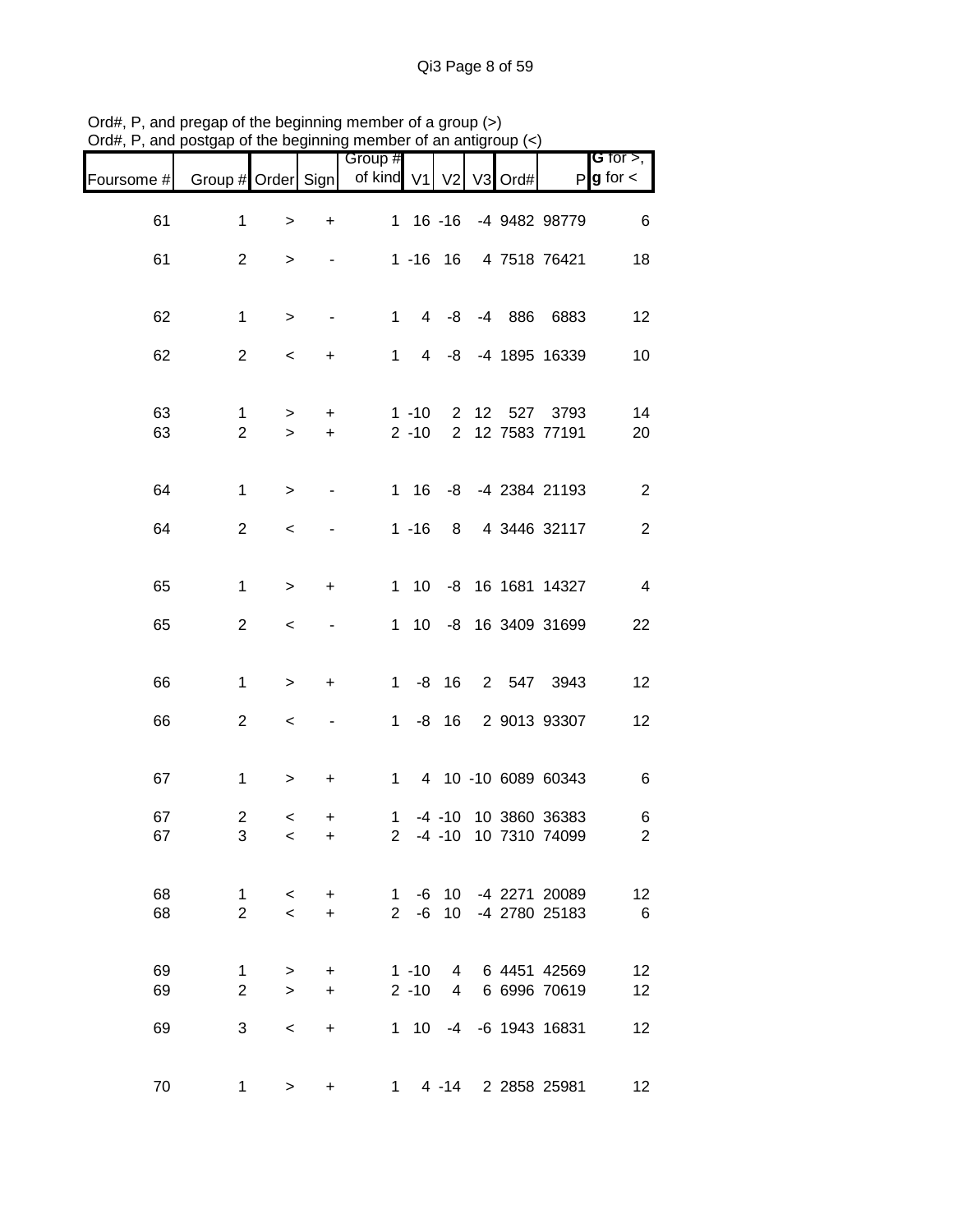|            |                     |                          |                        | Group #        |                |                            |                |      |                              | G for $>$ ,            |
|------------|---------------------|--------------------------|------------------------|----------------|----------------|----------------------------|----------------|------|------------------------------|------------------------|
| Foursome # | Group # Order Sign  |                          |                        | of kind V1     |                | V <sub>2</sub>             | V <sub>3</sub> | Ord# |                              | $P$ <b>g</b> for $\lt$ |
| 70         | $\overline{2}$      | $\,<$                    |                        | $\mathbf{1}$   |                | $4 - 14$                   |                |      | 2 4824 46681                 | 6                      |
|            |                     |                          |                        |                |                |                            |                |      |                              |                        |
| 71         | $\mathbf{1}$        | $\geq$                   | +                      | 1              | -4             |                            |                |      | 2 22 588 4283                | 10                     |
| 71         | $\overline{2}$      | $\geq$                   | $\ddot{}$              | $\overline{2}$ | $-4$           |                            |                |      | 2 22 4759 45971              | 12                     |
| 71         | 3                   | $\,<\,$                  | $\ddot{}$              | $1 \quad$      |                |                            |                |      | 4 -2 -22 6766 67933          | 6                      |
|            |                     |                          |                        |                |                |                            |                |      |                              |                        |
| 72         | $\mathbf 1$         |                          |                        | $\mathbf{1}$   |                |                            |                |      | 2 22 -20 589 4289            | 6                      |
| 72         | $\overline{c}$      | $\geq$<br>$\geq$         | $\ddot{}$<br>$\ddot{}$ | $\overline{2}$ |                |                            |                |      | 2 22 -20 8855 91583          | $\,6$                  |
| 72         | 3                   | $\geq$                   | $\ddot{}$              | 3              |                |                            |                |      | 2 22 -20 8973 92863          | $\overline{2}$         |
|            |                     |                          |                        |                |                |                            |                |      |                              |                        |
| 73         | $\mathbf{1}$        | $\,>$                    | $\ddot{}$              | 1              |                |                            |                |      | 0 -10 16 600 4409            | 12                     |
|            |                     |                          |                        |                |                |                            |                |      |                              |                        |
| 73         | $\overline{2}$      | $\overline{\phantom{0}}$ |                        | $1 \quad$      |                |                            |                |      | 0 -10 16 7575 77081          | 12 <sub>2</sub>        |
|            |                     |                          |                        |                |                |                            |                |      |                              |                        |
| 74         | $\mathbf{1}$        | >                        | +                      |                | $1 - 12$       | $-2$                       |                |      | 2 6894 69457                 | 18                     |
| 74         | $\overline{2}$      | $\geq$                   | $\ddot{}$              |                | $2 - 12$       | $-2$                       |                |      | 2 7688 78301                 | 18                     |
| 74         | 3                   | $\,<\,$                  | $\ddot{}$              |                | $1 \quad 12$   |                            |                |      | 2 -2 7463 75743              | 24                     |
|            |                     |                          |                        |                |                |                            |                |      |                              |                        |
|            |                     |                          |                        |                |                |                            |                |      |                              |                        |
| 75<br>75   | 1<br>$\overline{2}$ | $\,<\,$<br>$\,<$         | +<br>$\ddot{}$         |                |                | $1 \t22 \t-10$<br>2 22 -10 |                |      | 6 3483 32443<br>6 8095 82813 | 24<br>24               |
|            |                     |                          |                        |                |                |                            |                |      |                              |                        |
|            |                     |                          |                        |                |                |                            |                |      |                              |                        |
| 76         | $\mathbf{1}$        | $\geq$                   |                        |                |                |                            |                |      | 1 6 -10 8 7678 78179         | 6                      |
| 76         | $\overline{2}$      | $\,<\,$                  |                        | 1              |                |                            |                |      | -6 10 -8 9394 97711          | 18                     |
|            |                     |                          |                        |                |                |                            |                |      |                              |                        |
| 77         | 1                   | $\,>$                    | $\ddot{}$              | $1 \quad$      |                | $-2 - 14$                  |                |      | 2 6573 65809                 | 20                     |
|            |                     |                          |                        |                |                |                            |                |      |                              |                        |
| 77         | $\overline{2}$      | $\,<$                    |                        |                |                | $1 - 2 - 14$               |                |      | 2 2390 21277                 | $6\overline{6}$        |
|            |                     |                          |                        |                |                |                            |                |      |                              |                        |
| 78         | $\mathbf{1}$        | $\, > \,$                | $\ddot{}$              | 1              | $-4$           | 6                          |                |      | 0 632 4673                   | 10                     |
|            |                     |                          |                        |                |                |                            |                |      |                              |                        |
| 78         | $\overline{2}$      | $\,$                     |                        | $1 \quad$      | $\overline{4}$ | -6                         |                |      | 0 2085 18199                 | 8                      |
|            |                     |                          |                        |                |                |                            |                |      |                              |                        |
| 79         | 1                   | >                        | +                      |                | $1 - 16$       |                            |                |      | 4 -2 7012 70841              | 18                     |
| 79         | $\overline{2}$      | $\mathbf{L}$             | $\ddot{}$              |                | $2 - 16$       |                            |                |      | 4 -2 7079 71471              | 18                     |
| 79         | 3                   | $\,<\,$                  | $\ddot{}$              | 1.             | 16             | -4                         |                |      | 2 5492 53899                 | 18                     |

Ord#, P, and pregap of the beginning member of a group (>) Ord#, P, and postgap of the beginning member of an antigroup (<)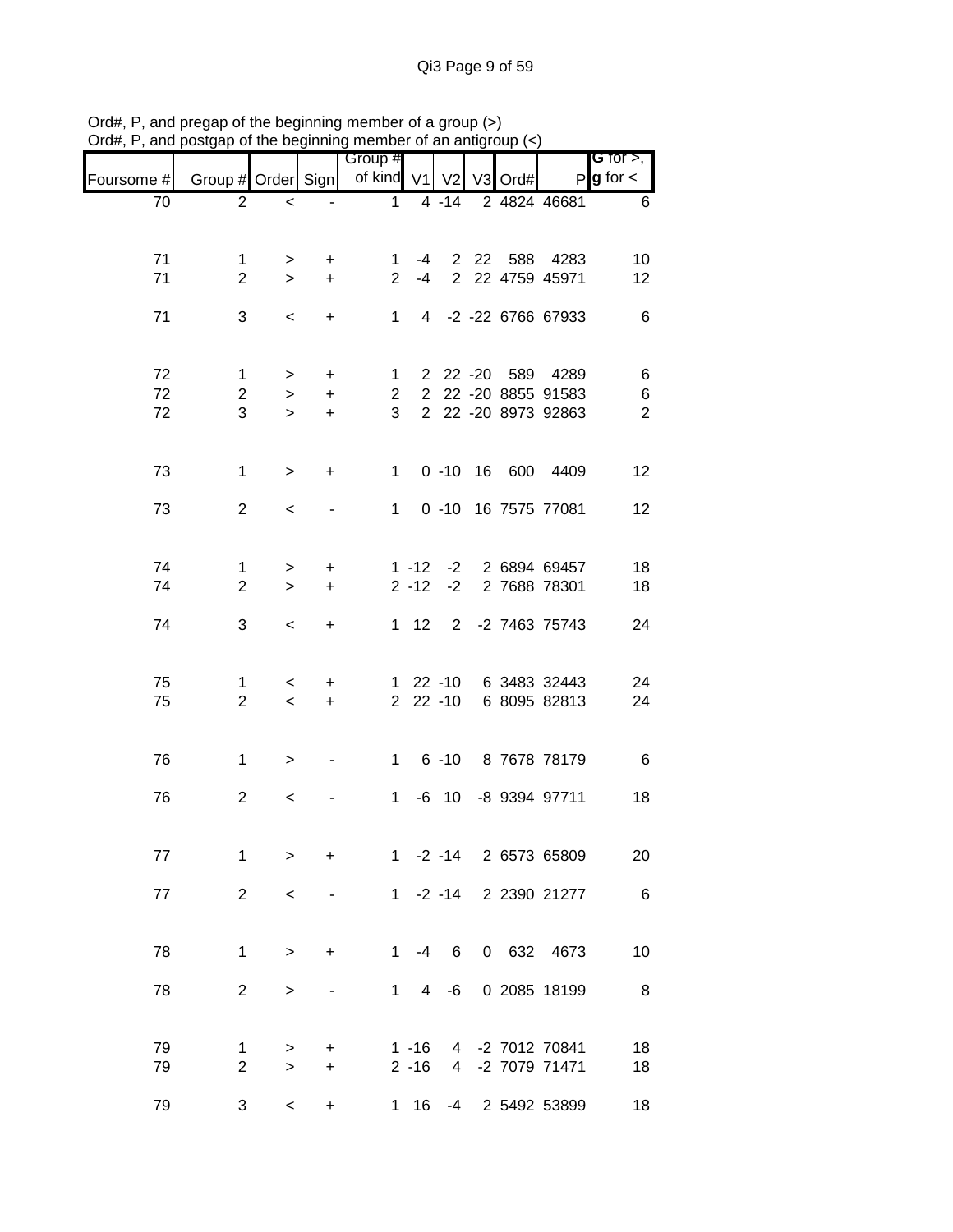|                |                               |                     |                                               | Group #                       |                      |                                    |   |         |                                            | <b>G</b> for $>$ , |
|----------------|-------------------------------|---------------------|-----------------------------------------------|-------------------------------|----------------------|------------------------------------|---|---------|--------------------------------------------|--------------------|
| Foursome #     | Group # Order Sign            |                     |                                               | of kind V1                    |                      | V <sub>2</sub>                     |   | V3 Ord# | P                                          | $g$ for $\lt$      |
|                |                               |                     |                                               |                               |                      |                                    |   |         |                                            |                    |
| 80             | $\mathbf{1}$                  | $\, > \,$           | +                                             |                               |                      |                                    |   |         | 1 14 -10 16 639 4733                       | $\overline{4}$     |
| 80             | $\overline{2}$                | $\, > \,$           |                                               |                               |                      |                                    |   |         | 1 -14 10 -16 8898 92143                    | 24                 |
| 80             | 3                             | $\,<\,$             | +                                             |                               |                      |                                    |   |         | 1 -14 10 -16 3934 37117                    | $6\phantom{1}6$    |
| 81             | $\mathbf{1}$                  | $\, >$              | +                                             |                               |                      |                                    |   |         | 1 -10 16 -20 640 4751                      | 18                 |
| 81             | $\overline{2}$                | $\,<\,$             |                                               |                               |                      |                                    |   |         | 1 -10 16 -20 1424 11887                    | 10                 |
| 82             | $\mathbf{1}$                  | $\, >$              | +                                             |                               |                      |                                    |   |         | 1 16 -20 -2 641 4759                       | 8                  |
| 82             | $\overline{2}$                | $\,<\,$             |                                               | 1                             |                      |                                    |   |         | 16 -20 -2 5454 53507                       | 20                 |
| 83<br>83       | 1<br>$\overline{2}$           | $\, > \,$<br>$\geq$ | +<br>$\ddot{}$                                | $\mathbf 1$<br>$\overline{2}$ |                      |                                    |   |         | 0 22 -22 684 5113<br>0 22 -22 7446 75577   | 6<br>6             |
| 84<br>84<br>84 | 1<br>2<br>3                   | ><br>><br>$\geq$    | +<br>+<br>$\ddot{}$                           | $\mathbf{1}$<br>3             |                      | $22 - 22$<br>2 22 -22<br>$22 - 22$ | 8 | 685     | 5119<br>8 2888 26267<br>8 9556 99581       | 6<br>4<br>4        |
| 85<br>85       | 1<br>$\overline{2}$           | $\,<\,$<br>$\,<$    | $\ddot{}$<br>$\begin{array}{c} + \end{array}$ | $\mathbf 1$<br>$\overline{2}$ | 22<br>22             | -8<br>-8                           |   |         | 10 1891 16273<br>10 4502 43067             | 28<br>26           |
| 86<br>86       | $\mathbf 1$<br>$\overline{c}$ | ><br>$\geq$         | +<br>$\ddot{}$                                |                               | $1 - 12$<br>$2 - 12$ | -6<br>$-6$                         |   | -4 698  | 5261<br>-4 1940 16811                      | 24<br>24           |
| 87             | $\mathbf{1}$                  | $\geq$              | $\ddot{}$                                     |                               |                      |                                    |   |         | 1 26 -24 0 708 5351                        | $\overline{4}$     |
| 87             | $\overline{2}$                | $\,<\,$             | +                                             |                               |                      | 1 -26 24                           |   |         | 0 1920 16603                               | 4                  |
| 88<br>88       | 1<br>$\overline{2}$           | $\,<\,$<br>$\prec$  | +<br>$\ddot{}$                                | $\overline{2}$                | $1 \quad$            |                                    |   |         | 2 -4 -16 6606 66173<br>2 -4 -16 7144 72169 | 6<br>4             |
| 89             | $\mathbf{1}$                  | $\geq$              | +                                             | $1 \quad$                     |                      |                                    |   |         | 2 14 -16 7272 73643                        | 6                  |
| 89             | $\overline{2}$                | $\,<\,$             |                                               | 1.                            |                      |                                    |   |         | 2 14 -16 9474 98689                        | 22                 |

Ord#, P, and pregap of the beginning member of a group (>) Ord#, P, and postgap of the beginning member of an antigroup (<)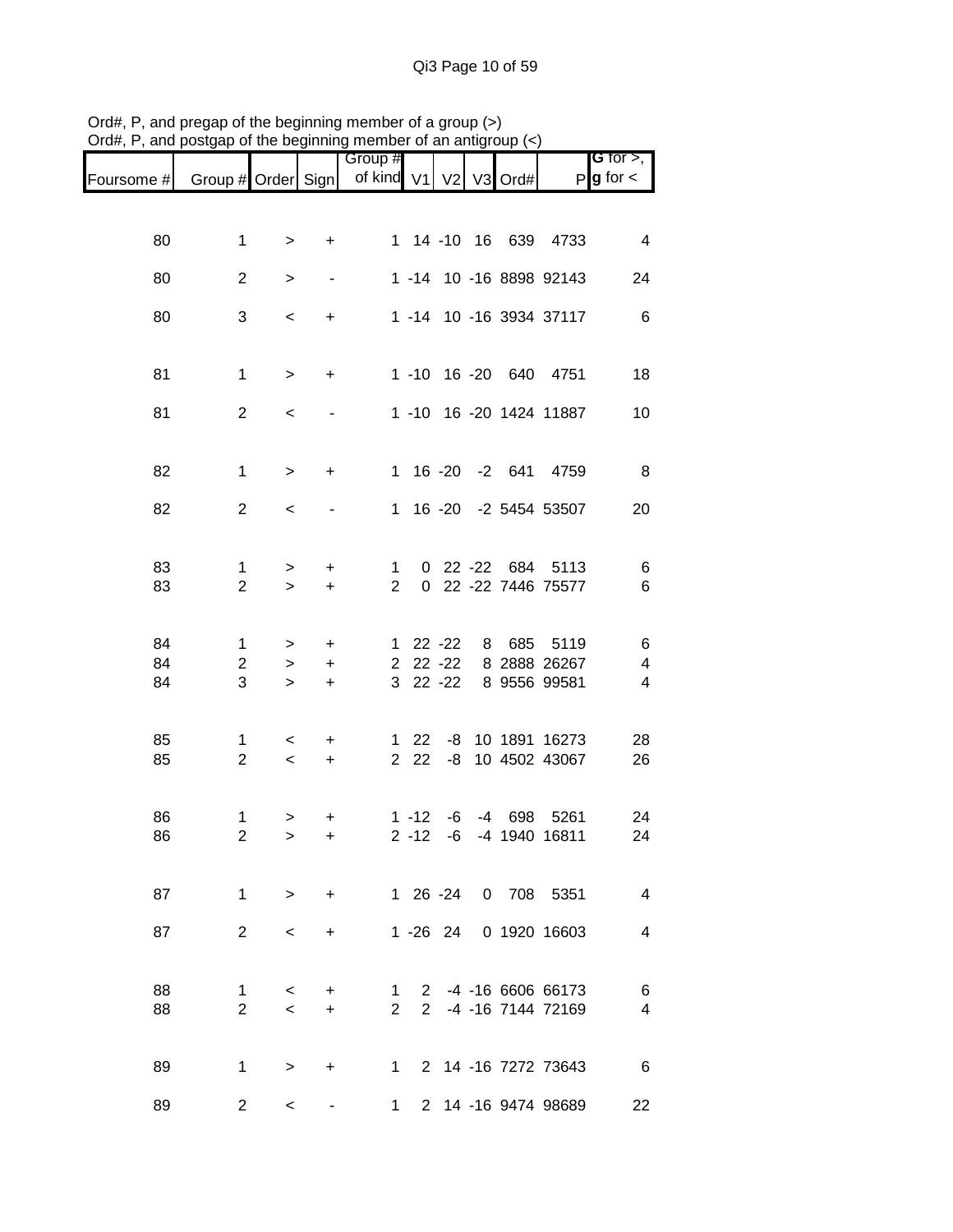| unu        | ougup or           |                          |           | are pogmaning monipor            |                | an ang      |  |                         |                                       |
|------------|--------------------|--------------------------|-----------|----------------------------------|----------------|-------------|--|-------------------------|---------------------------------------|
| Foursome # | Group # Order Sign |                          |           | Group #<br>of kind V1 V2 V3 Ord# |                |             |  |                         | G for $>$ ,<br>$P$ <b>g</b> for $\lt$ |
|            |                    |                          |           |                                  |                |             |  |                         |                                       |
| 90         | 1                  | $\, > \,$                | +         | 1                                | $\overline{4}$ |             |  | -2 22 1931 16693        | 2                                     |
| 90         | $\overline{2}$     | $\geq$                   | $\ddot{}$ | $\overline{2}$                   | $\overline{4}$ |             |  | -2 22 3360 31183        | $\boldsymbol{2}$                      |
| 90         | 3                  | $\geq$                   | $+$       | 3                                |                |             |  | 4 -2 22 3521 32833      | $\overline{c}$                        |
| 91         | $\mathbf{1}$       | $\, >$                   | $\ddot{}$ | $\mathbf 1$                      |                |             |  | 2 22 -16 737 5581       | 8                                     |
| 91         | $\overline{c}$     | $\overline{\phantom{0}}$ | $\ddot{}$ |                                  |                |             |  | 1 -2 -22 16 5112 49787  | $\boldsymbol{2}$                      |
| 91         | 3                  | $\overline{\phantom{a}}$ | $\ddot{}$ |                                  |                |             |  | 2 -2 -22 16 6765 67931  | $\boldsymbol{2}$                      |
| 91         | 4                  | $\,<\,$                  | $\ddot{}$ | 3 <sup>1</sup>                   |                |             |  | -2 -22 16 9549 99527    | $\overline{2}$                        |
| 92         | $\mathbf 1$        | $\,>$                    | $\ddot{}$ | $1 \quad$                        |                |             |  | -4 14 -16 1437 11981    | 10                                    |
| 92         | $\overline{2}$     | $\,<\,$                  | +         | 1                                |                |             |  | 4 -14 16 6989 70537     | 12                                    |
| 93         | 1                  | $\geq$                   |           | $\mathbf{1}$                     | 16             | $2^{\circ}$ |  | -4 2724 24551           | $\overline{4}$                        |
| 93         | $\overline{2}$     | $\,<\,$                  | $\ddot{}$ | 1                                | 16             |             |  | 2 -4 7957 81307         | 24                                    |
| 94         | $\mathbf 1$        | $\geq$                   | +         |                                  |                |             |  | 1 -10 14 -16 8558 88237 | 14                                    |
| 94         | $\overline{2}$     | $\,<$                    |           |                                  |                |             |  | 1 -10 14 -16 2173 19157 | 6                                     |
| 95         | 1                  | >                        | $\ddot{}$ | 1                                | 8              |             |  | 2 14 779 5927           | 4                                     |
| 95         | $\overline{2}$     | $\geq$                   | $+$       | $\overline{2}$                   | 8              |             |  | 2 14 7593 77269         | $\overline{2}$                        |
| 95         | 3                  | <                        |           | 1                                | 8              |             |  | 2 14 8321 85487         | 26                                    |
| 96         | $\mathbf 1$        | $\geq$                   | $\ddot{}$ |                                  |                |             |  | 1 2 14 -22 780 5939     | 12                                    |
| 96         | $\overline{2}$     | $\,<\,$                  | $\ddot{}$ |                                  |                |             |  | 1 -2 -14 22 8607 88853  | 8 <sup>8</sup>                        |
| 97         | $\mathbf{1}$       | $\geq$                   | +         |                                  |                |             |  | 1 -22 14 -16 782 5981   | 28                                    |
| 97         | $\overline{2}$     | $\, > \,$                |           |                                  |                |             |  | 1 22 -14 16 8132 83273  | $\overline{4}$                        |
| 97         | 3                  | $\,<\,$                  | $\ddot{}$ |                                  |                |             |  | 1 22 -14 16 2714 24443  | 26                                    |
| 98         | 1                  | $\geq$                   | $\ddot{}$ |                                  |                |             |  | 1 -10 -2 -2 6625 66449  | 18                                    |

Ord#, P, and pregap of the beginning member of a group (>) Ord#, P, and postgap of the beginning member of an antigroup (<)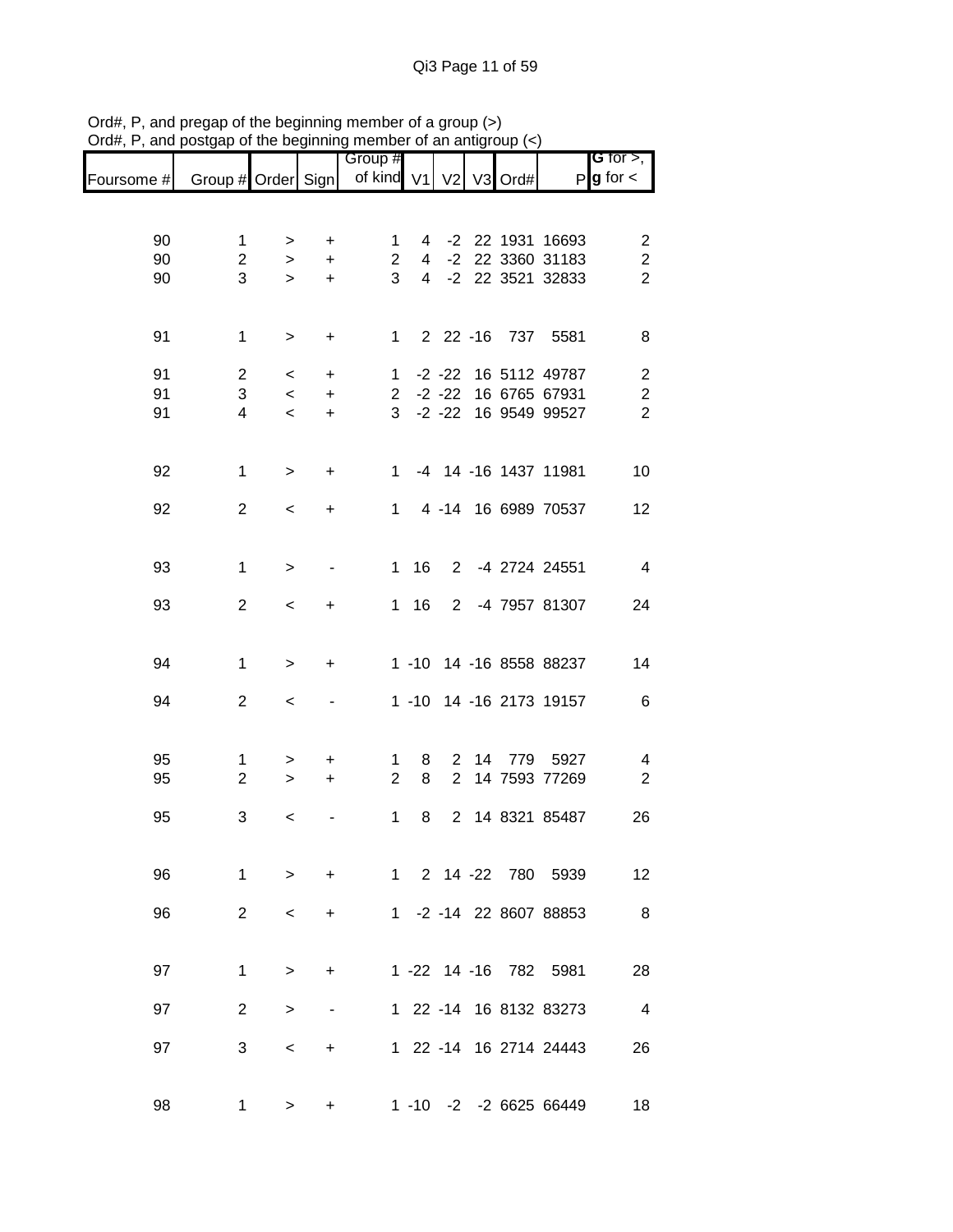|            |                                 |                     |                        | Group #                        |                     |                                  |                |      |                                                  | <b>G</b> for $>$ , |
|------------|---------------------------------|---------------------|------------------------|--------------------------------|---------------------|----------------------------------|----------------|------|--------------------------------------------------|--------------------|
| Foursome # | Group # Order Sign              |                     |                        | of kind V1                     |                     | V <sub>2</sub>                   | V <sub>3</sub> | Ord# | P                                                | $g$ for $\lt$      |
| 98<br>98   | $\overline{c}$<br>3             | $\,<$<br>$\prec$    | +<br>$\ddot{}$         | 1<br>$\overline{2}$            | 10<br>10            | $\overline{2}$<br>2 <sup>1</sup> |                |      | 2 5388 52783<br>2 8325 85531                     | 24<br>18           |
| 99         | $\mathbf{1}$                    | $\, >$              | $\ddot{}$              | $1 \quad$                      |                     |                                  |                |      | -2 14 -22 803 6163                               | 12                 |
| 99         | $\overline{c}$                  | $\,<\,$             | $\ddot{}$              |                                |                     |                                  |                |      | 1 2 -14 22 6474 64763                            | 18                 |
| 100        | $\mathbf{1}$                    | $\,>$               | $\ddot{}$              |                                |                     | $1 \t14 -22$                     |                |      | 2 9510 99053                                     | 12                 |
| 100<br>100 | $\overline{c}$<br>3             | $\prec$<br>$\,<\,$  | $\ddot{}$<br>$\ddot{}$ |                                |                     | $1 - 14$ 22                      |                |      | -2 1934 16729<br>2 -14 22 -2 8506 87613          | 12<br>10           |
| 101<br>101 | $\mathbf{1}$<br>$\overline{2}$  | $\geq$<br>$\geq$    | $\ddot{}$<br>$\ddot{}$ | $\mathbf 1$<br>$\overline{2}$  | -8<br>-8            | $-4$<br>$-4$                     |                |      | 0 812 6247<br>0 6282 62581                       | 18<br>18           |
| 102<br>102 | 1<br>$\overline{2}$             | $\, > \,$<br>$\geq$ | +<br>$\ddot{}$         | 1<br>$\overline{2}$            | 4<br>$\overline{4}$ | $-2$                             |                |      | -2 16 1125 9049<br>16 7080 71473                 | 6<br>$\sqrt{2}$    |
| 102        | 3                               | $\, >$              |                        | $\mathbf 1$                    | -4                  |                                  |                |      | 2 -16 9425 98081                                 | 24                 |
| 103<br>103 | 1<br>$\overline{2}$             | ><br>$\,$           | +<br>$\ddot{}$         | $\mathbf{1}$<br>$\overline{2}$ | $-2$                |                                  |                |      | -2 16 -18 833 6389<br>16 -18 1576 13259          | 10<br>10           |
| 103        | 3                               | $\,<$               | $\ddot{}$              | 1                              |                     |                                  |                |      | 2 -16 18 8891 92041                              | 10                 |
| 104<br>104 | $\mathbf 1$<br>$\boldsymbol{2}$ | ><br>$\, > \,$      | +<br>$\ddot{}$         |                                | $2 - 18$            |                                  |                |      | 1 -18 16 -20 835 6421<br>16 -20 3244 29983       | 24<br>24           |
| 105<br>105 | 1<br>$\overline{2}$             | ><br>$\geq$         | +<br>$\ddot{}$         |                                |                     |                                  |                |      | 1 -20 16 -14 837 6449<br>2 -20 16 -14 5393 52859 | 22<br>22           |
| 105        | 3                               | $\geq$              |                        |                                |                     |                                  |                |      | 1 20 -16 14 9471 98641                           | $\overline{2}$     |
| 106        | $\mathbf 1$                     | $\geq$              | $\ddot{}$              |                                | $1 \quad$           |                                  |                |      | 4 2 20 840 6473                                  | $\overline{4}$     |
| 106        | $\overline{2}$                  | $\,<\,$             | $\ddot{}$              | 1                              |                     |                                  |                |      | -4 -2 -20 5361 52511                             | 6                  |
| 107        | 1                               | >                   | +                      |                                |                     |                                  |                |      | 1 -2 -10 -4 856 6637                             | 18                 |

Ord#, P, and pregap of the beginning member of a group (>) Ord#, P, and postgap of the beginning member of an antigroup (<)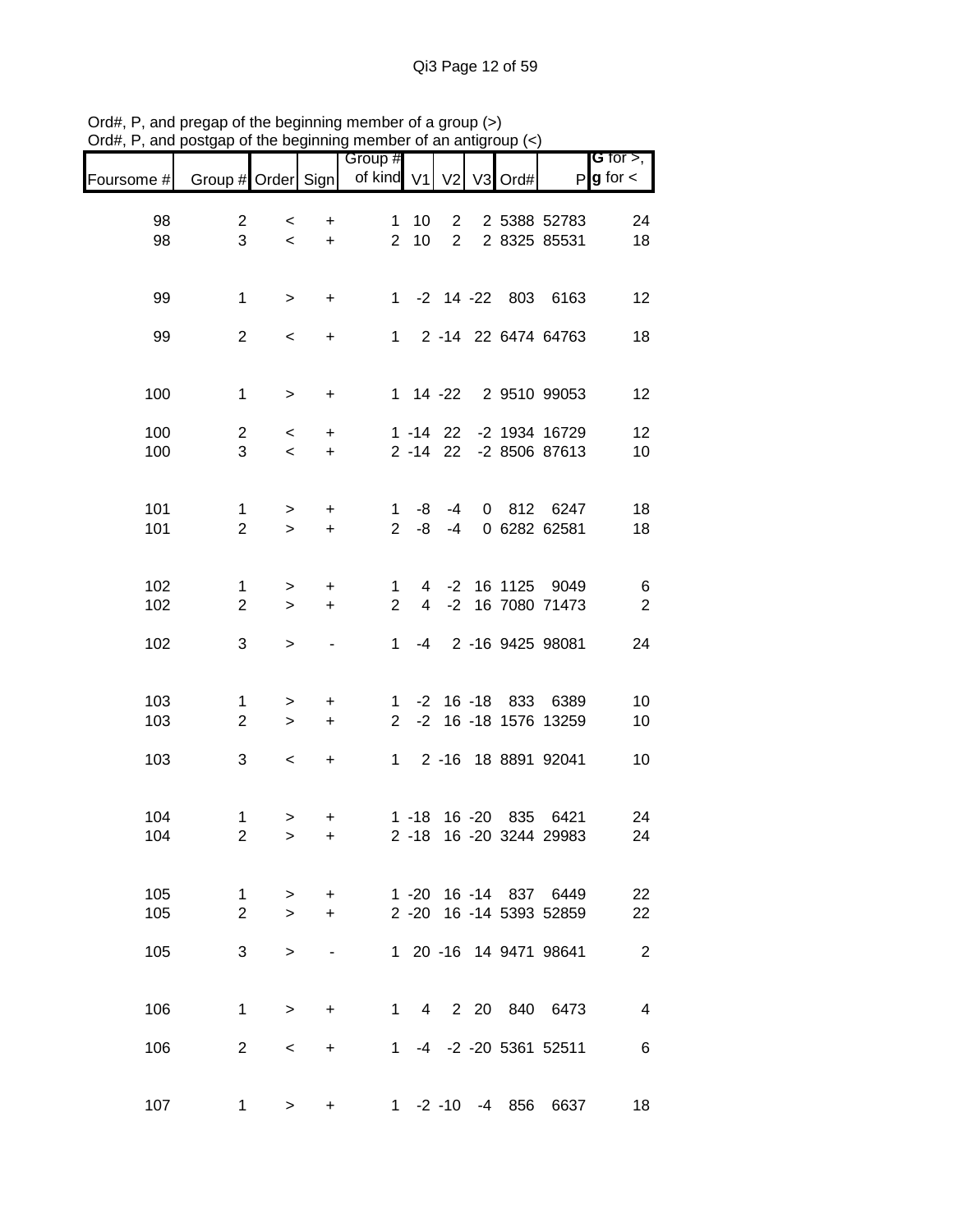| Foursome # | Group # Order Sign  |                          |                              | Group #<br>of kind V1 |                | V <sub>2</sub>           |      | V3 Ord# |                                | G for $>$ ,<br>$P$ <b>g</b> for $\lt$ |
|------------|---------------------|--------------------------|------------------------------|-----------------------|----------------|--------------------------|------|---------|--------------------------------|---------------------------------------|
| 107        | $\overline{2}$      | $\, > \,$                |                              | $\mathbf{1}$          | $2^{\circ}$    | 10 <sup>°</sup>          |      |         | 4 5317 51973                   | $\overline{2}$                        |
| 107        | 3                   | $\geq$                   |                              | $\overline{2}$        | $\overline{2}$ | 10 <sup>1</sup>          |      |         | 4 8324 85523                   | 6                                     |
| 108        | 1                   | $\geq$                   | $\ddot{}$                    |                       |                |                          |      |         | 1 20 -22 14 869 6737           | 4                                     |
| 108        | $\overline{2}$      | $\geq$                   | $\ddot{}$                    |                       |                |                          |      |         | 2 20 -22 14 3786 35543         | $\,6$                                 |
| 109        | 1                   | $\geq$                   | $\ddot{}$                    |                       |                |                          |      |         | 1 -22 14 -14 870 6761          | 24                                    |
| 109        | $\overline{2}$      | $\geq$                   | $\ddot{}$                    |                       |                |                          |      |         | 2 -22 14 -14 9571 99761        | 28                                    |
| 109        | 3                   | $\overline{\phantom{0}}$ | $\ddot{}$                    |                       |                |                          |      |         | 1 22 -14 14 9544 99439         | 30                                    |
| 110        | $\mathbf{1}$        | $\, >$                   |                              |                       | $1 \quad 8$    |                          |      |         | -8 -10 6740 67651              | 20                                    |
| 110        | $\overline{2}$      | $\,<\,$                  |                              | $1 \quad$             |                |                          |      |         | -8 8 10 5874 58013             | 14                                    |
| 111        | $\mathbf{1}$        | $\lt$                    | +                            |                       |                |                          |      |         | 1 -8 -10 16 2309 20441         | $\boldsymbol{2}$                      |
| 111        | $\overline{2}$      | $\prec$                  | $\ddot{}$                    | $2^{\circ}$           |                | $-8 - 10$                |      |         | 16 7245 73361                  | $\boldsymbol{2}$                      |
| 112        | 1                   | >                        |                              |                       | $1 - 10$       |                          |      |         | 16 2 2723 24547                | 14                                    |
| 112        | $\overline{2}$      | $\,>$                    |                              |                       | $2 - 10$       | 16                       |      |         | 2 9328 96907                   | 14                                    |
| 113        | 1                   | $\, > \,$                | +                            | 1                     | -4             |                          | 2 24 |         | 888 6907                       | 8                                     |
| 113        | $\overline{2}$      | $\,>$                    | $\ddot{}$                    | $\overline{2}$        | -4             |                          |      |         | 2 24 3371 31267                | 8                                     |
| 113        | 3                   | $\,<\,$                  | +                            | $\mathbf{1}$          | 4              |                          |      |         | -2 -24 1111 8933               | 8                                     |
| 114        | $\mathbf{1}$        | $\,>$                    | +                            |                       |                |                          |      |         | 1 2 24 -28 889 6911            | $\overline{\mathbf{4}}$               |
| 114        | $\overline{2}$      | $\geq$                   | $\ddot{}$                    |                       |                |                          |      |         | 2 2 24 -28 3206 29531          | $\overline{4}$                        |
| 114        | 3                   | $\,<\,$                  | $\ddot{}$                    |                       |                |                          |      |         | 1 -2 -24 28 5188 50587         | $\overline{\mathcal{A}}$              |
| 115        | 1                   | $\geq$                   | $\ddot{}$                    |                       |                |                          |      |         | 1 -28 8 -8 891 6947            | 30                                    |
| 115<br>115 | $\overline{2}$<br>3 | $\geq$<br>$\geq$         | $\ddot{}$<br>$\ddot{}$       |                       |                | $2 - 28$ 8<br>$3 - 28$ 8 |      |         | -8 1651 13997<br>-8 3506 32687 | $30\,$<br>34                          |
|            |                     |                          |                              |                       |                |                          |      |         |                                |                                       |
| 116        | $\mathbf{1}$        | $\, >$                   | +                            |                       |                |                          |      |         | 1 -6 -4 20 912 7121            | 12                                    |
| 116        | $\overline{c}$      | $\,<\,$                  | $\qquad \qquad \blacksquare$ | $1 \quad$             |                |                          |      |         | -6 -4 20 7839 80039            | 12                                    |

Ord#, P, and pregap of the beginning member of a group (>) Ord#, P, and postgap of the beginning member of an antigroup (<)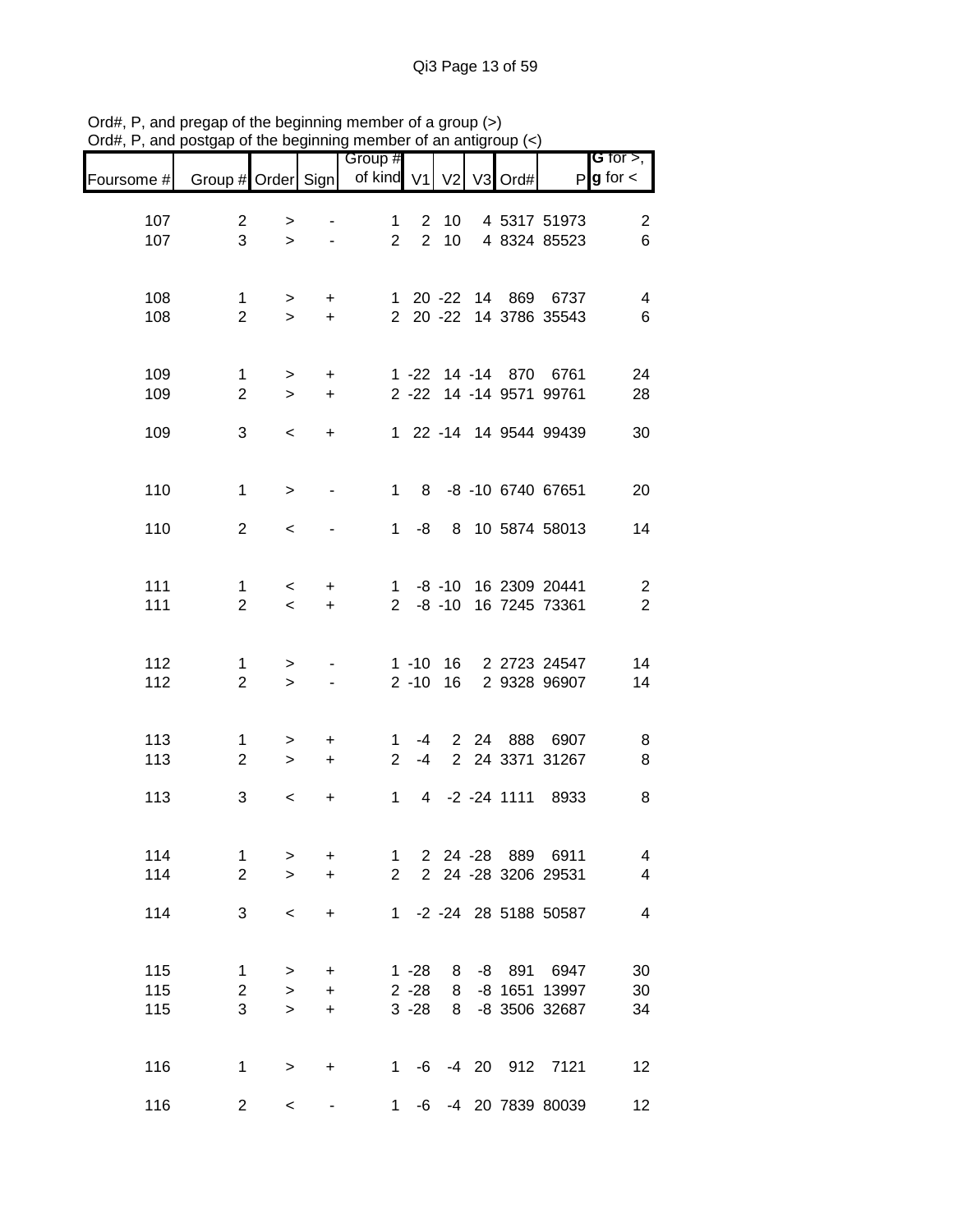|            |                                |                  |                          | Group #      |                             |                            |                |      |                          | G for $>$ ,     |
|------------|--------------------------------|------------------|--------------------------|--------------|-----------------------------|----------------------------|----------------|------|--------------------------|-----------------|
| Foursome # | Group # Order Sign             |                  |                          | of kind V1   |                             | V <sub>2</sub>             | V <sub>3</sub> | Ord# | P                        | $g$ for $\lt$   |
|            |                                |                  |                          |              |                             |                            |                |      |                          |                 |
| 117        | $\mathbf{1}$                   | $\geq$           | $\ddot{}$                |              |                             |                            |                |      | 1 20 -14 10 1983 17209   | $\overline{2}$  |
| 117        | $\overline{2}$                 | $\,<\,$          | $\overline{\phantom{0}}$ |              |                             |                            |                |      | 1 20 -14 10 1274 10399   | 28              |
|            |                                |                  |                          |              |                             |                            |                |      |                          |                 |
| 118        | $\mathbf{1}$                   | $\,>$            | $\ddot{}$                |              |                             |                            |                |      | 1 -14 10 -8 6402 63839   | 16              |
| 118        | $\overline{2}$                 | $\, > \,$        |                          |              |                             |                            |                |      | 1 14 -10 8 8455 87049    | 8               |
|            |                                |                  |                          |              |                             |                            |                |      |                          |                 |
| 119<br>119 | $\mathbf{1}$<br>$\overline{2}$ | $\geq$<br>$\geq$ | $\ddot{}$<br>$\ddot{}$   |              |                             | $1 - 14$ 16<br>$2 - 14$ 16 | 6              |      | 936 7349<br>6 8169 83717 | 16<br>16        |
| 119        | 3                              | $\prec$          | $\ddot{}$                |              |                             |                            |                |      | 1 14 -16 -6 7539 76651   | 16              |
| 119        | 4                              | $\,<$            | $\overline{\phantom{a}}$ |              |                             |                            |                |      | 1 -14 16 6 2664 23957    | 14              |
|            |                                |                  |                          |              |                             |                            |                |      |                          |                 |
| 120        | $\mathbf{1}$                   | $\,>$            | $\ddot{}$                |              | $1 \t16$                    | $6 -$                      |                |      | -6 937 7351              | $\overline{2}$  |
| 120        | $\overline{2}$                 | $\,<\,$          | +                        |              | $1 - 16$                    | -6                         |                |      | 6 9359 97301             | $\sqrt{2}$      |
| 120        | 3                              | $\,<\,$          | $\blacksquare$           |              | $1 \t16$                    | 6                          |                |      | -6 8930 92431            | 28              |
|            |                                |                  |                          |              |                             |                            |                |      |                          |                 |
| 121        | $\mathbf{1}$                   | >                | +                        |              | 6 <sup>1</sup><br>$1 \quad$ |                            |                |      | -6 -12 938 7369          | 18              |
| 121        | $\overline{2}$                 | >                | $\blacksquare$           | $\mathbf{1}$ |                             |                            |                |      | -6 6 12 6044 59791       | 12              |
| 121        | 3                              | $\,<\,$          | +                        | 1            | -6                          |                            |                |      | 6 12 2593 23251          | 18              |
|            |                                |                  |                          |              |                             |                            |                |      |                          |                 |
| 122        | $\mathbf{1}$                   | $\geq$           | $\ddot{}$                |              |                             |                            |                |      | 1 -12 10 2 940 7411      | 18              |
| 122        | $\overline{2}$                 | $\prec$          |                          |              |                             |                            |                |      | 1 -12 10 2 2613 23497    | 12              |
|            |                                |                  |                          |              |                             |                            |                |      |                          |                 |
| 123        | $\mathbf{1}$                   | $\geq$           | $\ddot{}$                |              |                             |                            |                |      | 1 10 2 -12 941 7417      | $6\overline{6}$ |
| 123        | $\overline{2}$                 | $\,>$            | $\overline{\phantom{a}}$ |              |                             |                            |                |      | 1 -10 -2 12 2458 21929   | 18              |
| 124        | $\mathbf 1$                    | >                | $\ddot{}$                |              | $1 - 12$                    |                            |                |      | -4 16 943 7451           | 18              |
| 124        | $\overline{2}$                 | $\geq$           | $\ddot{}$                |              | $2 - 12$                    |                            |                |      | -4 16 4885 47381         | 18              |
| 124        | 3                              | $\,<\,$          |                          |              |                             |                            |                |      | 1 -12 -4 16 2938 26777   | $\,6$           |

Ord#, P, and pregap of the beginning member of a group (>) Ord#, P, and postgap of the beginning member of an antigroup (<)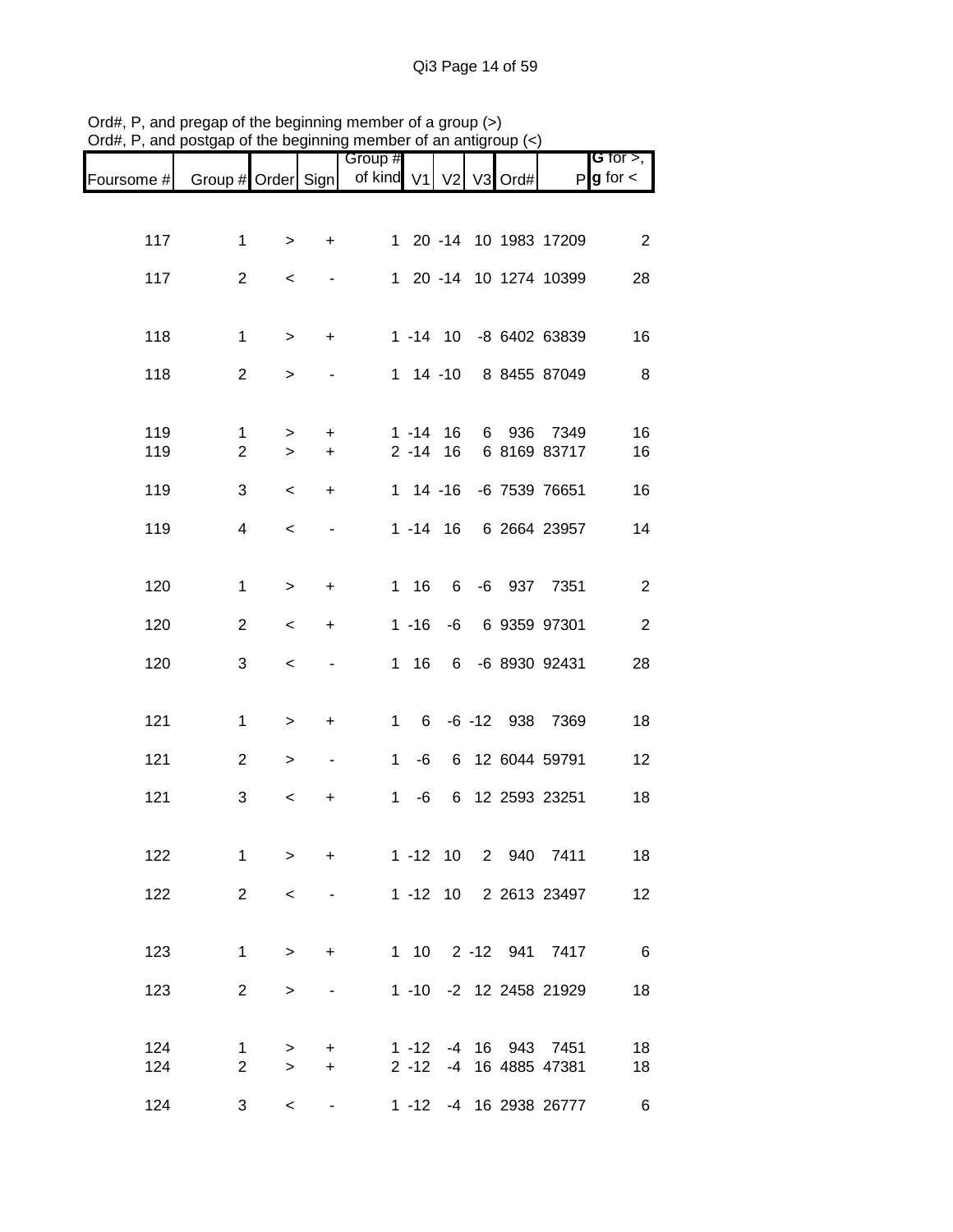|            |                    |                    |                        | Group #                    |                |                |         |                               | G for $>$ ,         |
|------------|--------------------|--------------------|------------------------|----------------------------|----------------|----------------|---------|-------------------------------|---------------------|
| Foursome # | Group # Order Sign |                    |                        | of kind V1                 |                | V <sub>2</sub> | V3 Ord# |                               | $P g$ for $\lt$     |
|            |                    |                    |                        |                            |                |                |         |                               |                     |
| 125        | 1                  |                    |                        | 1                          | 10             |                |         | 4 -14 3964 37447              | 6                   |
|            |                    | $\, > \,$          | $\ddot{}$              |                            |                |                |         |                               |                     |
| 125        | $\overline{2}$     | $\,<\,$            | $\ddot{}$              |                            |                |                |         | 1 -10 -4 14 3999 37811        | $\overline{2}$      |
|            |                    |                    |                        |                            |                |                |         |                               |                     |
| 126        | $\mathbf{1}$       | $\,<$              | $\ddot{}$              |                            |                |                |         | 1 14 -2 -14 5889 58153        | 16                  |
|            |                    |                    |                        |                            |                |                |         |                               |                     |
| 126        | $\overline{2}$     | $\,<$              |                        |                            | $1 - 14$       |                |         | 2 14 2389 21269               | 8                   |
|            |                    |                    |                        |                            |                |                |         |                               |                     |
| 127        | $\mathbf{1}$       | $\, >$             | $\ddot{}$              | $1 \quad$                  |                |                |         | -8 -2 28 983 7753             | 12                  |
|            |                    |                    |                        |                            |                |                |         |                               |                     |
| 127        | $\overline{2}$     | $\,<\,$            | $\ddot{}$              | 1                          | 8              |                |         | 2 -28 1460 12211              | 16                  |
|            |                    |                    |                        |                            |                |                |         |                               |                     |
| 128        | $\mathbf{1}$       | $\geq$             | $\ddot{}$              | $\mathbf{1}$               |                |                |         | -2 28 -26 984 7757            | 4                   |
| 128        | $\overline{2}$     | $\geq$             | $\ddot{}$              | 2 <sup>7</sup>             |                |                |         | -2 28 -26 4554 43717          | 6                   |
| 128        | 3                  | $\,>$              | $\ddot{}$              | 3 <sup>1</sup>             |                |                |         | -2 28 -26 6433 64231          | 8                   |
| 128        | 4                  | $\geq$             | $\ddot{}$              | 4                          |                |                |         | -2 28 -26 8016 81971          | $\overline{4}$      |
|            |                    |                    |                        |                            |                |                |         |                               |                     |
| 129        | 1                  |                    |                        |                            |                | $1 - 14$ 12    |         | -6 2008 17467                 | 4                   |
| 129        | $\overline{2}$     | $\,<\,$<br>$\prec$ | $\ddot{}$<br>$\ddot{}$ |                            | $2 - 14$       | 12             |         | -6 7242 73327                 | $\overline{4}$      |
|            |                    |                    |                        |                            |                |                |         |                               |                     |
|            |                    |                    |                        |                            |                |                |         |                               |                     |
| 130        | 1                  | >                  | +                      |                            | $1 - 10$       |                |         | 10 18 1004 7949               | 12                  |
| 130        | $\overline{2}$     | $\geq$             | $+$                    |                            | $2 - 10$       |                |         | 10 18 7359 74609              | 12                  |
|            |                    |                    |                        |                            |                |                |         |                               |                     |
| 131        | 1                  | >                  |                        |                            | $1 - 16$       | 8              |         | 8 6475 64781                  | 18                  |
| 131        | $\overline{2}$     | $\, > \,$          |                        |                            | $2 - 16$       | 8              |         | 8 6930 69929                  | 18                  |
|            |                    |                    |                        |                            |                |                |         |                               |                     |
| 132        | 1                  | $\geq$             | $\ddot{}$              | $\mathbf{1}$               | $-4$           |                |         | 0 18 1020 8111                | 10                  |
|            |                    |                    |                        |                            |                |                |         |                               |                     |
| 132        | $\overline{c}$     | $\prec$            | +                      | $\mathbf{1}$               | $\overline{4}$ |                |         | 0 -18 3832 36073              | 10                  |
| 132        | 3                  | $\prec$            | $\ddot{}$              | $\overline{2}$             | 4              |                |         | 0 -18 4287 40939              | 10                  |
|            |                    |                    |                        |                            |                |                |         |                               |                     |
| 133        | 1                  | >                  | +                      |                            | $1 - 10$       |                |         | -8 -2 1023 8147               | 24                  |
| 133        | $\overline{2}$     | $\geq$             | $\ddot{}$              |                            | $2 - 10$       | -8             |         | -2 8792 90887                 | 24                  |
|            |                    |                    |                        |                            |                |                |         |                               |                     |
| 134        |                    |                    |                        |                            | 4              |                |         |                               |                     |
| 134        | 1<br>2             | ><br>$\mathbf{L}$  | +<br>+                 | 1<br>$\mathbf{2}^{\prime}$ | 4              | 6<br>6         |         | -8 1027 8179<br>-8 5550 54541 | 8<br>$\overline{c}$ |
| 134        | 3                  | $\geq$             | $\ddot{}$              | 3                          | 4              | 6 <sup>1</sup> |         | -8 6299 62761                 | 8                   |

Ord#, P, and pregap of the beginning member of a group (>) Ord#, P, and postgap of the beginning member of an antigroup (<)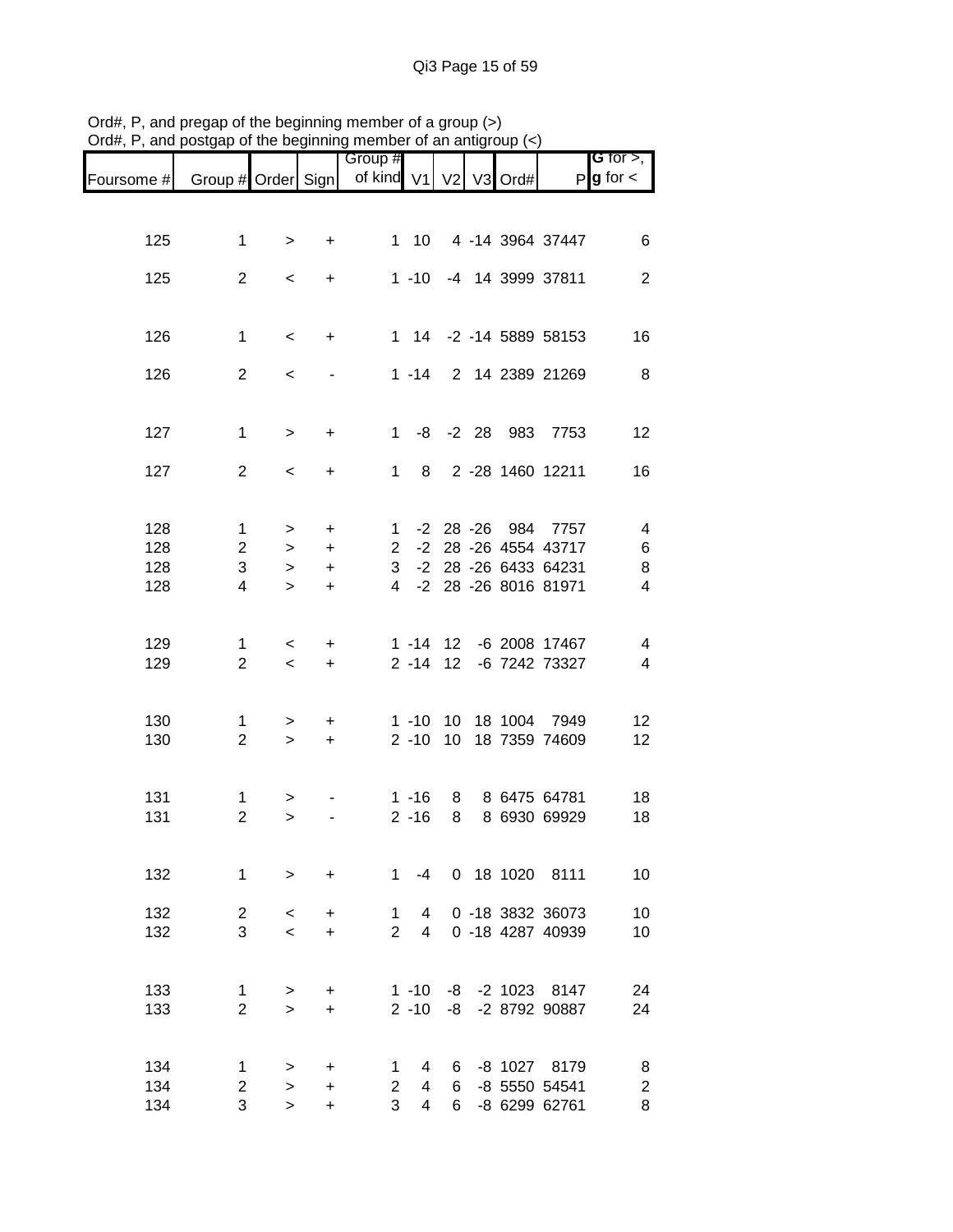|                          |                                |                                     |                                          | Group #                        |                                              |                            |                |      |                                                                 | <b>G</b> for $>$ ,                        |
|--------------------------|--------------------------------|-------------------------------------|------------------------------------------|--------------------------------|----------------------------------------------|----------------------------|----------------|------|-----------------------------------------------------------------|-------------------------------------------|
| Foursome #               | Group # Order Sign             |                                     |                                          | of kind                        | V <sub>1</sub>                               | V <sub>2</sub>             | V <sub>3</sub> | Ord# |                                                                 | $P$ <b>g</b> for $\lt$                    |
| 134<br>134               | 4<br>5                         | $\,<$<br>$\overline{\phantom{0}}$   | +<br>$\ddot{}$                           | $\mathbf{1}$<br>$\overline{2}$ | -4<br>$-4$                                   | -6<br>$-6$                 |                |      | 8 1385 11489<br>8 9100 94349                                    | $\overline{\mathbf{c}}$<br>$\overline{2}$ |
| 135<br>135               | 1<br>$\overline{2}$            | $\geq$<br>$\geq$                    | +<br>$\ddot{}$                           | 1<br>$\overline{2}$            | -8<br>-8                                     | -8<br>-8                   |                |      | 8 6502 65089<br>8 9354 97213                                    | 18<br>26                                  |
| 136<br>136               | 1<br>$\overline{2}$            | $\overline{\phantom{0}}$<br>$\prec$ | $\ddot{}$<br>$\ddot{}$                   |                                |                                              |                            |                |      | 1 -2 -14 14 1037 8269<br>2 -2 -14 14 6167 61291                 | 4<br>6                                    |
| 137<br>137               | 1<br>$\overline{2}$            | $\geq$<br>$\geq$                    | $\ddot{}$<br>$+$                         |                                | $2 - 14$                                     |                            |                |      | 1 -14 -2 10 3609 33703<br>-2 10 8002 81839                      | 24<br>22                                  |
| 138<br>138<br>138<br>138 | 1<br>$\mathbf{2}$<br>3<br>4    | ><br>$\,>$<br>$\geq$<br>$\geq$      | +<br>$\ddot{}$<br>$\ddot{}$<br>$\ddot{}$ |                                | $1 - 22$<br>$2 - 22$<br>$3 - 22$<br>$4 - 22$ | $-4$<br>-4<br>$-4$<br>$-4$ |                |      | -2 1060 8501<br>-2 3154 29009<br>-2 7363 74687<br>-2 8568 88379 | 34<br>30<br>34<br>40                      |
| 139                      | $\mathbf{1}$                   | $\,>$                               | +                                        | $1 \quad$                      | $-2$                                         |                            |                |      | 8 -14 3044 27893                                                | 10                                        |
| 139                      | $\overline{2}$                 | $\,$                                |                                          | $\mathbf{1}$                   | $2^{\circ}$                                  |                            |                |      | -8 14 7093 71647                                                | 14                                        |
| 140                      | $\mathbf{1}$                   | >                                   | +                                        |                                |                                              |                            |                |      | 1 16 -16 8 1158 9349                                            | 6                                         |
| 140<br>140               | $\overline{c}$<br>3            | ><br>$\geq$                         |                                          |                                | $1 - 16$<br>$2 - 16$                         | 16<br>16                   |                |      | -8 5193 50647<br>-8 5296 51767                                  | 20<br>18                                  |
| 141<br>141               | $\mathbf{1}$<br>$\overline{2}$ | ><br>$\geq$                         | +<br>$\ddot{}$                           |                                |                                              |                            |                |      | 1 16 -14 24 1106 8867<br>2 16 -14 24 3635 33941                 | 4<br>$\overline{4}$                       |
| 142<br>142               | 1<br>$\overline{2}$            | $\geq$<br>$\geq$                    | $\ddot{}$<br>$\ddot{}$                   |                                |                                              |                            |                |      | 1 -6 -4 26 3225 29753<br>2 -6 -4 26 9099 94343                  | 12<br>12                                  |
| 143                      | 1                              | $\,>$                               | +                                        |                                |                                              |                            |                |      | 1 -26 4 -2 5566 54709                                           | 30                                        |
| 143                      | $\overline{2}$                 | $\,<\,$                             | +                                        |                                | 1 26                                         |                            |                |      | -4 2 1585 13339                                                 | 28                                        |
| 144                      | 1                              | $\geq$                              | +                                        |                                |                                              |                            |                |      | 1 -12 -6 12 1128 9091                                           | 24                                        |

Ord#, P, and pregap of the beginning member of a group (>) Ord#, P, and postgap of the beginning member of an antigroup (<)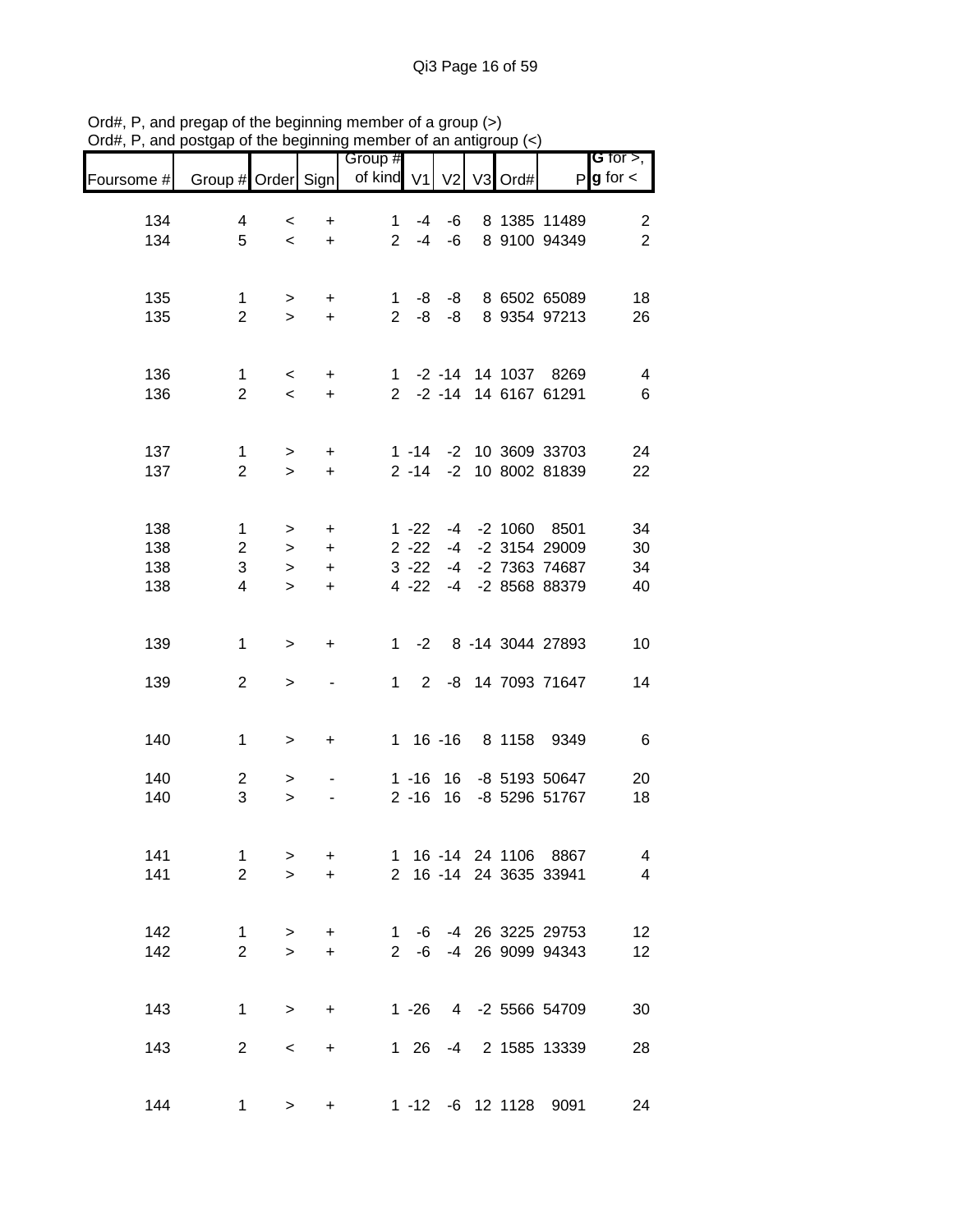| οι απ,<br>anu | oolyap or the beginning |                          |                          | mombor or an anign      |           |                |                |      |                         |                                       |
|---------------|-------------------------|--------------------------|--------------------------|-------------------------|-----------|----------------|----------------|------|-------------------------|---------------------------------------|
| Foursome #    | Group # Order Sign      |                          |                          | Group #<br>of kind $V1$ |           | V <sub>2</sub> | V <sub>3</sub> | Ord# |                         | G for $>$ ,<br>$P$ <b>g</b> for $\lt$ |
| 144           | $\overline{2}$          | $\,>$                    | $\ddot{}$                |                         | $2 - 12$  | -6             |                |      | 12 5471 53681           | 24                                    |
|               |                         |                          |                          |                         |           |                |                |      |                         |                                       |
| 145           | 1                       | $\,>$                    | $\ddot{}$                | $1 \quad$               |           |                |                |      | -6 12 -12 1129 9103     | 12                                    |
| 145           | $\overline{2}$          | $\,<\,$                  | $\ddot{}$                | $\mathbf{1}$            |           |                |                |      | 6 -12 12 5379 52697     | 12                                    |
| 145           | 3                       | $\,<\,$                  | $\overline{\phantom{a}}$ | $1 \quad$               |           |                |                |      | -6 12 -12 2940 26801    | 12                                    |
|               |                         |                          |                          |                         |           |                |                |      |                         |                                       |
| 146           | 1                       | $\,>$                    | $\ddot{}$                | $\mathbf 1$             |           |                |                |      | -6 6 -10 5962 58991     | 12                                    |
| 146           | $\overline{2}$          | $\,>$                    |                          | 1                       | 6         |                |                |      | -6 10 4104 38959        | $-6$                                  |
| 146           | 3                       | $\,<\,$                  | +                        | 1                       | 6         | -6             |                |      | 10 2751 24889           | 18                                    |
| 146           | $\overline{4}$          | $\overline{\phantom{a}}$ | $\ddot{}$                | $\overline{2}$          | 6         |                |                |      | -6 10 8929 92419        | 12                                    |
|               |                         |                          |                          |                         |           |                |                |      |                         |                                       |
| 147           | 1                       | $\, >$                   | $\ddot{}$                |                         |           |                |                |      | 1 14 4 -16 1146 9241    | $\overline{c}$                        |
| 147           | $\overline{2}$          | $\,<\,$                  | $\ddot{}$                |                         |           |                |                |      | 1 -14 -4 16 2815 25577  | $\overline{c}$                        |
|               |                         |                          |                          |                         |           |                |                |      |                         |                                       |
| 148           | $\mathbf{1}$            | $\,>$                    | +                        |                         | $1 \quad$ |                |                |      | 4 -16 -2 5712 56333     | 22                                    |
| 148           | $\overline{2}$          | $\,<\,$                  | +                        | $\mathbf{1}$            |           | $-4$ 16        |                |      | 2 2767 25057            | 16                                    |
|               |                         |                          |                          |                         |           |                |                |      |                         |                                       |
| 149           | $\mathbf{1}$            | $\, > \,$                | $\overline{\phantom{a}}$ | 1                       | 6         | -8             |                |      | 4 1696 14461            | 12                                    |
| 149           | $\overline{2}$          | $\,<\,$                  |                          | $\mathbf 1$             | -6        | 8              |                |      | -4 5635 55529           | 12                                    |
|               |                         |                          |                          |                         |           |                |                |      |                         |                                       |
| 150           | 1                       | $\geq$                   | $+$                      |                         |           |                |                |      | 1 2 -4 32 5347 52301    | 10                                    |
| 150           | $\mathbf{2}$            | $\prec$                  | $+$                      |                         |           |                |                |      | 1 -2 4 -32 6171 61339   | 4                                     |
|               |                         |                          |                          |                         |           |                |                |      |                         |                                       |
| 151           | $\mathbf{1}$            | $\, > \,$                | $\ddot{}$                |                         |           |                |                |      | 1 14 -20 10 1197 9697   | 8 <sup>8</sup>                        |
| 151           | $\overline{2}$          | $\geq$                   | $\ddot{}$                |                         |           |                |                |      | 2 14 -20 10 7595 77291  | 12                                    |
| 151           | 3                       | $\geq$                   |                          |                         |           |                |                |      | 1 -14 20 -10 6084 60289 | 18                                    |
|               |                         |                          |                          |                         |           |                |                |      |                         |                                       |
| 152           | $\mathbf{1}$            | $\, > \,$                | +                        |                         |           |                |                |      | 1 -20 10 -6 1198 9719   | 22                                    |
| 152           | $\overline{2}$          | $\overline{\phantom{a}}$ | +                        |                         |           |                |                |      | 1 20 -10 6 9471 98641   | 22                                    |

Ord#, P, and pregap of the beginning member of a group (>) Ord#, P, and postgap of the beginning member of an antigroup (<)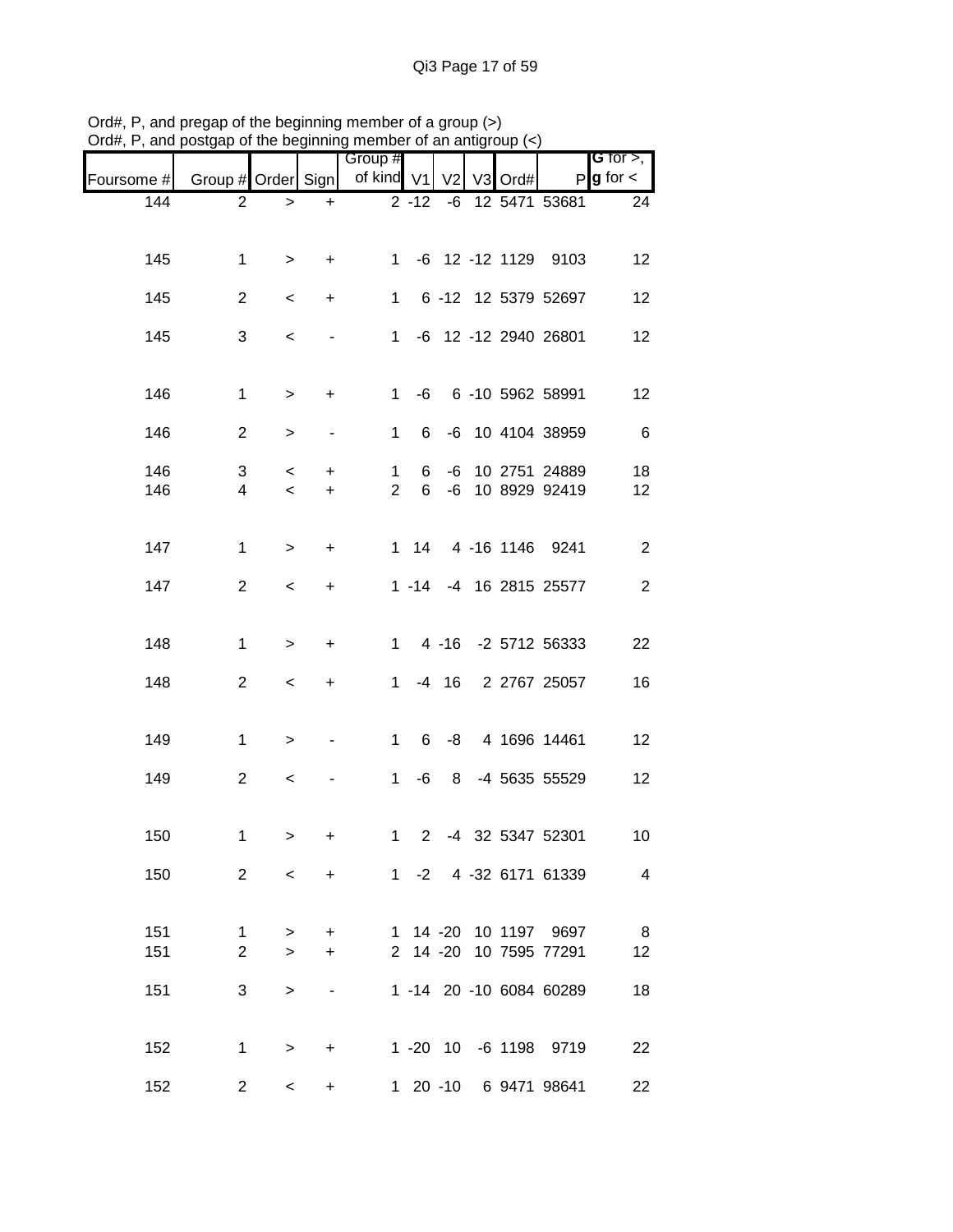|            |                    |                          | .y                       | <br>Group #    |         |                |         |                         | <b>G</b> for $>$ ,     |
|------------|--------------------|--------------------------|--------------------------|----------------|---------|----------------|---------|-------------------------|------------------------|
| Foursome # | Group # Order Sign |                          |                          | of kind V1     |         | V <sub>2</sub> | V3 Ord# |                         | $P$ <b>g</b> for $\lt$ |
| 153        | 1                  | >                        | $\ddot{}$                | $\mathbf{1}$   |         |                |         | -2 10 -12 1226 9941     | 10                     |
| 153        | $\overline{2}$     | $\geq$                   | $+$                      |                |         |                |         | 2 -2 10 -12 1995 17351  | 10                     |
|            |                    |                          |                          |                |         |                |         |                         |                        |
| 154        | $\mathbf{1}$       | $\geq$                   | $+$                      | $\mathbf{1}$   | -4      |                |         | 8 6 1250 10177          | 8                      |
| 154        | $\overline{2}$     | $\geq$                   | $+$                      |                | $2 - 4$ | 8              |         | 6 9412 97927            | 8                      |
|            |                    |                          |                          |                |         |                |         |                         |                        |
| 155        | 1                  | $\geq$                   | $\ddot{}$                | $\mathbf{1}$   | 8       |                |         | 6 -6 1251 10181         | $\overline{4}$         |
| 155        | $\overline{c}$     | $\geq$                   | $\ddot{}$                | $\overline{2}$ | 8       | 6              |         | -6 4974 48341           | $\overline{4}$         |
| 155        | 3                  | $\geq$                   | $\ddot{}$                | 3              | 8       | $6 -$          |         | -6 9356 97241           | 10                     |
| 155        | $\overline{4}$     | $\,>$                    | $\overline{\phantom{a}}$ | 1              | -8      |                |         | -6 6 5510 54121         | 20                     |
|            |                    |                          |                          |                |         |                |         |                         |                        |
| 155        | 5                  | $\,<$                    | $\ddot{}$                |                |         |                |         | 1 -8 -6 6 2594 23269    | 10                     |
|            |                    |                          |                          |                |         |                |         |                         |                        |
| 156        | $\mathbf{1}$       | $\,>$                    | $\ddot{}$                |                |         |                |         | 1 -16 2 0 1255 10243    | 20                     |
|            |                    |                          |                          |                |         |                |         |                         |                        |
| 156        | $\overline{2}$     | $\lt$                    | $\ddot{}$                |                | 1 16    | $-2$           |         | 0 3379 31337            | 20                     |
| 156        | 3                  | $\overline{\phantom{a}}$ | $+$                      |                | 2 16    | $-2$           |         | 0 7922 80933            | 20                     |
|            |                    |                          |                          |                |         |                |         |                         |                        |
| 157        | $\mathbf{1}$       | $\,$                     | $\ddot{}$                |                |         |                |         | 1 -14 20 -26 1273 10391 | 22                     |
| 157        | $\overline{2}$     |                          | $\blacksquare$           |                |         |                |         | 1 14 -20 26 1390 11527  | 8                      |
|            |                    | $\,>$                    |                          |                |         |                |         |                         |                        |
| 157        | 3                  | $\,<$                    | $\ddot{}$                |                |         |                |         | 1 14 -20 26 1290 10567  | 22                     |
|            |                    |                          |                          |                |         |                |         |                         |                        |
| 158        | $\mathbf{1}$       | $\,$                     | $\ddot{}$                |                |         |                |         | 1 20 -26 2 1274 10399   | 8                      |
|            |                    |                          |                          |                |         |                |         |                         |                        |
| 158        | $\overline{c}$     | $\,<$                    | +                        |                |         |                |         | 1 -20 26 -2 7487 76031  | 8                      |
|            |                    |                          |                          |                |         |                |         |                         |                        |
| 159        | 1                  | $\geq$                   |                          |                |         |                |         | 1 -4 14 -26 6423 64109  | 18                     |
|            |                    |                          |                          |                |         |                |         |                         |                        |
| 159        | $\overline{2}$     | $\,<\,$                  | $\ddot{}$                |                |         |                |         | 1 -4 14 -26 5630 55457  | 12                     |
|            |                    |                          |                          |                |         |                |         |                         |                        |
| 160        | 1                  | $\,<\,$                  | +                        |                |         |                |         | 1 -14 14 4 3146 28901   | 8                      |
| 160        | $\overline{2}$     | $\prec$                  | $+$                      |                |         | $2 - 14$ 14    |         | 4 5624 55373            | 8                      |
|            |                    |                          |                          |                |         |                |         |                         |                        |
| 161        | $\mathbf{1}$       | $\prec$                  | $\ddot{}$                |                |         |                |         | 1 2 -16 16 3104 28541   | 6                      |
| 161        | $\overline{2}$     | $\prec$                  | $\ddot{}$                | $\mathbf{2}$   |         | $2 - 16$       |         | 16 4831 46751           | 6                      |

Ord#, P, and pregap of the beginning member of a group (>) Ord#, P, and postgap of the beginning member of an antigroup (<)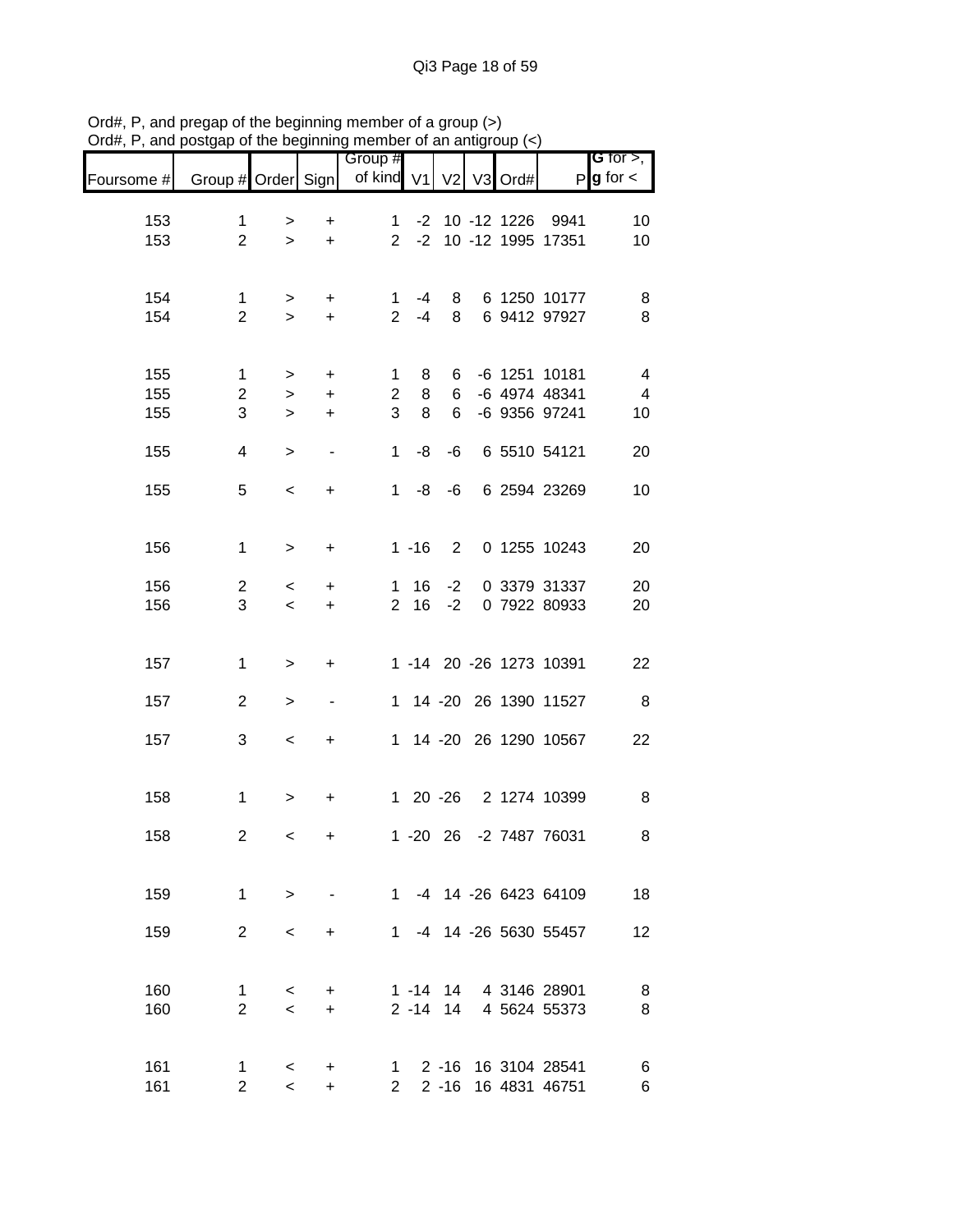|            | and poorgap or the beginning            |                          |           | monipor or an anagr              |                |             |  |                       |                                       |
|------------|-----------------------------------------|--------------------------|-----------|----------------------------------|----------------|-------------|--|-----------------------|---------------------------------------|
| Foursome # | Group # Order Sign                      |                          |           | Group #<br>of kind V1 V2 V3 Ord# |                |             |  |                       | G for $>$ ,<br>$P$ <b>g</b> for $\lt$ |
| 162        | $\mathbf{1}$                            | $\, > \,$                | $\ddot{}$ | $1 \quad$                        | $\overline{2}$ | 8           |  | 4 3188 29339          | 6                                     |
| 162        | $\overline{2}$                          | $\, > \,$                |           |                                  |                |             |  | 1 -2 -8 -4 7402 75109 | 26                                    |
|            |                                         |                          |           |                                  |                |             |  |                       |                                       |
| 163        | $\mathbf{1}$                            | $\geq$                   | $\ddot{}$ | $\mathbf{1}$                     |                |             |  | -2 2 22 1313 10781    | 10                                    |
| 163        | $\overline{2}$                          | $\geq$                   | $\ddot{}$ | 2 <sup>7</sup>                   | $-2$           |             |  | 2 22 4238 40427       | $\overline{4}$                        |
| 163        | 3                                       | $\geq$                   | $\ddot{}$ | $\mathbf{3}$                     | $-2$           |             |  | 2 22 8972 92861       | $\overline{4}$                        |
| 163        | 4                                       | $\,<\,$                  | $\ddot{}$ |                                  |                |             |  | 1 2 -2 -22 9527 99241 | 10                                    |
| 164        | $\mathbf{1}$                            | $\geq$                   | $+$       | $\mathbf{1}$                     |                |             |  | 2 22 -26 1314 10789   | $\bf 8$                               |
| 164        | $\overline{2}$                          | $\geq$                   | $\ddot{}$ | $\overline{2}$                   |                |             |  | 2 22 -26 4760 45979   | 8                                     |
| 164        | 3                                       | $\overline{\phantom{0}}$ | $\ddot{}$ | $\mathbf{1}$                     |                |             |  | -2 -22 26 4364 41729  | $\,$ 8 $\,$                           |
| 164        | $\overline{4}$                          | $\overline{\phantom{0}}$ | $\ddot{}$ | $2^{\circ}$                      |                |             |  | -2 -22 26 4623 44491  | $\,6$                                 |
| 165        | $\mathbf{1}$                            | $\,>$                    | $\ddot{}$ |                                  |                |             |  | 1 22 -26 4 1315 10799 | 10                                    |
| 165        | $\overline{2}$                          | $\,<\,$                  | $\ddot{}$ |                                  |                | $1 - 22$ 26 |  | -4 8887 91997         | 6                                     |
| 166        | $\mathbf 1$                             | $\, > \,$                | $\ddot{}$ | 1                                | -4             |             |  | 4 10 5165 50329       | $\,8\,$                               |
| 166        | $\overline{2}$                          | $\geq$                   | $\ddot{}$ | $\overline{2}$                   | $-4$           |             |  | 4 10 9279 96329       | 6                                     |
| 166        | 3                                       | $\,<\,$                  | $\ddot{}$ | 1                                |                |             |  | 4 -4 -10 5526 54323   | $\, 8$                                |
| 167        |                                         |                          |           |                                  |                |             |  | 1 22 -26 8 1327 10909 |                                       |
| 167        | $\mathbf{1}$<br>$\overline{\mathbf{c}}$ | >                        | +         |                                  |                |             |  | 2 22 -26 8 5432 53239 | 6<br>$\,6$                            |
| 167        | 3                                       | $\geq$                   | $\ddot{}$ | 3 <sup>1</sup>                   |                | 22 - 26     |  | 8 7249 73387          | 8                                     |
|            |                                         | $\, > \,$                | +         |                                  |                |             |  |                       |                                       |
| 168        | 1                                       | >                        | $\ddot{}$ | 1                                | 10             | 6           |  | -8 1348 11119         | $\sqrt{2}$                            |
| 168        | $\overline{2}$                          | $\geq$                   | $\ddot{}$ | $\overline{2}$                   | 10             | 6           |  | -8 1695 14449         | $\overline{c}$                        |
| 168        | 3                                       | >                        |           |                                  | $1 - 10$       | -6          |  | 8 2371 21089          | 22                                    |
| 168        | 4                                       | $\,<\,$                  | +         |                                  | $1 - 10$       | -6          |  | 8 3681 34469          | $\overline{\mathbf{c}}$               |
| 168        | 5                                       | $\,<$                    | $\ddot{}$ |                                  | $2 - 10$       | -6          |  | 8 4971 48311          | $\overline{2}$                        |
| 169        | 1                                       | >                        | +         |                                  | $1 - 22$       | 4           |  | -2 1358 11239         | 26                                    |
| 169        | $\overline{2}$                          | $\geq$                   | $\ddot{}$ |                                  | $2 - 22$       | 4           |  | -2 3363 31219         | 26                                    |

Ord#, P, and pregap of the beginning member of a group (>) Ord#, P, and postgap of the beginning member of an antigroup (<)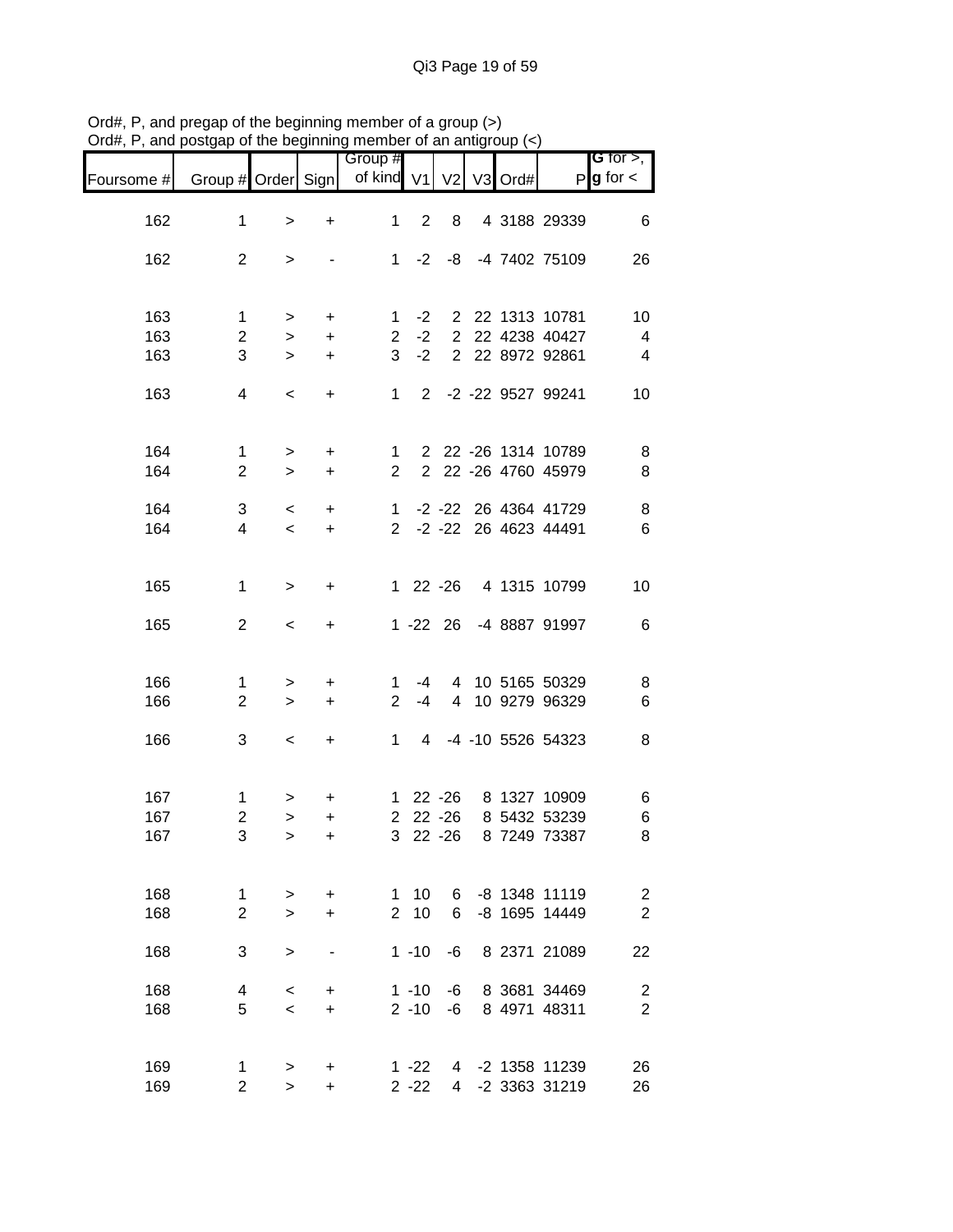|            |                     |                          |                          | <br>Group #                                    |            |                               |  |                                         | <b>G</b> for $>$ , $\overline{\phantom{a}}$ |
|------------|---------------------|--------------------------|--------------------------|------------------------------------------------|------------|-------------------------------|--|-----------------------------------------|---------------------------------------------|
| Foursome # |                     |                          |                          | Group # Order Sign   of kind V1   V2   V3 Ord# |            |                               |  |                                         | $P g$ for $\lt$                             |
| 170        | $\mathbf{1}$        | $\,<$                    | $\ddot{}$                | 1                                              | $-2$       | $-4$                          |  | 0 9288 96451                            | 6                                           |
| 170        | $\overline{2}$      | $\overline{\phantom{a}}$ | $\overline{\phantom{0}}$ |                                                | $1\quad 2$ | 4 <sup>1</sup>                |  | 0 4288 40949                            | 12                                          |
|            |                     |                          |                          |                                                |            |                               |  |                                         |                                             |
| 171        | $\mathbf{1}$        | $\geq$                   | $\ddot{}$                |                                                |            |                               |  | 1 10 -8 14 1388 11503                   | 6                                           |
| 171        | $\overline{2}$      | $\overline{\phantom{a}}$ | $\ddot{}$                |                                                |            |                               |  | 1 -10 8 -14 1978 17183                  | 6                                           |
| 172        | $\mathbf{1}$        | $\,>$                    | $+$                      |                                                |            |                               |  | 1 -8 14 -20 1389 11519                  | 16                                          |
| 172        | $\overline{2}$      | $\, > \,$                |                          |                                                |            |                               |  | 1 8 -14 20 3045 27901                   | 8 <sup>8</sup>                              |
|            |                     |                          |                          |                                                |            |                               |  |                                         |                                             |
| 173        | $\mathbf{1}$        | $\, >$                   | $\ddot{}$                |                                                |            |                               |  | 1 -16 8 12 1397 11617                   | 20                                          |
| 173        | $\mathbf{2}$        | $\overline{\phantom{a}}$ | $\ddot{}$                |                                                |            |                               |  | 1 16 -8 -12 9547 99497                  | 26                                          |
| 174        | $\mathbf{1}$        | $\, >$                   |                          | $1 \quad$                                      |            |                               |  | 4 16 -4 2935 26731                      | $\overline{\phantom{0}}$                    |
| 174        | $\overline{2}$      | $\,<$                    | $\ddot{}$                | 1                                              |            |                               |  | 4 16 -4 7750 79063                      | 24                                          |
|            |                     |                          |                          |                                                |            |                               |  |                                         |                                             |
| 175        | 1<br>$\overline{2}$ | >                        | +                        |                                                | $1 - 32$   | $2^{\circ}$<br>2 <sup>7</sup> |  | 2 1410 11777<br>2 1533 12889            | 34                                          |
| 175        |                     | $\geq$                   | $\ddot{}$                |                                                | $2 - 32$   |                               |  |                                         | 36                                          |
| 176        | $\mathbf{1}$        | $\, > \,$                | $\ddot{}$                |                                                |            |                               |  | 1 18 -20 16 1421 11839                  | $6\overline{6}$                             |
| 176        | $\overline{2}$      | $\,<\,$                  |                          |                                                |            |                               |  | 1 18 -20 16 8894 92083                  | 24                                          |
|            |                     |                          |                          |                                                |            |                               |  |                                         |                                             |
| 177<br>177 | 1<br>2              | ><br>$\geq$              | +<br>+                   |                                                |            | $2 16 - 10$                   |  | 1 16 -10 -4 7949 81203<br>-4 8623 89021 | 4<br>$\overline{4}$                         |
| 177        | 3                   | $\geq$                   |                          |                                                |            | $1 - 16$ 10                   |  | 4 2801 25409                            | 18                                          |
|            |                     |                          |                          |                                                |            |                               |  |                                         |                                             |
| 178        | $\mathbf{1}$        | $\geq$                   | +                        |                                                | $1 - 10$   | $-4$                          |  | 0 5682 55987                            | 20                                          |
| 178        | $\overline{2}$      | $\,<\,$                  | +                        |                                                | $1 10$     | 4 <sup>1</sup>                |  | 0 4902 47543                            | 20                                          |
| 179        | 1                   |                          |                          |                                                | 8          |                               |  | -4 14 6422 64091                        | 10                                          |
| 179        | $\overline{2}$      | $\geq$<br>$\geq$         | +<br>$\ddot{}$           | $\mathbf{1}$<br>$\overline{2}$                 | 8          |                               |  | -4 14 8577 88499                        | 6                                           |

Ord#, P, and pregap of the beginning member of a group (>) Ord#, P, and postgap of the beginning member of an antigroup (<)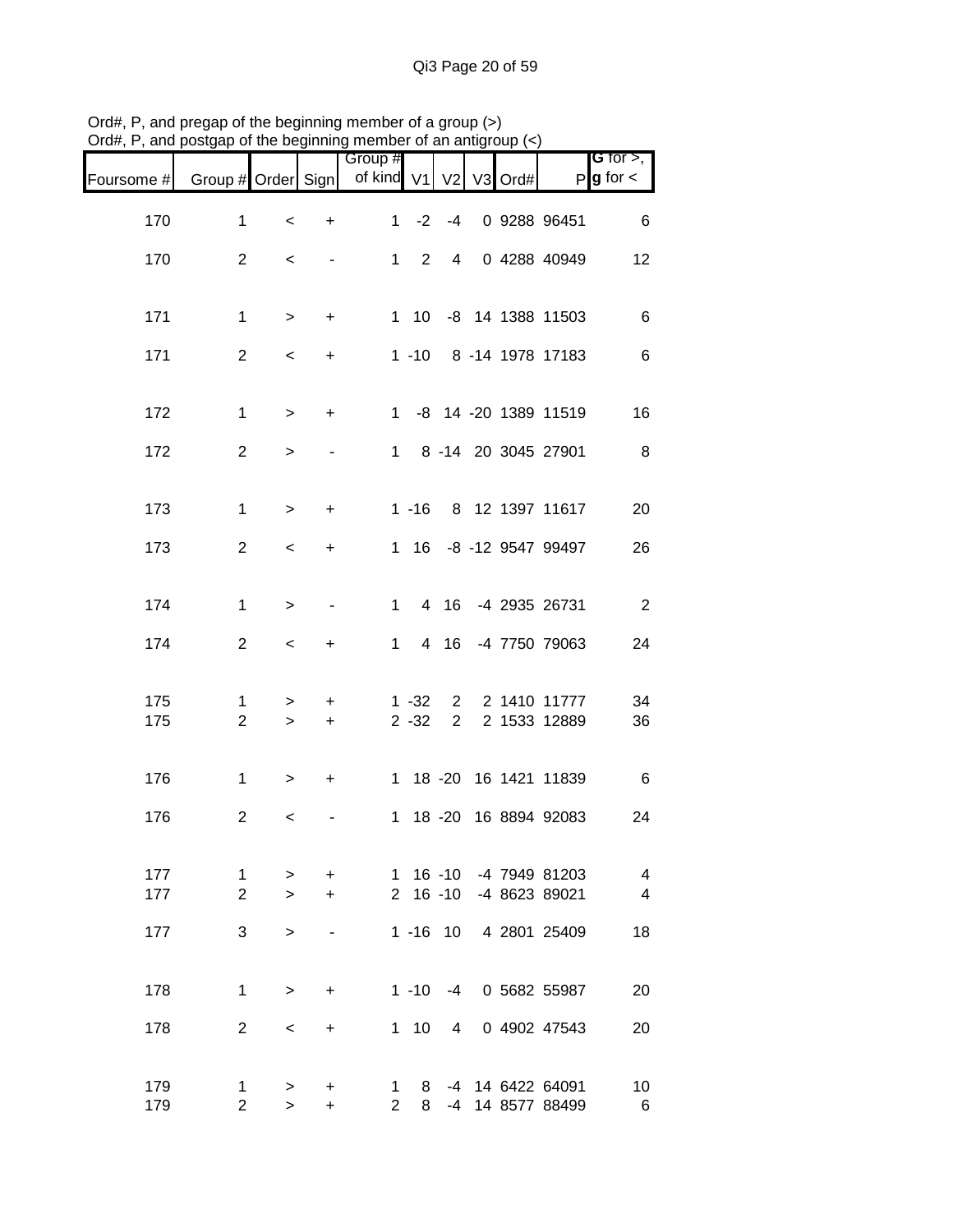| Foursome #        | Group # Order Sign             |                                     |                             | Group #<br>of kind V1          |                                  | V <sub>2</sub>                 | V3 Ord# |                                                                | G for $>$ ,<br>$P g$ for $\lt$                 |
|-------------------|--------------------------------|-------------------------------------|-----------------------------|--------------------------------|----------------------------------|--------------------------------|---------|----------------------------------------------------------------|------------------------------------------------|
| 179               | 3                              | $\geq$                              |                             | 1                              | -8                               |                                |         | 4 -14 8000 81799                                               | 26                                             |
| 180<br>180        | 1<br>$\overline{2}$            | $\, > \,$<br>$\geq$                 | +<br>$\ddot{}$              | 1                              |                                  | 22 -22<br>$22 - 22$            |         | -2 1440 12011<br>-2 9524 99191                                 | $\overline{4}$<br>10                           |
| 180<br>180        | 3<br>4                         | $\,<\,$<br>$\overline{\phantom{0}}$ | $\ddot{}$<br>$\ddot{}$      |                                |                                  | $1 - 22$ 22<br>$2 - 22$ 22     |         | 2 2889 26293<br>2 9525 99223                                   | $\overline{4}$<br>10                           |
| 181               | $\mathbf{1}$                   | $\,>$                               | $\ddot{}$                   |                                |                                  |                                |         | 1 16 -20 22 1444 12049                                         | 6                                              |
| 181               | $\overline{2}$                 | $\,<\,$                             |                             |                                |                                  |                                |         | 1 16 -20 22 8976 92899                                         | 22                                             |
| 182               | $\mathbf{1}$                   | $\geq$                              | $\ddot{}$                   |                                | $1 - 20$                         | $2^{\circ}$                    |         | -4 1447 12097                                                  | 24                                             |
| 182               | $\overline{2}$                 | $\,<\,$                             | $\ddot{}$                   |                                |                                  |                                |         | 1 20 -2 4 9127 94621                                           | 28                                             |
| 183<br>183<br>183 | $\mathbf 1$<br>2<br>3          | $\geq$<br>$\geq$<br>$\geq$          | $\ddot{}$<br>+<br>$\ddot{}$ | $\mathbf{1}$<br>2<br>3         | $\overline{2}$<br>$\overline{2}$ |                                |         | 2 18 -18 1451 12113<br>18 - 18 7690 78311<br>18 -18 8533 87881 | $\overline{\mathbf{4}}$<br>4<br>$\overline{4}$ |
| 184               | $\mathbf{1}$                   | >                                   | $\ddot{}$                   |                                | $1 - 18$                         | $2^{\circ}$                    |         | -4 1453 12143                                                  | 24                                             |
| 184<br>184        | 2<br>3                         | $\,<\,$<br>$\overline{\phantom{a}}$ | +<br>$\ddot{}$              | $\mathbf{1}$<br>$\overline{2}$ | 18<br>18                         | -2<br>$-2$                     |         | 4 5569 54727<br>4 6971 70327                                   | 24<br>24                                       |
| 185               | $\mathbf 1$                    | >                                   | +                           | $\mathbf{1}$                   |                                  |                                |         | 32 -28 2 1457 12163                                            | $\overline{2}$                                 |
| 185<br>185        | 2<br>3                         | $\,<$<br>$\prec$                    | +<br>$+$                    |                                |                                  | $2 - 32 28$                    |         | 1 -32 28 -2 6169 61331<br>-2 7605 77417                        | $\overline{\mathbf{c}}$<br>$\overline{2}$      |
| 186<br>186        | $\mathbf{1}$<br>$\overline{2}$ | ><br>$\geq$                         | +<br>$\ddot{}$              | $\mathbf{1}$<br>$\overline{2}$ | 0<br>$\overline{0}$              | $\mathbf{0}$<br>$\overline{0}$ |         | 6 2210 19477<br>6 3304 30637                                   | $\boldsymbol{6}$<br>$\,$ 6 $\,$                |
| 187<br>187<br>187 | 1<br>2<br>3                    | ><br>$\mathbf{r}$<br>$\geq$         | +<br>$\ddot{}$<br>$\ddot{}$ | 1<br>3 <sup>1</sup>            | 12<br>2 12<br>12                 | -8<br>-8<br>-8                 |         | -2 1523 12763<br>-2 2736 24709<br>-2 6219 61843                | $\,6$<br>12<br>$\,6\,$                         |
| 188               | $\mathbf{1}$                   | >                                   | +                           | $\mathbf{1}$                   |                                  |                                |         | 2 -2 22 1549 13003                                             | $\overline{\mathbf{c}}$                        |

Ord#, P, and pregap of the beginning member of a group (>) Ord#, P, and postgap of the beginning member of an antigroup (<)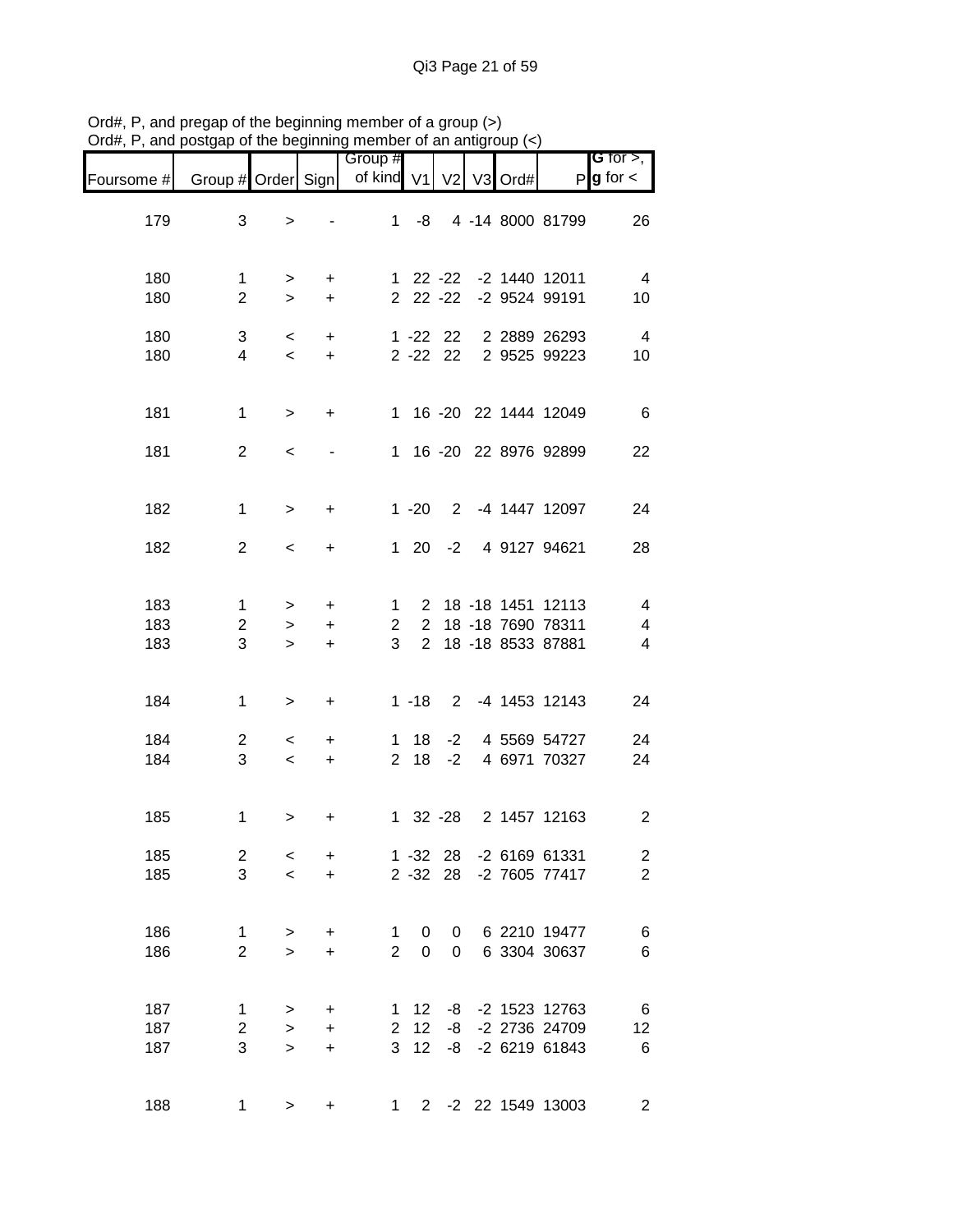|            |                     |                          |                | Group #        |                      |                |    |      |                                  | G for $>$ ,             |
|------------|---------------------|--------------------------|----------------|----------------|----------------------|----------------|----|------|----------------------------------|-------------------------|
| Foursome # | Group # Order Sign  |                          |                | of kind V1     |                      | V <sub>2</sub> | V3 | Ord# |                                  | $P$ <b>g</b> for $\lt$  |
| 188        | $\overline{c}$      | $\, > \,$                | $\ddot{}$      | $\overline{2}$ | $\overline{2}$       |                |    |      | -2 22 8291 85133                 | 12                      |
| 188        | 3                   | $\,<\,$                  | $\ddot{}$      | 1              | $-2$                 |                |    |      | 2 -22 9433 98221                 | $\,6$                   |
| 189        | 1                   | $\,<\,$                  | +              | 1              | -6                   |                |    |      | 6 -14 4105 38971                 | 6                       |
| 189        | $\overline{2}$      | $\prec$                  | $+$            | $2^{\circ}$    | $-6$                 |                |    |      | 6 -14 7255 73471                 | $\,6$                   |
| 190        | $\mathbf{1}$        | $\, >$                   | $\ddot{}$      |                | $1 - 16$             |                |    |      | 4 -4 1563 13147                  | 20                      |
| 190        | $\overline{2}$      | $\,<\,$                  |                |                | $1 - 16$             |                |    |      | 4 -4 7546 76753                  | $\overline{\mathbf{4}}$ |
| 191        | $\mathbf{1}$        | $\, >$                   | $\ddot{}$      |                | $1 - 18$             |                |    |      | 6 -8 1578 13291                  | 24                      |
| 191        | $\overline{c}$      | $\,<\,$                  | $\ddot{}$      | 1              | 18                   | -6             |    |      | 8 5599 55079                     | 24                      |
| 191        | 3                   | $\overline{\phantom{0}}$ | $\ddot{}$      | $\overline{2}$ | 18                   | -6             |    |      | 8 6684 67079                     | 24                      |
| 192        | $\mathbf{1}$        | $\,>$                    | $\ddot{}$      |                |                      |                |    |      | 1 -2 16 -10 2921 26641           | 8                       |
| 192        | $\overline{2}$      | $\, > \,$                |                | 1              |                      |                |    |      | 2 -16 10 8769 90599              | 16                      |
| 193        | $\mathbf{1}$        | >                        | $\ddot{}$      | $\mathbf 1$    |                      | $4 - 10$       |    |      | -8 2043 17807                    | 16                      |
| 193        | $\overline{2}$      | $\,<$                    |                | $\mathbf{1}$   |                      | $4 - 10$       |    |      | -8 6743 67709                    | 14                      |
| 194<br>194 | 1<br>$\overline{c}$ | ><br>>                   | +<br>$\ddot{}$ |                | $1 - 20$<br>$2 - 20$ | 8<br>8         |    |      | 8 1634 13829<br>8 5930 58601     | 22<br>22                |
|            |                     |                          |                |                |                      |                |    |      |                                  |                         |
| 195        | 1                   | $\, > \,$                | +              |                |                      |                |    |      | 1 -14 14 -12 1655 14029          | 18                      |
| 195        | $\overline{2}$      | $\,<\,$                  |                |                |                      |                |    |      | 1 -14 14 -12 5331 52147          | $\,6$                   |
| 196        | 1                   | $\,>$                    | $\ddot{}$      |                |                      |                |    |      | 1 14 -12 8 1656 14033            | $\overline{\mathbf{4}}$ |
| 196        | $\overline{c}$      | $\,<\,$                  | +              |                |                      |                |    |      | 1 -14 12 -8 4122 39157           | $\overline{\mathbf{4}}$ |
| 197<br>197 | 1<br>$\overline{c}$ | ><br>>                   | +<br>+         |                | $1 - 12$<br>$2 - 12$ | 8              |    |      | -4 1657 14051<br>8 -4 7470 75821 | 18<br>24                |

Ord#, P, and pregap of the beginning member of a group (>) Ord#, P, and postgap of the beginning member of an antigroup (<)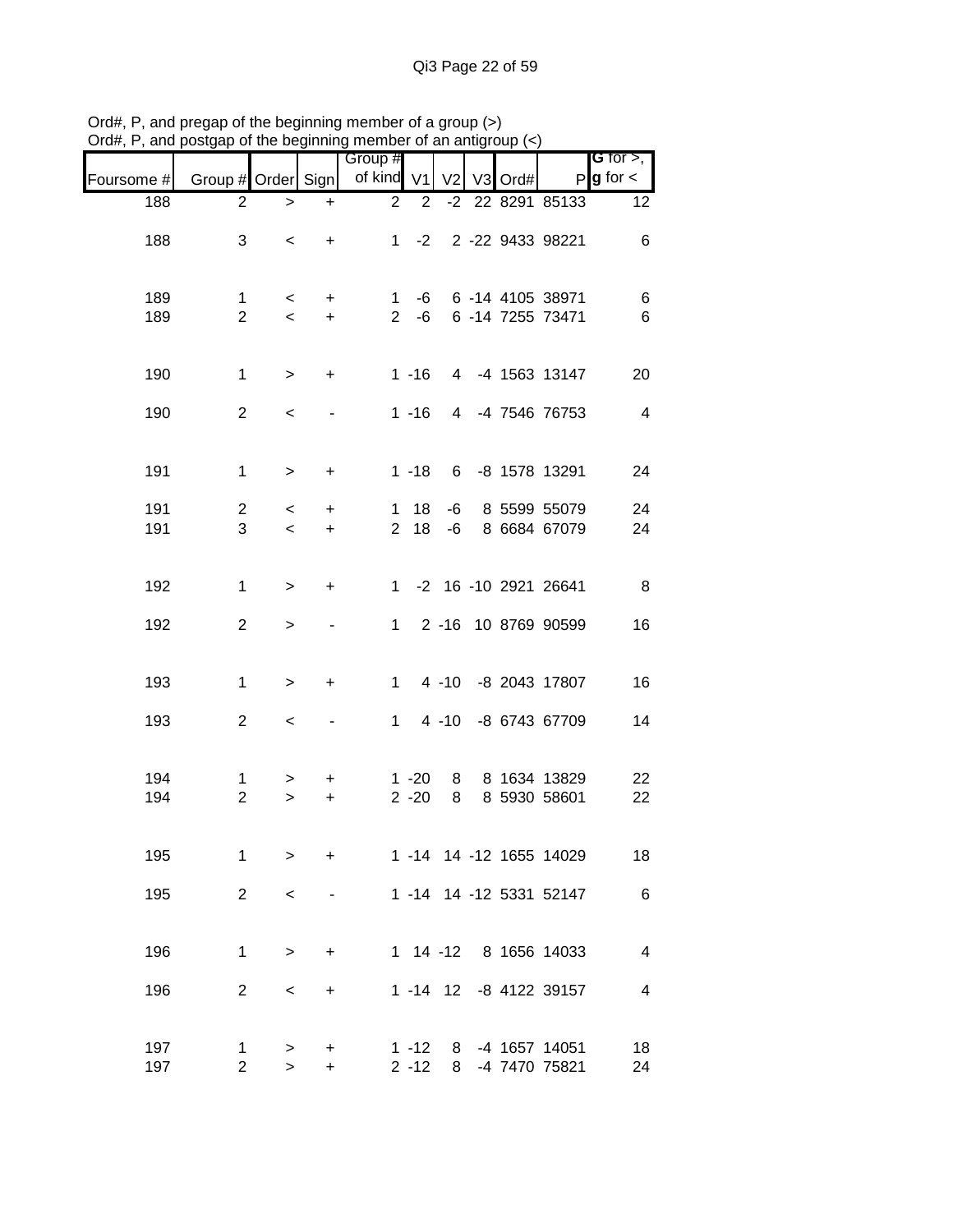|            |                     |             |                | Group #        |                      |                |    |      |                                  | <b>G</b> for $>$ ,      |
|------------|---------------------|-------------|----------------|----------------|----------------------|----------------|----|------|----------------------------------|-------------------------|
| Foursome # | Group # Order       |             | Sign           | of kind V1     |                      | V <sub>2</sub> | V3 | Ord# | $\mathsf{P}$                     | $\mathbf g$ for $\lt$   |
| 198        | $\mathbf{1}$        | $\, > \,$   | $\ddot{}$      | $\mathbf{1}$   |                      | $8 - 10$       |    |      | 16 2722 24533                    | $\,6$                   |
| 198        | $\overline{c}$      | $\geq$      | $\ddot{}$      | $\overline{2}$ |                      | $8 - 10$       |    |      | 16 3100 28499                    | $\,6$                   |
| 198        | 3                   | $\geq$      | $\ddot{}$      | 3              |                      | $8 - 10$       |    |      | 16 6302 62801                    | 10                      |
| 199        | 1                   | $\geq$      | $\ddot{}$      | 1.             |                      |                |    |      | -4 28 -18 1674 14249             | 6                       |
| 199        | $\overline{2}$      | $\geq$      | $\ddot{}$      | $\mathbf{2}$   |                      |                |    |      | -4 28 -18 7310 74099             | 6                       |
| 200        | 1                   | $\geq$      | $\ddot{}$      |                | $1 - 18$             | $-2$           |    |      | 8 1676 14281                     | 30                      |
| 200        | $\overline{2}$      | $\geq$      | $\ddot{}$      |                | $2 - 18$             | $-2$           |    |      | 8 7377 74821                     | 24                      |
| 201        | $\mathbf{1}$        | $\geq$      | +              |                | 1 16                 |                |    |      | -4 -16 5736 56543                | 10                      |
| 201        | $\overline{2}$      | $\,<\,$     |                |                | 1 16                 |                |    |      | -4 -16 8647 89273                | 20                      |
| 202        | $\mathbf{1}$        | $\, > \,$   | $\ddot{}$      | $1 \quad$      |                      |                |    |      | -2 26 -26 8085 82727             | $\overline{\mathbf{4}}$ |
| 202        | 2                   | $\,<\,$     | +              | $\mathbf{1}$   |                      |                |    |      | 2 -26 26 8088 82759              | $\overline{\mathbf{4}}$ |
| 202        | 3                   | $\prec$     | +              | $\overline{2}$ |                      |                |    |      | 2 -26 26 8472 87253              | $\overline{\mathbf{4}}$ |
| 203        | $\mathbf{1}$        | $\, > \,$   | +              |                |                      |                |    |      | 1 -26 26 -22 1709 14591          | 28                      |
| 203        | $\overline{2}$      | $\,<\,$     |                |                |                      |                |    |      | 1 -26 26 -22 5831 57557          | $\overline{c}$          |
| 204        | $\mathbf{1}$        | $\geq$      | +              | $1 \quad$      | -4                   |                |    |      | 8 -14 1739 14843                 | 12                      |
| 204        | $\overline{2}$      | $\,<\,$     |                | $\mathbf 1$    | -4                   |                |    |      | 8 -14 2269 20063                 | 8                       |
| 205<br>205 | 1<br>$\overline{2}$ | ><br>$\geq$ | +<br>$\ddot{}$ |                | $1 - 20$<br>$2 - 20$ | 4              |    |      | -2 1747 14923<br>4 -2 4335 41443 | 26<br>30                |
|            |                     |             |                |                |                      |                |    |      |                                  |                         |
| 206        | 1                   | $\, > \,$   | +              |                |                      |                |    |      | 1 16 -26 10 1754 14983           | 14                      |
| 206        | $\overline{2}$      | $\,<$       | +              |                |                      |                |    |      | 1 -16 26 -10 7567 76991          | 12                      |
| 207        | 1                   | $\, > \,$   | +              | $1 \quad$      | $2^{\circ}$          | -8             |    |      | 0 7568 77003                     | 12                      |
| 207        | $\overline{c}$      | $\,<\,$     |                | $\mathbf{1}$   | $\overline{2}$       | -8             |    |      | 0 7132 72047                     | 6                       |

Ord#, P, and pregap of the beginning member of a group (>) Ord#, P, and postgap of the beginning member of an antigroup (<)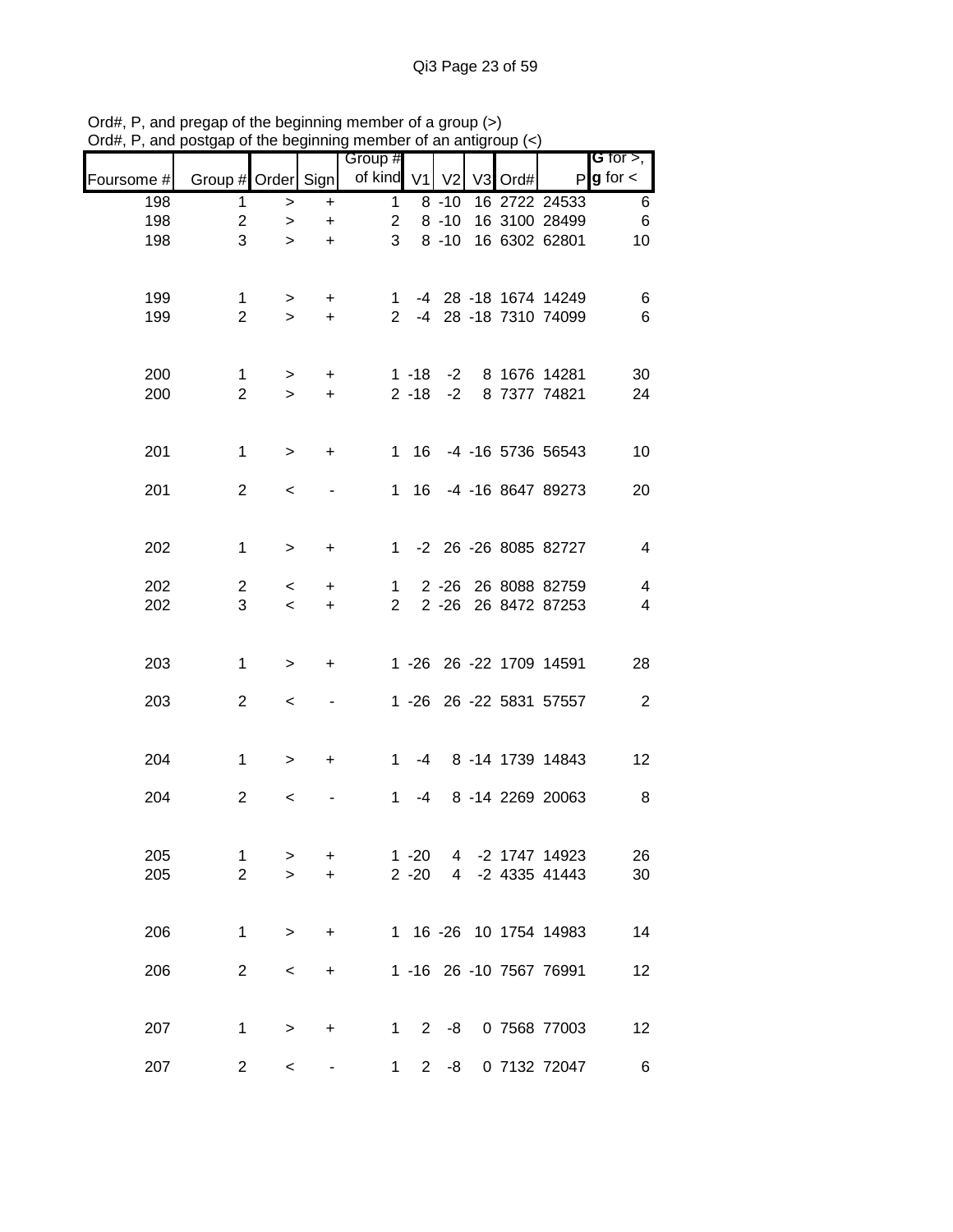|            |                                | 1000             | .                       | 111011100101101101101111<br>Group #        |                      |              |  |                                                    | <b>G</b> for $>$ ,     |
|------------|--------------------------------|------------------|-------------------------|--------------------------------------------|----------------------|--------------|--|----------------------------------------------------|------------------------|
| Foursome # |                                |                  |                         | Group # Order Sign   of kind V1 V2 V3 Ord# |                      |              |  |                                                    | $P$ <b>g</b> for $\lt$ |
| 208        | 1                              | $\, >$           | $+$                     |                                            | $1 - 12$             | 6            |  | -2 9561 99661                                      | $\overline{18}$        |
| 208        | $\overline{2}$                 | $\, > \,$        |                         |                                            |                      |              |  | 1 12 -6 2 4096 38873                               | $6\overline{6}$        |
| 209        | $\mathbf{1}$                   | $\geq$           | $\sim 100$ km s $^{-1}$ |                                            |                      |              |  | 1 -10 -8 10 2044 17827                             | 20                     |
| 209        | $\overline{2}$                 | $\,<$            | $\sim$                  |                                            |                      |              |  | 1 10 8 -10 3760 35291                              | 20                     |
| 210        | $\mathbf{1}$                   | $\,$             | $\sim$ $-$              |                                            |                      |              |  | 1 -8 10 10 5325 52067                              | 10                     |
| 210        | $\overline{2}$                 | $\,<\,$          |                         |                                            |                      |              |  | 1 8 -10 -10 4883 47353                             | 10                     |
| 211<br>211 | $\mathbf{1}$<br>$\overline{2}$ | ><br>$\geq$      | $+$<br>$+$              |                                            |                      |              |  | 1 -4 20 -2 1863 16001<br>2 -4 20 -2 6193 61559     | 10<br>6                |
| 212        | $\mathbf 1$                    | $\geq$           | $+$                     |                                            |                      |              |  | 1 20 -2 -20 1864 16007                             | $6\overline{6}$        |
| 212        | $\overline{2}$                 | $\prec$          |                         |                                            |                      |              |  | 1 20 -2 -20 5073 49369                             | 22                     |
| 213<br>213 | 1.<br>$\overline{2}$           | $\geq$<br>$\geq$ | $+$<br>$+$              |                                            |                      |              |  | 1 -10 40 -38 1878 16139<br>2 -10 40 -38 8936 92503 | 12<br>14               |
| 214        | $\mathbf{1}$                   | $\geq$           | $+$                     |                                            |                      |              |  | 1 40 -38 -2 1879 16141                             | $\overline{c}$         |
| 214        | $\overline{2}$                 | $\prec$          | $+$                     |                                            |                      |              |  | 1 -40 38 2 8986 93047                              | $\,6$                  |
| 215        | 1                              | $\geq$           | +                       |                                            |                      |              |  | 1 -38 -2 2 1880 16183                              | 42                     |
| 215        | $\overline{2}$                 | $\lt$            | $+$                     |                                            |                      |              |  | 1 38 2 -2 3077 28229                               | 48                     |
| 216<br>216 | 1.<br>$\overline{2}$           | ><br>$\geq$      | $\ddot{}$<br>$\ddot{}$  |                                            | $1 - 18$<br>$2 - 18$ | $\Omega$     |  | 0 -4 1884 16217<br>-4 5257 51407                   | 24<br>24               |
| 216        | 3                              | $\,<\,$          | $\ddot{}$               |                                            | $1 18$               | $\mathbf{0}$ |  | 4 2866 26053                                       | 30                     |
| 217        | $\mathbf{1}$                   | $\geq$           | $\ddot{}$               |                                            |                      |              |  | 1 -8 22 -10 1890 16267                             | 14                     |
| 217        | $\overline{2}$                 | $\,<\,$          |                         | $1 \quad$                                  |                      |              |  | -8 22 -10 6676 67003                               | 18                     |

Ord#, P, and pregap of the beginning member of a group (>) Ord#, P, and postgap of the beginning member of an antigroup (<)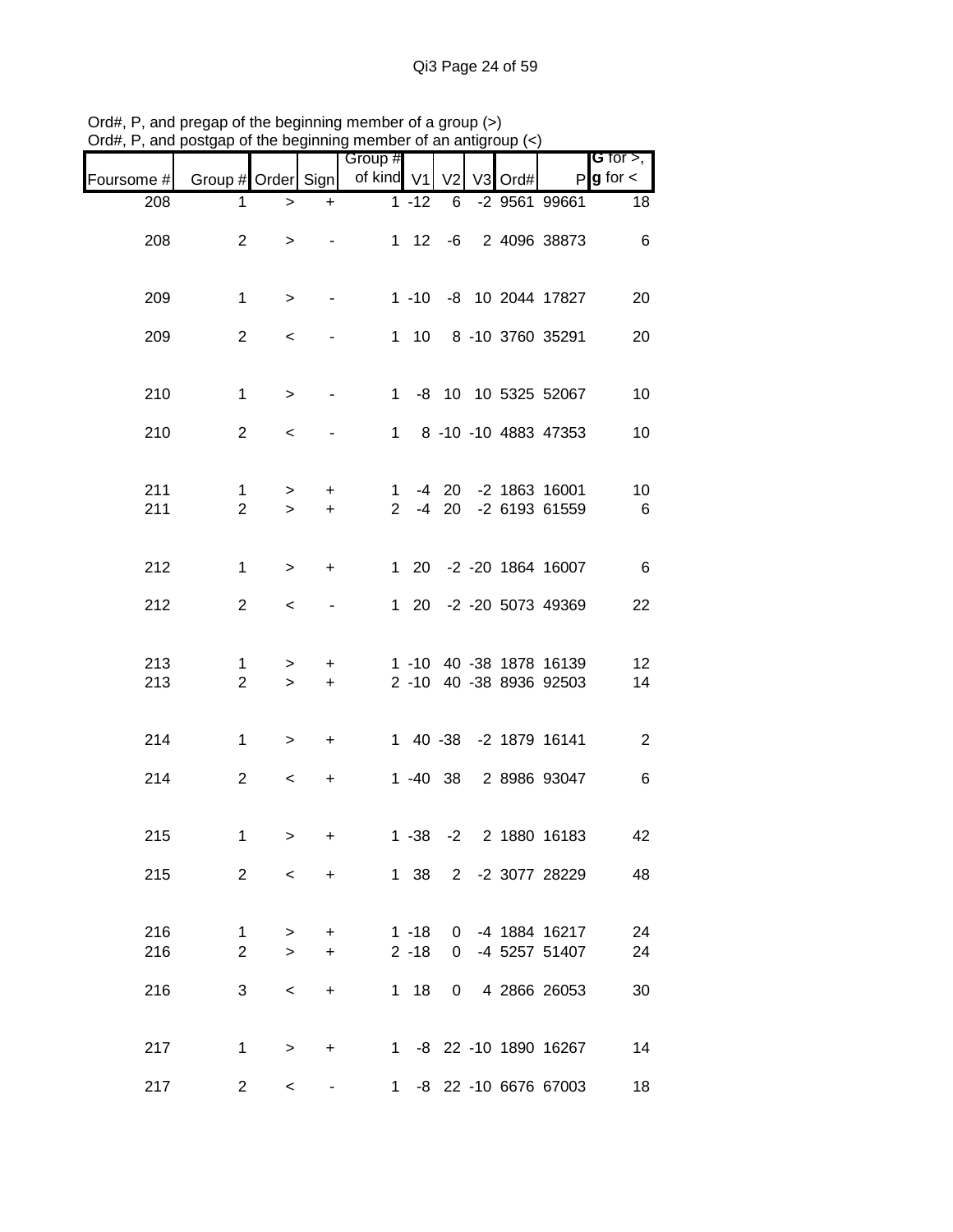|            |                    |                  |                          | Group #        |                |                |         |                              | G for $>$ ,            |
|------------|--------------------|------------------|--------------------------|----------------|----------------|----------------|---------|------------------------------|------------------------|
| Foursome # | Group # Order Sign |                  |                          | of kind V1     |                | V <sub>2</sub> | V3 Ord# |                              | $P$ <b>g</b> for $\lt$ |
| 218        | $\mathbf{1}$       | $\, > \,$        | +                        |                |                | $122 - 10$     |         | -4 1891 16273                | 6                      |
| 218        | $\overline{2}$     | $\geq$           | $\ddot{}$                |                |                | $22 - 10$      |         | -4 5615 55259                | 10                     |
| 218        | 3                  | $\,<$            | $\ddot{}$                |                |                | $1 - 22 10$    |         | 4 6493 64997                 | $6\phantom{1}6$        |
| 219        | $\mathbf{1}$       | $\geq$           | $\ddot{}$                |                | $1 - 10$       |                |         | -4 -8 1892 16301             | 28                     |
| 219        | $\overline{c}$     | $\, > \,$        | $\blacksquare$           | $\mathbf{1}$   | 10             | 4              |         | 8 6409 63913                 | $\,6$                  |
| 219        | 3                  | $\mathbf{I}$     |                          | $\overline{2}$ | 10             | $\overline{4}$ |         | 8 7606 77419                 | $\sqrt{2}$             |
| 219        | $\overline{4}$     | $\,<$            |                          |                | $1 - 10$       | -4             |         | -8 9402 97841                | $\mathbf{2}$           |
| 220        | $\mathbf{1}$       | $\geq$           | $\ddot{}$                | $\mathbf{1}$   | $\overline{4}$ |                |         | 6 18 1898 16363              | $\sqrt{2}$             |
| 220        | $\overline{2}$     | $\mathbf{L}$     | $\ddot{}$                | $\overline{2}$ | $\overline{4}$ | 6              |         | 18 8310 85363                | $\boldsymbol{2}$       |
| 220        | 3                  | $\,<$            | $\ddot{}$                | 1              |                |                |         | -4 -6 -18 6921 69827         | $\overline{2}$         |
| 221        | $\mathbf{1}$       | $\, >$           | $\ddot{}$                |                |                |                |         | 1 18 -24 -2 1900 16381       | 12                     |
| 221        | $\overline{2}$     | $\,<\,$          | $\ddot{}$                |                |                | 1 -18 24       |         | 2 3374 31307                 | 12                     |
| 222        | $\mathbf{1}$       | $\,$             | $\ddot{}$                |                |                |                |         | 1 20 -16 8 1912 16493        | $\,6$                  |
|            |                    |                  |                          |                |                |                |         |                              |                        |
| 222        | $\overline{2}$     | $\,$             | $\overline{\phantom{a}}$ |                |                | $1 - 20$ 16    |         | -8 8067 82529                | 22                     |
| 222        | 3                  | $\,<$            | $\ddot{}$                |                |                | $1 - 20$ 16    |         | -8 8359 85931                | $\boldsymbol{2}$       |
| 222<br>222 | 4<br>5             | $\,<$<br>$\,<\,$ |                          |                | $220 - 16$     | $120 - 16$     |         | 8 3417 31771<br>8 3447 32119 | 22<br>22               |
| 223        | 1                  | $\geq$           | $+$                      |                |                |                |         | 1 -16 8 -12 1913 16519       | 26                     |
|            |                    |                  |                          |                |                |                |         |                              |                        |
| 223        | 2 <sup>2</sup>     | $\geq$           |                          |                |                |                |         | 1 16 -8 12 5194 50651        | $\overline{4}$         |
| 224        | 1                  | $\geq$           | $\ddot{}$                |                | $1 -2$         |                |         | 0 24 1917 16561              | 8 <sup>8</sup>         |
| 224        | $2^{\circ}$        | $\,<\,$          | $\pm$                    |                | $1 \quad 2$    |                |         | 0 -24 7231 73133             | 8                      |
| 225        | $\mathbf 1$        | $\,>$            | +                        | $1 \quad$      | $-2$           |                |         | 8 6 1927 16657               | 6                      |

Ord#, P, and pregap of the beginning member of a group (>) Ord#, P, and postgap of the beginning member of an antigroup (<)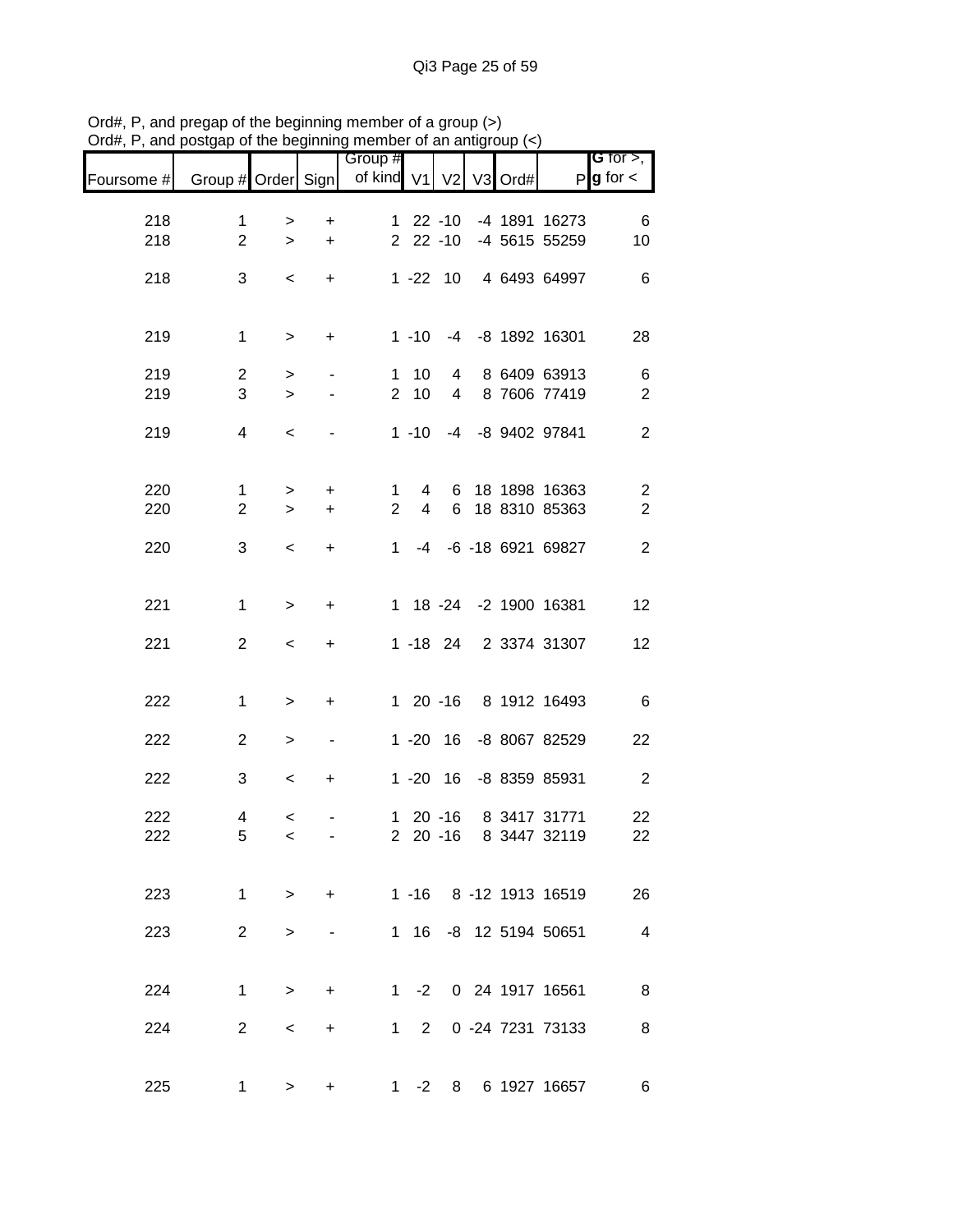|            |                                |                                     |                        | borgap or the beginning member or an amage |              |                            |    |      |                                             |                                       |
|------------|--------------------------------|-------------------------------------|------------------------|--------------------------------------------|--------------|----------------------------|----|------|---------------------------------------------|---------------------------------------|
| Foursome # | Group # Order Sign             |                                     |                        | Group #<br>of kind V1                      |              | V <sub>2</sub>             | V3 | Ord# |                                             | G for $>$ ,<br>$P$ <b>g</b> for $\lt$ |
| 225        | 2                              | $\,<$                               | $\ddot{}$              | $\mathbf{1}$                               | 2            | -8                         |    |      | -6 2595 23279                               | 12 <sub>2</sub>                       |
|            |                                |                                     |                        |                                            |              |                            |    |      |                                             |                                       |
| 226        | $\mathbf{1}$                   | $\geq$                              | $\ddot{}$              |                                            |              |                            |    |      | 1 22 -14 -6 1933 16703                      | $\overline{4}$                        |
|            |                                |                                     |                        |                                            |              |                            |    |      |                                             |                                       |
| 226<br>226 | $\overline{2}$<br>3            | $\prec$<br>$\overline{\phantom{a}}$ | $\ddot{}$<br>$\ddot{}$ |                                            |              | $1 - 22$ 14<br>$2 - 22$ 14 |    |      | 6 3802 35797<br>6 8549 88069                | $\overline{4}$<br>10                  |
|            |                                |                                     |                        |                                            |              |                            |    |      |                                             |                                       |
| 227        | $\mathbf{1}$                   | $\,>$                               | $\ddot{}$              |                                            |              |                            |    |      | 1 -14 -6 6 1934 16729                       | 26                                    |
|            |                                |                                     |                        |                                            |              |                            |    |      |                                             |                                       |
| 227        | $\overline{2}$                 | $\,<\,$                             | $\ddot{}$              |                                            | $1 \quad 14$ |                            |    |      | 6 -6 4164 39581                             | 26                                    |
|            |                                |                                     |                        |                                            |              |                            |    |      |                                             |                                       |
| 228        | $\mathbf{1}$                   | $\,>$                               | $\ddot{}$              |                                            | $1 \quad 20$ |                            |    |      | 0 -12 1938 16763                            | $\overline{4}$                        |
| 228        | $\overline{2}$                 | $\geq$                              |                        |                                            | $1 - 20$     |                            |    |      | 0 12 5924 58537                             | 26                                    |
|            |                                |                                     |                        |                                            |              |                            |    |      |                                             |                                       |
| 229        |                                |                                     |                        |                                            |              |                            |    |      |                                             |                                       |
| 229        | 1<br>$\overline{2}$            | ><br>$\geq$                         | $\ddot{}$<br>$+$       | 1<br>$2^{\circ}$                           | -4           | 10 <sup>1</sup>            |    |      | -4 10 16 1942 16829<br>16 9568 99719        | 6<br>6                                |
|            |                                |                                     |                        |                                            |              |                            |    |      |                                             |                                       |
| 230        | 1                              | >                                   | $\ddot{}$              |                                            |              |                            |    |      | 1 14 -4 -14 5032 48953                      | $\,6$                                 |
| 230        | $\overline{2}$                 | $\geq$                              | $\ddot{}$              | $2^{\circ}$                                | 14           |                            |    |      | -4 -14 7325 74231                           | 12                                    |
|            |                                |                                     |                        |                                            |              |                            |    |      |                                             |                                       |
| 231        | $\mathbf{1}$                   | $\, > \,$                           | $\ddot{}$              | $1 \quad$                                  | $-2$         |                            |    |      | 0 18 1966 17041                             | 8                                     |
|            |                                |                                     |                        |                                            |              |                            |    |      |                                             |                                       |
| 231        | $\overline{2}$                 | $\,<\,$                             | +                      |                                            | $1\quad 2$   |                            |    |      | 0 -18 5661 55799                            | 8                                     |
|            |                                |                                     |                        |                                            |              |                            |    |      |                                             |                                       |
| 232<br>232 | 1<br>2                         | >                                   | $\ddot{}$              |                                            | 2 18         |                            |    |      | 1 18 -8 -10 1968 17053<br>-8 -10 5569 54727 | 6<br>6                                |
|            |                                | >                                   | +                      |                                            |              |                            |    |      |                                             |                                       |
|            |                                |                                     |                        |                                            |              |                            |    |      |                                             |                                       |
| 233<br>233 | $\mathbf{1}$<br>$\overline{2}$ | $\geq$<br>$\geq$                    | $\ddot{}$<br>$\ddot{}$ | $1 \quad$<br>$\overline{2}$                | 8            |                            |    |      | 8 8 -14 5850 57737<br>8 -14 7251 73421      | 6<br>4                                |
|            |                                |                                     |                        |                                            |              |                            |    |      |                                             |                                       |
| 234        | $\mathbf{1}$                   |                                     | $\ddot{}$              |                                            |              |                            |    |      | 1 -14 10 16 1984 17231                      | 22                                    |
| 234        | $\overline{2}$                 | ><br>$\geq$                         | $\ddot{}$              |                                            |              |                            |    |      | 2 -14 10 16 5408 52999                      | 18                                    |
|            |                                |                                     |                        |                                            |              |                            |    |      |                                             |                                       |
| 235        | $\mathbf 1$                    | $\geq$                              | +                      |                                            | $1 - 32$     |                            |    |      | 4 12 1987 17291                             | 34                                    |
|            |                                |                                     |                        |                                            |              |                            |    |      |                                             |                                       |
| 235        | $\overline{2}$                 | $\,<\,$                             |                        |                                            |              |                            |    |      | 1 -32 4 12 3996 37781                       | $\overline{2}$                        |

Ord#, P, and pregap of the beginning member of a group (>) Ord#, P, and postgap of the beginning member of an antigroup (<)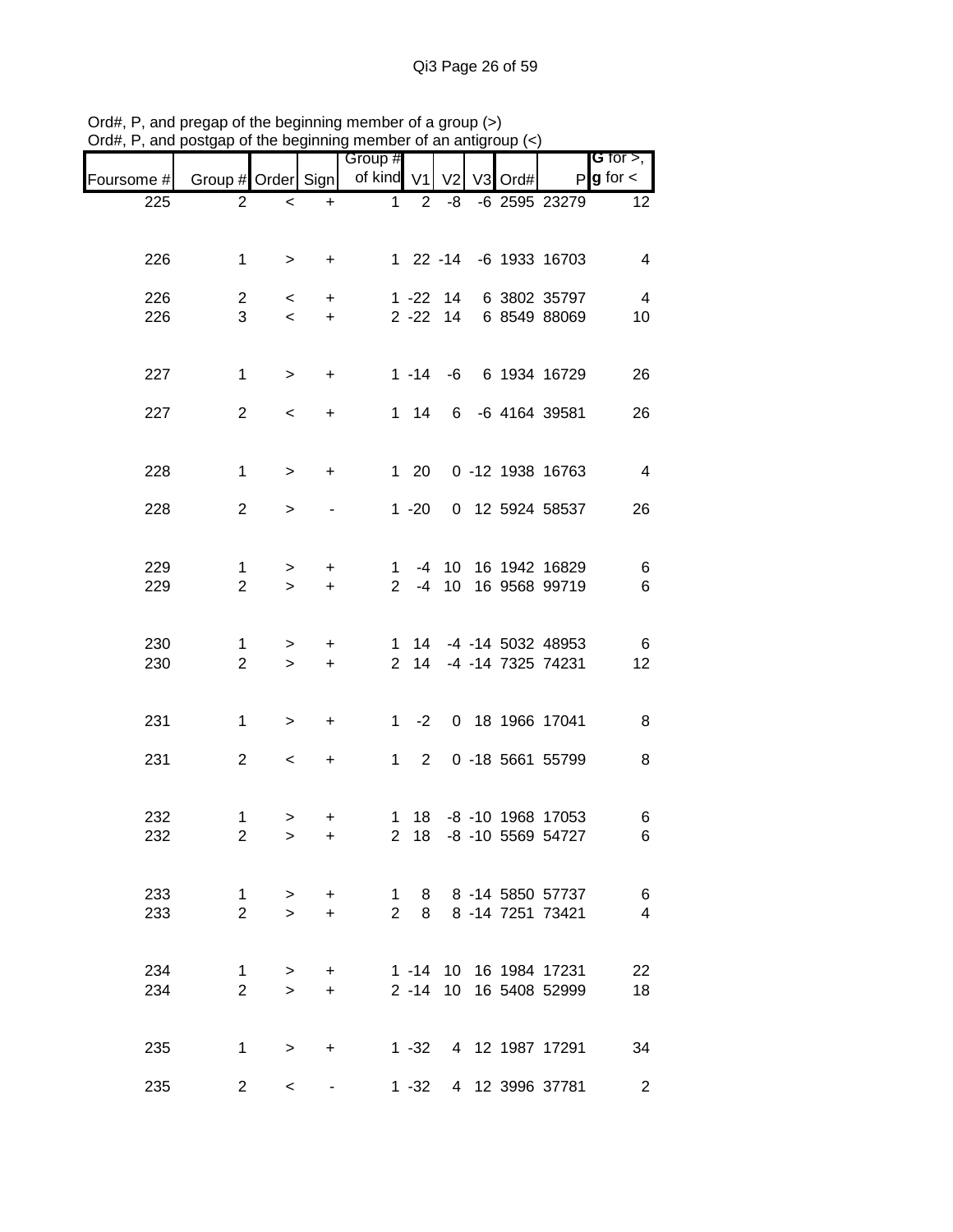| Foursome # | Group # Order Sign |                          |                | Group #<br>of kind V1 V2 |                |   | V3 Ord# | P                       | <b>G</b> for $>$ , $\blacksquare$<br>$g$ for $\lt$ |
|------------|--------------------|--------------------------|----------------|--------------------------|----------------|---|---------|-------------------------|----------------------------------------------------|
| 236        | 1                  | $\,>$                    | $\ddot{}$      |                          |                |   |         | 1 10 -12 -2 6893 69439  | 8                                                  |
| 236        | $\overline{2}$     | $\lt$                    | $+$            |                          |                |   |         | 1 -10 12 2 6042 59771   | 8                                                  |
|            |                    |                          |                |                          |                |   |         |                         |                                                    |
| 237        | $\mathbf{1}$       | $\,>$                    | $\ddot{}$      |                          |                |   |         | 1 -10 22 -18 2031 17681 | 12                                                 |
| 237        | $\overline{2}$     | $\overline{\phantom{a}}$ | $\ddot{}$      |                          |                |   |         | 1 10 -22 18 4405 42139  | 18                                                 |
| 238        | $\mathbf{1}$       | $\,>$                    | $\ddot{}$      |                          |                |   |         | 1 10 0 6 2046 17839     | $\overline{2}$                                     |
| 238        | $\overline{2}$     | $\overline{\phantom{a}}$ | $\ddot{}$      |                          | $1 - 10$       |   |         | 0 -6 2493 22271         | $\overline{2}$                                     |
| 239        | $\mathbf 1$        | $\prec$                  | +              | $\mathbf{1}$             | 6              |   |         | 4 -8 2662 23917         | 12                                                 |
| 239        | $\overline{2}$     | $\overline{\phantom{0}}$ | $\ddot{}$      | $2^{\circ}$              | 6              |   |         | 4 -8 4306 41149         | 12                                                 |
| 240        | $\mathbf{1}$       | $\,>$                    | $+$            | $1 \quad$                |                |   |         | -4 22 4 2063 17987      | $6\overline{6}$                                    |
| 240        | $\overline{2}$     | $\geq$                   | $\blacksquare$ |                          | $1 \quad$      |   |         | 4 -22 -4 7362 74653     | 30                                                 |
| 241        | $\mathbf{1}$       | $\, >$                   | +              |                          | $1 \quad$      |   |         | 4 -26 2 2065 18013      | 24                                                 |
|            |                    |                          |                |                          |                |   |         |                         |                                                    |
| 241        | $\overline{2}$     | $\prec$                  | $+$            |                          |                |   |         | 1 -4 26 -2 6603 66137   | 24                                                 |
| 242        | $\mathbf{1}$       | $\, > \,$                | $\ddot{}$      |                          |                |   |         | 1 -26 2 -2 2066 18041   | 28                                                 |
| 242        | $\overline{c}$     | $\prec$                  | +              |                          |                |   |         | 1 26 -2 2 2154 18919    | 28                                                 |
| 242        | 3                  | $\prec$                  | +              |                          |                |   |         | 2 26 -2 2 8086 82729    | 28                                                 |
| 243        | 1                  | >                        | $\ddot{}$      | 1                        | $2^{\circ}$    | 8 |         | 6 2092 18253            | $\overline{\mathbf{c}}$                            |
| 243        | $\overline{2}$     | $\geq$                   | $\ddot{}$      | $\overline{2}$           | 2 <sup>1</sup> | 8 |         | 6 4415 42223            | $\overline{c}$                                     |
| 243        | 3                  | $\geq$                   | $\ddot{}$      | 3 <sup>1</sup>           | 2 <sup>1</sup> | 8 |         | 6 8545 88003            | $\overline{c}$                                     |
| 244        | $\mathbf{1}$       | $\geq$                   | +              | 1                        |                |   |         | 6 -16 10 7105 71789     | 12                                                 |
| 244        | $\overline{2}$     | $\geq$                   |                | 1.                       |                |   |         | -6 16 -10 7572 77041    | 12                                                 |
| 245        | $\mathbf 1$        | $\, > \,$                | +              |                          |                |   |         | 1 -2 14 -14 5888 58151  | $\overline{\mathbf{4}}$                            |
| 245        | $\overline{2}$     | $\geq$                   | $\ddot{}$      | $\overline{2}$           |                |   |         | -2 14 -14 6948 70121    | $\overline{\mathbf{4}}$                            |

Ord#, P, and pregap of the beginning member of a group (>) Ord#, P, and postgap of the beginning member of an antigroup (<)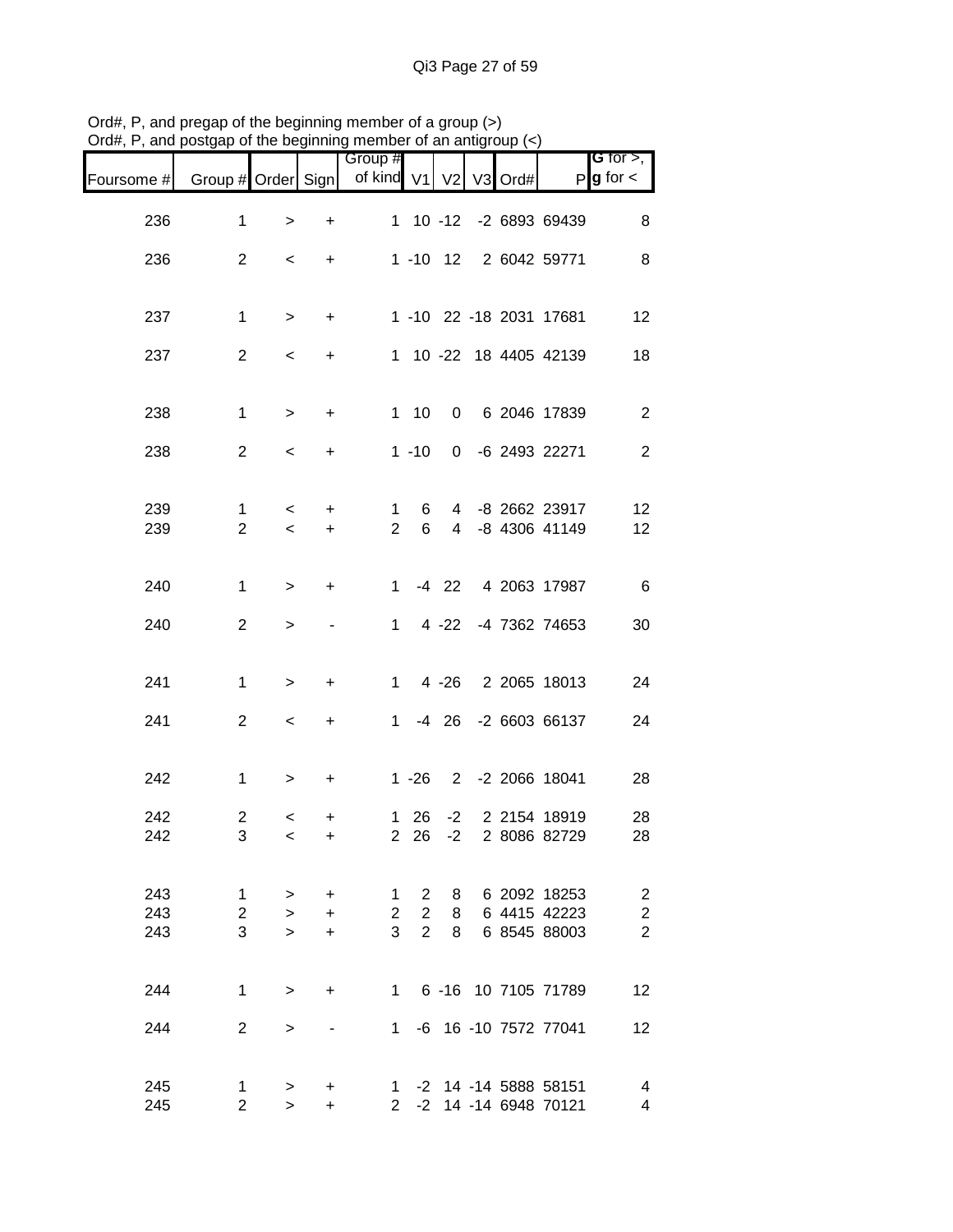|            |                    |                  |           | Group #             |                |                      |         |                                | G for $>$ ,            |
|------------|--------------------|------------------|-----------|---------------------|----------------|----------------------|---------|--------------------------------|------------------------|
| Foursome # | Group # Order Sign |                  |           | of kind V1 V2       |                |                      | V3 Ord# |                                | $P$ <b>g</b> for $\lt$ |
|            |                    |                  |           |                     |                |                      |         |                                |                        |
| 246        | $\mathbf{1}$       | >                | +         | $\mathbf{1}$        |                | 2 18                 |         | -4 2127 18587                  | 4                      |
| 246        | $\overline{2}$     | $\,<$            | +         | $\mathbf{1}$        |                | $-2 - 18$            |         | 4 9137 94777                   | 4                      |
|            |                    |                  |           |                     |                |                      |         |                                |                        |
| 247        | 1                  | $\, >$           | $\ddot{}$ | 1.                  | -4             |                      |         | 4 -14 2129 18617               | 24                     |
| 247        | $\overline{2}$     | $\,<$            |           | $\mathbf 1$         | -4             |                      |         | 4 -14 2777 25163               | $6\phantom{1}6$        |
|            |                    |                  |           |                     |                |                      |         |                                |                        |
| 248        | 1                  | $\, > \,$        | +         | $1 \quad$           |                | $4 - 14$             |         | -2 7715 78623                  | 16                     |
| 248        | $\overline{2}$     | $\geq$           | $\ddot{}$ | $\overline{2}$      |                | $4 - 14$             |         | -2 8001 81817                  | 18                     |
| 248        | 3                  | $\,>$            |           | $\mathbf{1}$        |                | $-4$ 14              |         | 2 2386 21221                   | 10                     |
| 248        | 4                  | $\,<\,$          | $\ddot{}$ | $1 \quad$           |                | $-4$ 14              |         | 2 7326 74257                   | 22                     |
|            |                    |                  |           |                     |                |                      |         |                                |                        |
| 249        | $\mathbf{1}$       | $\, > \,$        | +         | $\mathbf{1}$        | $2^{\circ}$    | -6                   |         | 6 3896 36749                   | 10                     |
| 249        | $\overline{2}$     | $\geq$           | $\ddot{}$ | $\overline{2}$      | $\overline{2}$ | -6                   |         | 6 4161 39551                   | 10                     |
| 250        | 1                  | $\, >$           | +         | 1.                  |                |                      |         | -2 26 -16 2153 18917           | $\overline{4}$         |
|            |                    |                  |           |                     |                |                      |         |                                |                        |
| 250<br>250 | 2<br>3             | $\,<$<br>$\,<\,$ | +         | 1<br>$\overline{2}$ |                | $2 - 26$<br>$2 - 26$ |         | 16 3655 34213<br>16 6871 69193 | 4<br>$\overline{4}$    |
|            |                    |                  | $\ddot{}$ |                     |                |                      |         |                                |                        |
| 251        | 1                  | >                | +         |                     |                |                      |         | 1 -16 22 -20 2175 19181        | 18                     |
| 251        | $\boldsymbol{2}$   | $\,>$            | +         |                     | $2 - 16$       |                      |         | 22 - 20 8451 87011             | 18                     |
| 251        | 3                  | $\, > \,$        |           |                     |                |                      |         | 1 16 -22 20 9297 96527         | 10                     |
|            |                    |                  |           |                     |                |                      |         |                                |                        |
| 252        | 1                  | $\geq$           | $\ddot{}$ | 1                   |                |                      |         | 18 -14 -8 2214 19507           | 6                      |
| 252        | $\overline{2}$     | $\geq$           | $\ddot{}$ |                     |                | $2 \t18 - 14$        |         | -8 7058 71293                  | 6                      |
| 252        | 3                  | $\geq$           | $\ddot{}$ | 3 <sup>1</sup>      |                | $18 - 14$            |         | -8 8467 87187                  | 6                      |
| 253        | 1                  | $\, > \,$        | $\pm$     |                     | $1 - 14$       | -8                   |         | 8 2215 19531                   | 24                     |
| 253        | $\overline{2}$     | $\geq$           | $\ddot{}$ |                     |                | $2 - 14 - 8$         |         | 8 5023 48847                   | 24                     |
|            |                    |                  |           |                     |                |                      |         |                                |                        |
| 254        | 1                  | $\geq$           | $\ddot{}$ |                     |                | $1 - 32 - 14$        |         | 4 2226 19661                   | 52                     |
| 254        | $\overline{2}$     | $\,<\,$          | +         |                     |                |                      |         | 1 32 14 -4 9221 95651          | 50                     |

Ord#, P, and pregap of the beginning member of a group (>) Ord#, P, and postgap of the beginning member of an antigroup (<)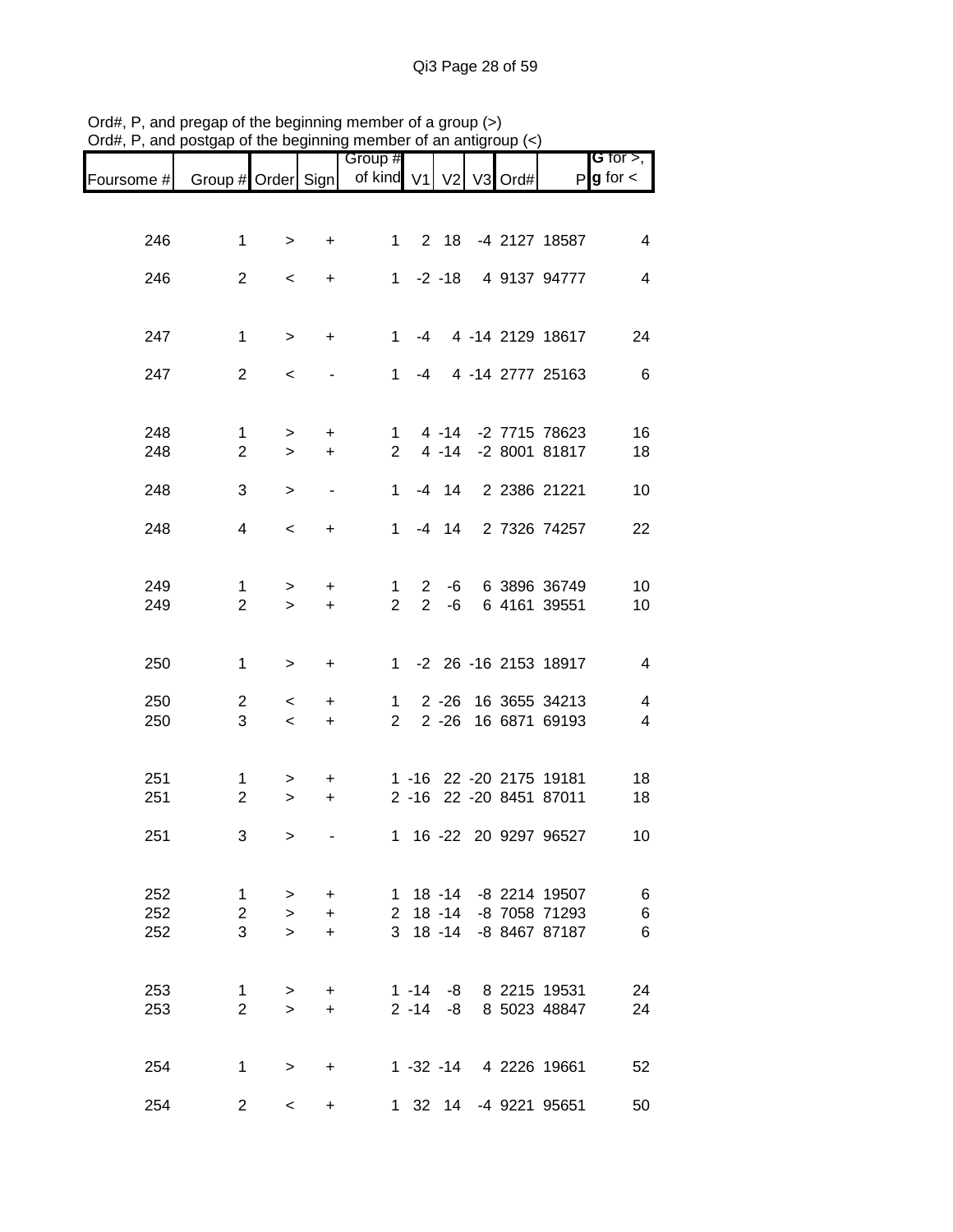|            |                     |                  |                | Group #        |          |                |   |         |                        | <b>G</b> for $>$ ,       |
|------------|---------------------|------------------|----------------|----------------|----------|----------------|---|---------|------------------------|--------------------------|
| Foursome # | Group # Order Sign  |                  |                | of kind V1     |          | V <sub>2</sub> |   | V3 Ord# | P                      | $g$ for $\lt$            |
|            |                     |                  |                |                |          |                |   |         |                        |                          |
| 255        | 1                   | $\,<\,$          |                | 1              | 8        |                |   |         | -2 -12 4227 40241      | 12                       |
| 255        | $\overline{2}$      | $\prec$          | +<br>$\ddot{}$ | $\overline{2}$ | 8        |                |   |         | -2 -12 8254 84701      | 12                       |
|            |                     |                  |                |                |          |                |   |         |                        |                          |
| 256        |                     |                  |                | $\mathbf{1}$   |          |                |   |         | -8 16 -22 2292 20287   | 18                       |
| 256        | 1<br>$\overline{2}$ | $\geq$<br>$\geq$ | $\pm$<br>$+$   | $\overline{2}$ | -8       |                |   |         | 16 -22 9546 99487      | 18                       |
|            |                     |                  |                |                |          |                |   |         |                        |                          |
| 257        | $\mathbf{1}$        |                  | $\ddot{}$      | 1              |          | 16 -22         |   |         | 2 2293 20297           | 10                       |
| 257        | $\overline{2}$      | $\geq$<br>$\geq$ | $\ddot{}$      |                |          | $2 16 - 22$    |   |         | 2 9271 96233           | 10                       |
|            |                     |                  |                |                |          |                |   |         |                        |                          |
|            |                     |                  |                | $1 \quad$      |          |                |   |         |                        |                          |
| 258        | 1                   | $\geq$           | +              |                |          |                |   |         | -4 16 -10 8646 89269   | 8                        |
| 258        | $\overline{2}$      | $\,<\,$          |                | $\mathbf{1}$   |          |                |   |         | -4 16 -10 2814 25561   | 16                       |
|            |                     |                  |                |                |          |                |   |         |                        |                          |
| 259        | 1                   | $\geq$           | +              |                |          |                |   |         | 1 32 -32 2 2310 20443  | $\overline{c}$           |
|            |                     |                  |                |                |          |                |   |         |                        |                          |
| 259        | $\overline{2}$      | $\,<\,$          | $\ddot{}$      |                |          | $1 - 32$ 32    |   |         | -2 4924 47777          | $\overline{2}$           |
|            |                     |                  |                |                |          |                |   |         |                        |                          |
| 260        | 1                   | $\,>$            |                |                |          | 1 10 -20       |   |         | 4 8137 83357           | 16                       |
|            |                     |                  |                |                |          |                |   |         |                        |                          |
| 260        | $\overline{c}$      | $\,<$            |                |                |          | $1 - 10$ 20    |   |         | -4 6818 68567          | 14                       |
|            |                     |                  |                |                |          |                |   |         |                        |                          |
| 261        | 1                   | >                | +              |                | $1 - 32$ |                |   |         | 8 -10 2345 20849       | 40                       |
| 261        | $\overline{2}$      | $\geq$           | $\ddot{}$      |                | $2 - 32$ |                |   |         | 8 -10 4678 45053       | 40                       |
|            |                     |                  |                |                |          |                |   |         |                        |                          |
| 262        | 1                   | $\geq$           | +              |                |          | 1 20 -26       |   |         | 4 2367 21031           | 8                        |
| 262        | $\overline{2}$      |                  |                |                |          |                |   |         | 1 -20 26 -4 5921 58477 |                          |
|            |                     | $\, > \,$        |                |                |          |                |   |         |                        | 24                       |
|            |                     |                  |                |                |          |                |   |         |                        |                          |
| 263        | 1                   | $\geq$           | +              |                | $1 - 26$ |                |   |         | 4 16 2368 21059        | 28                       |
| 263        | $\overline{2}$      | $\geq$           | -              |                | 1 26     |                |   |         | -4 -16 6602 66109      | $\overline{\phantom{a}}$ |
|            |                     |                  |                |                |          |                |   |         |                        |                          |
| 263        | 3                   | $\,<\,$          | +              | 1.             | 26       |                |   |         | -4 -16 4372 41813      | 30                       |
| 263        | 4                   | $\,<\,$          | +              |                | 2 26     |                |   |         | -4 -16 9485 98809      | 28                       |
|            |                     |                  |                |                |          |                |   |         |                        |                          |
| 264        | 1                   | >                | +              | $1 \quad$      | -6       |                | 8 |         | 4 2372 21101           | 12                       |

Ord#, P, and pregap of the beginning member of a group (>) Ord#, P, and postgap of the beginning member of an antigroup (<)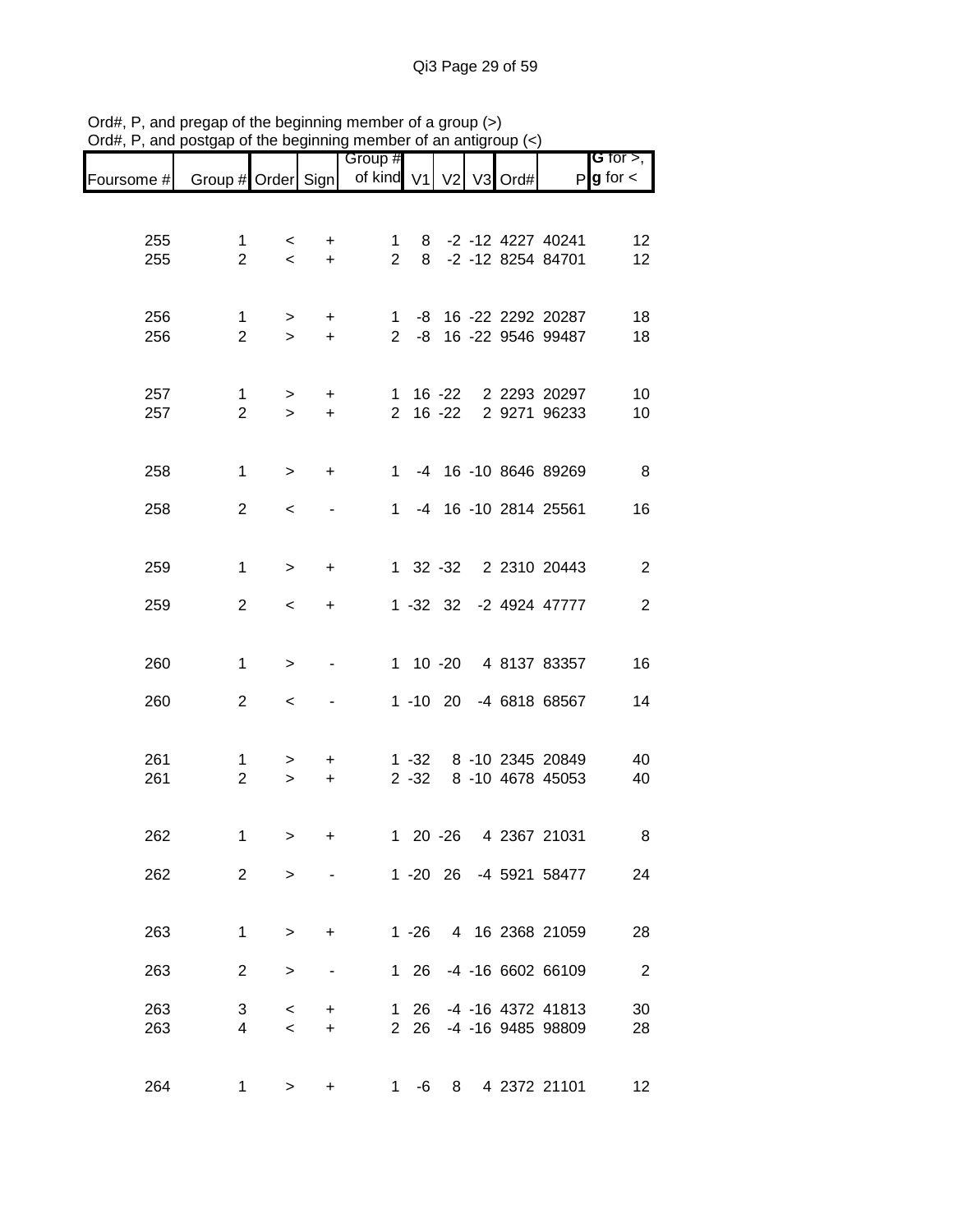|            |                |                          |                          | 110111001010101101101111<br>Group #        |    |   |  |                        | <b>G</b> for $>$ , $\vert$ |
|------------|----------------|--------------------------|--------------------------|--------------------------------------------|----|---|--|------------------------|----------------------------|
| Foursome # |                |                          |                          | Group # Order Sign   of kind V1 V2 V3 Ord# |    |   |  |                        | $P$ g for $\lt$            |
| 264        | $\mathbf{2}$   | $\overline{\phantom{a}}$ |                          | $\mathbf{1}$                               | -6 | 8 |  | 4 3960 37397           | 12                         |
| 264        | 3              | $\prec$                  |                          | $2^{\circ}$                                | -6 |   |  | 8 4 9503 98981         | 12                         |
| 265        | $\mathbf 1$    | $\geq$                   | $+$                      |                                            |    |   |  | 1 20 -20 -8 2406 21433 | 14                         |
| 265        | $\overline{2}$ | $\,<\,$                  | $+$                      |                                            |    |   |  | 1 -20 20 8 5205 50821  | 12                         |
| 266        | $\mathbf{1}$   | $\geq$                   | $+$                      |                                            |    |   |  | 1 -8 2 26 2427 21611   | 10                         |
| 266        | 2 <sup>1</sup> | $\lt$                    | $+$                      |                                            |    |   |  | 1 8 -2 -26 4638 44623  | 10                         |
| 266        | 3              | $\overline{\phantom{0}}$ | $+$                      |                                            |    |   |  | 2 8 -2 -26 6865 69127  | 16                         |
| 267        | $\mathbf{1}$   | >                        | $+$                      |                                            |    |   |  | 1 2 26 -28 2428 21613  | $\overline{c}$             |
| 267        | $\overline{2}$ | $\geq$                   | $+$                      |                                            |    |   |  | 2 2 26 -28 9016 93329  | $\,6$                      |
| 267        | 3              | $\prec$                  | $+$                      |                                            |    |   |  | 1 -2 -26 28 4539 43577 | $\sqrt{2}$                 |
| 268        | $\mathbf{1}$   | $\,>$                    | $+$                      |                                            |    |   |  | 1 10 -10 14 5083 49463 | $\overline{4}$             |
| 268        | $\overline{2}$ | $\,<\,$                  |                          |                                            |    |   |  | 1 10 -10 14 3946 37253 | 20                         |
| 269        | 1              | $\geq$                   | $+$                      |                                            |    |   |  | 1 0 -10 -2 2457 21911  | 18                         |
| 269        | $\overline{2}$ | $\geq$                   | $+$                      | $2^{\circ}$                                |    |   |  | 0 -10 -2 7658 77951    | 18                         |
| 269        | 3              | $\overline{\phantom{a}}$ | $\blacksquare$           |                                            |    |   |  | 1 0 -10 -2 5559 54623  | 6                          |
| 270        | $\mathbf{1}$   | >                        | +                        |                                            |    |   |  | 1 12 -2 -2 2460 21943  | $6\phantom{1}6$            |
| 270        | 2              | $\geq$                   | $\overline{\phantom{a}}$ |                                            |    |   |  | 1 -12 2 2 7261 73547   | 18                         |
| 271        | $\mathbf{1}$   | $\geq$                   | $+$                      |                                            |    |   |  | 1 -8 32 -30 2499 22303 | 12                         |
| 271        | $\overline{2}$ | $\geq$                   | $+$                      |                                            |    |   |  | 2 -8 32 -30 8571 88423 | 12                         |
| 272        | $\mathbf{1}$   | $\geq$                   | $\ddot{}$                | $\mathbf{1}$                               |    |   |  | -4 6 12 2506 22391     | 10                         |
| 272        | $\overline{2}$ | $\geq$                   | $+$                      |                                            |    |   |  | 2 -4 6 12 3151 28949   | 16                         |
| 273        | $\mathbf{1}$   | $\geq$                   | $+$                      |                                            |    |   |  | 1 -16 -2 0 2509 22433  | 24                         |
| 273        | $\overline{2}$ | $\prec$                  | $\ddot{}$                |                                            |    |   |  | 1 16 2 0 9188 95287    | 24                         |

Ord#, P, and pregap of the beginning member of a group (>) Ord#, P, and postgap of the beginning member of an antigroup (<)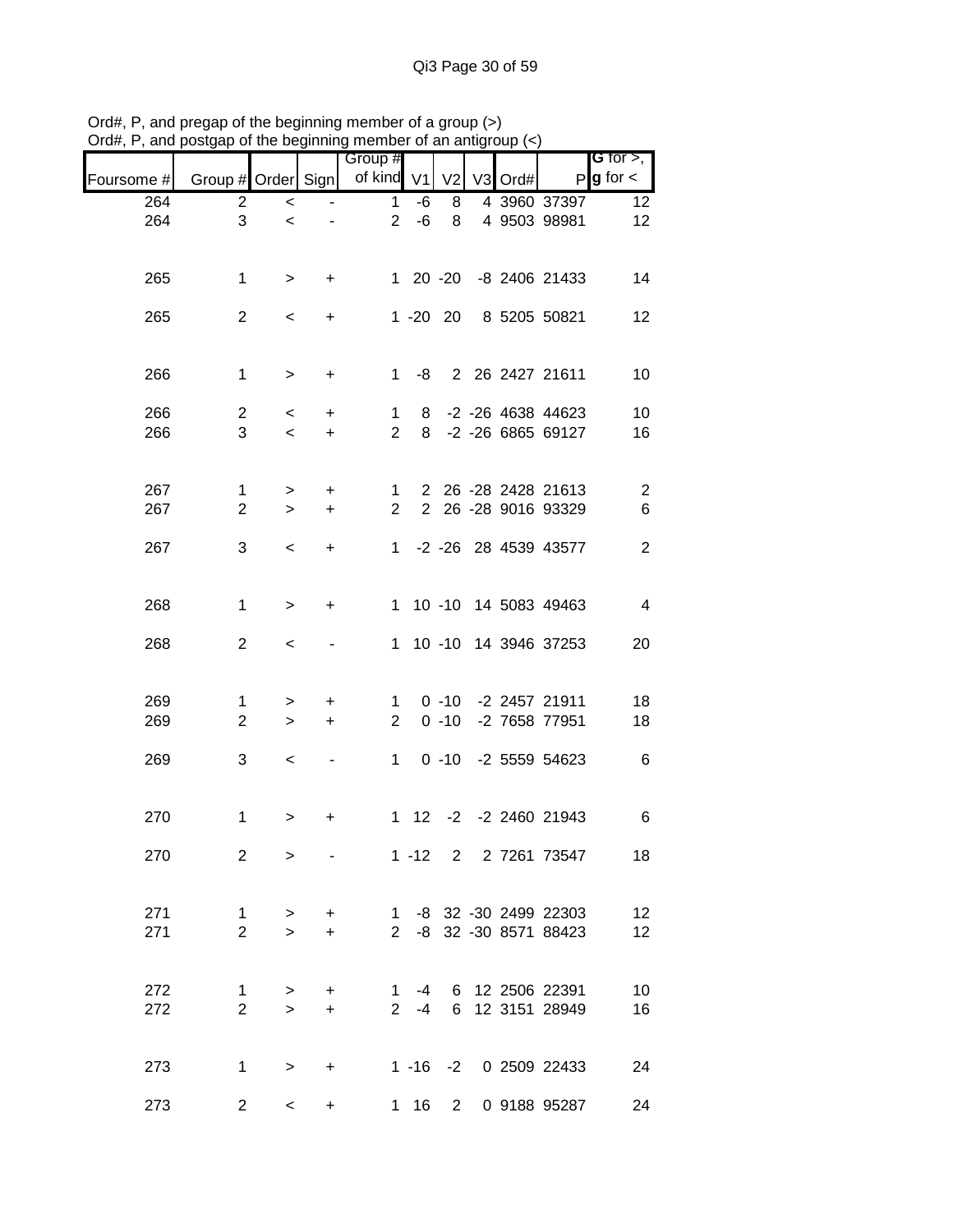|            |                    |                          | .   . 9   |                                  |                |                 |  |                        |                                                                       |
|------------|--------------------|--------------------------|-----------|----------------------------------|----------------|-----------------|--|------------------------|-----------------------------------------------------------------------|
| Foursome # | Group # Order Sign |                          |           | Group #<br>of kind V1 V2 V3 Ord# |                |                 |  |                        | <b>G</b> for $>$ , $\overline{\phantom{a}}$<br>$P$ <b>g</b> for $\lt$ |
|            |                    |                          |           |                                  |                |                 |  |                        |                                                                       |
| 274        | $\mathbf{1}$       | $\prec$                  | $\ddot{}$ |                                  | $1 - 10$       | 10              |  | 8 2564 22993           | 10                                                                    |
| 274        | $\overline{2}$     | $\overline{\phantom{0}}$ | $+$       |                                  | $2 - 10$       | 10              |  | 8 3859 36373           | 10                                                                    |
| 275        | 1                  | $\geq$                   | $+$       |                                  |                |                 |  | 1 2 4 10 6791 68219    | 6                                                                     |
| 275        | $\overline{2}$     | $\overline{\phantom{0}}$ | $\ddot{}$ |                                  |                |                 |  | 1 -2 -4 -10 5674 55901 | $\overline{2}$                                                        |
|            |                    |                          |           |                                  |                |                 |  |                        |                                                                       |
| 276        | $\mathbf 1$        | $\,>$                    | $\ddot{}$ |                                  |                |                 |  | 1 30 -30 -4 2550 22817 | 6                                                                     |
| 276        | $\overline{2}$     | $\prec$                  | +         |                                  |                | 1 -30 30        |  | 4 9481 98773           | 6                                                                     |
| 277        | 1                  | $\,>$                    | $\ddot{}$ |                                  |                |                 |  | 1 18 -18 8 2555 22877  | $\,6$                                                                 |
|            |                    |                          |           |                                  |                |                 |  |                        |                                                                       |
| 277        | $\overline{c}$     | $\,<\,$                  | $\ddot{}$ |                                  |                |                 |  | 1 -18 18 -8 4285 40927 | $\,6$                                                                 |
| 278        | 1                  | $\, >$                   | $\ddot{}$ |                                  | $1 - 18$       |                 |  | 8 2 2556 22901         | 24                                                                    |
| 278        | $\overline{c}$     | $\,<$                    |           |                                  | $1 - 18$       | 8               |  | 2 8799 90971           | $6\overline{6}$                                                       |
|            |                    |                          |           |                                  |                |                 |  |                        |                                                                       |
| 279        | $\mathbf 1$        | $\, >$                   | +         |                                  | $1 - 16$       |                 |  | 8 10 2561 22961        | 18                                                                    |
| 279        | $\overline{c}$     | $\,<$                    |           |                                  | $1 - 16$       |                 |  | 8 10 3658 34253        | 6                                                                     |
| 280        | $\mathbf{1}$       | $\, > \,$                | +         | $\mathbf{1}$                     |                |                 |  | -4 6 6 2578 23081      | 10                                                                    |
|            |                    |                          |           |                                  |                |                 |  |                        |                                                                       |
| 280        | $\overline{2}$     | $\,>$                    |           | $\mathbf{1}$                     | $\overline{4}$ | -6              |  | -6 5319 51991          | 14                                                                    |
| 281        | 1                  | $\, > \,$                | $\ddot{}$ | 1                                |                | $0\quad12$      |  | -6 2602 23333          | 6                                                                     |
| 281        | 2                  | $\geq$                   | $\ddot{}$ | $\overline{2}$                   |                | 0 <sub>12</sub> |  | -6 4095 38867          | 6                                                                     |
| 281        | 3                  | $\,<\,$                  | $\ddot{}$ | 1                                |                | $0 - 12$        |  | 6 9416 97967           | 6                                                                     |
|            |                    |                          |           |                                  |                |                 |  |                        |                                                                       |
| 282        | $\mathbf{1}$       | $\, > \,$                | +         |                                  |                |                 |  | 1 26 -10 -4 2606 23371 | $\overline{2}$                                                        |
| 282        | 2                  | >                        |           |                                  |                |                 |  | 1 -26 10 4 5831 57557  | 28                                                                    |
| 283        | 1                  | $\geq$                   | +         |                                  | $1 \quad$      |                 |  | 4 -8 28 2635 23677     | 6                                                                     |

Ord#, P, and pregap of the beginning member of a group (>) Ord#, P, and postgap of the beginning member of an antigroup (<)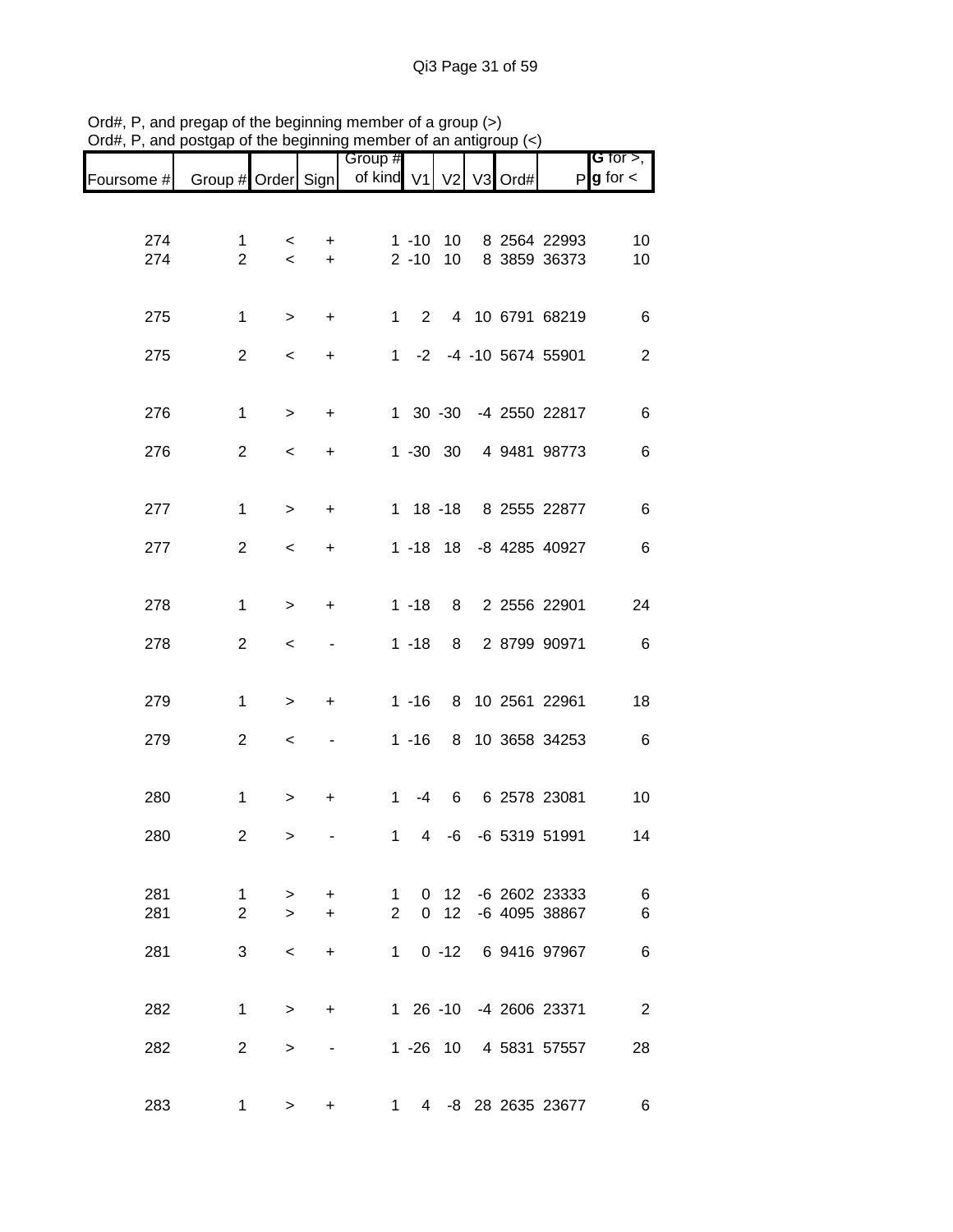| $J$ ıu $\pi,$ ı | and postgap or the beginning member or an antigroup |                     |                |                       |                      |                         |                |      |                                                  |                                       |
|-----------------|-----------------------------------------------------|---------------------|----------------|-----------------------|----------------------|-------------------------|----------------|------|--------------------------------------------------|---------------------------------------|
| Foursome #      | Group # Order Sign                                  |                     |                | Group #<br>of kind V1 |                      | V <sub>2</sub>          | V <sub>3</sub> | Ord# |                                                  | G for $>$ ,<br>$P$ <b>g</b> for $\lt$ |
| 283             | $\overline{2}$                                      | >                   | $\ddot{}$      | $\overline{2}$        | 4                    | -8                      |                |      | 28 6129 60793                                    | 14                                    |
| 284             | $\mathbf{1}$                                        | $\,>$               | +              | 1                     | -4                   |                         |                |      | 0 -6 2646 23789                                  | 16                                    |
| 284             | $\overline{2}$                                      | $\,<\,$             |                | $1 \quad$             | -4                   | $\mathbf{0}$            |                |      | -6 9287 96443                                    | 8                                     |
| 285             | $\mathbf{1}$                                        | $\,>$               | +              |                       |                      |                         |                |      | 1 -12 -8 2 2653 23857                            | 24                                    |
| 285             | $\overline{2}$                                      | $\,<\,$             | $\ddot{}$      |                       | $1 \quad 12$         |                         |                |      | 8 -2 4228 40253                                  | 24                                    |
| 286             | $\mathbf{1}$                                        | $\,>$               | +              | 1.                    | $\overline{4}$       |                         |                |      | 6 16 2661 23911                                  | $\overline{2}$                        |
| 286             | $\overline{2}$                                      | $\,<\,$             | $\ddot{}$      | 1.                    | -4                   |                         |                |      | -6 -16 8862 91703                                | 8                                     |
| 287             | $\mathbf{1}$                                        | >                   | +              | 1                     | 8                    | -8                      |                |      | 6 3342 31019                                     | 6                                     |
| 287             | $\overline{2}$                                      | $\,<$               |                | 1                     | 8                    | -8                      |                |      | 6 6302 62801                                     | 18                                    |
| 288             | $\mathbf{1}$                                        | >                   | +              |                       |                      |                         |                |      | 1 -10 -10 4 2704 24359                           | 22                                    |
| 288             | $\overline{2}$                                      | >                   | -              |                       |                      | 1 10 10                 |                |      | -4 3674 34369                                    | $\boldsymbol{2}$                      |
| 288             | 3                                                   | $\,<\,$             | $\ddot{}$      |                       |                      |                         |                |      | 1 10 10 -4 3675 34381                            | 22                                    |
| 289<br>289      | 1<br>$\overline{2}$                                 | ><br>>              | +<br>+         |                       | $1 - 22$<br>$2 - 22$ | 4<br>$\overline{4}$     |                |      | 10 2715 24469<br>10 8549 88069                   | 26<br>32                              |
|                 |                                                     |                     |                |                       |                      |                         |                |      |                                                  |                                       |
| 290<br>290      | $\mathbf 1$<br>$\overline{2}$                       | ><br>$\geq$         | +<br>$\ddot{}$ |                       |                      |                         |                |      | 1 -8 -2 -10 2737 24733<br>2 -8 -2 -10 9148 94873 | 24<br>24                              |
|                 |                                                     |                     |                |                       |                      |                         |                |      |                                                  |                                       |
| 291             | $\mathbf{1}$                                        | $\, >$              | +              |                       |                      |                         |                |      | 1 8 -14 -2 2745 24821                            | 12                                    |
| 291             | $\overline{2}$                                      | $\,$                |                | $1 \quad$             |                      | $-8$ 14                 |                |      | 2 6703 67271                                     | 10                                    |
| 291<br>291      | 3<br>$\overline{4}$                                 | $\,<$<br>$\,<$      | +<br>$\ddot{}$ |                       |                      | $1 - 8$ 14<br>$2 -8 14$ |                |      | 2 3242 29947<br>2 9581 99859                     | 12<br>12                              |
|                 |                                                     |                     |                |                       |                      |                         |                |      |                                                  |                                       |
| 292             |                                                     | $1 \quad$<br>$\geq$ | $\ddot{}$      |                       |                      |                         |                |      | 1 4 10 -6 8759 90473                             | 4                                     |

Ord#, P, and pregap of the beginning member of a group (>) Ord#, P, and postgap of the beginning member of an antigroup (<)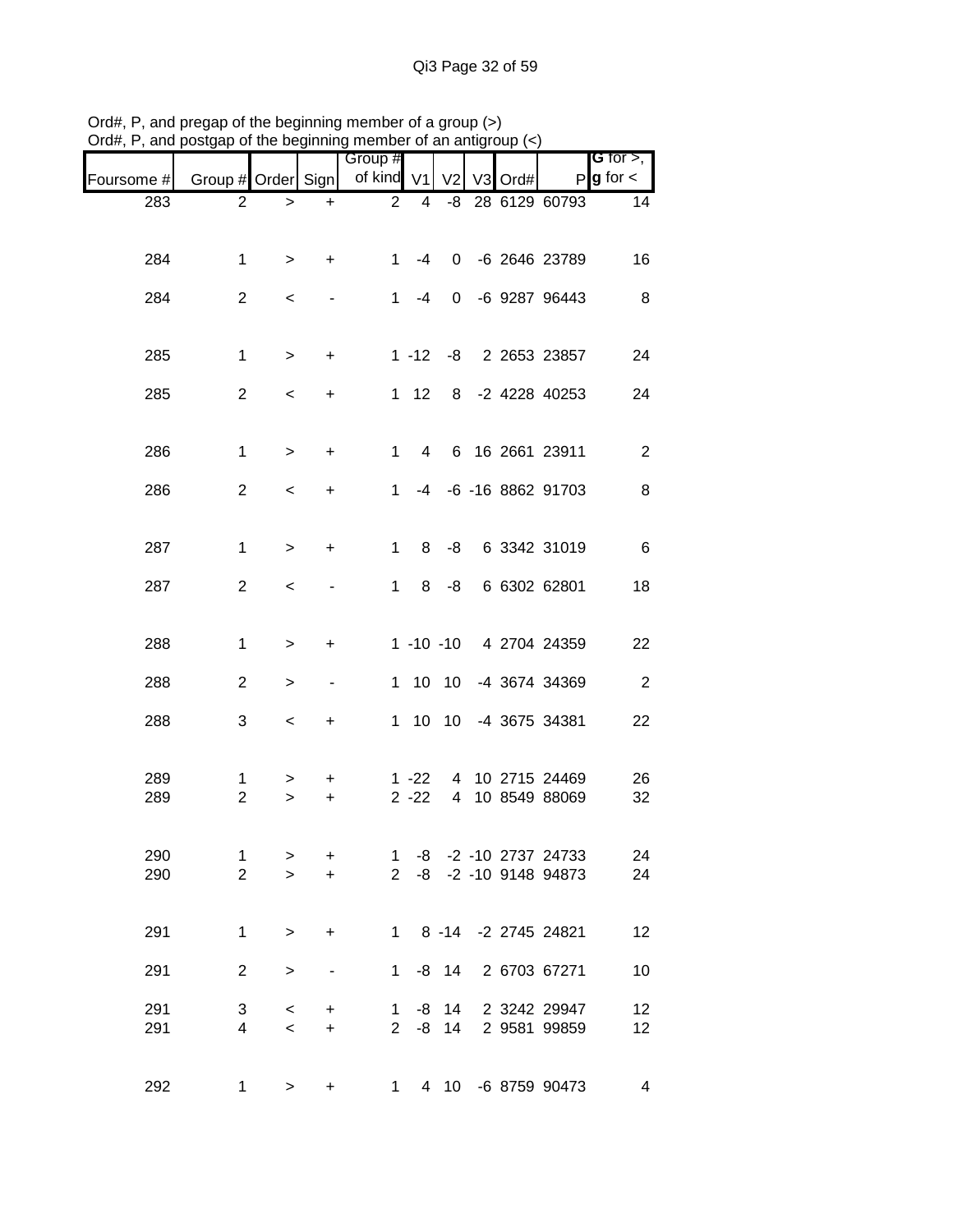| лu <del>н</del> , | , and posigap or the beginning member or an analyticap $(s)$ |                     |                          |                       |                      |                               |                |      |                                |                                       |
|-------------------|--------------------------------------------------------------|---------------------|--------------------------|-----------------------|----------------------|-------------------------------|----------------|------|--------------------------------|---------------------------------------|
| Foursome #        | Group # Order Sign                                           |                     |                          | Group #<br>of kind V1 |                      | V <sub>2</sub>                | V <sub>3</sub> | Ord# |                                | G for $>$ ,<br>$P$ <b>g</b> for $\lt$ |
| 292               | $\overline{2}$                                               | $\,<$               | $\ddot{}$                | $\mathbf 1$           |                      | $-4 - 10$                     |                |      | 6 5486 53857                   | 4                                     |
| 293               | 1                                                            | $\,>$               | $\ddot{}$                | 1                     | -4                   |                               |                |      | 8 14 2760 24977                | 6                                     |
| 293               | $\overline{c}$                                               | $\,<\,$             | $\ddot{}$                | $\mathbf{1}$          |                      |                               |                |      | 4 -8 -14 4167 39623            | 8                                     |
| 293               | 3                                                            | $\,<\,$             | $\ddot{}$                | $\overline{2}$        | $\overline{4}$       |                               |                |      | -8 -14 8274 84967              | 10                                    |
| 293               | 4                                                            | $\,<\,$             |                          | 1.                    | $-4$                 |                               |                |      | 8 14 9054 93851                | 20                                    |
| 294               | $\mathbf{1}$                                                 | $\,>$               | $\ddot{}$                | 1                     |                      |                               |                |      | 8 14 -6 2761 24979             | $\overline{2}$                        |
| 294               | $\overline{2}$                                               | $\,<\,$             | $\ddot{}$                | $\mathbf 1$           |                      | $-8 - 14$                     |                |      | 6 6049 59879                   | 8                                     |
| 295<br>295        | 1                                                            | >                   | $\ddot{}$                |                       | $1 - 16$             | $\mathbf{2}$                  |                |      | 16 2764 25031                  | 18                                    |
| 295               | $\overline{c}$<br>3                                          | >                   | $\ddot{}$                |                       | $2 - 16$             | $\overline{2}$                |                |      | 16 6177 61403<br>16 8890 92033 | 22                                    |
| 295               | 4                                                            | ><br>$\geq$         | $\ddot{}$<br>$\ddot{}$   |                       | $3 - 16$<br>$4 - 16$ | $\overline{2}$<br>$2^{\circ}$ |                |      | 16 9010 93281                  | 24<br>18                              |
| 295               | 5                                                            | $\, > \,$           | $\overline{\phantom{a}}$ | 1                     | 16                   |                               |                |      | -2 -16 6179 61417              | 8                                     |
| 295               | 6                                                            | $\,<\,$             |                          |                       | $1 - 16$             |                               |                |      | 2 16 9331 96953                | 6                                     |
| 296               | 1                                                            | >                   | +                        | 1.                    | 10                   |                               |                |      | -6 24 2779 25171               | $\overline{2}$                        |
| 296               | $\overline{2}$                                               | $\geq$              | $\ddot{}$                | $\mathbf{2}$          | 10                   |                               |                |      | -6 24 9393 97687               | 14                                    |
| 296               | 3                                                            | $\,<\,$             | +                        |                       | $1 - 10$             |                               |                |      | 6 -24 6449 64451               | $\overline{2}$                        |
| 297               | 1                                                            | >                   | +                        | 1.                    | 2                    |                               |                |      | 2 32 2786 25247                | 4                                     |
| 297               | $\overline{2}$                                               | $\,<\,$             | $\ddot{}$                |                       |                      |                               |                |      | 1 -2 -2 -32 6805 68447         | $\overline{2}$                        |
| 298               | $\mathbf{1}$                                                 | >                   | +                        | 1                     | 12 <sup>7</sup>      |                               |                |      | 0 -16 2799 25373               | 6                                     |
| 298               | $\mathbf{2}$                                                 | $\mathbf{I}$        | $\ddot{}$                | $\overline{2}$        | 12                   |                               |                |      | 0 -16 3698 34613               | 6                                     |
| 298               | 3                                                            | $\geq$              | $\ddot{}$                | 3                     | 12                   |                               |                |      | 0 -16 5175 50423               | 6                                     |
| 299               | $\mathbf{1}$                                                 | >                   | +                        | 1                     |                      |                               |                |      | 0 -16 10 2800 25391            | 18                                    |
| 299               | $\overline{2}$                                               | $\geq$              | $\ddot{}$                | 2 <sup>1</sup>        |                      | $0 - 16$                      |                |      | 10 7347 74489                  | 18                                    |
| 300<br>300        | $\mathbf{1}$<br>$\overline{2}$                               | $\, > \,$<br>$\geq$ | +<br>$\ddot{}$           | 1.<br>$\overline{2}$  |                      | $-4 - 14$<br>$-4 - 14$        |                |      | 2 2814 25561<br>2 9055 93871   | 20<br>20                              |

Ord#, P, and pregap of the beginning member of a group (>) Ord#, P, and postgap of the beginning member of an antigroup (<)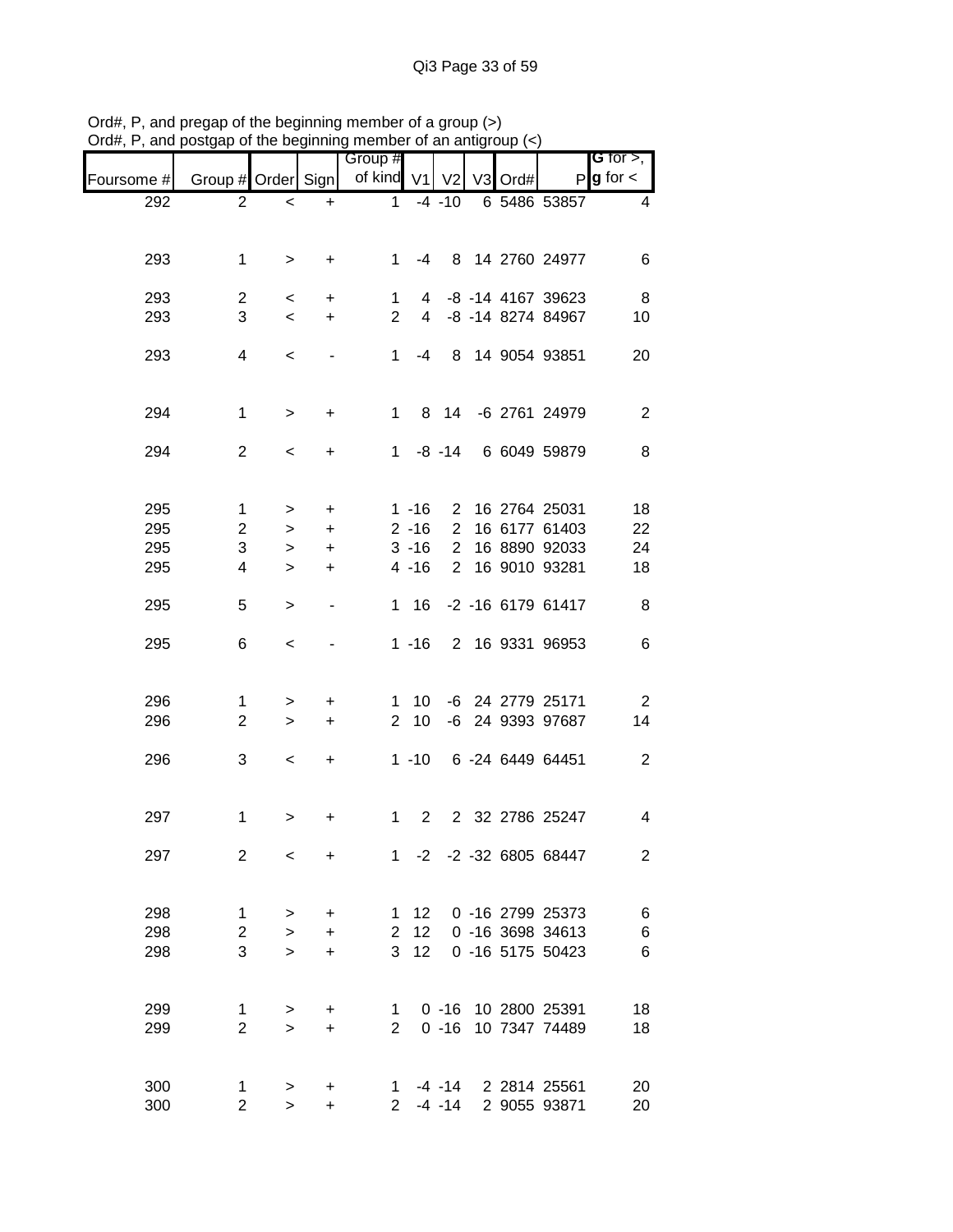|                   |                                                       |                     |                                                      | Group #                        |                                  |                |         |                                                 | <b>G</b> for $>$ ,                                 |
|-------------------|-------------------------------------------------------|---------------------|------------------------------------------------------|--------------------------------|----------------------------------|----------------|---------|-------------------------------------------------|----------------------------------------------------|
| Foursome #        | Group # Order Sign                                    |                     |                                                      | of kind                        | V <sub>1</sub>                   | V <sub>2</sub> | V3 Ord# | P                                               | $g$ for $\lt$                                      |
| 300               | 3                                                     | $\,<$               |                                                      | 1                              |                                  | $-4 - 14$      |         | 2 3382 31387                                    | $\overline{4}$                                     |
| 301               | $\mathbf{1}$                                          | $\, >$              | $\ddot{}$                                            | $\mathbf{1}$                   | -8                               |                |         | 4 14 2836 25759                                 | 12                                                 |
| 301               | $\overline{2}$                                        | $\,<$               | +                                                    | $1 \quad$                      | 8                                |                |         | -4 -14 6572 65789                               | 20                                                 |
| 302<br>302        | $\mathbf 1$<br>$\overline{2}$                         | $\, > \,$<br>$\geq$ | $\ddot{}$<br>$\ddot{}$                               | 1<br>$2^{\circ}$               | $-4$                             |                |         | -4 16 -12 2844 25847<br>16 -12 5491 53897       | 6<br>$\,6$                                         |
| 303<br>303        | $\mathbf{1}$<br>$\overline{2}$                        | $\, > \,$<br>$\, >$ | $\ddot{}$<br>$\ddot{}$                               | 1<br>$\overline{2}$            | -8<br>-8                         |                |         | 2 22 2886 26261<br>2 22 8130 83267              | 10<br>10                                           |
| 303<br>303        | 3<br>$\overline{4}$                                   | $\,<$<br>$\prec$    | $\ddot{}$<br>$\ddot{}$                               | $\mathbf{1}$<br>$\overline{2}$ | 8<br>8                           |                |         | -2 -22 3045 27901<br>-2 -22 5909 58369          | 16<br>10                                           |
| 304<br>304<br>304 | $\mathbf{1}$<br>$\overline{\mathbf{c}}$<br>$\sqrt{3}$ | ><br>$\,$<br>$\,>$  | $\ddot{}$<br>$\ddot{}$<br>$\ddot{}$                  |                                | $1 - 22$<br>$2 - 22$<br>$3 - 22$ | 8<br>8<br>8    |         | -4 2889 26293<br>-4 4419 42281<br>-4 6784 68141 | 26<br>24<br>28                                     |
| 304<br>304        | 4<br>5                                                | ><br>$\geq$         | $\overline{\phantom{a}}$<br>$\overline{\phantom{a}}$ |                                | $122$<br>2 2 2                   | -8<br>-8       |         | 4 3523 32843<br>4 7999 81773                    | $\overline{\mathbf{4}}$<br>$\overline{\mathbf{4}}$ |
| 304               | 6                                                     | $\,<$               | +                                                    |                                | $122$                            | -8             |         | 4 9399 97789                                    | 24                                                 |
| 305               | $\mathbf{1}$                                          | $\, > \,$           | $\ddot{}$                                            | 1                              |                                  | 8 14           |         | -8 2911 26501                                   | $\overline{4}$                                     |
| 305               | $\overline{c}$                                        | >                   |                                                      | $\mathbf{1}$                   |                                  | $-8 - 14$      |         | 8 2913 26539                                    | 26                                                 |
| 306               | 1                                                     | $\geq$              | $\ddot{}$                                            |                                |                                  |                |         | 1 -14 8 6 2914 26557                            | 18                                                 |
| 306               | $\overline{2}$                                        | $\geq$              |                                                      |                                |                                  |                |         | 1 14 -8 -6 9580 99839                           | $\,6$                                              |
| 307<br>307        | 1<br>$\overline{2}$                                   | ><br>$\geq$         | +<br>$\ddot{}$                                       | 1<br>$\overline{2}$            | 8<br>8                           |                |         | 6 -12 2915 26561<br>6 -12 9413 97931            | 4<br>4                                             |
| 308               | 1                                                     | >                   | +                                                    |                                |                                  |                |         | 1 12 -12 8 2961 26993                           | 6                                                  |
| 308               | $\overline{2}$                                        | >                   |                                                      |                                |                                  |                |         | 1 -12 12 -8 6218 61837                          | 18                                                 |

Ord#, P, and pregap of the beginning member of a group (>) Ord#, P, and postgap of the beginning member of an antigroup (<)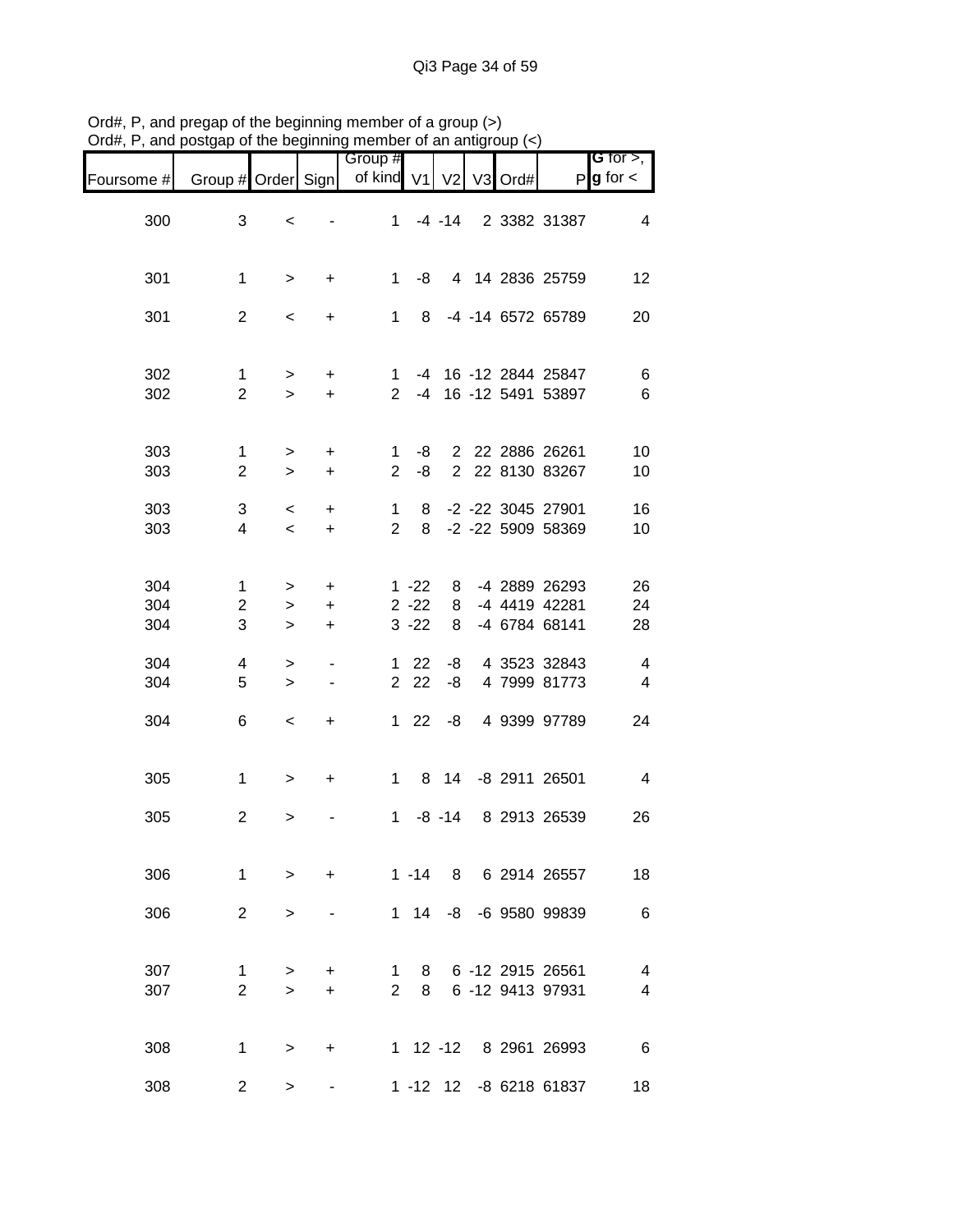|            |                                | , or a roll or                    |                  | <b>THOLLINGL</b> OF ALL ALIM<br>Group #   |          |          |      |                                                    | <b>G</b> for $>$ , $\overline{ }$ |
|------------|--------------------------------|-----------------------------------|------------------|-------------------------------------------|----------|----------|------|----------------------------------------------------|-----------------------------------|
| Foursome # |                                |                                   |                  | Group # Order Sign   of kind V1   V2   V3 |          |          | Ord# |                                                    | $P$ <b>g</b> for $\lt$            |
| 309        | $\mathbf{1}$                   | $\,>$                             | $\ddot{}$        |                                           |          |          |      | 1 16 -2 20 2974 27109                              | $\mathbf{2}$                      |
| 309        | $\overline{2}$                 | $\prec$                           | $+$              |                                           |          |          |      | 1 -16 2 -20 8770 90617                             | $\overline{2}$                    |
| 310<br>310 | 1<br>$\overline{2}$            | ><br>$\geq$                       | $+$<br>$+$       |                                           |          |          |      | 1 8 14 -26 2979 27197<br>2 8 14 -26 5122 49877     | 6<br>$\,6$                        |
| 311        | $\mathbf{1}$                   | $\geq$                            | $+$              |                                           |          |          |      | 1 -26 10 -6 2981 27239                             | 28                                |
| 311<br>311 | $\overline{2}$<br>3            | $\lt$<br>$\overline{\phantom{a}}$ | $+$<br>$+$       |                                           |          |          |      | 1 26 -10 6 7566 76963<br>2 26 -10 6 7964 81373     | 28<br>28                          |
| 312        | 1                              | $\geq$                            | $+$              |                                           |          |          |      | 1 14 -22 16 2989 27299                             | 16                                |
| 312<br>312 | $2^{\circ}$<br>3 <sup>1</sup>  | $\lt$<br>$\leq$                   |                  |                                           |          |          |      | 1 14 -22 16 3842 36191<br>2 14 -22 16 9572 99767   | 18<br>20                          |
| 313<br>313 | $\mathbf{1}$<br>$\overline{2}$ | $\geq$<br>$\geq$                  | $\ddot{}$<br>$+$ | $2^{\circ}$                               |          |          |      | 1 8 20 -28 6313 62929<br>8 20 -28 8214 84247       | $\overline{\phantom{a}}$<br>8     |
| 314<br>314 | $\mathbf 1$<br>$\overline{2}$  | $\geq$<br>$\geq$                  | $+$<br>$+$       |                                           |          |          |      | 1 -28 26 -22 3011 27581<br>2 -28 26 -22 4620 44449 | 30<br>32                          |
| 315        | $\mathbf{1}$                   | $\, > \,$                         | $\ddot{}$        |                                           |          |          |      | 1 26 -22 8 3012 27583                              | $\mathbf{2}$                      |
| 315        | $\overline{2}$                 | $\,<\,$                           | +                |                                           |          |          |      | 1 -26 22 -8 4636 44617                             | $\overline{\mathbf{4}}$           |
| 316        | 1                              | $\geq$                            |                  |                                           |          |          |      | 1 22 -8 -2 9147 94849                              | 2                                 |
| 316        | $\overline{2}$                 | $\,<\,$                           |                  |                                           | $1 - 22$ | 8        |      | 2 8322 85513                                       | $\overline{4}$                    |
| 317        | $\mathbf{1}$                   | $\geq$                            | $\ddot{}$        |                                           |          |          |      | 1 28 -28 -2 3022 27701                             | 4                                 |
| 317        | $\overline{2}$                 | $\,<\,$                           | +                |                                           |          | 1 -28 28 |      | 2 7830 79939                                       | 4                                 |
| 318<br>318 | $\mathbf 1$<br>$\overline{2}$  | $\, > \,$<br>$\geq$               | +<br>+           |                                           |          |          |      | 1 16 -16 28 3040 27827<br>2 16 -16 28 6263 62327   | 4<br>4                            |

Ord#, P, and pregap of the beginning member of a group (>) Ord#, P, and postgap of the beginning member of an antigroup (<)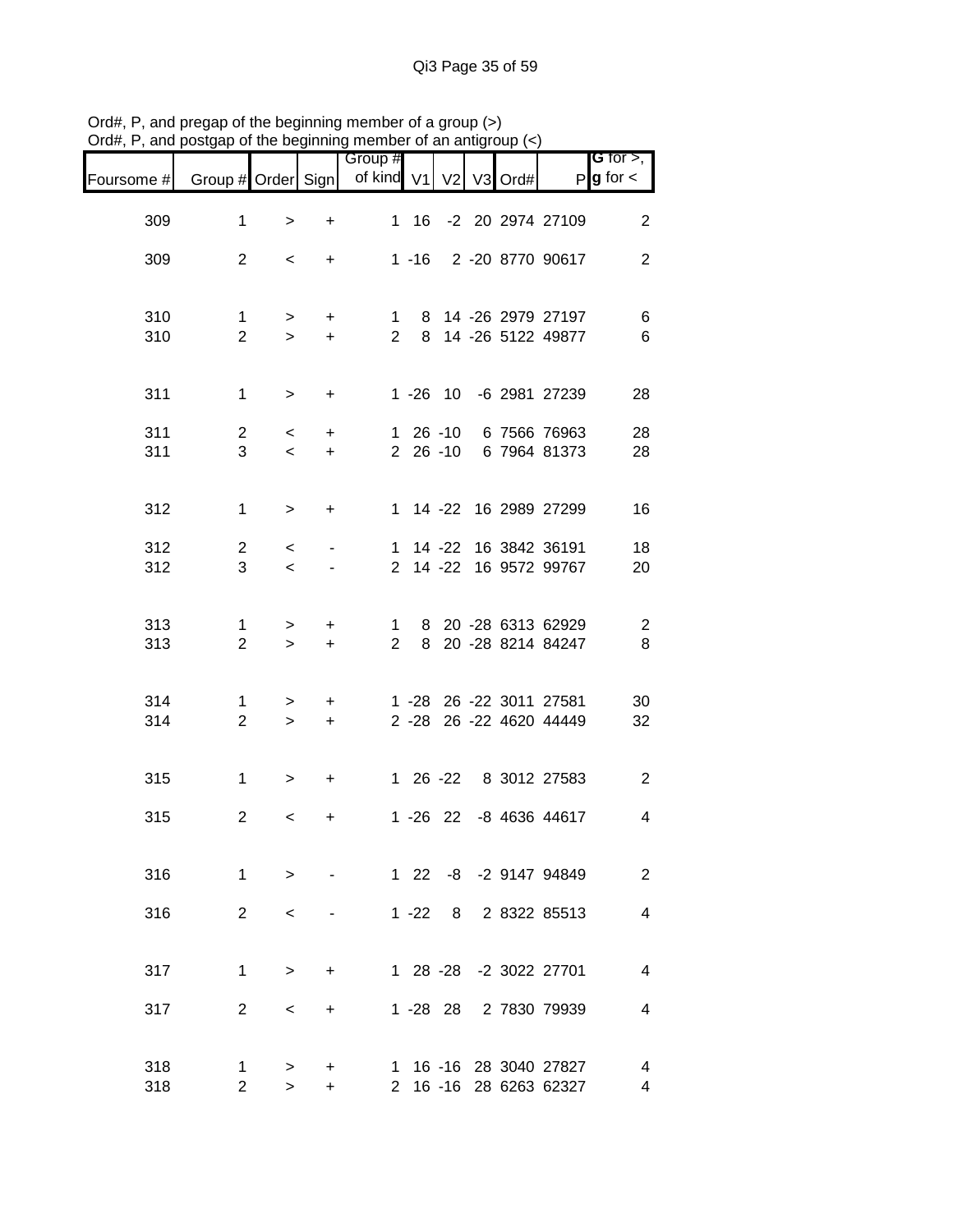|            |                     |                  |                | Group #                       |                 |                            |                |      |                                      | <b>G</b> for $>$ ,               |
|------------|---------------------|------------------|----------------|-------------------------------|-----------------|----------------------------|----------------|------|--------------------------------------|----------------------------------|
| Foursome # | Group # Order Sign  |                  |                | of kind                       | V <sub>1</sub>  | V <sub>2</sub>             | V <sub>3</sub> | Ord# | P                                    | $g$ for $\lt$                    |
| 319<br>319 | 1<br>$\overline{2}$ | ><br>$\geq$      | +<br>$\ddot{}$ | $\mathbf{1}$                  |                 | $28 - 22$<br>$2 \t28 - 22$ |                |      | -2 3042 27851<br>-2 4112 39047       | 4<br>4                           |
| 320<br>320 | 1<br>$\overline{c}$ | $\geq$<br>$\geq$ |                | 1<br>2 <sup>7</sup>           | 10<br>10        |                            |                |      | 4 -16 5711 56311<br>4 -16 8707 89923 | 12<br>6                          |
| 320        | 3                   | $\,<\,$          |                |                               |                 |                            |                |      | 1 -10 -4 16 5672 55889               | 8                                |
| 321        | $\mathbf{1}$        | $\, >$           | $\ddot{}$      |                               |                 |                            |                |      | 1 10 16 -16 3068 28111               | $\overline{2}$                   |
| 321        | $\overline{2}$      | $\geq$           |                |                               |                 |                            |                |      | 1 -10 -16 16 5295 51749              | 28                               |
| 322        | $\mathbf{1}$        | $\geq$           | +              |                               |                 |                            |                |      | 1 20 -28 34 3085 28319               | 10                               |
| 322        | $\overline{2}$      | $\,<\,$          |                |                               |                 |                            |                |      | 1 20 -28 34 7166 72431               | 30                               |
| 323<br>323 | 1<br>$\overline{2}$ | $\geq$<br>$\geq$ | +<br>$\ddot{}$ |                               |                 | 1 34 -30<br>2 34 -30       |                |      | 4 3087 28351<br>4 5178 50461         | $\overline{c}$<br>$\overline{2}$ |
| 324        | 1                   | $\, > \,$        | +              | $1 \quad$                     |                 | 4 12                       |                |      | -8 7005 70717                        | 8                                |
| 324        | $\overline{2}$      | $\,<\,$          | +              | $\mathbf{1}$                  |                 | $-4 - 12$                  |                |      | 8 4886 47387                         | $\overline{2}$                   |
| 325<br>325 | 1<br>$\overline{2}$ | $\,<\,$<br>$\,<$ |                | $\mathbf 1$<br>$\overline{2}$ |                 | $6 - 14$                   |                |      | 6 -14 10 4104 38959<br>10 4904 47569 | 12<br>12                         |
| 326        | 1                   | >                | +              | 1                             | 10 <sup>°</sup> |                            |                |      | -4 6 3150 28933                      | 6                                |
| 326        | $\overline{2}$      | $\geq$           |                |                               |                 |                            |                |      | 1 -10 4 -6 6042 59771                | 18                               |
| 326        | 3                   | $\,<\,$          |                |                               |                 |                            |                |      | 1 10 -4 6 4848 46933                 | 24                               |
| 327        | 1                   | $\, > \,$        | +              |                               |                 |                            |                |      | 1 -22 10 10 3160 29059               | 26                               |
| 327        | 2                   | $\,<$            |                |                               |                 |                            |                |      | 1 -22 10 10 4108 39019               | $\overline{\mathbf{4}}$          |
| 328        | 1                   | >                | +              |                               |                 |                            |                |      | 1 -2 -16 -4 3163 29101               | 24                               |

Ord#, P, and pregap of the beginning member of a group (>) Ord#, P, and postgap of the beginning member of an antigroup (<)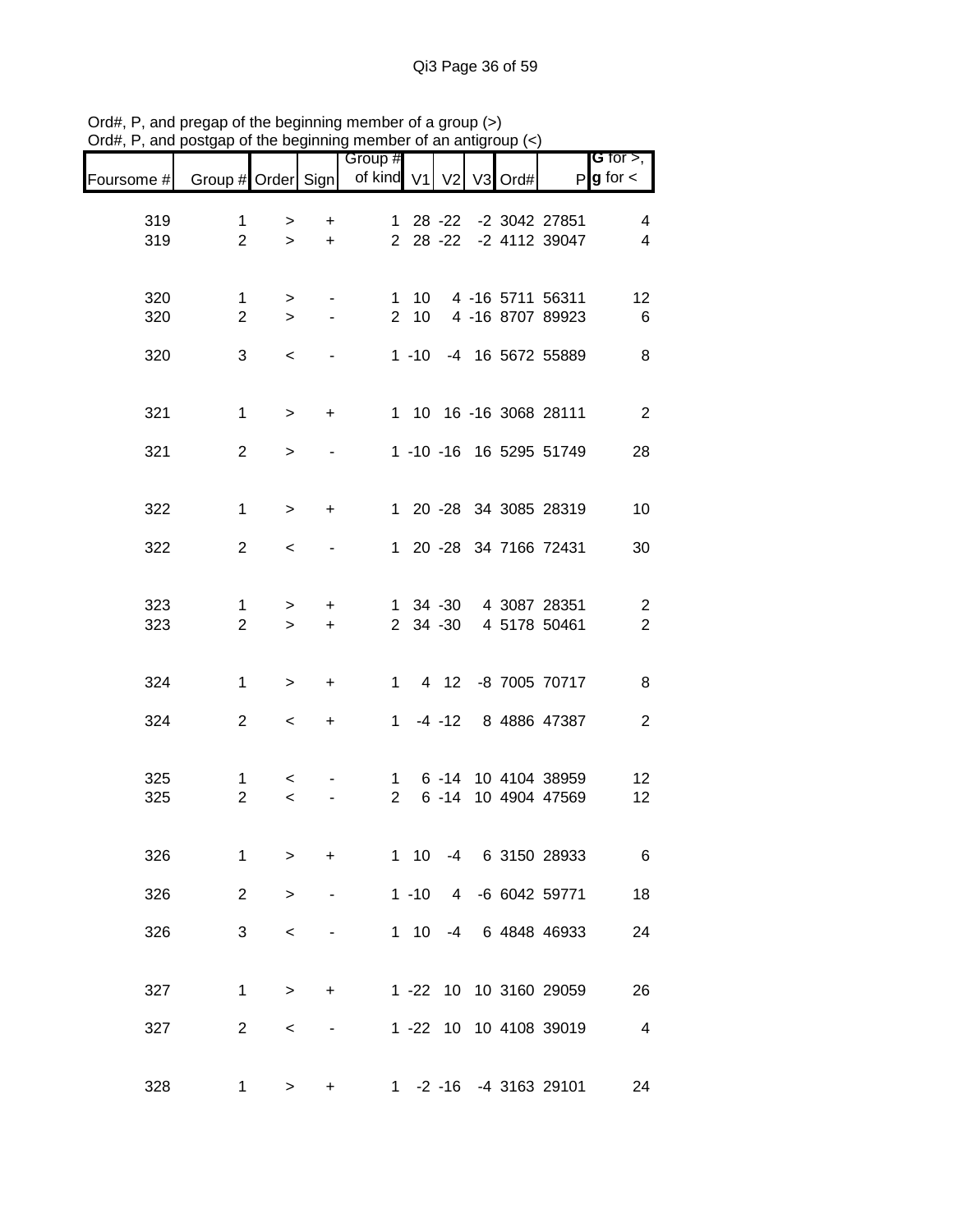|            | and postgap or the beginning member or an antigroup (<) |                    |                        |                       |                      |                               |         |                                      |                              |
|------------|---------------------------------------------------------|--------------------|------------------------|-----------------------|----------------------|-------------------------------|---------|--------------------------------------|------------------------------|
| Foursome # | Group # Order Sign                                      |                    |                        | Group #<br>of kind V1 |                      | V <sub>2</sub>                | V3 Ord# | P                                    | G for $>$ ,<br>$g$ for $\lt$ |
| 328        | $\overline{2}$                                          | $\, > \,$          |                        | 1                     | $\overline{2}$       | 16                            |         | 4 3827 36013                         | $\overline{2}$               |
|            |                                                         |                    |                        |                       |                      |                               |         |                                      |                              |
| 329        | 1                                                       | $\, >$             | $\ddot{}$              | 1                     | 8                    |                               |         | 4 -16 3189 29347                     | 8                            |
| 329        | $\overline{2}$                                          | $\,<$              |                        | 1                     | 8                    |                               |         | 4 -16 4661 44851                     | 16                           |
|            |                                                         |                    |                        |                       |                      |                               |         |                                      |                              |
| 330<br>330 | 1<br>$\overline{2}$                                     | $\geq$<br>$\,>$    | $\ddot{}$<br>$\ddot{}$ |                       | $1 - 16$<br>$2 - 16$ |                               |         | -4 10 3806 35831<br>-4 10 5738 56591 | 22<br>22                     |
| 330        | 3                                                       | $\,<\,$            | $\ddot{}$              |                       | 1 16                 |                               |         | 4 -10 5593 55021                     | 28                           |
|            |                                                         |                    |                        |                       |                      |                               |         |                                      |                              |
| 330        | $\overline{4}$                                          | $\,<$              |                        |                       |                      |                               |         | 1 -16 -4 10 6795 68279               | $\sqrt{2}$                   |
| 331        | 1                                                       | $\, > \,$          | $\ddot{}$              | $1 \quad$             |                      |                               |         | -4 10 22 3219 29669                  | 6                            |
| 331        | $\overline{c}$                                          | $\,<\,$            | +                      | 1.                    |                      |                               |         | 4 -10 -22 7918 80911                 | $\,6$                        |
|            |                                                         |                    |                        |                       |                      |                               |         |                                      |                              |
| 332        | 1                                                       | $\, > \,$          | +                      | 1                     |                      |                               |         | -4 34 -32 3237 29879                 | $\,6$                        |
| 332        | $\mathbf{2}$                                            | $\,<\,$            | +                      | 1.                    |                      |                               |         | 4 -34 32 4137 39301                  | 12                           |
|            |                                                         |                    |                        |                       |                      |                               |         |                                      |                              |
| 333        | $\mathbf{1}$                                            | >                  | +                      |                       |                      |                               |         | 1 34 -32 2 3238 29881                | $\sqrt{2}$                   |
| 333        | $\overline{2}$                                          | $\,<\,$            | +                      |                       |                      |                               |         | 1 -34 32 -2 3462 32297               | $\boldsymbol{2}$             |
|            |                                                         |                    |                        |                       |                      |                               |         |                                      |                              |
| 334<br>334 | 1<br>$\overline{c}$                                     | >                  | +                      |                       | $1 - 32$<br>$2 - 32$ | $2^{\circ}$<br>$\overline{2}$ |         | 14 3239 29917<br>14 7179 72613       | 36<br>36                     |
|            |                                                         | >                  | +                      |                       |                      |                               |         |                                      |                              |
| 335        | 1                                                       | >                  | $\ddot{}$              | $\mathbf{1}$          | 14                   | $2^{\circ}$                   |         | -6 3247 30013                        | $\overline{\mathbf{c}}$      |
| 335        | $\overline{2}$                                          | $\geq$             | $\ddot{}$              | $\overline{2}$        | 14                   | $\overline{2}$                |         | -6 5050 49123                        | $\overline{c}$               |
| 335        | 3                                                       | $\,<$              | +                      |                       | $1 - 14$             | $-2$                          |         | 6 9094 94307                         | $\overline{2}$               |
|            |                                                         |                    |                        |                       |                      |                               |         |                                      |                              |
| 336        | 1                                                       | $\, > \,$          | +                      | $\mathbf{1}$          | $\overline{4}$       |                               |         | -8 20 3272 30259                     | $\,6$                        |
| 336        | $\overline{2}$                                          | $\,<\,$            | +                      | $\mathbf{1}$          | $-4$                 |                               |         | 8 -20 4368 41771                     | $\,6$                        |
| 336<br>336 | 3<br>4                                                  | $\,<\,$<br>$\prec$ | +<br>$\ddot{}$         | $\mathbf{2}$<br>3     | -4<br>$-4$           |                               |         | 8 -20 6993 70583<br>8 -20 7053 71249 | 6<br>8                       |

Ord#, P, and pregap of the beginning member of a group (>) Ord#, P, and postgap of the beginning member of an antigroup (<)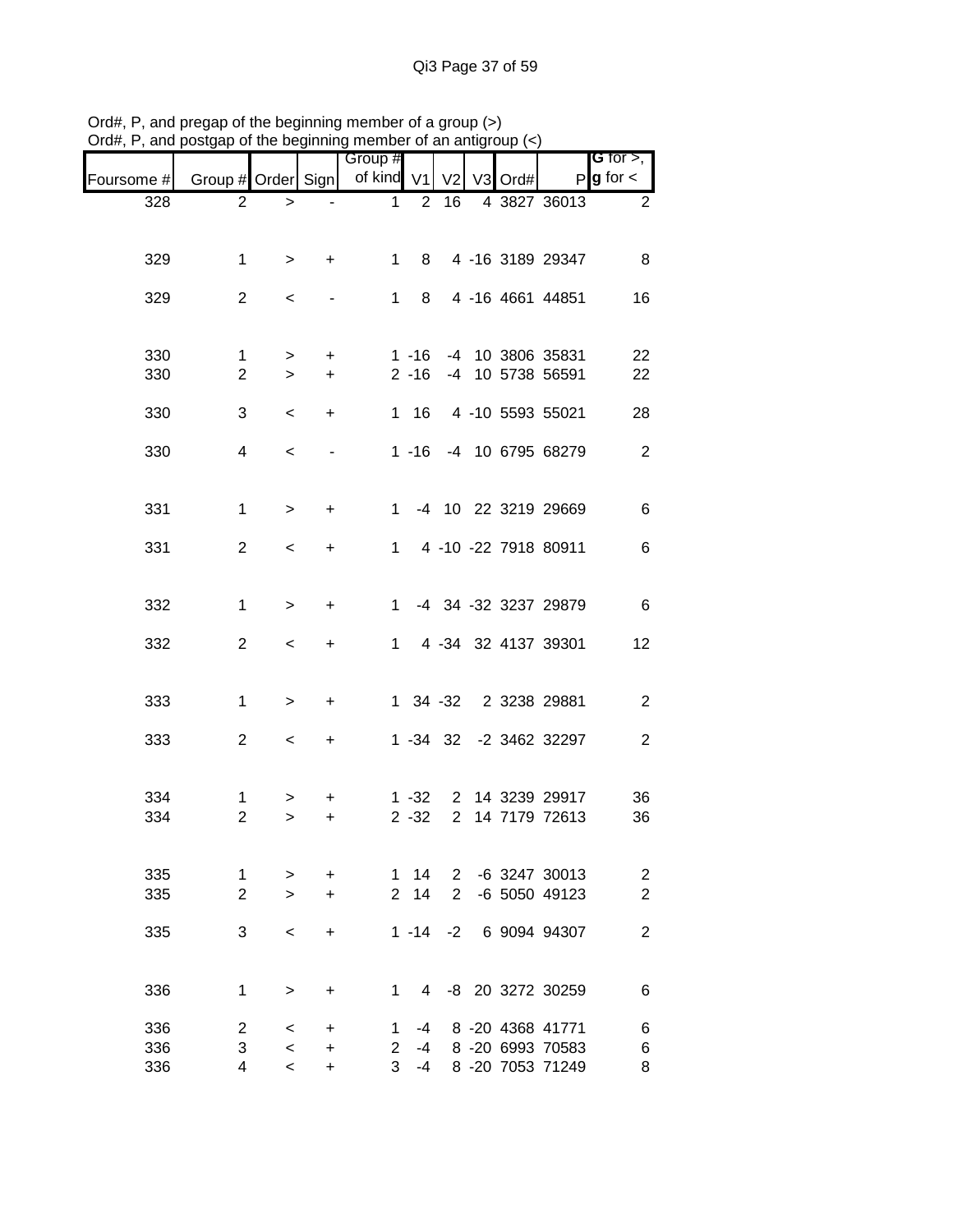|            |                     |                          |                |                       |    | boalgap or the beginning member or an amign |         |                                                 |                                       |
|------------|---------------------|--------------------------|----------------|-----------------------|----|---------------------------------------------|---------|-------------------------------------------------|---------------------------------------|
| Foursome # | Group # Order Sign  |                          |                | Group #<br>of kind V1 |    | V <sub>2</sub>                              | V3 Ord# |                                                 | G for $>$ ,<br>$P$ <b>g</b> for $\lt$ |
| 337        | $\mathbf 1$         | $\,$                     | $\ddot{}$      | $\mathbf{1}$          | 14 |                                             |         | 2 -20 3281 30347                                | $\,6\,$                               |
| 337        | $\overline{2}$      | $\geq$                   | +              | $2^{\circ}$           | 14 |                                             |         | 2 -20 9473 98669                                | $\,6$                                 |
| 337        | 3                   | $\,<\,$                  | $+$            |                       |    |                                             |         | 1 -14 -2 20 6196 61603                          | $\,6$                                 |
| 338        | $\mathbf{1}$        | $\,>$                    | $\ddot{}$      |                       |    |                                             |         | 1 14 0 -16 3287 30431                           | $\overline{4}$                        |
| 338        | $\overline{2}$      | $\overline{\phantom{a}}$ | $\ddot{}$      |                       |    |                                             |         | 1 -14 0 16 5887 58147                           | $\overline{4}$                        |
| 339        | $\mathbf{1}$        | $\geq$                   | $+$            |                       |    |                                             |         | 1 -2 22 -32 3301 30577                          | 18                                    |
| 339        | $\overline{2}$      | $\overline{\phantom{a}}$ | $+$            |                       |    |                                             |         | 1 2 -22 32 7093 71647                           | 16                                    |
| 340        | $\mathbf{1}$        | $\,>$                    | $\ddot{}$      |                       |    |                                             |         | 1 14 -16 0 3337 30949                           | 8                                     |
| 340        | $\overline{2}$      | $\,<$                    |                |                       |    |                                             |         | 1 14 -16 0 3701 34651                           | 16                                    |
| 341        | $\mathbf{1}$        | $\,$                     | $\ddot{}$      | 1                     |    |                                             |         | 0 24 -24 3339 30977                             | 6                                     |
| 341        | $\overline{2}$      | $\,<\,$                  | $\ddot{}$      | 1                     |    |                                             |         | 0 -24 24 8194 84053                             | $\,6\,$                               |
| 342        | $\mathbf{1}$        | $\geq$                   | $+$            |                       |    |                                             |         | 1 -2 22 -22 3361 31189                          | $\,6$                                 |
| 342<br>342 | $\overline{2}$<br>3 | $\geq$<br>$\geq$         | $+$<br>$+$     | $2^{\circ}$           |    |                                             |         | -2 22 -22 6078 60217<br>3 -2 22 -22 9555 99577  | $\,8\,$<br>$\,6$                      |
| 343        | $\mathbf{1}$        | $\geq$                   | +              |                       |    |                                             |         | 1 -2 16 2 5390 52813                            | 6                                     |
|            |                     |                          |                |                       |    |                                             |         |                                                 |                                       |
| 343<br>343 | $\overline{2}$<br>3 | $\lt$<br>$\,<\,$         | $\blacksquare$ |                       |    |                                             |         | 1 -2 16 2 4397 42043<br>2 -2 16 2 6180 61441    | 18<br>22                              |
| 344        | $\mathbf{1}$        | $\,>$                    | $+$            |                       |    |                                             |         | 1 -16 12 12 3418 31793                          | 22                                    |
| 344        | $\overline{2}$      | >                        |                |                       |    |                                             |         | 1 16 -12 -12 7474 75883                         | 14                                    |
| 344        | 3                   | $\,<\,$                  |                |                       |    |                                             |         | 1 -16 12 12 5154 50207                          | 14                                    |
| 345        | $\mathbf{1}$        | >                        | +              |                       |    |                                             |         | 1 32 -34 2 3461 32261                           | $\overline{4}$                        |
| 345<br>345 | $\overline{2}$<br>3 | $\,>$<br>$\,<\,$         | $\ddot{}$<br>+ |                       |    |                                             |         | 2 32 -34 2 5782 56999<br>1 -32 34 -2 6443 64373 | 6<br>8                                |

Ord#, P, and pregap of the beginning member of a group (>) Ord#, P, and postgap of the beginning member of an antigroup (<)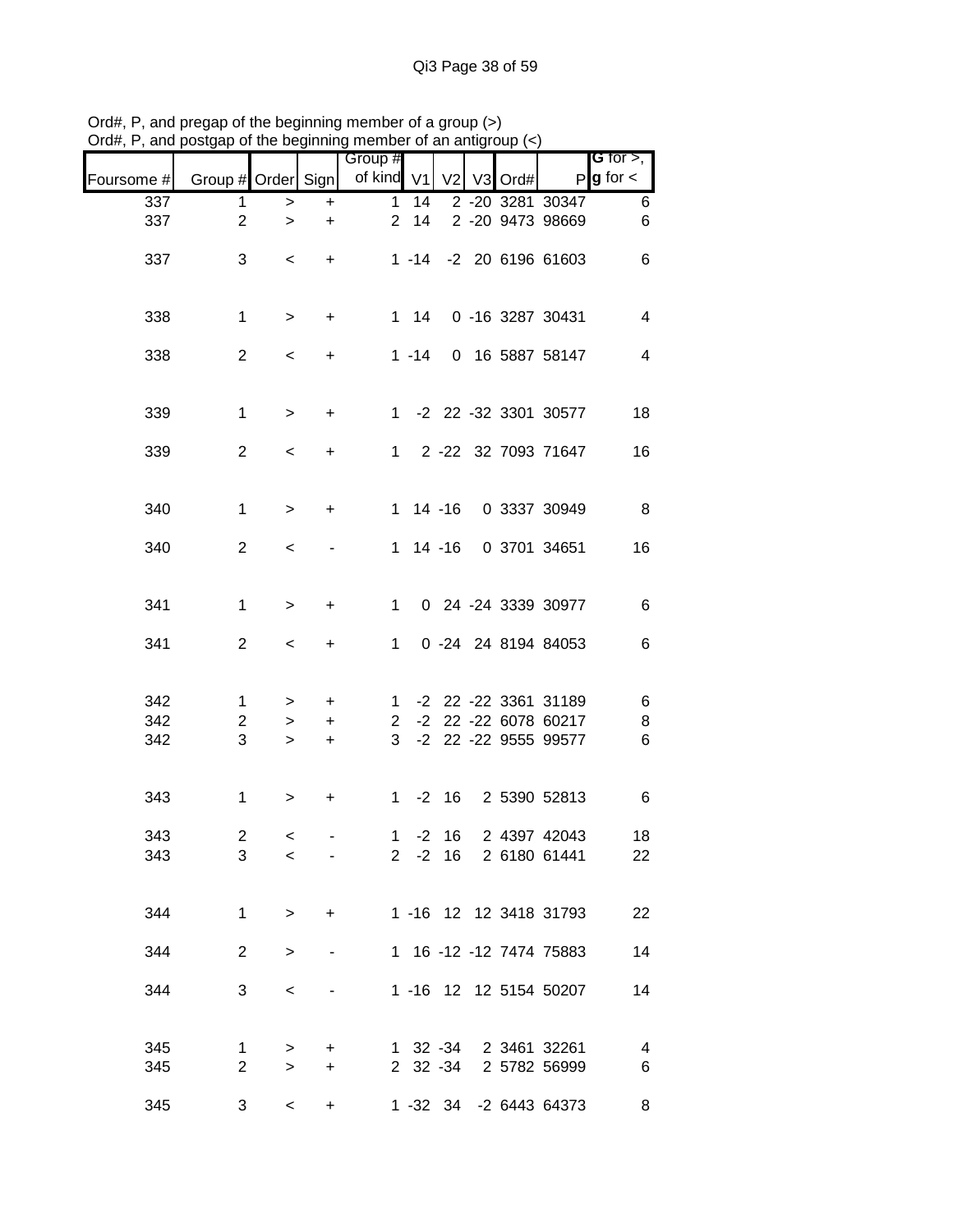| $max$ , $max$ , and postgap or the beginning member or an antigroup $(\leq)$ |                     |           |           |                       |                      |                            |         |                        |                                |
|------------------------------------------------------------------------------|---------------------|-----------|-----------|-----------------------|----------------------|----------------------------|---------|------------------------|--------------------------------|
| Foursome #                                                                   | Group # Order Sign  |           |           | Group #<br>of kind V1 |                      | V <sub>2</sub>             | V3 Ord# |                        | G for $>$ ,<br>$P g$ for $\lt$ |
| 345                                                                          | 4                   | $\,<$     | $\ddot{}$ |                       | $2 - 32$             | 34                         |         | -2 7719 78691          | 6                              |
|                                                                              |                     |           |           |                       |                      |                            |         |                        |                                |
| 346                                                                          | 1<br>$\overline{2}$ | $\geq$    | $\ddot{}$ |                       | $1 - 34$<br>$2 - 34$ | $2^{\circ}$<br>$2^{\circ}$ |         | 2 3462 32297           | 36                             |
| 346                                                                          |                     | $\geq$    | $\ddot{}$ |                       |                      |                            |         | 2 6788 68207           | 36                             |
| 347                                                                          | $\mathbf{1}$        | $\,>$     | $\ddot{}$ | 1.                    |                      |                            |         | -2 -2 28 3509 32713    | - 6                            |
| 347                                                                          | $\overline{2}$      | $\geq$    | $\ddot{}$ | $\overline{2}$        |                      |                            |         | -2 -2 28 7602 77369    | 10                             |
| 347                                                                          | 3                   | $\,<\,$   | $\ddot{}$ | 1                     | $2^{\circ}$          |                            |         | 2 -28 8854 91577       | 6                              |
| 348                                                                          | $\mathbf{1}$        | $\,>$     | +         | $\mathbf{1}$          | -8                   |                            |         | 4 -20 3524 32869       | 26                             |
| 348                                                                          | $\overline{2}$      | $\,<\,$   |           | 1                     | -8                   |                            |         | 4 -20 8140 83399       | $\overline{2}$                 |
| 349                                                                          | $\mathbf{1}$        | $\,>$     | +         | 1                     |                      |                            |         | 16 -38 10 3562 33247   | 24                             |
| 349                                                                          | $\overline{2}$      | $\,<$     |           | $\mathbf 1$           |                      |                            |         | 16 -38 10 8247 84631   | 18                             |
|                                                                              |                     |           |           |                       |                      |                            |         |                        |                                |
| 350                                                                          | $\mathbf{1}$        | $\,>$     | +         | $\mathbf{1}$          |                      |                            |         | 2 12 -4 3573 33353     | 4                              |
| 350                                                                          | $\overline{2}$      | $\,<$     | +         |                       |                      | $1 - 2 - 12$               |         | 4 8253 84697           | 4                              |
| 351                                                                          | $\mathbf{1}$        | $\,>$     | $\ddot{}$ |                       |                      |                            |         | 1 12 -4 -2 3574 33359  | 6                              |
|                                                                              |                     |           |           |                       |                      |                            |         |                        |                                |
| 351                                                                          | $\overline{2}$      | $\,<\,$   | +         |                       | $1 - 12$             | $4 \quad$                  |         | 2 3963 37441           | 6                              |
| 352                                                                          | 1.                  | >         | $+$       |                       |                      |                            |         | 1 -8 -14 -2 3608 33679 | 32                             |
| 352                                                                          | $\overline{2}$      | $\,<\,$   | $+$       |                       |                      |                            |         | 1 8 14 2 3715 34781    | 26                             |
| 353                                                                          | $\mathbf{1}$        | $\,>$     | +         |                       |                      |                            |         | 1 -14 24 -8 3636 33961 | 20                             |
| 353                                                                          | $\overline{2}$      | $\,<\,$   |           |                       |                      |                            |         | 1 -14 24 -8 9114 94513 | 16                             |
|                                                                              |                     |           |           |                       |                      |                            |         |                        |                                |
| 354                                                                          | 1                   | $\geq$    | $\pm$     |                       |                      |                            |         | 1 -26 2 10 3654 34211  | 28                             |
| 354                                                                          | $\overline{2}$      | $\geq$    | $+$       |                       | $2 - 26$             |                            |         | 2 10 6425 64151        | 28                             |
| 355                                                                          | 1                   | $\, > \,$ | +         |                       |                      |                            |         | 1 2 8 -6 3678 34429    | 8                              |

Ord#, P, and pregap of the beginning member of a group (>) Ord#, P, and postgap of the beginning member of an antigroup (<)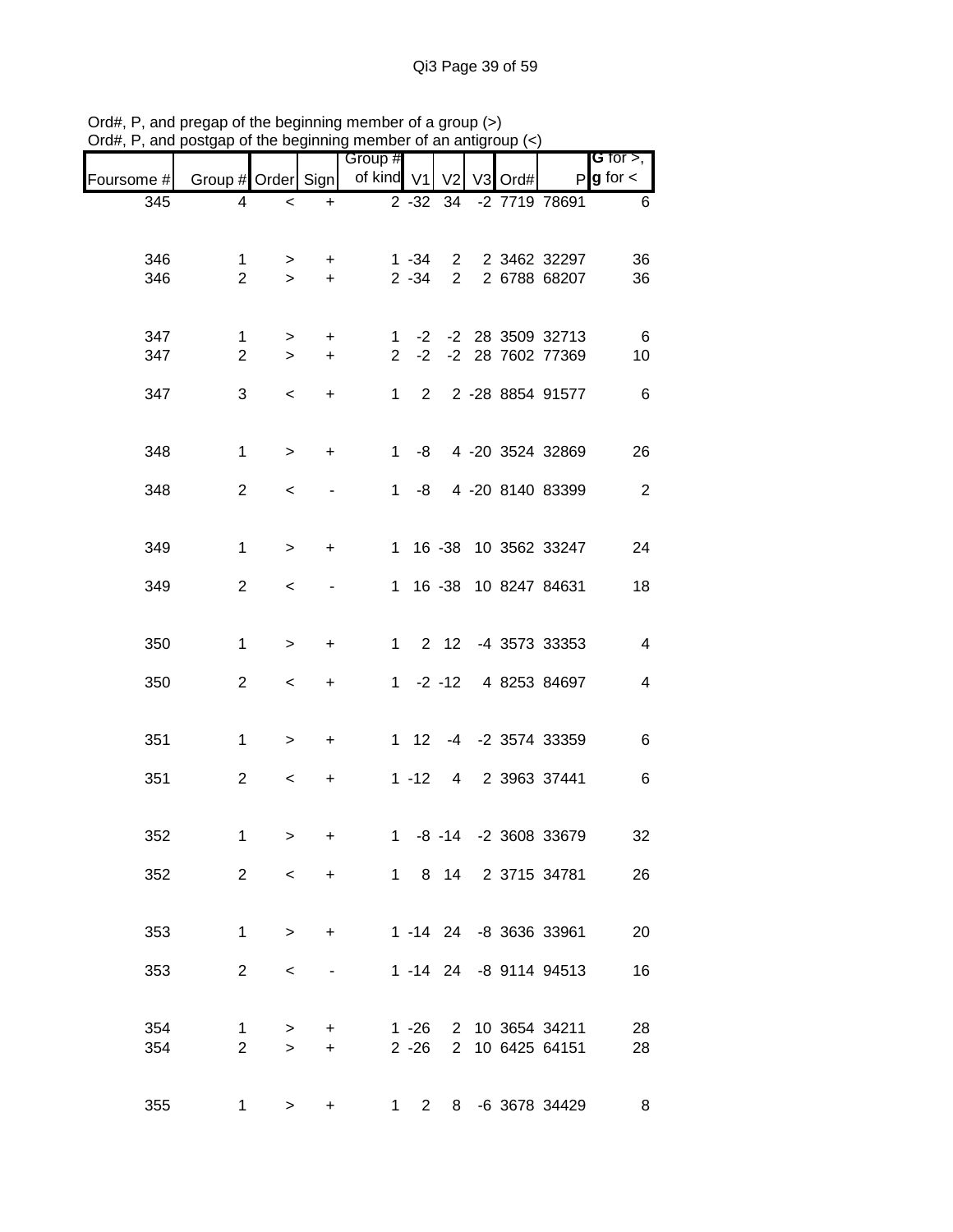|                   | , and posigap or the beginning member or an anigroup $(\sim)$ |                    |                             |                                     |                      |                             |         |                                              |                               |
|-------------------|---------------------------------------------------------------|--------------------|-----------------------------|-------------------------------------|----------------------|-----------------------------|---------|----------------------------------------------|-------------------------------|
| Foursome #        | Group # Order Sign                                            |                    |                             | Group #<br>of kind V1               |                      | V <sub>2</sub>              | V3 Ord# | P                                            | G for $>$ ,<br>$g$ for $\lt$  |
| 355               | $\overline{c}$                                                | >                  |                             | $1 \quad$                           | $-2$                 | -8                          |         | 6 6909 69677                                 | 16                            |
| 355               | 3                                                             | $\,<$              | +                           |                                     |                      | $1 -2 -8$                   |         | 6 9000 93179                                 | 8                             |
| 356               | $\mathbf{1}$                                                  | $\, >$             | $\ddot{}$                   |                                     | $1 - 22$             | $4\overline{ }$             |         | 4 3735 35051                                 | 24                            |
| 356               | $\overline{2}$                                                | $\,<$              | +                           |                                     | $122$                |                             |         | -4 -4 7999 81773                             | 26                            |
| 357               | $\mathbf{1}$                                                  | $\, >$             | $\ddot{}$                   |                                     |                      |                             |         | 1 -14 18 -18 3753 35221                      | 20                            |
| 357               | $\overline{2}$                                                | $\,<$              | $\ddot{}$                   |                                     |                      |                             |         | 1 14 -18 18 7693 78347                       | 20                            |
| 357               | 3                                                             | $\,<\,$            |                             |                                     |                      |                             |         | 1 -14 18 -18 7059 71317                      | 10                            |
| 358<br>358        | 1<br>$\overline{2}$                                           | ><br>$\geq$        | $\ddot{}$<br>$\ddot{}$      |                                     | $1 - 18$<br>$2 - 18$ | $4 \quad$<br>$\overline{4}$ |         | 2 3755 35251<br>2 9189 95311                 | 24<br>24                      |
| 359               | 1                                                             | $\,>$              | +                           |                                     |                      |                             |         | 1 14 -22 -2 3801 35771                       | 12                            |
| 359<br>359        | $\overline{c}$<br>3                                           | $\,<\,$<br>$\,<\,$ | $\ddot{}$<br>$\ddot{}$      |                                     |                      | $1 - 14$ 22<br>$2 - 14$ 22  |         | 2 4241 40459<br>2 8133 83299                 | 12<br>12                      |
| 360<br>360<br>360 | $\mathbf{1}$<br>$\overline{c}$<br>3                           | ><br>><br>$\geq$   | +<br>$\ddot{}$<br>$\ddot{}$ | $\mathbf{1}$<br>$\overline{2}$<br>3 | -6<br>-6<br>-6       | 4<br>4<br>$\overline{4}$    |         | 8 3810 35863<br>8 8661 89443<br>8 8698 89833 | 12<br>12<br>12                |
| 361<br>361        | 1<br>$\mathbf{2}$                                             | ><br>>             | $+$<br>$\ddot{}$            | $\overline{2}$                      | 8                    | -6                          |         | 1 8 -6 -6 5634 55511<br>-6 9502 98963        | 10<br>10                      |
| 361               | 3                                                             | $\,<$              | +                           | $\mathbf 1$                         | -8                   | 6                           |         | 6 8999 93169                                 | 10                            |
| 361               | 4                                                             | $\,<$              |                             | 1                                   | 8                    |                             |         | -6 -6 9505 98999                             | 14                            |
| 362<br>362        | 1<br>$\overline{c}$                                           | ><br>$\mathbf{L}$  | +<br>$\ddot{}$              | $\mathbf{1}$<br>$\overline{2}$      | 16<br>16             |                             |         | 4 -18 3828 36017<br>4 -18 9134 94727         | $\overline{\mathcal{A}}$<br>4 |
| 363<br>363        | 1<br>$\overline{c}$                                           | ><br>$\mathbf{I}$  | $\mathbf +$<br>$\ddot{}$    | $\mathbf 1$<br>$\overline{2}$       | 8<br>8               | -4                          |         | -4 16 3838 36137<br>16 8258 84737            | 6<br>$\,$ 6 $\,$              |

Ord#, P, and pregap of the beginning member of a group (>) Ord#, P, and postgap of the beginning member of an antigroup (<)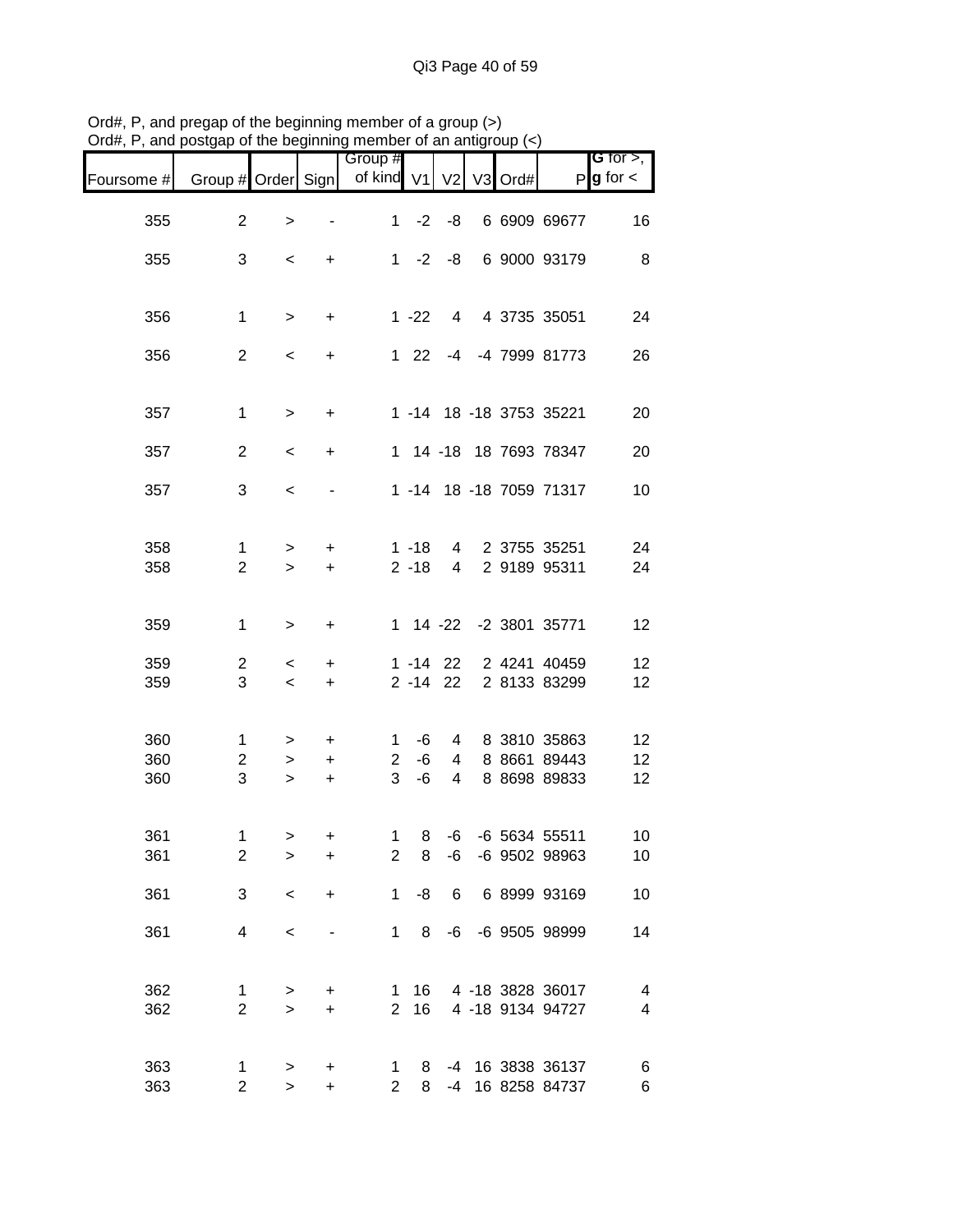| лu <del>п</del> , | and postgap or the beginning |                          |                        | mombor or an antigroup |            |                |    |      |                                                  |                                       |
|-------------------|------------------------------|--------------------------|------------------------|------------------------|------------|----------------|----|------|--------------------------------------------------|---------------------------------------|
| Foursome #        | Group # Order Sign           |                          |                        | Group #<br>of kind V1  |            | V <sub>2</sub> | V3 | Ord# |                                                  | G for $>$ ,<br>$P$ <b>g</b> for $\lt$ |
|                   |                              |                          |                        |                        |            |                |    |      |                                                  |                                       |
| 364               | $\mathbf{1}$                 | $\, > \,$                | $\ddot{}$              | 1.                     |            |                |    |      | -4 16 -22 3839 36151                             | 14                                    |
| 364               | $\overline{2}$               | $\,<\,$                  | $\ddot{}$              |                        |            |                |    |      | 1 4 -16 22 4504 43103                            | 14                                    |
| 365               | $\mathbf{1}$                 | $\geq$                   | $\ddot{}$              |                        |            |                |    |      | 1 -22 14 -10 3841 36187                          | 26                                    |
| 365               | $\overline{2}$               | $\geq$                   | $+$                    |                        |            |                |    |      | 2 -22 14 -10 5934 58657                          | 26                                    |
| 366               | $\mathbf{1}$                 | $\geq$                   | $\ddot{}$              |                        |            |                |    |      | 1 -12 4 -8 3863 36451                            | 18                                    |
| 366               | $\overline{2}$               | $\,<\,$                  | $\ddot{}$              |                        |            |                |    |      | 1 12 -4 8 6994 70589                             | 18                                    |
| 367               | $\mathbf{1}$                 | $\, >$                   | $\ddot{}$              |                        |            |                |    |      | 1 -8 22 -20 5919 58451                           | 10                                    |
| 367<br>367        | $\overline{2}$<br>3          | $\overline{\phantom{0}}$ | $\ddot{}$              | 1                      |            |                |    |      | 8 -22 20 7070 71389<br>2 8 -22 20 7289 73849     | 10                                    |
|                   |                              | $\prec$                  | $\ddot{}$              |                        |            |                |    |      |                                                  | 10                                    |
| 368<br>368        | 1<br>$\overline{2}$          | ><br>$\geq$              | $\ddot{}$<br>$\ddot{}$ |                        |            |                |    |      | 1 22 -20 12 3920 36947<br>2 22 -20 12 5440 53327 | 4<br>$\overline{4}$                   |
|                   |                              |                          |                        |                        |            |                |    |      |                                                  |                                       |
| 369<br>369        | 1<br>$\overline{2}$          | $\geq$<br>$\geq$         | $\ddot{}$<br>$+$       |                        |            |                |    |      | 1 12 -12 4 3922 36979<br>2 12 -12 4 6326 63079   | 6<br>6                                |
|                   |                              |                          |                        |                        |            |                |    |      |                                                  |                                       |
| 370               | $\mathbf{1}$                 | $\geq$                   | $+$                    |                        |            |                |    |      | 1 -2 -4 22 3929 37049                            | 10                                    |
| 370               | $\overline{2}$               | $\,<\,$                  | $\ddot{}$              |                        | $1\quad 2$ |                |    |      | 4 -22 5746 56671                                 | 10                                    |
| 371               | $\mathbf 1$                  | $\geq$                   | +                      |                        |            |                |    |      | 1 22 -16 10 3931 37061                           | $\overline{4}$                        |
| 371               | $\overline{2}$               | $\,<\,$                  | +                      |                        |            |                |    |      | 1 -22 16 -10 9298 96553                          | $\overline{\mathbf{4}}$               |
| 372               | $\mathbf 1$                  | $\,>$                    | +                      |                        |            |                |    |      | 1 -10 10 -16 3945 37243                          | 20                                    |
| 372               | $\overline{2}$               | >                        |                        |                        |            |                |    |      | 1 10 -10 16 7624 77573                           | $\overline{4}$                        |
| 373               | 1                            | $\geq$                   | +                      |                        |            |                |    |      | 1 10 -16 26 3946 37253                           | 10                                    |
| 373               | $\overline{2}$               | $\geq$                   | +                      | $\mathbf{2}$           |            |                |    |      | 10 -16 26 8047 82279                             | 12                                    |

Ord#, P, and pregap of the beginning member of a group (>) Ord#, P, and postgap of the beginning member of an antigroup (<)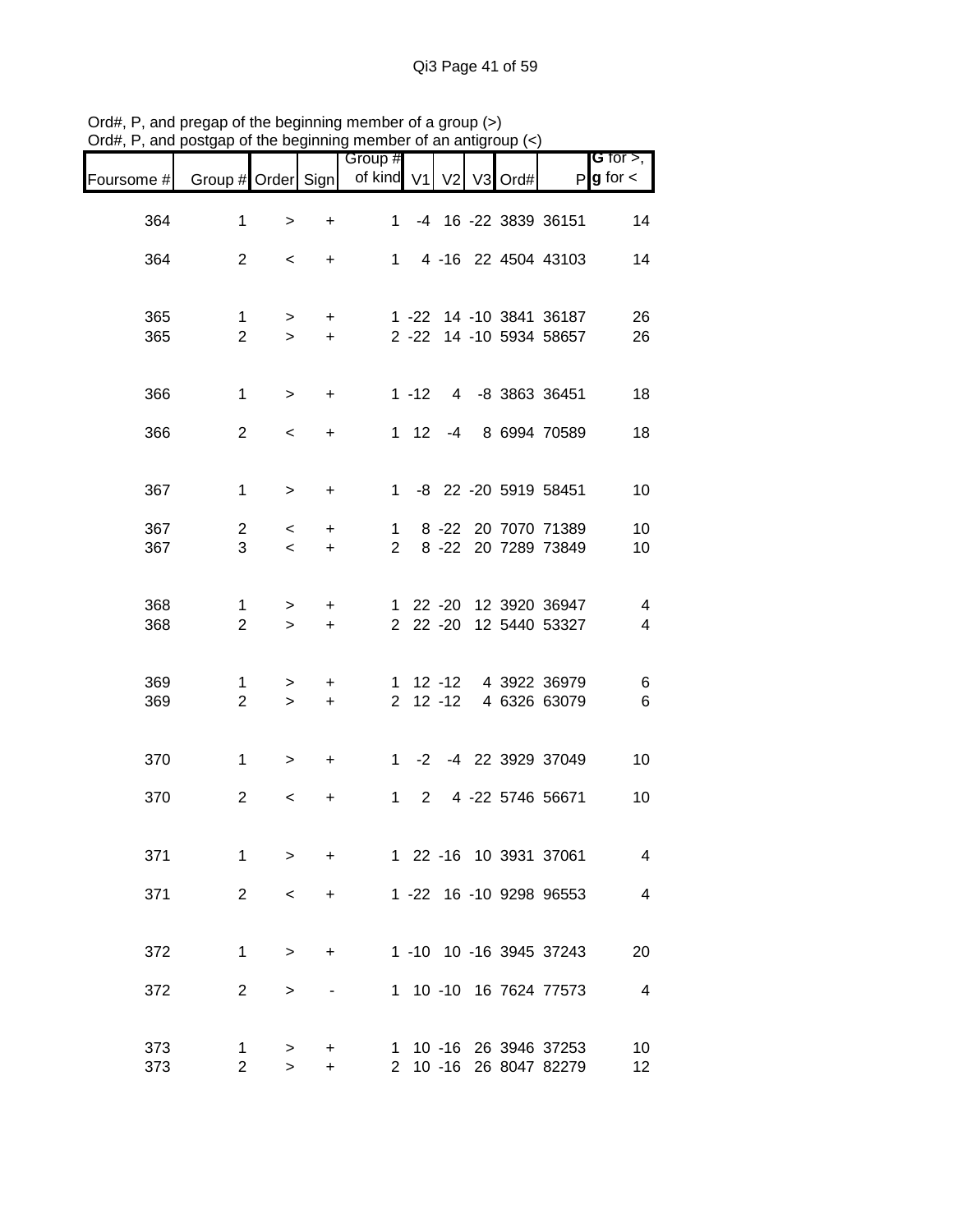|                  | $\frac{1}{2}$ and postgap of the beginning member of an antigroup $\langle \cdot \rangle$ |                          |                  | Group #                        |                                 |                     |  |                                            | <b>G</b> for $>$ ,                          |
|------------------|-------------------------------------------------------------------------------------------|--------------------------|------------------|--------------------------------|---------------------------------|---------------------|--|--------------------------------------------|---------------------------------------------|
| Foursome #       | Group # Order Sign                                                                        |                          |                  | of kind V1 V2 V3 Ord#          |                                 |                     |  |                                            | $P$ <b>g</b> for $\lt$                      |
| $\overline{374}$ | 1                                                                                         | $\,>$                    |                  | $\mathbf{1}$                   |                                 | $\overline{12}$ -10 |  | -4 4858 47093                              | $\,6\,$                                     |
| 374              | $\overline{2}$                                                                            | $\prec$                  |                  |                                |                                 | $1 - 12$ 10         |  | 4 6894 69457                               | 6                                           |
| 374              | 3                                                                                         | $\overline{\phantom{0}}$ |                  |                                |                                 |                     |  | 2 -12 10 4 8552 88117                      | 12                                          |
|                  |                                                                                           |                          |                  |                                |                                 |                     |  |                                            |                                             |
| 375              | $\mathbf{1}$                                                                              | $\geq$                   | $+$              |                                |                                 |                     |  | 1 4 12 12 3992 37693                       | $\overline{2}$                              |
| 375              | $\overline{2}$                                                                            | $\,<\,$                  |                  | 1                              |                                 |                     |  | 4 12 12 3995 37747                         | 34                                          |
|                  |                                                                                           |                          |                  |                                |                                 |                     |  |                                            |                                             |
| 376              | $\mathbf{1}$                                                                              | $\,>$                    | $\ddot{}$        |                                |                                 |                     |  | 1 -2 2 34 4007 37889                       | 10                                          |
| 376              | $\overline{2}$                                                                            | $\prec$                  | $\ddot{}$        |                                |                                 |                     |  | 1 2 -2 -34 4746 45823                      | $\overline{4}$                              |
|                  |                                                                                           |                          |                  |                                |                                 |                     |  |                                            |                                             |
| 377              | $\mathbf{1}$                                                                              | $\geq$                   | $\ddot{}$        |                                |                                 |                     |  | 1 -20 -2 10 4019 38039                     | 28                                          |
| 377              | $\overline{2}$                                                                            | $\geq$                   | $\ddot{}$        |                                | $2 - 20$                        |                     |  | -2 10 5100 49663                           | 24                                          |
| 377              | 3                                                                                         | $\overline{\phantom{0}}$ | $+$              |                                | $1 \quad 20$                    |                     |  | 2 -10 6277 62507                           | 26                                          |
|                  |                                                                                           |                          |                  |                                |                                 |                     |  |                                            |                                             |
| 378              | $\mathbf{1}$                                                                              | $\, > \,$                | $+$              |                                |                                 |                     |  | 1 10 -2 16 4021 38053                      | 6                                           |
| 378<br>378       | $\overline{2}$<br>3                                                                       | $\geq$<br>$\geq$         | $+$<br>$\ddot{}$ | 3                              | $2 \quad 10$<br>10 <sup>1</sup> |                     |  | -2 16 8100 82891<br>-2 16 8164 83641       | $\overline{\mathbf{c}}$<br>$\boldsymbol{2}$ |
|                  |                                                                                           |                          |                  |                                |                                 |                     |  |                                            |                                             |
| 379              | $\mathbf 1$                                                                               | $\geq$                   | $+$              |                                |                                 |                     |  | 1 -24 24 -26 4024 38113                    | 30                                          |
| 379              | $\overline{2}$                                                                            | $\geq$                   | $+$              |                                |                                 |                     |  | 2 -24 24 -26 6337 63241                    | 30                                          |
|                  |                                                                                           |                          |                  |                                |                                 |                     |  |                                            |                                             |
| 380              | $\mathbf{1}$                                                                              | $\, > \,$                | $\ddot{}$        |                                |                                 |                     |  | 1 -4 22 -14 4063 38567                     | $\,6$                                       |
| 380              | $\mathbf{2}$                                                                              | $\lt$                    | +                | 1                              |                                 |                     |  | 4 -22 14 5069 49333                        | 6                                           |
| 380              | 3                                                                                         | $\,<\,$                  | $\ddot{}$        |                                |                                 |                     |  | 2 4 -22 14 8550 88079                      | 14                                          |
|                  |                                                                                           |                          |                  |                                |                                 |                     |  |                                            |                                             |
| 381              | $\mathbf{1}$                                                                              | $\geq$                   | $\ddot{}$        |                                |                                 |                     |  | 1 10 -22 14 4107 38993                     | 16                                          |
| 381              | $\overline{2}$                                                                            | $\, > \,$                |                  |                                |                                 |                     |  | 1 -10 22 -14 8094 82811                    | 12                                          |
|                  |                                                                                           |                          |                  |                                |                                 |                     |  |                                            |                                             |
| 382              | $\mathbf{1}$<br>$\overline{2}$                                                            | >                        | +                | $\mathbf{1}$<br>$\overline{2}$ |                                 |                     |  | 8 32 -34 4134 39241<br>8 32 -34 7745 78979 | $\overline{c}$<br>$\overline{2}$            |
| 382              |                                                                                           | $\geq$                   | $\ddot{}$        |                                |                                 |                     |  |                                            |                                             |
| 383              | 1                                                                                         | $\geq$                   | +                |                                | $1 - 8$                         |                     |  | 4 20 4166 39619                            | 12                                          |
| 383              | $\overline{2}$                                                                            | $\geq$                   | $\ddot{}$        | $\overline{2}$                 | -8                              |                     |  | 4 20 4735 45691                            | 14                                          |

Ord#, P, and pregap of the beginning member of a group (>) Ord#, P, and postgap of the beginning member of an antigroup (<)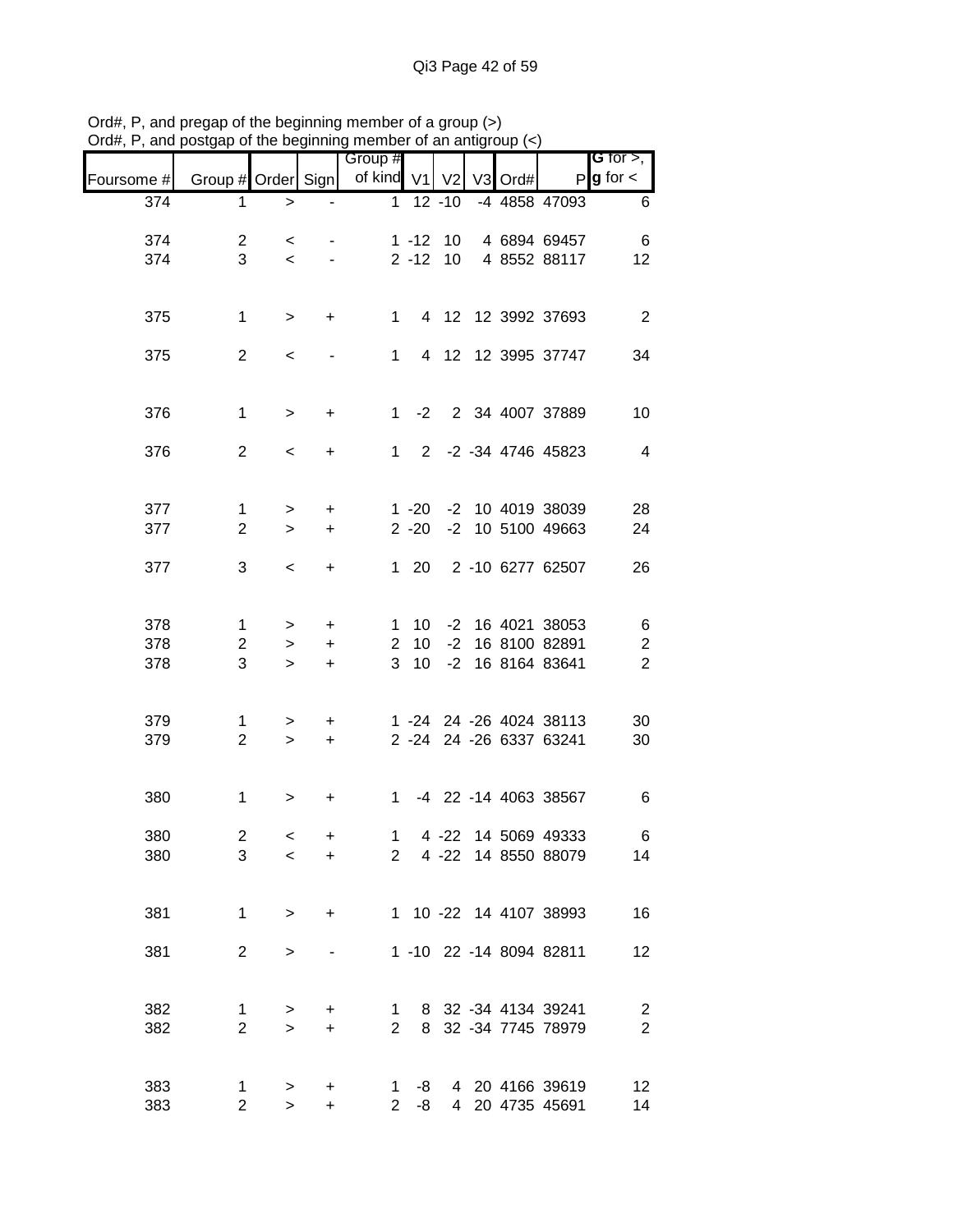|            |                                |                          |                        | Group #           |                      |             |                |      |                                    | G for $>$ ,             |
|------------|--------------------------------|--------------------------|------------------------|-------------------|----------------------|-------------|----------------|------|------------------------------------|-------------------------|
| Foursome # | Group # Order Sign             |                          |                        | of kind V1 V2     |                      |             | V <sub>3</sub> | Ord# |                                    | $P g$ for $\lt$         |
|            |                                |                          |                        |                   |                      |             |                |      |                                    |                         |
|            |                                |                          |                        |                   |                      |             |                |      |                                    |                         |
| 384        | 1                              | >                        | +                      | 1.                |                      |             |                |      | 4 20 -20 4167 39623                | $\overline{\mathbf{4}}$ |
| 384        | $\overline{2}$                 | $\,<\,$                  | $\ddot{}$              | 1                 |                      |             |                |      | -4 -20 20 4170 39667               | 4                       |
|            |                                |                          |                        |                   |                      |             |                |      |                                    |                         |
|            |                                |                          |                        |                   |                      |             |                |      |                                    |                         |
| 385        | 1                              | $\, >$                   | +                      |                   | $1 - 18$             |             |                |      | 4 -2 4173 39703                    | 24                      |
| 385        | 2                              | $\overline{\phantom{0}}$ | +                      | 1                 | 18                   | -4          |                |      | 2 4328 41357                       | 24                      |
| 385        | 3                              | $\overline{\phantom{0}}$ | $\ddot{}$              |                   | 2 18                 | -4          |                |      | 2 8851 91541                       | 30                      |
|            |                                |                          |                        |                   |                      |             |                |      |                                    |                         |
| 386        | 1                              | $\geq$                   | +                      |                   | $1 - 20$             | 8           |                |      | 2 4764 46049                       | 22                      |
| 386        | $\overline{2}$                 | $\geq$                   | $\ddot{}$              |                   | $2 - 20$             | 8           |                |      | 2 7159 72337                       | 24                      |
|            |                                |                          |                        |                   |                      |             |                |      |                                    |                         |
|            |                                |                          |                        |                   |                      |             |                |      |                                    |                         |
| 387        | 1                              | $\geq$                   | +                      |                   | $122$                |             |                |      | 0 -18 4208 40039                   | $\overline{2}$          |
| 387        | $\overline{2}$                 | >                        |                        |                   | $1 - 22$             |             |                |      | 0 18 8887 91997                    | 28                      |
|            |                                |                          |                        |                   |                      |             |                |      |                                    |                         |
|            |                                |                          |                        |                   |                      |             |                |      | 1 16 -2 -12 4223 40193             | $\overline{4}$          |
| 388        | 1                              | $\, > \,$                | +                      |                   |                      |             |                |      |                                    |                         |
| 388        | $\overline{2}$                 | $\,<\,$                  |                        |                   |                      |             |                |      | 1 16 -2 -12 7002 70667             | 20                      |
|            |                                |                          |                        |                   |                      |             |                |      |                                    |                         |
|            |                                |                          |                        |                   |                      |             |                |      | 0 4228 40253                       |                         |
| 389        | 1                              | $\, >$                   | +                      |                   |                      | 1 12 -18    |                |      |                                    | 12                      |
| 389        | $\overline{c}$                 | $\,<$                    | $\pmb{+}$              |                   |                      | $1 - 12$ 18 |                |      | 0 9021 93407                       | 12                      |
|            |                                |                          |                        |                   |                      |             |                |      |                                    |                         |
|            |                                |                          |                        |                   |                      |             |                |      |                                    |                         |
| 390        | 1                              | >                        | +                      |                   | $1 - 32$             | $-2$        |                |      | 2 4237 40423                       | 36                      |
| 390        | $\overline{2}$                 | $\,<$                    | $\ddot{}$              |                   | $1 \quad 32$         | $2^{\circ}$ |                |      | -2 5782 56999                      | 38                      |
|            |                                |                          |                        |                   |                      |             |                |      |                                    |                         |
|            |                                |                          |                        |                   |                      |             |                |      |                                    |                         |
| 391<br>391 | $\mathbf{1}$<br>$\overline{2}$ | $\geq$<br>$\geq$         | $\ddot{}$<br>$\ddot{}$ |                   | $1 - 14$<br>$2 - 14$ |             |                |      | 0 -8 4241 40459<br>0 -8 7925 80989 | 26<br>26                |
|            |                                |                          |                        |                   |                      |             |                |      |                                    |                         |
|            |                                |                          |                        |                   |                      |             |                |      |                                    |                         |
| 392        | 1                              | >                        | +                      |                   | $1 - 50$             | $-2$        |                |      | -2 8 4261 40693                    | 54                      |
| 392        | $\overline{2}$                 | $\geq$                   | $\ddot{}$              |                   | $2 - 50$             |             |                |      | 8 8442 86923                       | 54                      |
|            |                                |                          |                        |                   |                      |             |                |      |                                    |                         |
| 393        | 1                              | >                        | +                      | 1                 | $-2$                 |             |                |      | 8 20 4262 40697                    | $\overline{4}$          |
| 393<br>393 | $\overline{c}$<br>3            | $\,$<br>$\geq$           | $\ddot{}$<br>+         | $\mathbf{2}$<br>3 | $-2$<br>$-2$         | 8<br>8      |                |      | 20 5202 50773<br>20 8213 84239     | $\,6$<br>10             |
|            |                                |                          |                        |                   |                      |             |                |      |                                    |                         |

Ord#, P, and pregap of the beginning member of a group (>) Ord#, P, and postgap of the beginning member of an antigroup (<)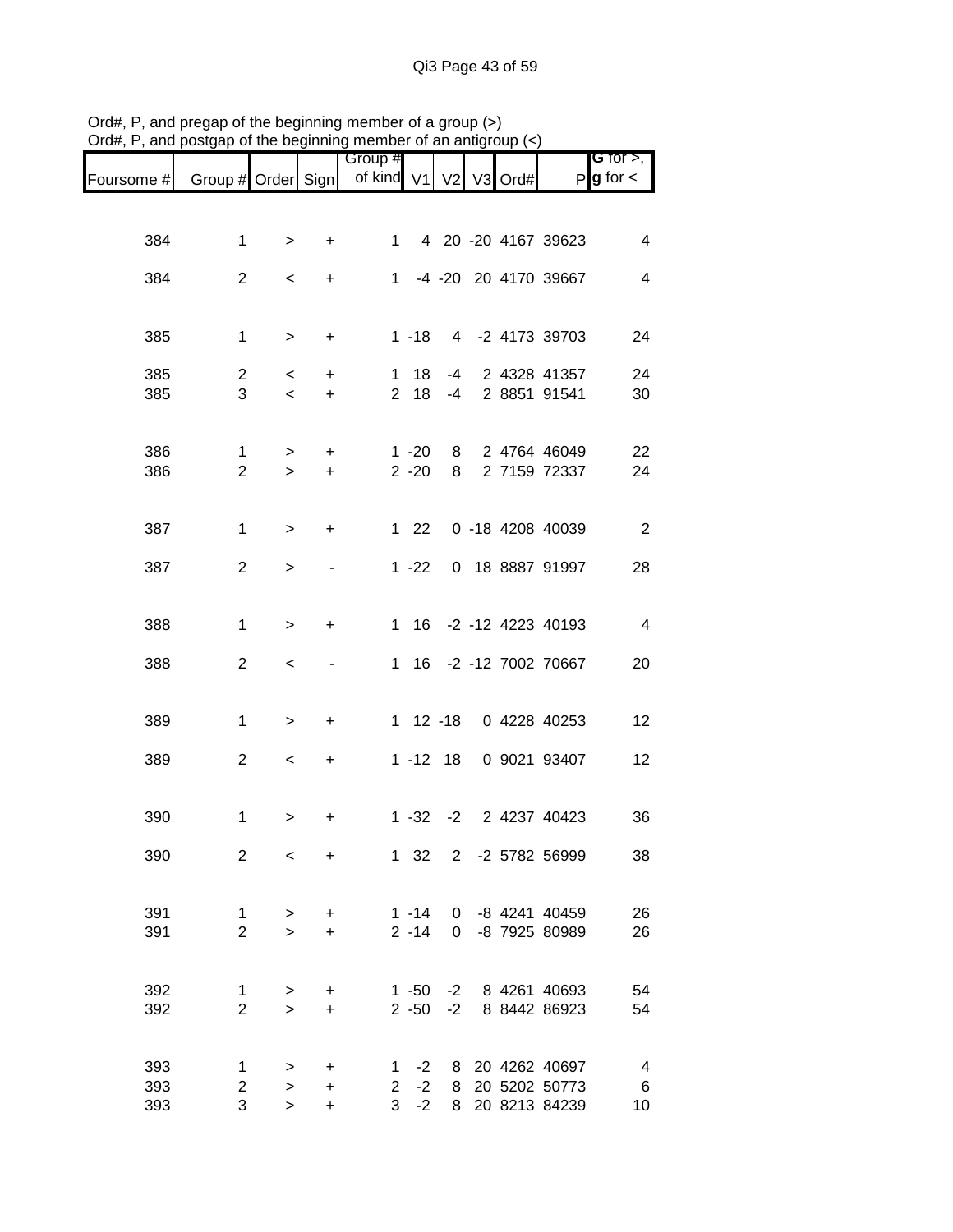|            | boorder of the beginning member of an anagroup $(\gamma)$ |              |           |                                  |                |             |  |                         |                                              |
|------------|-----------------------------------------------------------|--------------|-----------|----------------------------------|----------------|-------------|--|-------------------------|----------------------------------------------|
| Foursome # | Group # Order Sign                                        |              |           | Group #<br>of kind V1 V2 V3 Ord# |                |             |  |                         | <b>G</b> for $>$ ,<br>$P$ <b>g</b> for $\lt$ |
|            |                                                           |              |           |                                  |                |             |  |                         |                                              |
| 394        | 1                                                         | ➤            | +         |                                  | 1 10           |             |  | -8 18 4282 40883        | 4                                            |
| 394        | $\overline{2}$                                            | $\geq$       | $+$       |                                  |                |             |  | 2 10 -8 18 6718 67433   | 4                                            |
|            |                                                           |              |           |                                  |                |             |  |                         |                                              |
| 395        | 1                                                         | $\,>$        | $\ddot{}$ |                                  |                |             |  | 1 18 -18 0 4284 40903   | 6                                            |
|            |                                                           |              |           |                                  |                |             |  |                         |                                              |
| 395        | $\overline{2}$                                            | $\,<\,$      | $\ddot{}$ |                                  |                | $1 - 18$ 18 |  | 0 7563 76943            | 6                                            |
|            |                                                           |              |           |                                  |                |             |  |                         |                                              |
| 396        | $\mathbf{1}$                                              | $\geq$       | $\ddot{}$ |                                  |                |             |  | 1 14 -16 28 4298 41057  | 6                                            |
| 396        | $\overline{2}$                                            | $\,<\,$      | $\ddot{}$ |                                  |                |             |  | 1 -14 16 -28 9536 99367 | 4                                            |
|            |                                                           |              |           |                                  |                |             |  |                         |                                              |
|            |                                                           |              |           |                                  |                |             |  |                         |                                              |
| 397        | 1                                                         | $\, > \,$    | +         | 1                                |                |             |  | 6 16 -26 6911 69697     | 6                                            |
| 397        | 2                                                         | $\geq$       | $\ddot{}$ | $\overline{2}$                   |                |             |  | 6 16 -26 8929 92419     | 6                                            |
| 397        | 3                                                         | $\geq$       | $+$       | 3 <sup>1</sup>                   | 6              |             |  | 16 -26 9436 98257       | 6                                            |
|            |                                                           |              |           |                                  |                |             |  |                         |                                              |
| 398        | 1                                                         | >            | +         |                                  |                |             |  | 1 -18 -4 8 4329 41381   | 24                                           |
| 398        | $\overline{2}$                                            | $\geq$       | $+$       |                                  | $2 - 18$       | $-4$        |  | 8 8702 89891            | 24                                           |
|            |                                                           |              |           |                                  |                |             |  |                         |                                              |
| 399        | 1                                                         | >            | $\ddot{}$ | $1 \quad$                        |                |             |  | 2 -10 28 4332 41399     | 10                                           |
| 399        | $\overline{2}$                                            | $\geq$       | $+$       | $2^{\circ}$                      |                |             |  | 2 -10 28 4792 46337     | 10                                           |
|            |                                                           |              |           |                                  |                |             |  |                         |                                              |
| 400        | 1                                                         | >            | $\ddot{}$ |                                  |                |             |  | 1 2 -6 26 4360 41669    | 10                                           |
|            |                                                           |              |           |                                  |                |             |  |                         |                                              |
| 400        | $\overline{2}$                                            | $\,<\,$      | $\ddot{}$ |                                  | $1 -2$         |             |  | 6 -26 9088 94219        | 10                                           |
|            |                                                           |              |           |                                  |                |             |  |                         |                                              |
| 401        | 1                                                         | >            | +         | $1 \quad$                        |                |             |  | -6 26 -22 4361 41681    | 12                                           |
| 401        | $\overline{c}$                                            | $\geq$       | $\ddot{}$ |                                  |                |             |  | 2 -6 26 -22 5636 55541  | 12                                           |
|            |                                                           |              |           |                                  |                |             |  |                         |                                              |
|            |                                                           |              |           |                                  |                |             |  | 1 -24 -4 10 4373 41843  |                                              |
| 402        | 1<br>$\overline{2}$                                       | $\mathbf{L}$ | $\ddot{}$ |                                  |                |             |  | -4 10 7167 72461        | 30                                           |
| 402        |                                                           | $\mathbf{L}$ | $\ddot{}$ |                                  | $2 - 24$       |             |  |                         | 30                                           |
|            |                                                           |              |           |                                  |                |             |  |                         |                                              |
| 403        | 1                                                         | $\,$         | +         | 1                                | 6              |             |  | 6 -22 4417 42239        | 12                                           |
| 403        | $\overline{2}$                                            | $\geq$       | $\ddot{}$ | $\overline{2}$                   | 6              |             |  | 6 -22 4534 43499        | 12                                           |
|            |                                                           |              |           |                                  |                |             |  |                         |                                              |
| 404        | 1                                                         | >            | +         | 1                                | 4              |             |  | 2 14 4446 42491         | 4                                            |
| 404        | $\overline{2}$                                            | $\geq$       | $\ddot{}$ | $\overline{2}$                   | $\overline{4}$ |             |  | 2 14 7323 74209         | $6\phantom{1}$                               |

Ord#, P, and pregap of the beginning member of a group (>) Ord#, P, and postgap of the beginning member of an antigroup (<)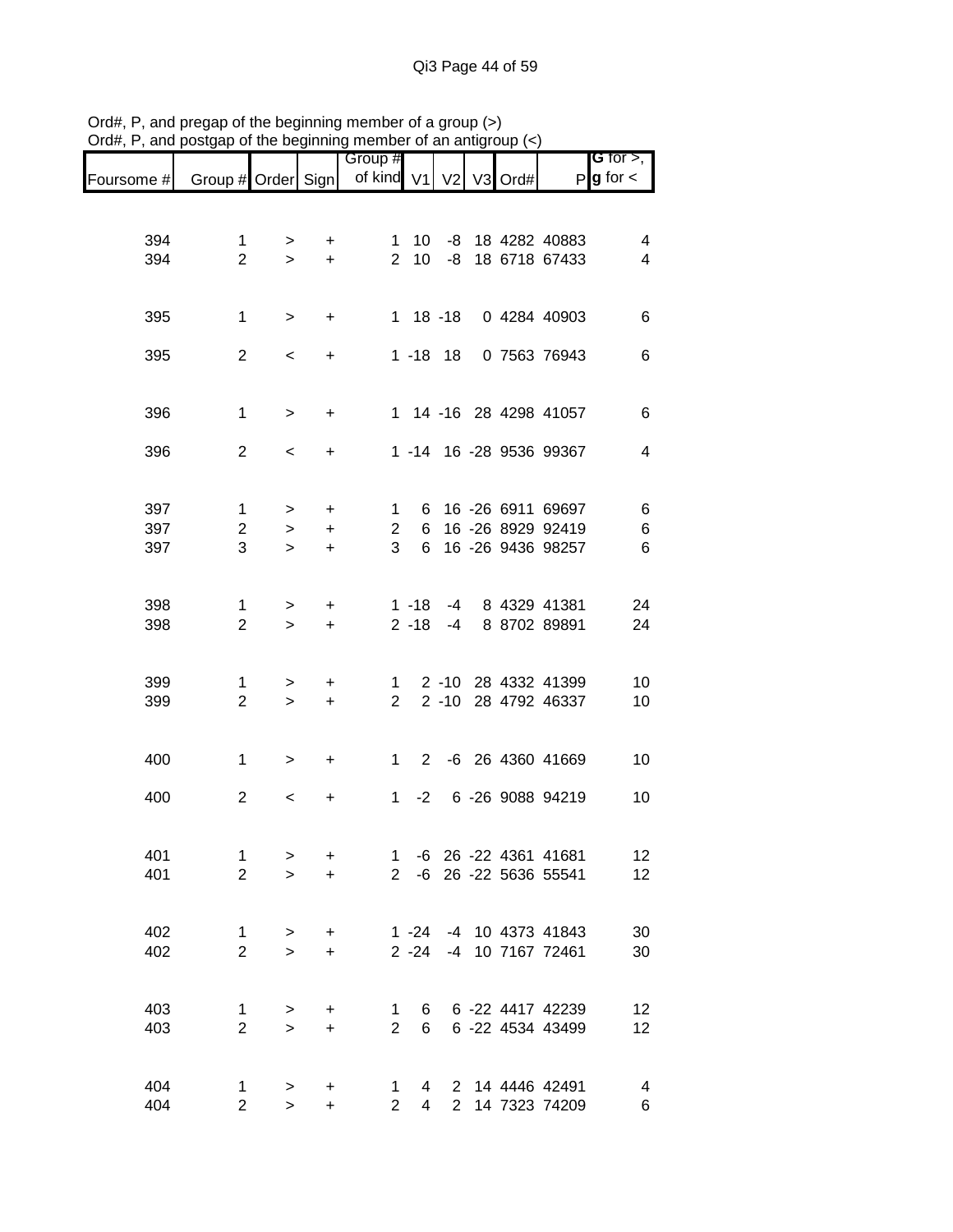|            |                                | .                        |                  | 110111001010101101101101    |          |             |      |                                                  |                                              |
|------------|--------------------------------|--------------------------|------------------|-----------------------------|----------|-------------|------|--------------------------------------------------|----------------------------------------------|
| Foursome # | Group # Order Sign             |                          |                  | Group #<br>of kind V1 V2 V3 |          |             | Ord# |                                                  | <b>G</b> for $>$ ,<br>$P$ <b>g</b> for $\lt$ |
| 404        | 3                              | $\overline{\phantom{a}}$ | $\ddot{}$        |                             |          |             |      | 1 -4 -2 -14 6307 62869                           | $\overline{4}$                               |
| 405        | $\mathbf{1}$                   | $\geq$                   | $+$              |                             |          |             |      | 1 2 14 0 4447 42499                              | $\, 8$                                       |
| 405        | $\overline{2}$                 | $\overline{\phantom{0}}$ | $\ddot{}$        |                             |          |             |      | 1 -2 -14 0 5888 58151                            | $\overline{c}$                               |
| 406        | $\mathbf{1}$                   | $\,>$                    | $\ddot{}$        |                             |          |             |      | 1 -12 -10 4 4450 42557                           | 24                                           |
| 406        | $\overline{2}$                 | $\overline{\phantom{a}}$ | $\ddot{}$        |                             |          |             |      | 1 12 10 -4 4849 46957                            | 36                                           |
| 407<br>407 | $\mathbf{1}$<br>$\overline{2}$ | ><br>$\geq$              | $+$<br>$\ddot{}$ | $\mathbf{1}$                |          |             |      | 4 6 10 4452 42571<br>2 4 6 10 5336 52183         | $\overline{c}$<br>$\overline{c}$             |
| 408        | $\mathbf{1}$                   | $\,>$                    | $\ddot{}$        |                             |          |             |      | 1 -28 4 12 4456 42641                            | 30                                           |
| 408        | $\overline{2}$                 | $\overline{\phantom{a}}$ | $+$              |                             | $128$    |             |      | -4 -12 9023 93427                                | 36                                           |
| 409<br>409 | 1<br>$\overline{2}$            | $\geq$<br>$\geq$         | $\ddot{}$<br>$+$ |                             |          |             |      | 1 32 -34 20 4483 42863<br>2 32 -34 20 9389 97613 | $\overline{4}$<br>$\overline{4}$             |
| 410        | $\mathbf{1}$                   | $\, >$                   | $\ddot{}$        |                             |          |             |      | 1 -4 -4 12 4495 43003                            | 14                                           |
| 410        | $\overline{2}$                 | $\overline{\phantom{a}}$ | $+$              |                             |          |             |      | 1 4 4 -12 6329 63113                             | 14                                           |
| 411<br>411 | 1<br>$\overline{c}$            | $\geq$<br>$\, >$         | +<br>+           | $\overline{a}$              |          |             |      | 1 -8 22 -16 4501 43063<br>-8 22 -16 9254 96013   | 12<br>12                                     |
| 412        | $\mathbf{1}$                   | $\geq$                   | $\ddot{}$        |                             |          |             |      | 1 18 -18 6 7562 76919                            | $\,6$                                        |
| 412        | $\overline{2}$                 | $\,<\,$                  | $\ddot{}$        |                             |          | $1 - 18$ 18 |      | -6 7282 73751                                    | 6                                            |
| 413        | $\mathbf{1}$                   | $\, > \,$                | $\ddot{}$        |                             |          |             |      | 1 28 -26 12 4555 43721                           | 4                                            |
| 413        | $\overline{2}$                 | $\,<\,$                  | +                |                             |          |             |      | 1 -28 26 -12 6480 64849                          | 4                                            |
| 414<br>414 | $\mathbf 1$<br>$\overline{2}$  | $\lt$<br>$\prec$         | +<br>$\ddot{}$   |                             | $2 - 26$ | 16          |      | 1 -26 16 4 8422 86627<br>4 9342 97073            | $\overline{c}$<br>8                          |

Ord#, P, and pregap of the beginning member of a group (>) Ord#, P, and postgap of the beginning member of an antigroup (<)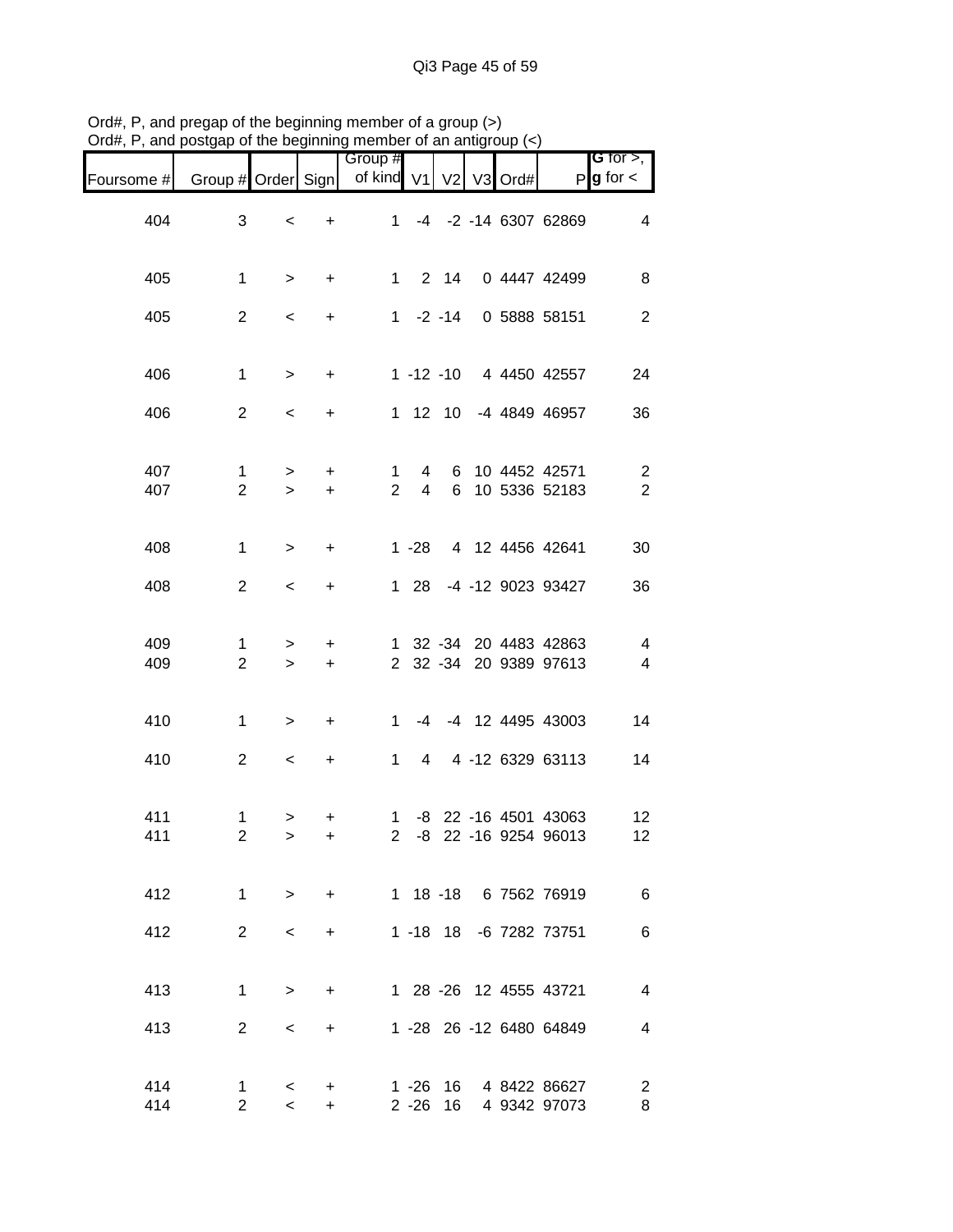|                                                           |                     |                          | .   .            | Group #        |             |          |  |                                            | <b>G</b> for $>$ , $\overline{\phantom{a}}$ |
|-----------------------------------------------------------|---------------------|--------------------------|------------------|----------------|-------------|----------|--|--------------------------------------------|---------------------------------------------|
| Foursome # Group # Order Sign   of kind V1   V2   V3 Ord# |                     |                          |                  |                |             |          |  |                                            | $P$ <b>g</b> for $\lt$                      |
|                                                           |                     |                          |                  |                |             |          |  |                                            |                                             |
| 415                                                       | 1                   | >                        | $+$              |                | 1 -8        |          |  | 4 22 4616 44381                            | 10                                          |
| 415                                                       | $\overline{2}$      | $\geq$                   | $+$              |                | $2 -8$      |          |  | 4 22 5613 55243                            | 14                                          |
|                                                           |                     |                          |                  |                |             |          |  |                                            |                                             |
| 416                                                       | 1                   | >                        | $+$              |                |             |          |  | 1 22 -26 -2 4635 44587                     | 8 <sup>8</sup>                              |
| 416                                                       | $\overline{2}$      | $\geq$                   | $+$              |                |             |          |  | 2 22 -26 -2 9155 94961                     | 10                                          |
|                                                           |                     |                          |                  |                |             |          |  |                                            |                                             |
| 417                                                       | $\mathbf{1}$        | $\geq$                   | $+$              |                |             |          |  | 1 6 -16 2 4651 44753                       | 12                                          |
| 417                                                       | $\overline{2}$      | $\geq$                   | $+$              |                |             |          |  | 2 6 -16 2 9487 98849                       | 12 <sub>2</sub>                             |
|                                                           |                     |                          |                  |                |             |          |  |                                            |                                             |
| 418                                                       | 1                   | $\geq$                   | $+$              |                |             |          |  | 1 -10 30 -34 4680 45077                    | 16                                          |
| 418                                                       | $\overline{2}$      | $\overline{\phantom{a}}$ | $+$              |                |             |          |  | 1 10 -30 34 9131 94693                     | 16                                          |
|                                                           |                     |                          |                  |                |             |          |  |                                            |                                             |
|                                                           |                     |                          |                  |                |             |          |  |                                            |                                             |
| 419                                                       | 1                   | $\,>$                    | $+$              |                |             |          |  | 1 -8 8 6 9355 97231                        | 18                                          |
| 419                                                       | $\overline{2}$      | $\,>$                    | $\blacksquare$   |                | $1 \quad 8$ | -8       |  | -6 6944 70079                              | 12                                          |
| 419                                                       | 3                   | $\,<$                    |                  |                | $1 - 8$     | 8        |  | 6 6945 70099                               | 12                                          |
|                                                           |                     |                          |                  |                |             |          |  |                                            |                                             |
|                                                           |                     |                          |                  |                |             |          |  |                                            |                                             |
| 420<br>420                                                | 1<br>$\overline{2}$ | $\geq$<br>$\geq$         | $\ddot{}$<br>$+$ | 2 <sup>7</sup> |             |          |  | 1 6 -16 8 4724 45569<br>6 -16 8 6379 63629 | 12<br>12                                    |
| 420                                                       | 3                   | $\geq$                   | $+$              | 3 <sup>7</sup> |             | $6 - 16$ |  | 8 6929 69911                               | 12                                          |
|                                                           |                     |                          |                  |                |             |          |  |                                            |                                             |
| 421                                                       | $\mathbf{1}$        | $\geq$                   | $\ddot{}$        |                |             |          |  | 1 20 -16 -8 4737 45707                     | 10                                          |
|                                                           |                     |                          |                  |                |             |          |  |                                            |                                             |
| 421                                                       | $\overline{2}$      | $\,<$                    | +                |                |             | 1 -20 16 |  | 8 4958 48157                               | 6                                           |
|                                                           |                     |                          |                  |                |             |          |  |                                            |                                             |
| 422                                                       | 1.                  | >                        | $+$              |                |             |          |  | 1 -2 8 26 4741 45763                       | 6                                           |
| 422                                                       | $\overline{2}$      | $\geq$                   | $+$              |                |             |          |  | 2 -2 8 26 8301 85243                       | 6                                           |
|                                                           |                     |                          |                  |                |             |          |  |                                            |                                             |
| 423                                                       | $\mathbf{1}$        | $\geq$                   | $+$              |                |             |          |  | 1 22 -26 16 4761 45989                     | 10                                          |
| 423                                                       | $\overline{2}$      | $\overline{\phantom{0}}$ | +                |                |             |          |  | 1 -22 26 -16 6885 69371                    | 8                                           |
| 423                                                       | 3                   | $\prec$                  | $+$              |                |             |          |  | 2 -22 26 -16 8050 82339                    | 10                                          |
|                                                           |                     |                          |                  |                |             |          |  |                                            |                                             |
| 424                                                       | 1                   | >                        | +                |                |             |          |  | 1 -16 -2 -2 4810 46549                     | 26                                          |
| 424                                                       | $\overline{2}$      | $\geq$                   | $\ddot{}$        |                |             |          |  | 2 -16 -2 -2 5713 56359                     | 26                                          |

Ord#, P, and pregap of the beginning member of a group (>) Ord#, P, and postgap of the beginning member of an antigroup (<)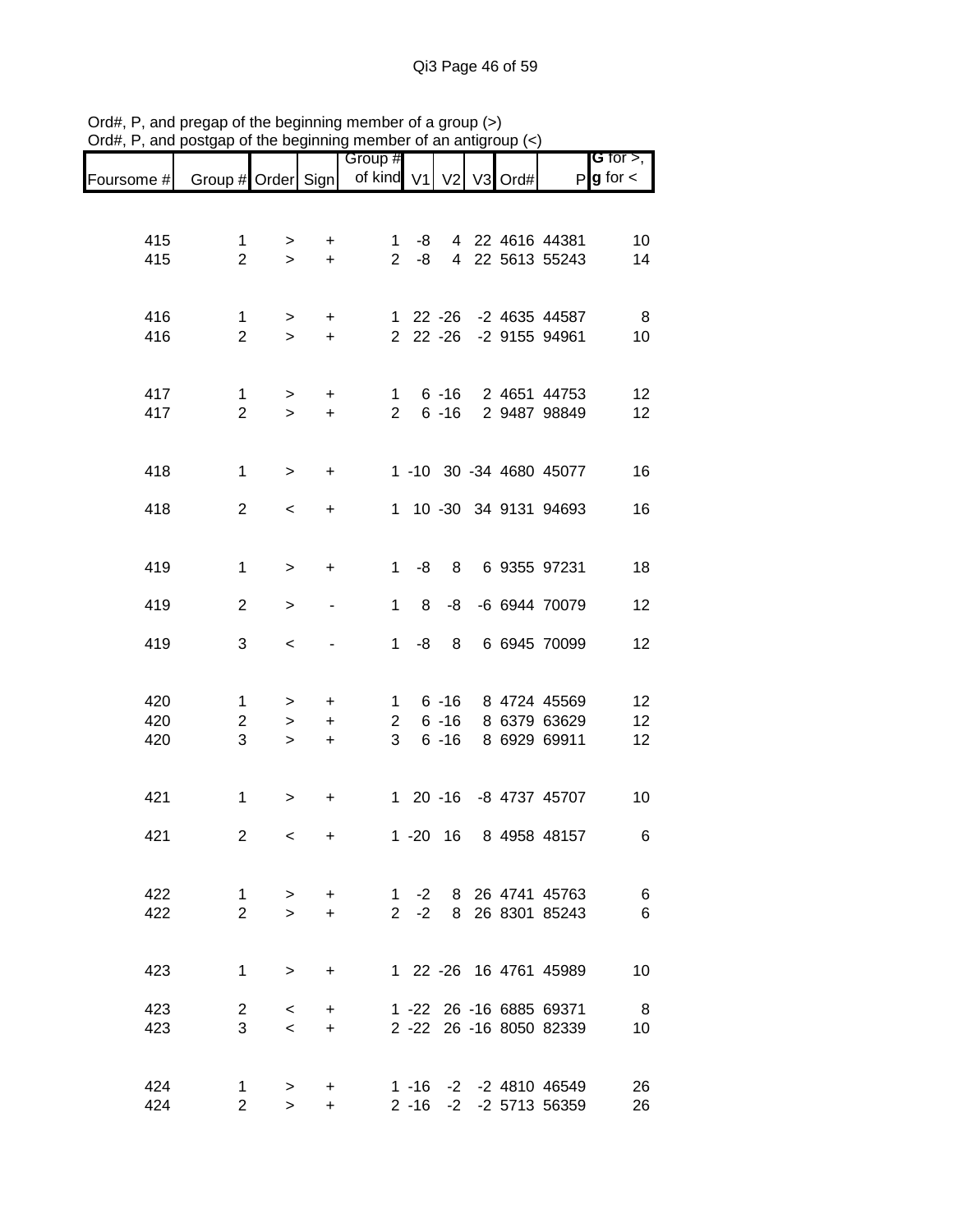|            |                              |                          |                | Group #                        |                |                |         |                                      | <b>G</b> for $>$ , |
|------------|------------------------------|--------------------------|----------------|--------------------------------|----------------|----------------|---------|--------------------------------------|--------------------|
| Foursome # | Group # Order Sign           |                          |                | of kind V1                     |                | V <sub>2</sub> | V3 Ord# |                                      | $P g$ for $\lt$    |
|            |                              |                          |                |                                |                |                |         |                                      |                    |
| 425        | $\mathbf{1}$                 | $\,>$                    | +              | $\mathbf{1}$                   | $-2$           |                |         | 8 14 4891 47431                      | 12                 |
|            |                              |                          |                |                                |                |                |         |                                      |                    |
| 425        | $\overline{2}$               | $\,<$                    | +              | 1                              | $\overline{2}$ |                |         | -8 -14 7481 75983                    | $\,6$              |
|            |                              |                          |                |                                |                |                |         |                                      |                    |
| 426        | 1                            | $\, >$                   | +              |                                | $1 - 14$       |                |         | 6 -2 4903 47563                      | 20                 |
|            |                              |                          |                |                                |                |                |         |                                      |                    |
| 426        | $\overline{2}$               | $\,<$                    | +              |                                | $1 \quad 14$   | -6             |         | 2 8151 83477                         | 20                 |
|            |                              |                          |                |                                |                |                |         |                                      |                    |
| 427        | 1                            | $\, > \,$                | $\ddot{}$      | $\mathbf{1}$                   | 0              | 14             |         | 4 4948 48023                         | $\,6$              |
| 427        | $\overline{2}$               | $\geq$                   | $\ddot{}$      | 2 <sup>1</sup>                 | $\overline{0}$ | 14             |         | 4 5540 54443                         | $\,6$              |
|            |                              |                          |                |                                |                |                |         |                                      |                    |
| 428        | $\mathbf{1}$                 | $\,>$                    | $\ddot{}$      | 1                              | 14             |                |         | 4 -18 4949 48029                     | $\,6$              |
|            |                              |                          |                |                                |                |                |         |                                      |                    |
| 428        | $\overline{2}$               | $\,<$                    |                |                                | $1 \quad 14$   |                |         | 4 -18 9424 98057                     | 24                 |
|            |                              |                          |                |                                |                |                |         |                                      |                    |
| 429        | 1                            | $\geq$                   | $\ddot{}$      | $\mathbf{1}$                   | -8             |                |         | 8 16 4955 48119                      | 10                 |
| 429        | $\overline{2}$               | $\geq$                   | $\ddot{}$      | $\overline{2}$                 | -8             | 8              |         | 16 9269 96221                        | 10                 |
|            |                              |                          |                |                                |                |                |         |                                      |                    |
| 430        | 1                            | $\, > \,$                | +              | $\mathbf{1}$                   |                | $-6 - 10$      |         | 4 4964 48221                         | 24                 |
| 430        | $\overline{\mathbf{c}}$      | $\,>$                    | $\ddot{}$      | $\overline{2}$                 |                | $-6 - 10$      |         | 4 5052 49157                         | 18                 |
| 430        | $\sqrt{3}$                   | $\geq$                   | $\ddot{}$      | 3                              |                | $-6 - 10$      |         | 4 6995 70607                         | 18                 |
|            |                              |                          |                |                                |                |                |         |                                      |                    |
| 431        | $\mathbf{1}$                 | $\, >$                   | $\ddot{}$      | $\mathbf{1}$                   |                |                |         | -4 20 -22 5497 53951                 | 12                 |
|            |                              |                          |                |                                |                |                |         |                                      |                    |
| 431<br>431 | $\overline{\mathbf{c}}$<br>3 | <<br>$\prec$             | +<br>$\ddot{}$ | $\mathbf{1}$<br>$\overline{2}$ |                | $4 - 20$       |         | 4 -20 22 7042 71129<br>22 8454 87041 | 14<br>8            |
|            |                              |                          |                |                                |                |                |         |                                      |                    |
|            |                              |                          |                |                                |                |                |         |                                      |                    |
| 432        | $\mathbf{1}$                 | $\geq$                   | $+$            |                                |                |                |         | 1 -8 -2 50 5006 48673                | 12                 |
| 432        | $\overline{2}$               | $\overline{\phantom{0}}$ | $\ddot{}$      | 1                              | 8              |                |         | 2 -50 7396 75017                     | 12                 |
|            |                              |                          |                |                                |                |                |         |                                      |                    |
|            |                              |                          |                |                                |                |                |         |                                      |                    |
| 433        | 1                            | $\geq$                   | $\ddot{}$      | 1                              |                |                |         | 2 -6 -10 5051 49139                  | 16                 |
| 433        | 2                            | $\,<\,$                  |                | 1                              | $2^{\circ}$    |                |         | -6 -10 8419 86579                    | 8                  |
|            |                              |                          |                |                                |                |                |         |                                      |                    |
| 434        | 1                            | >                        | +              | 1                              | $-2$           | 8              |         | 18 5059 49207                        | 6                  |
| 434        | $\overline{2}$               | $\geq$                   | +              | 2                              | $-2$           | 8              |         | 18 5655 55717                        | 6                  |

Ord#, P, and pregap of the beginning member of a group (>) Ord#, P, and postgap of the beginning member of an antigroup (<)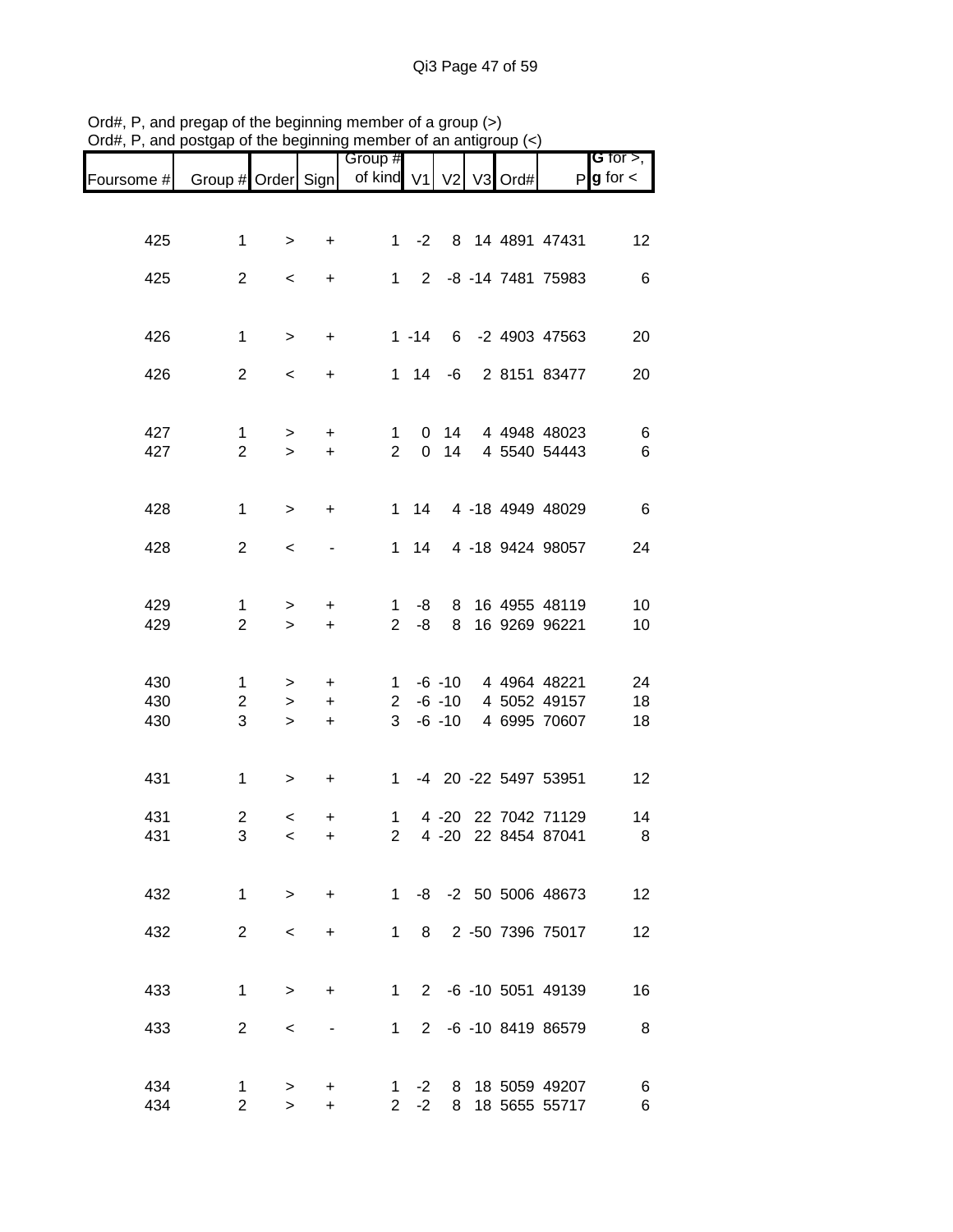|            |                     |                          |                        | Group #             |                |                       |         |                                       | <b>G</b> for $>$ ,       |
|------------|---------------------|--------------------------|------------------------|---------------------|----------------|-----------------------|---------|---------------------------------------|--------------------------|
| Foursome # | Group # Order Sign  |                          |                        | of kind V1 V2       |                |                       | V3 Ord# | P                                     | $g$ for $\lt$            |
|            |                     |                          |                        |                     |                |                       |         |                                       |                          |
| 435        | $\mathbf 1$         | $\, > \,$                | $\ddot{}$              | 1                   |                |                       |         | 8 18 -22 5060 49211                   | $\overline{\mathcal{A}}$ |
| 435        | $\overline{2}$      | $\,<\,$                  | $\ddot{}$              |                     |                |                       |         | 1 -8 -18 22 5225 51043                | $\overline{\mathbf{4}}$  |
| 436        | $\mathbf{1}$        | $\, >$                   | $\ddot{}$              |                     | 1 16           |                       |         | -8 14 5065 49279                      | $\overline{2}$           |
| 436        | $\overline{2}$      | $\, > \,$                |                        |                     | $1 - 16$       |                       |         | 8 -14 8562 88289                      | 28                       |
| 437        | $\mathbf{1}$        | $\,>$                    | $\ddot{}$              |                     | $1 - 22$       |                       |         | 4 18 5068 49331                       | 24                       |
| 437        | $\overline{2}$      | $\,<$                    |                        |                     | $1 - 22$       |                       |         | 4 18 7363 74687                       | 12                       |
| 438        | $\mathbf{1}$        | $\,>$                    | $\ddot{}$              |                     | $1 \quad 14$   |                       |         | 6 -18 5085 49481                      | $\overline{4}$           |
| 438        | $\overline{2}$      | $\,<\,$                  | $\ddot{}$              |                     |                |                       |         | 1 -14 -6 18 8597 88789                | $\overline{4}$           |
| 439<br>439 | 1<br>$\overline{2}$ | ><br>$\geq$              | +<br>$\ddot{}$         | 1<br>$\overline{2}$ |                | $6 - 18$<br>$6 - 18$  |         | -4 5086 49499<br>-4 8701 89867        | 18<br>18                 |
|            |                     |                          |                        |                     |                |                       |         |                                       |                          |
| 440        | 1                   | >                        | $\ddot{}$              | $\mathbf{1}$        |                | 28 - 32               |         | 4 5093 49559                          | 10                       |
| 440<br>440 | $\overline{c}$<br>3 | $\,>$<br>$\, > \,$       | $\ddot{}$<br>$\ddot{}$ |                     |                | 2 28 -32<br>3 28 - 32 |         | 4 5836 57601<br>4 6168 61297          | $\,8\,$<br>6             |
| 440        | 4                   | $\,<$                    | $\ddot{}$              |                     |                | $1 - 28$ 32           |         | -4 9411 97919                         | 8                        |
| 441        | $\mathbf 1$         | $\geq$                   | +                      | $\mathbf{1}$        | $\overline{4}$ |                       |         | 4 16 5108 49741                       | $\overline{\mathbf{c}}$  |
| 441        | $\overline{2}$      | $\geq$                   | $\ddot{}$              |                     |                |                       |         | 2 4 4 16 9366 97381                   | $\overline{2}$           |
| 442        | 1                   | $\geq$                   | $+$                    |                     |                |                       |         | 1 4 16 -22 5109 49747                 | $\,6$                    |
| 442        | $2^{\circ}$         | $\overline{\phantom{0}}$ | $\ddot{}$              |                     |                |                       |         | 1 -4 -16 22 9257 96053                | $\,6$                    |
| 443<br>443 | 1<br>$\overline{2}$ | >                        | $\ddot{}$              |                     |                | 2 20 -32              |         | 1 20 -32 4 5130 49957<br>4 8782 90749 | 14                       |
|            |                     | $\geq$                   | $\ddot{}$              |                     |                |                       |         |                                       | 18                       |
| 444        | $\mathbf 1$         | $\,>$                    | +                      |                     |                |                       |         | 1 -8 -2 26 5155 50221                 | 14                       |

Ord#, P, and pregap of the beginning member of a group (>) Ord#, P, and postgap of the beginning member of an antigroup (<)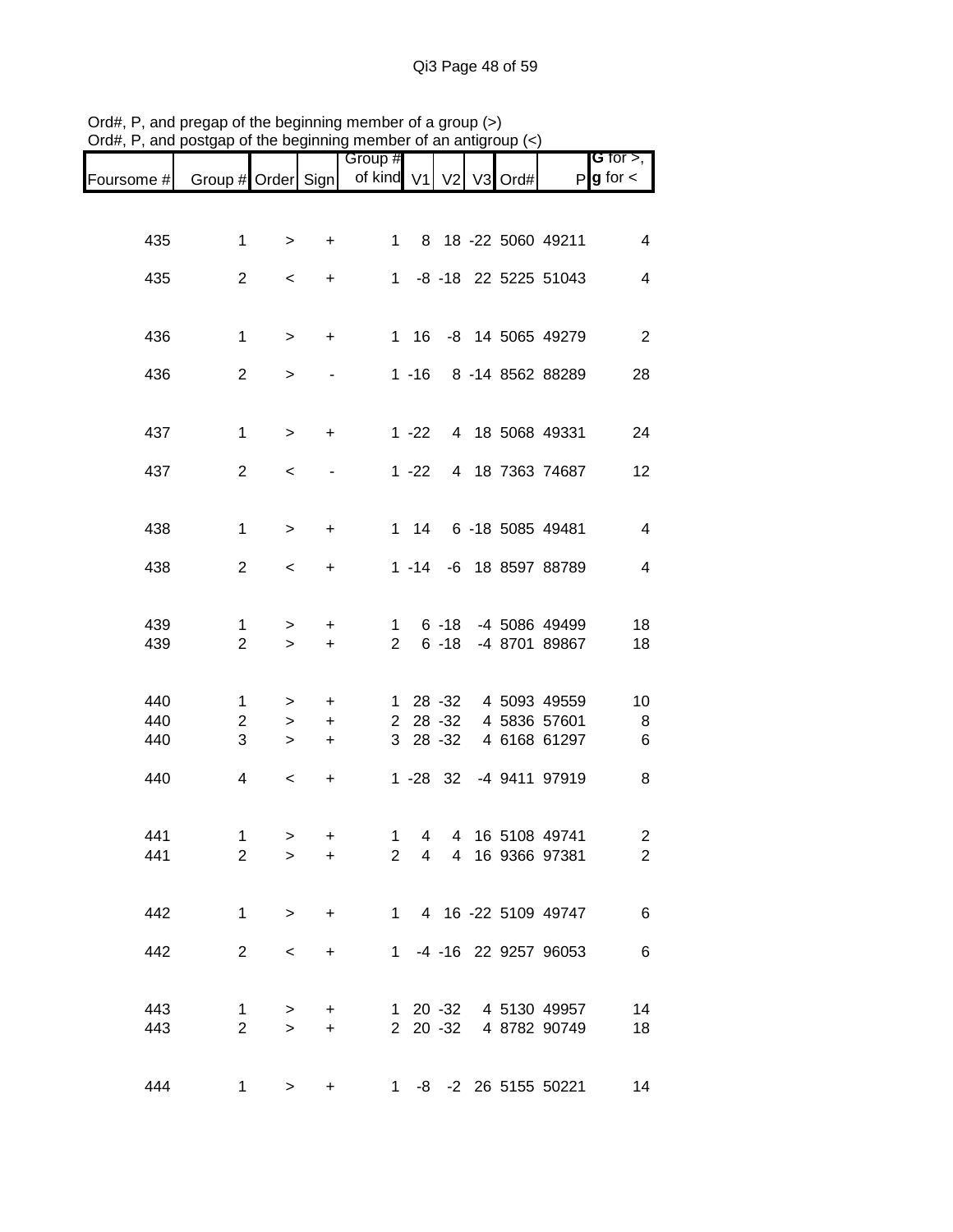|                                       |                                      |      |    | vi un uningi   |          | 11011001                      |                |                                     | oolgap or the beginning | ,, u,, , ,<br>unu p |
|---------------------------------------|--------------------------------------|------|----|----------------|----------|-------------------------------|----------------|-------------------------------------|-------------------------|---------------------|
| G for $>$ ,<br>$P$ <b>g</b> for $\lt$ |                                      | Ord# | V3 | V <sub>2</sub> |          | Group #<br>of kind V1         |                |                                     | Group # Order Sign      | Foursome #          |
| 12 <sub>2</sub><br>14                 | 2 -26 6468 64667<br>2 -26 7336 74363 |      |    |                | 8<br>8   | $\mathbf 1$<br>$\overline{2}$ | +<br>$\ddot{}$ | $\,<\,$<br>$\overline{\phantom{0}}$ | 2<br>3                  | 444<br>444          |
|                                       |                                      |      |    |                |          |                               |                |                                     |                         |                     |
| 22                                    | 1 -16 6 -10 5217 50951               |      |    |                |          |                               | $\ddot{}$      | >                                   | $\mathbf{1}$            | 445                 |
| 28                                    | 1 16 -6 10 5627 55411                |      |    |                |          |                               | $\ddot{}$      | $\,<\,$                             | $\overline{2}$          | 445                 |
| $\overline{2}$                        | 1 10 10 2 5254 51349                 |      |    |                |          |                               | $+$            | $\,>$                               | $\mathbf{1}$            | 446                 |
| 28                                    | 1 10 10 2 8912 92269                 |      |    |                |          |                               |                | $\,<\,$                             | $\overline{2}$          | 446                 |
|                                       |                                      |      |    |                |          |                               |                |                                     |                         | 447                 |
| 8                                     | 1 -2 12 -12 5282 51607               |      |    |                |          |                               | $\ddot{}$      | $\geq$                              | $\mathbf{1}$            |                     |
| 8                                     | 1 2 -12 12 7262 73553                |      |    |                |          |                               | $\ddot{}$      | $\,<\,$                             | $\overline{c}$          | 447                 |
| $\boldsymbol{2}$                      | 1 26 -10 -16 6248 62143              |      |    |                |          |                               | $\pm$          | $\,>$                               | $\mathbf{1}$            | 448                 |
| 6                                     | 1 -26 10 16 8199 84121               |      |    |                |          |                               | $\ddot{}$      | $\,<\,$                             | $\overline{c}$          | 448                 |
| $\overline{4}$                        | 1 10 4 -6 5318 51977                 |      |    |                |          |                               | $\ddot{}$      | $\,>$                               | $\mathbf 1$             | 449                 |
|                                       |                                      |      |    |                |          |                               |                |                                     |                         |                     |
| 20                                    | -4 6 8624 89041                      |      |    |                | $1 - 10$ |                               |                | >                                   | $\overline{2}$          | 449                 |
| 8                                     | 1 32 -38 4 5349 52321                |      |    |                |          |                               | $\ddot{}$      | >                                   | $\mathbf{1}$            | 450                 |
| 8                                     | 1 -32 38 -4 6077 60209               |      |    |                |          |                               | +              | $\,<\,$                             | $\overline{c}$          | 450                 |
| 8                                     | -4 22 -8 5370 52579                  |      |    |                |          | $\mathbf{1}$                  | +              | $\, > \,$                           | 1                       | 451                 |
| $\bf 8$                               | -8 7998 81769                        |      |    | $-4$ 22        |          | $2 -$                         | $\ddot{}$      | $\geq$                              | $\overline{2}$          | 451                 |
| 6                                     | -8 9146 94847                        |      |    | $-4$ 22        |          | 3 <sup>1</sup>                | $\ddot{}$      | $\geq$                              | 3                       | 451                 |
| $\overline{\mathbf{4}}$               | 1 22 -8 -14 5371 52583               |      |    |                |          |                               | $\ddot{}$      | $\, > \,$                           | $\mathbf{1}$            | 452                 |
| $\overline{4}$                        | -8 -14 6018 59513                    |      |    |                | 2 2 2    |                               | $\ddot{}$      | $\mathbf{L}$                        | $\overline{2}$          | 452                 |
| 24                                    | 8 14 7557 76871                      |      |    |                | $1 - 22$ |                               |                | $\,$                                | 3                       | 452                 |
| $\overline{4}$                        | 4 20 -22 5374 52631                  |      |    |                |          | $\mathbf{1}$                  | +              | $\, > \,$                           | 1                       | 453                 |
| $\,6$                                 | 4 20 -22 8488 87433                  |      |    |                |          | $\overline{2}$                | $\ddot{}$      | $\geq$                              | $\overline{2}$          | 453                 |

Ord#, P, and pregap of the beginning member of a group (>) Ord#, P, and postgap of the beginning member of an antigroup (<)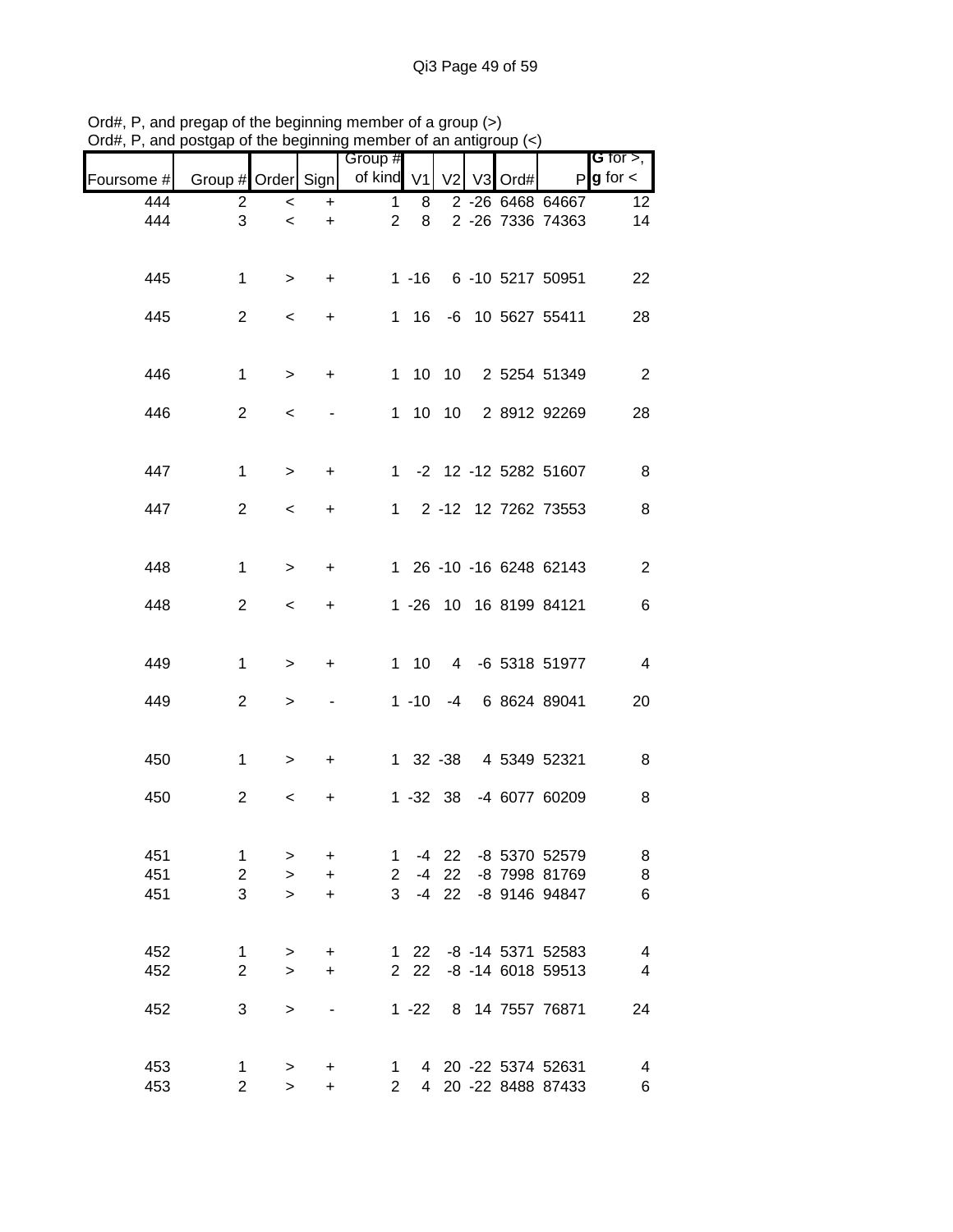|            |                               |                          |                        | Group #               |          |                |         |                                                | G for $>$ ,         |
|------------|-------------------------------|--------------------------|------------------------|-----------------------|----------|----------------|---------|------------------------------------------------|---------------------|
| Foursome # | Group # Order Sign            |                          |                        | of kind V1            |          | V <sub>2</sub> | V3 Ord# | P                                              | $g$ for $\lt$       |
|            |                               |                          |                        |                       |          |                |         |                                                |                     |
| 454        | $\mathbf 1$                   | >                        | +                      | 1.                    |          | $16 - 26$      |         | 14 5410 53017                                  | 14                  |
| 454        | $\overline{c}$                | $\,>$                    | $\ddot{}$              | $\mathbf{2}^{\prime}$ |          | $16 - 26$      |         | 14 5627 55411                                  | 12                  |
| 454        | 3                             | >                        | $\ddot{}$              | 3                     |          | $16 - 26$      |         | 14 8134 83311                                  | 12                  |
| 454        | 4                             | $\geq$                   | $\ddot{}$              | $\overline{4}$        |          | $16 - 26$      |         | 14 9341 97039                                  | 18                  |
| 455        | $\mathbf 1$                   | $\,>$                    | +                      |                       |          |                |         | 1 -26 14 -10 5411 53047                        | 30                  |
| 455        | $\overline{c}$                | $\,<\,$                  | +                      |                       |          |                |         | 1 26 -14 10 6446 64403                         | 30                  |
| 456        | $\mathbf 1$                   | $\,>$                    | +                      | $\mathbf 1$           |          |                |         | -4 26 -28 5428 53197                           | 8                   |
| 456        | $\overline{2}$                | $\,<\,$                  | +                      | $\mathbf{1}$          |          |                |         | 4 -26 28 8759 90473                            | 8                   |
|            |                               |                          |                        |                       |          |                |         |                                                |                     |
| 457        | $\mathbf 1$                   | $\geq$                   | +                      |                       |          | $1 - 20$ 16    |         | 2 5453 53503                                   | 24                  |
| 457        | $\overline{2}$                | $\,<\,$                  |                        |                       |          | $1 - 20$ 16    |         | 2 8893 92077                                   | 6                   |
| 458        | $\mathbf 1$                   | $\, > \,$                | +                      |                       |          | $1 14 - 16$    |         | 6 5481 53791                                   | 8                   |
| 458        | $\overline{c}$                | $\,<\,$                  | +                      |                       |          | $1 - 14$ 16    |         | -6 6988 70529                                  | 8                   |
|            |                               |                          |                        |                       |          |                |         |                                                |                     |
| 459        | $\mathbf 1$                   | $\,>$                    | $\ddot{}$              |                       | $1 - 16$ | 6              |         | 6 5482 53813                                   | 22                  |
| 459        | $\overline{c}$                | $\,<\,$                  |                        |                       | $1 - 16$ | 6              |         | 6 6380 63647                                   | $\overline{c}$      |
| 459        | 3                             | $\,<$                    | -                      |                       | $2 - 16$ | 6              |         | 6 8776 90677                                   | $\overline{2}$      |
| 460        | $\mathbf 1$                   | >                        | +                      | 1                     |          |                |         | -8 22 -12 5502 54011                           | 10                  |
| 460        | $\overline{2}$                | $\overline{\phantom{0}}$ | $\ddot{}$              |                       |          |                |         | 1 8 -22 12 8349 85819                          | 10 <sub>1</sub>     |
|            |                               |                          |                        |                       |          |                |         |                                                |                     |
| 461<br>461 | $\mathbf 1$<br>$\overline{2}$ | $\geq$<br>$\geq$         | $\ddot{}$<br>$\ddot{}$ |                       |          |                |         | 1 10 -2 12 5515 54167<br>2 10 -2 12 7898 80687 | $\overline{4}$<br>4 |
|            |                               |                          |                        |                       |          |                |         |                                                |                     |
| 462        | 1                             | $\geq$                   | +                      |                       |          |                |         | 1 -2 2 18 5530 54367                           | 6                   |
| 462        | $\overline{2}$                | $\geq$                   | $\ddot{}$              |                       | $2 -2$   |                |         | 2 18 7689 78307                                | 6                   |
| 463        | $\mathbf{1}$                  | >                        | +                      |                       | $1 - 10$ |                |         | 0 14 5539 54437                                | 16                  |

Ord#, P, and pregap of the beginning member of a group (>) Ord#, P, and postgap of the beginning member of an antigroup (<)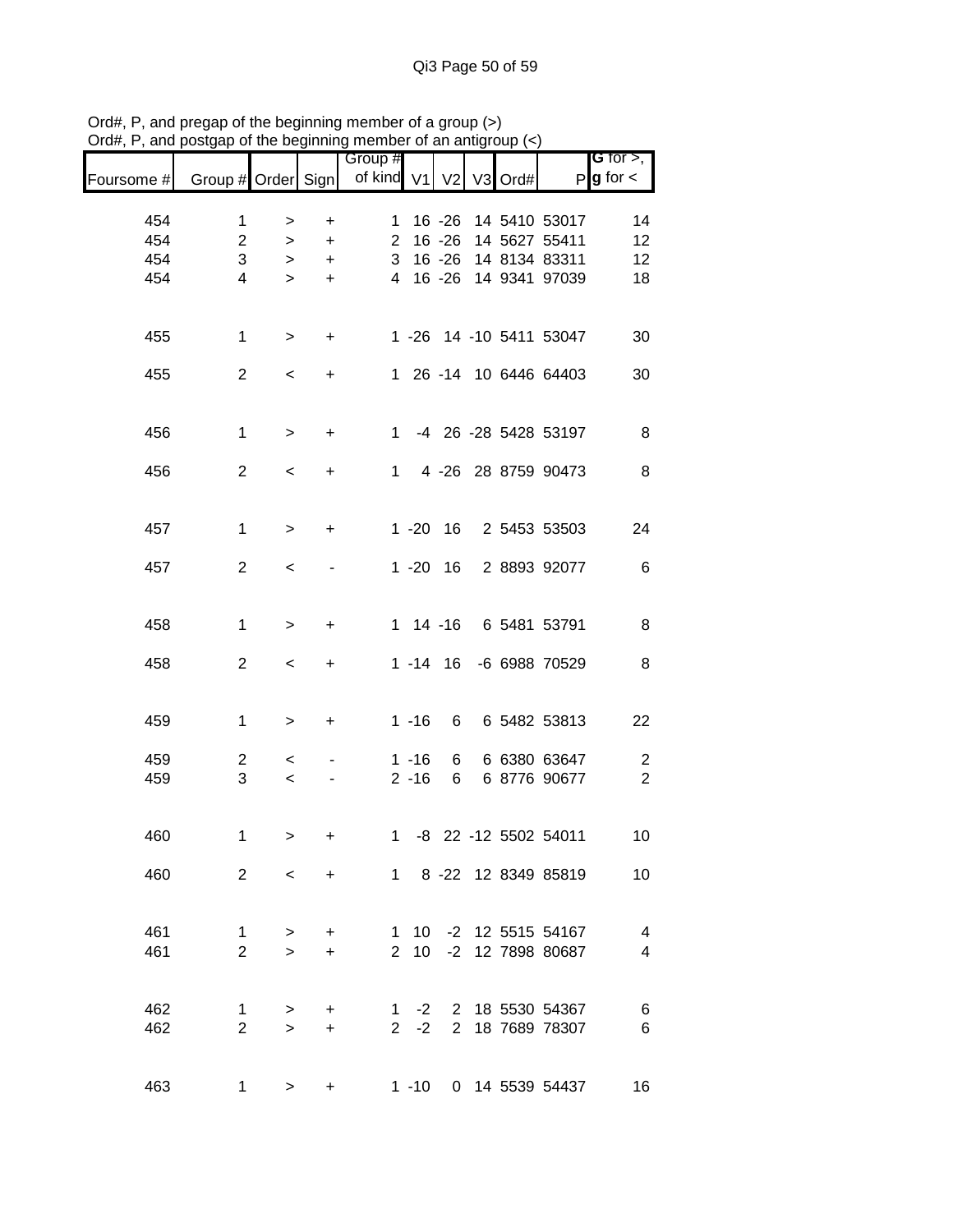| $O$ and $O$ and $O$ and $O$ and $O$ and $O$ and $O$ and $O$ and $O$ and $O$ and $O$ and $O$ and $O$ and $O$ and $O$ and $O$ and $O$ and $O$ and $O$ and $O$ and $O$ and $O$ and $O$ and $O$ and $O$ and $O$ and $O$ and $O$ a |                    |           |           |                       |                 |                |         |                         |                                     |
|-------------------------------------------------------------------------------------------------------------------------------------------------------------------------------------------------------------------------------|--------------------|-----------|-----------|-----------------------|-----------------|----------------|---------|-------------------------|-------------------------------------|
| Foursome #                                                                                                                                                                                                                    | Group # Order Sign |           |           | Group #<br>of kind V1 |                 | V <sub>2</sub> | V3 Ord# | P                       | <b>G</b> for $>$ ,<br>$g$ for $\lt$ |
| 463                                                                                                                                                                                                                           | $\overline{2}$     | $\geq$    |           | $\mathbf{1}$          | 10              |                |         | 0 -14 5696 56131        | 8                                   |
| 464                                                                                                                                                                                                                           | $\mathbf 1$        | $\, >$    | +         | $\mathbf{1}$          | 14              |                |         | 4 -20 5541 54449        | 6                                   |
| 464                                                                                                                                                                                                                           | $\overline{2}$     | $\,<$     |           |                       | $1 \quad 14$    |                |         | 4 -20 8455 87049        | 22                                  |
| 465                                                                                                                                                                                                                           | $\mathbf{1}$       | $\, > \,$ | +         |                       | $1 - 10$        |                |         | -4 -16 5616 55291       | 32                                  |
| 465                                                                                                                                                                                                                           | $\overline{2}$     | >         |           |                       | $1 \quad 10$    |                |         | 4 16 9339 97007         | $\overline{4}$                      |
| 466                                                                                                                                                                                                                           | $\mathbf{1}$       | $\, > \,$ | $\ddot{}$ | $\mathbf 1$           |                 | $-4 - 16$      |         | 2 5617 55313            | 22                                  |
| 466                                                                                                                                                                                                                           | $\overline{c}$     | >         |           | $\mathbf 1$           |                 | 4 16           |         | -2 7100 71713           | $\sqrt{2}$                          |
| 466                                                                                                                                                                                                                           | 3                  | $\,<$     | +         | 1                     |                 |                |         | 4 16 -2 7083 71503      | 24                                  |
| 467                                                                                                                                                                                                                           | $\mathbf{1}$       | $\, > \,$ | +         |                       |                 |                |         | 1 24 -28 10 5685 56009  | 6                                   |
| 467                                                                                                                                                                                                                           | $\overline{2}$     | $\,<\,$   | +         |                       |                 |                |         | 1 -24 28 -10 6451 64483 | 6                                   |
| 468                                                                                                                                                                                                                           | $\mathbf{1}$       | >         | +         | 1                     |                 |                |         | 10 16 -22 5687 56041    | $\overline{\mathbf{c}}$             |
| 468                                                                                                                                                                                                                           | $\overline{c}$     | >         | $\ddot{}$ | $\mathbf{2}$          | 10 <sup>°</sup> |                |         | 16 -22 6654 66751       | $\overline{\mathbf{c}}$             |
| 468                                                                                                                                                                                                                           | 3                  |           |           | 3                     | 10 <sup>°</sup> |                |         | 16 -22 9569 99721       | $\overline{2}$                      |
|                                                                                                                                                                                                                               |                    | $\geq$    | $\ddot{}$ |                       |                 |                |         |                         |                                     |
| 469                                                                                                                                                                                                                           | $\mathbf{1}$       | >         | $\ddot{}$ | 1                     | -8              |                |         | -8 26 5701 56197        | 18                                  |
| 469                                                                                                                                                                                                                           | 2                  | $\,<$     | +         | 1                     | 8               |                |         | 8 -26 7252 73433        | 20                                  |
| 469                                                                                                                                                                                                                           | 3                  | $\lt$     | $\ddot{}$ | $\mathbf{2}$          |                 |                |         | 8 8 -26 7766 79241      | 18                                  |
| 470                                                                                                                                                                                                                           | $\mathbf{1}$       | $\geq$    | $+$       |                       |                 |                |         | 1 -2 28 -18 5708 56267  | $\overline{4}$                      |
| 470                                                                                                                                                                                                                           | $\overline{2}$     | $\,<\,$   | $\ddot{}$ |                       |                 |                |         | 1 2 -28 18 8853 91573   | $\overline{4}$                      |
| 471                                                                                                                                                                                                                           | $\mathbf{1}$       | $\geq$    | $\ddot{}$ |                       |                 |                |         | 1 6 -14 22 5741 56611   | 12                                  |
| 471                                                                                                                                                                                                                           | $\overline{2}$     | $\, > \,$ |           |                       |                 |                |         | 1 -6 14 -22 9509 99041  | 18                                  |
| 472                                                                                                                                                                                                                           | $\mathbf 1$        | $\geq$    | ÷         | $\mathbf{1}$          |                 |                |         | 2 32 -34 5781 56993     | $\overline{4}$                      |
| 472                                                                                                                                                                                                                           | $2^{\circ}$        | $\geq$    | +         | $2^{\circ}$           |                 |                |         | 2 32 -34 9388 97609     | $\overline{\mathbf{c}}$             |

Ord#, P, and pregap of the beginning member of a group (>) Ord#, P, and postgap of the beginning member of an antigroup (<)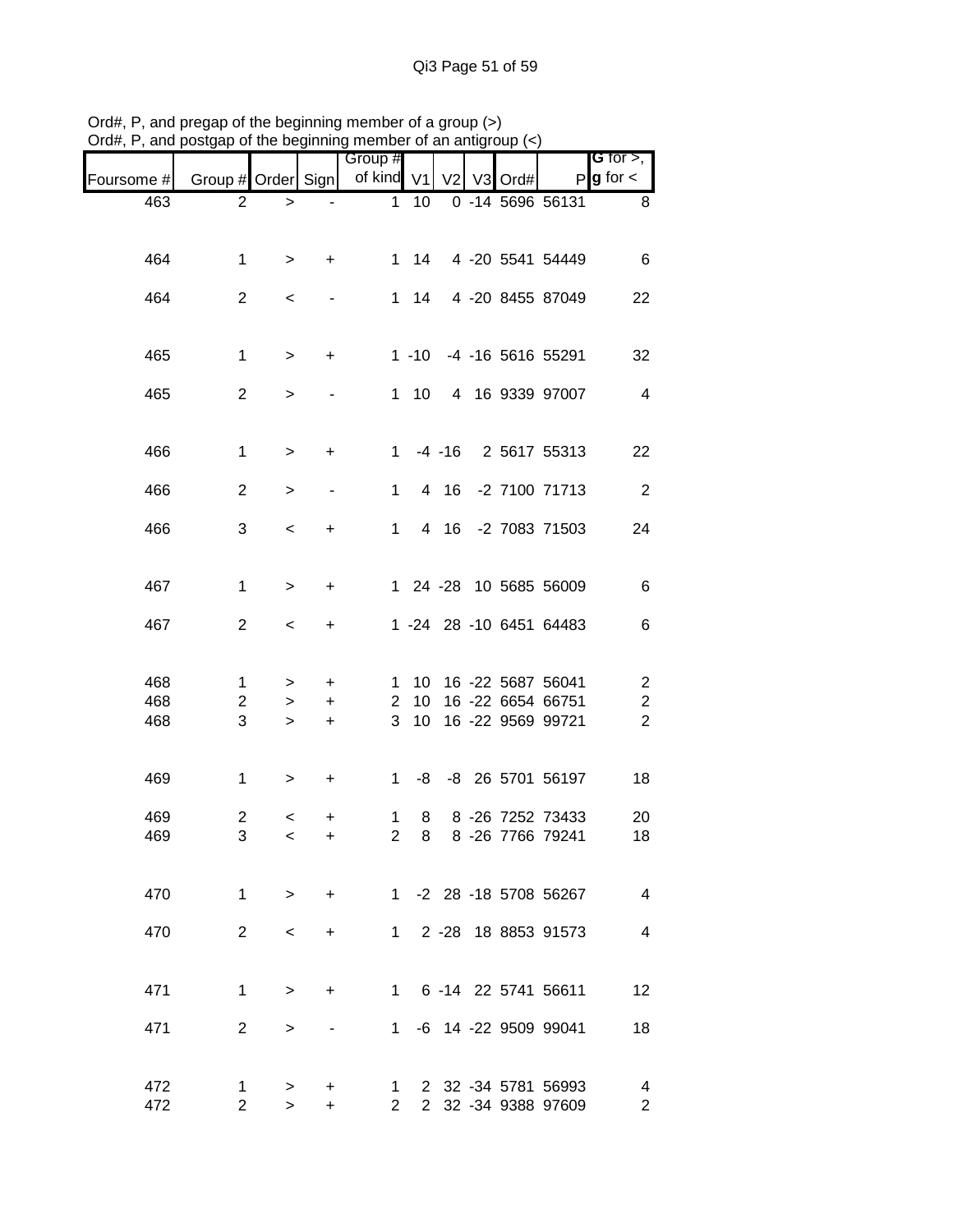| Foursome # | Group # Order Sign  |             |                | Group #<br>of kind V1 |                     | V <sub>2</sub> | V <sub>3</sub> | Ord# | $\mathsf{P}$                                       | G for $>$ ,<br>$g$ for $\lt$     |
|------------|---------------------|-------------|----------------|-----------------------|---------------------|----------------|----------------|------|----------------------------------------------------|----------------------------------|
|            |                     |             |                |                       |                     |                |                |      |                                                    |                                  |
| 473        | 1                   | >           | $\ddot{}$      | 1                     |                     |                |                |      | 10 14 -26 5811 57287                               | 4                                |
| 473        | $\overline{2}$      | $\,<$       |                |                       |                     |                |                |      | 1 10 14 -26 8137 83357                             | 26                               |
| 474<br>474 | 1<br>$\overline{2}$ | ><br>$\geq$ | +<br>$\ddot{}$ |                       |                     |                |                |      | 1 -26 14 -14 5813 57329<br>2 -26 14 -14 6153 61091 | 28<br>34                         |
| 475        | 1                   | $\geq$      | $\ddot{}$      |                       | $1 - 32$            |                |                |      | 4 -4 5837 57637                                    | 36                               |
| 475        | $\overline{2}$      | $\geq$      | $\ddot{}$      |                       | $2 - 32$            |                |                |      | 4 -4 7719 78691                                    | 38                               |
| 476        | 1                   | $\,<$       | +              | 1                     |                     |                |                |      | 8 10 -8 8175 83791                                 | 22                               |
| 476        | $\overline{2}$      | $\,<\,$     |                | 1.                    |                     | $-8 - 10$      |                |      | 8 8793 90901                                       | 6                                |
| 477<br>477 | 1<br>$\overline{2}$ | ><br>$\geq$ | +<br>$\ddot{}$ | 1<br>$\overline{2}$   | 4<br>$\overline{4}$ |                |                |      | 0 22 5899 58231<br>0 22 8669 89521                 | $\overline{c}$<br>$\overline{2}$ |
| 478        | 1                   | $\, > \,$   | +              | 1                     | 8                   |                |                |      | -8 22 5918 58441                                   | $\overline{c}$                   |
| 478        | $\overline{2}$      | $\,<\,$     | +              | $\mathbf{1}$          | -8                  |                |                |      | 8 -22 8350 85829                                   | $\overline{c}$                   |
| 479        | $\mathbf{1}$        | $\, > \,$   | +              | $\mathbf{1}$          |                     |                |                |      | 8 -22 14 5933 58631                                | 18                               |
| 479        | $\overline{2}$      | $\,<$       |                | $\mathbf 1$           |                     |                |                |      | 8 -22 14 7558 76873                                | 10                               |
| 480        | 1                   | >           | +              | $\mathbf 1$           |                     |                |                |      | -2 44 -44 5994 59273                               | 10 <sup>°</sup>                  |
| 480        | $\overline{2}$      | $\,<\,$     | +              |                       |                     |                |                |      | 1 2 -44 44 5997 59341                              | 10                               |
| 481        | $\mathbf{1}$        | $\geq$      | +              |                       |                     |                |                |      | 1 12 -10 4 6041 59753                              | $6\overline{6}$                  |
| 481        | $\overline{2}$      | >           |                |                       |                     |                |                |      | 1 -12 10 -4 6224 61927                             | 18                               |
| 482        | 1                   | >           | +              |                       |                     |                |                |      | 1 26 -26 14 6050 59887                             | 8 <sup>8</sup>                   |
| 482        | $\overline{2}$      | <           | +              |                       |                     |                |                |      | 1 -26 26 -14 8465 87179                            | $\overline{2}$                   |

Ord#, P, and pregap of the beginning member of a group (>) Ord#, P, and postgap of the beginning member of an antigroup (<)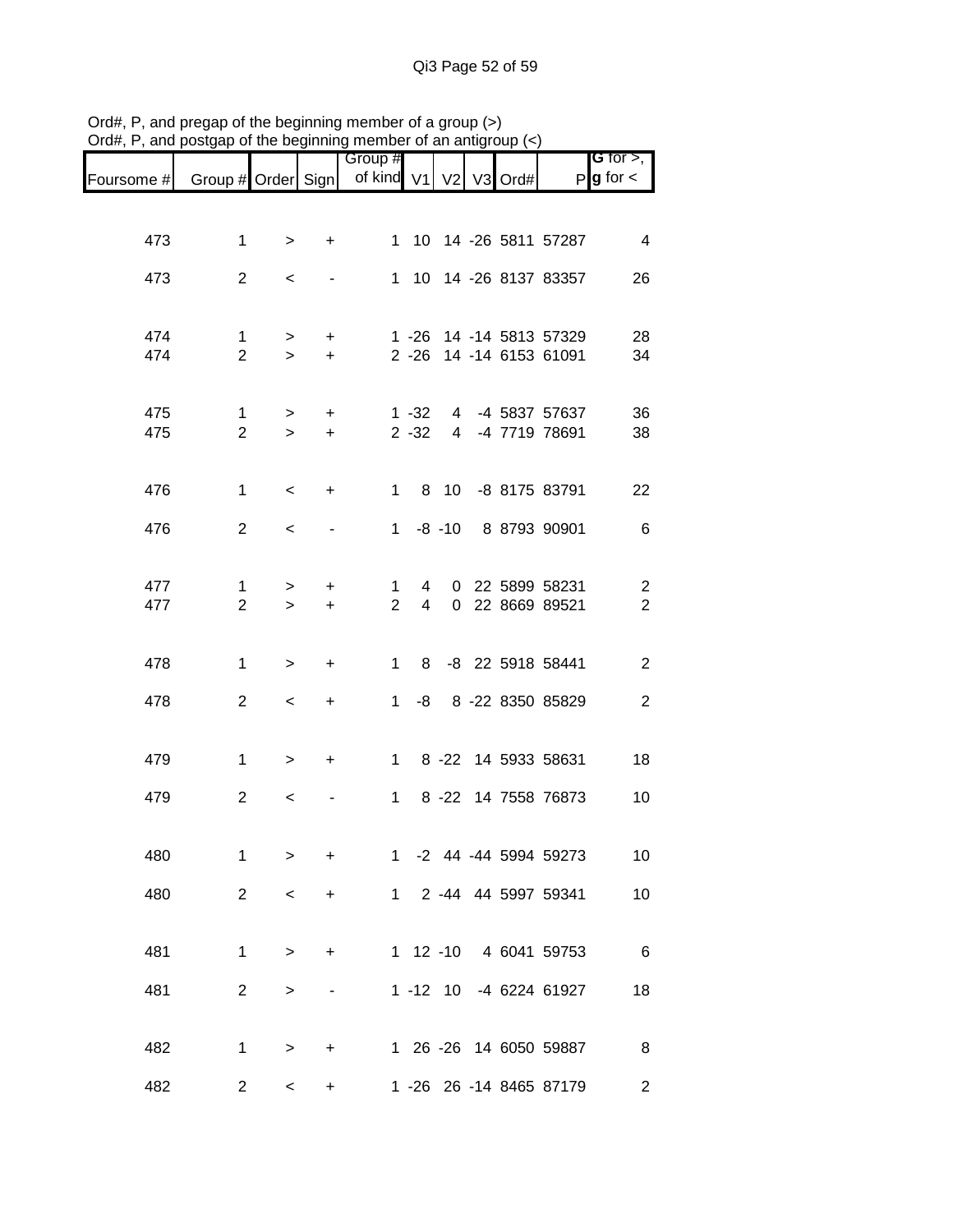|            |                         |                     |                | Group #       |              |                      |         |                                         | <b>G</b> for $>$ , |
|------------|-------------------------|---------------------|----------------|---------------|--------------|----------------------|---------|-----------------------------------------|--------------------|
| Foursome # | Group # Order Sign      |                     |                | of kind V1 V2 |              |                      | V3 Ord# | P                                       | $g$ for $\lt$      |
| 483        | 1                       | >                   | $\ddot{}$      |               | $1 - 30$     | 0                    |         | -4 6063 60077                           | 36                 |
| 483        | $\overline{2}$          | $\geq$              | $\ddot{}$      |               | $2 - 30$     | $\mathbf 0$          |         | -4 8058 82457                           | 36                 |
| 484        | $\mathbf{1}$            | $\,>$               | $\ddot{}$      |               |              |                      |         | 1 -22 -4 10 6080 60251                  | 28                 |
| 484        | $\overline{2}$          | $\,<\,$             | $\ddot{}$      |               | $1 \quad 22$ |                      |         | 4 -10 8382 86209                        | 30                 |
| 485        | $\mathbf{1}$            | $\,>$               | $\ddot{}$      |               |              |                      |         | 1 6 -14 20 6083 60271                   | 12                 |
| 485        | $\overline{2}$          | $\, > \,$           |                |               |              |                      |         | 1 -6 14 -20 7941 81119                  | 18                 |
| 486        | $\mathbf{1}$            | $\,>$               | $\ddot{}$      |               |              |                      |         | 1 20 -10 -8 6085 60293                  | $\overline{4}$     |
| 486        | $\mathbf{2}$            | $\, > \,$           |                |               |              | $1 - 20$ 10          |         | 8 6292 62683                            | 24                 |
| 487        | $\mathbf{1}$            | $\, > \,$           | $\ddot{}$      |               | $1 - 10$     | -8                   |         | 0 6086 60317                            | 24                 |
| 487        | $\overline{c}$          | $\, > \,$           | $\blacksquare$ |               | $1 10$       | 8                    |         | 0 9281 96337                            | $6\overline{6}$    |
| 487        | 3                       | $\,<$               | $\ddot{}$      |               | $1 \quad 10$ | 8                    |         | 0 8109 83023                            | 24                 |
| 488<br>488 | 1<br>$\overline{c}$     | ><br>$\geq$         | +<br>$\ddot{}$ |               |              | 1 28 -32<br>2 28 -32 |         | 8 6098 60457<br>8 7577 77101            | 8<br>8             |
| 489        | $\mathbf{1}$            | >                   | $\ddot{}$      |               | $1 \quad$    |                      |         | 6 38 -38 6103 60527                     | 6                  |
| 489        | $\overline{\mathbf{c}}$ | $\,<$               | +              | $\mathbf 1$   |              |                      |         | -6 -38 38 6106 60601                    | 6                  |
| 490        | 1                       | $\geq$              | $\ddot{}$      |               |              |                      |         | 1 -8 14 26 6158 61151                   | 10                 |
| 490        | $2^{\circ}$             | $\,<\,$             | $\ddot{}$      |               |              |                      |         | 1 8 -14 -26 6844 68881                  | 10                 |
| 491<br>491 | 1<br>$\overline{2}$     | $\, > \,$<br>$\geq$ | +<br>$\ddot{}$ |               |              | 2 26 -30             |         | 1 26 -30 -4 6160 61169<br>-4 8097 82847 | 16<br>10           |
| 492        | $\mathbf 1$             | $\geq$              | $\ddot{}$      |               |              |                      |         | 1 -8 -2 22 6220 61861                   | 18                 |
| 492        | $\overline{2}$          | $\prec$             | $\ddot{}$      | $\mathbf 1$   |              |                      |         | 8 2 -22 6495 65011                      | 16                 |

Ord#, P, and pregap of the beginning member of a group (>) Ord#, P, and postgap of the beginning member of an antigroup (<)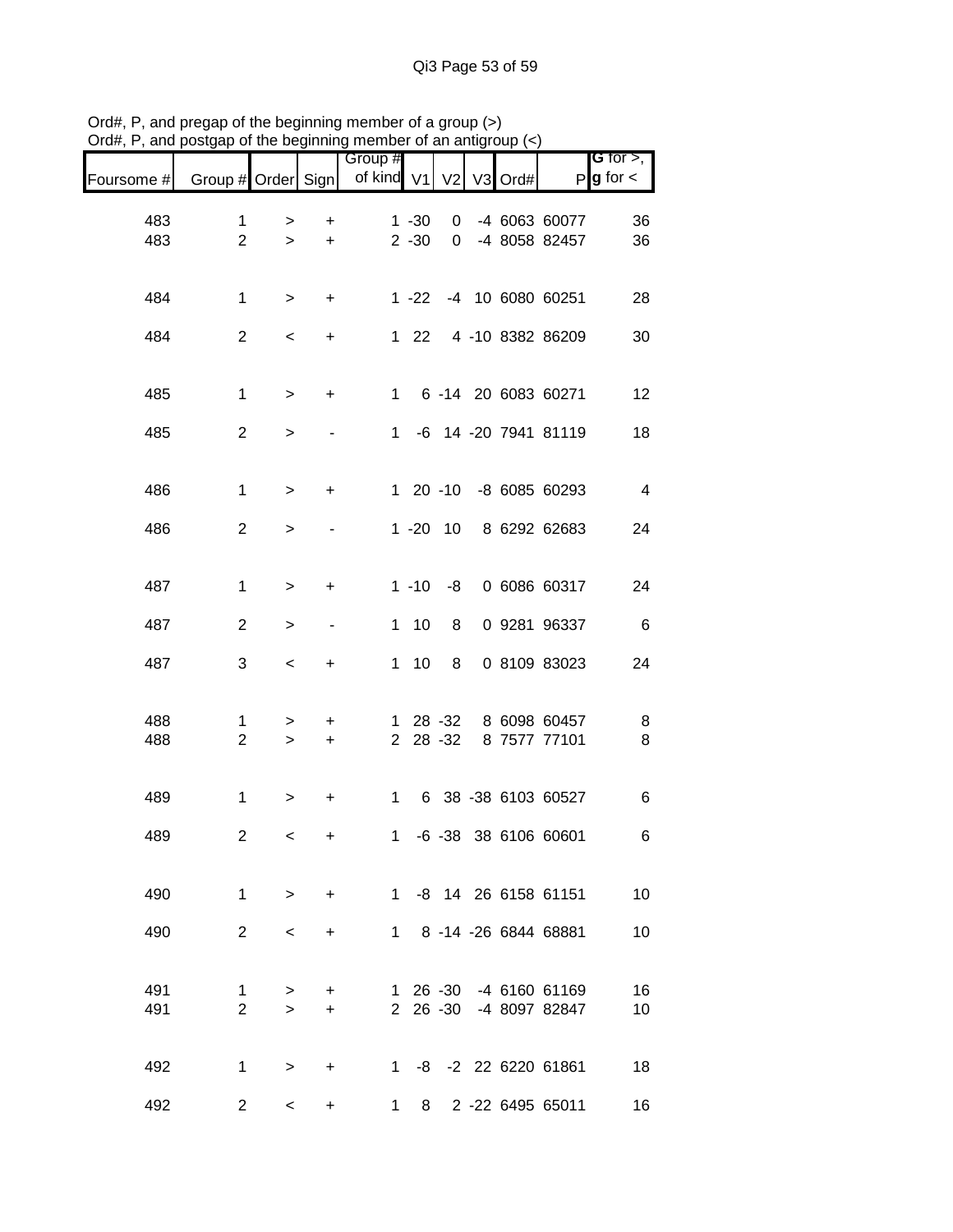| unu p      | ougap or the bog   |           | 11 11 111 1y | <b>THOLLOUT OF ALL ALLUM</b><br>Group # |              |          |  |                         | <b>G</b> for $>$ ,     |
|------------|--------------------|-----------|--------------|-----------------------------------------|--------------|----------|--|-------------------------|------------------------|
| Foursome # | Group # Order Sign |           |              | of kind V1 V2 V3 Ord#                   |              |          |  |                         | $P$ <b>g</b> for $\lt$ |
| 492        | 3                  | $\,<\,$   | +            | $\overline{2}$                          | 8            |          |  | 2 -22 8492 87491        | 18                     |
| 492        | $\overline{4}$     | $\prec$   | $\ddot{}$    | 3                                       | 8            |          |  | 2 -22 9513 99089        | 14                     |
| 492        | 5                  | $\,<\,$   |              |                                         |              |          |  | 1 -8 -2 22 7403 75133   | 16                     |
| 493        | $\mathbf{1}$       | $\, >$    | $\ddot{}$    |                                         |              |          |  | 1 28 -14 -2 6265 62351  | $\overline{4}$         |
| 493        | $\overline{2}$     | $\,<\,$   | $\ddot{}$    |                                         |              |          |  | 1 -28 14 2 6707 67339   | $\overline{4}$         |
| 494        | $\mathbf{1}$       | $\geq$    | $+$          |                                         |              |          |  | 1 -28 -2 -2 6270 62459  | 36                     |
| 494        | $\overline{2}$     | $\geq$    | $+$          |                                         |              |          |  | 2 -28 -2 -2 8216 84299  | 36                     |
| 495        | $\mathbf{1}$       | $\, >$    | $\ddot{}$    |                                         |              |          |  | 1 -20 4 4 6278 62533    | 26                     |
| 495        | $\overline{2}$     | $\prec$   | $\ddot{}$    |                                         | $1 \quad 20$ |          |  | -4 -4 7890 80629        | 22                     |
| 496        | $\mathbf 1$        | $\geq$    | $\ddot{}$    |                                         |              |          |  | 1 -8 18 -20 6290 62653  | 14                     |
| 496        | $\overline{2}$     | $\geq$    | $+$          |                                         | $2 - 8$      |          |  | 18 -20 6719 67447       | 14                     |
| 497        | $\mathbf{1}$       | $\geq$    | $\ddot{}$    |                                         |              |          |  | 1 -2 -4 20 6306 62861   | 10                     |
| 497        | $\overline{2}$     | $\geq$    | $+$          |                                         | $2 -2$       |          |  | -4 20 6815 68531        | 10                     |
| 497        | 3                  | $\geq$    | $\ddot{}$    | 3 <sup>1</sup>                          | $-2$         |          |  | -4 20 7008 70769        | 16                     |
| 498        | $\mathbf{1}$       | $\, > \,$ | $\ddot{}$    |                                         |              |          |  | 1 -4 20 -18 6307 62869  | $\, 8$                 |
| 498        | $\overline{2}$     | $\lt$     | +            | $\mathbf{1}$                            |              |          |  | 4 -20 18 6722 67481     | 8                      |
| 498        | 3                  | $\,<$     | +            | $2^{\circ}$                             |              | $4 - 20$ |  | 18 8896 92111           | 8                      |
| 499        | 1                  | $\geq$    | $\ddot{}$    |                                         |              |          |  | 1 18 -24 24 6336 63211  | 12                     |
| 499        | $\overline{2}$     | $\,>$     |              |                                         |              |          |  | 1 -18 24 -24 8191 84011 | 24                     |
| 500        | $\mathbf 1$        | >         | +            |                                         |              |          |  | 1 24 -26 14 6338 63247  | 6                      |
| 500        | $\overline{2}$     | $\geq$    | $\ddot{}$    |                                         |              | 2 24 -26 |  | 14 7655 77899           | 6                      |
| 500        | 3                  | $\,<\,$   | $\ddot{}$    |                                         |              |          |  | 1 -24 26 -14 6447 64433 | 6                      |
| 501        | $\mathbf 1$        | >         | +            | 1.                                      |              |          |  | 2 32 -32 6405 63857     | 4                      |
| 501        | $\overline{2}$     | $\geq$    | $\ddot{}$    | $\overline{2}$                          |              |          |  | 2 32 -32 7231 73133     | 6                      |

Ord#, P, and pregap of the beginning member of a group (>) Ord#, P, and postgap of the beginning member of an antigroup (<)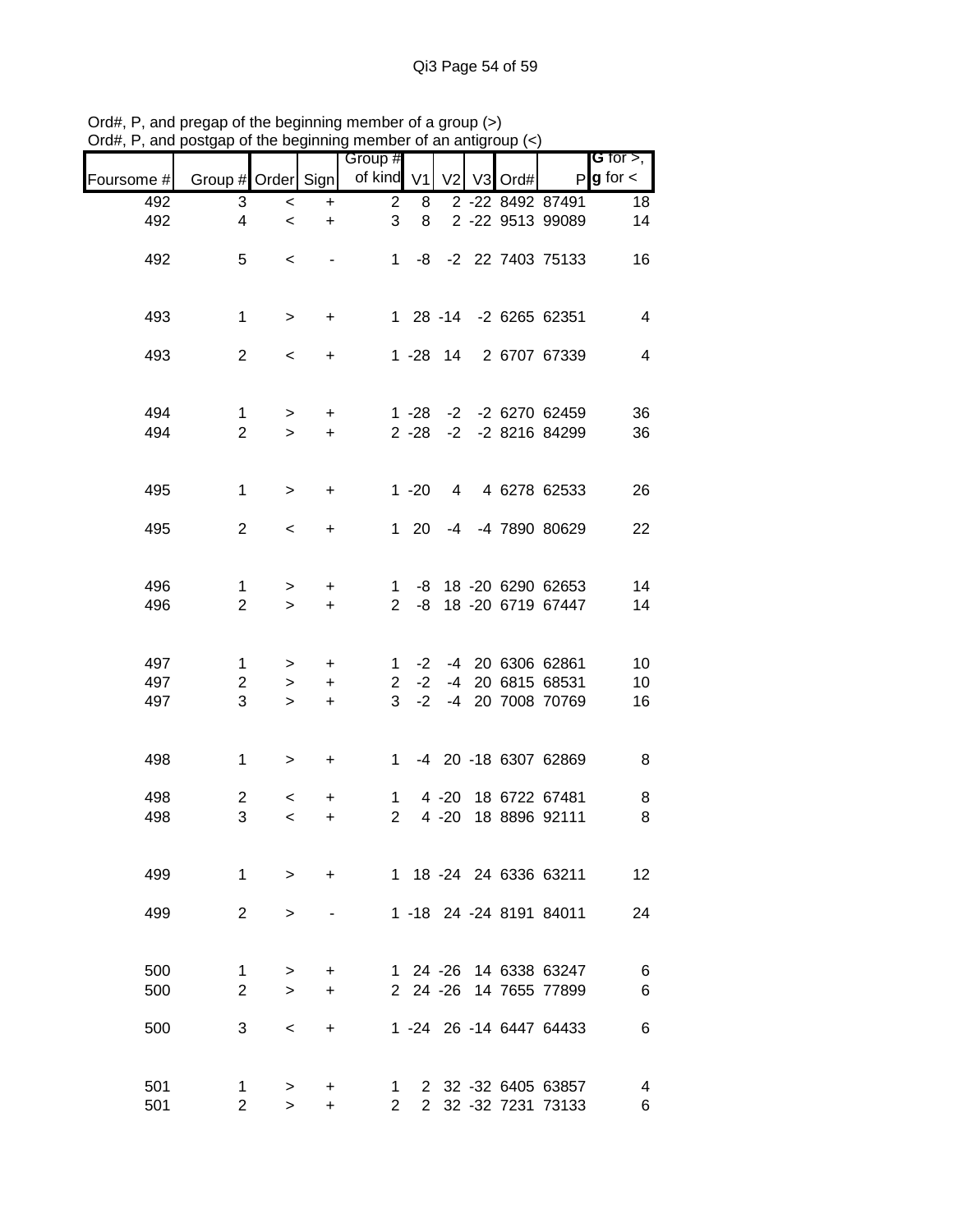|                   |                                   |                     |                        | Group #                          |                      |                   |         |                                                    | G for $>$ ,                      |
|-------------------|-----------------------------------|---------------------|------------------------|----------------------------------|----------------------|-------------------|---------|----------------------------------------------------|----------------------------------|
| Foursome #        | Group # Order Sign                |                     |                        | of kind V1                       |                      | V <sub>2</sub>    | V3 Ord# |                                                    | $P g$ for $\lt$                  |
|                   |                                   |                     |                        |                                  |                      |                   |         |                                                    |                                  |
| 502               | 1                                 | $\, > \,$           | +                      | $1 \quad$                        |                      |                   |         | 4 26 -26 6453 64499                                | 10                               |
| 502               | $\overline{2}$                    | $\,<\,$             | +                      | $1 \quad$                        |                      |                   |         | -4 -26 26 6456 64567                               | 10                               |
| 503<br>503        | 1<br>$\overline{2}$               | $\, > \,$<br>$\geq$ | +<br>$\ddot{}$         |                                  |                      |                   |         | 1 26 -28 14 6479 64817<br>2 26 -28 14 9082 94121   | 6<br>$\overline{\mathcal{A}}$    |
| 504<br>504        | 1<br>$\overline{2}$               | $\geq$<br>$\geq$    | $\ddot{}$<br>$\ddot{}$ |                                  |                      | 2 10 -22          |         | 1 10 -22 2 6492 64969<br>2 8524 87767              | 18<br>16                         |
|                   |                                   |                     |                        |                                  |                      |                   |         |                                                    |                                  |
| 505<br>505        | $\mathbf{1}$<br>$\overline{2}$    | $\geq$<br>$\geq$    | $\ddot{}$<br>$\ddot{}$ |                                  |                      |                   |         | 1 -2 -10 22 6524 65309<br>2 -2 -10 22 9149 94889   | 16<br>16                         |
| 506<br>506        | $\mathbf{1}$<br>$\overline{2}$    | $\geq$<br>$\geq$    | $\ddot{}$<br>$\ddot{}$ |                                  |                      | 2 28 -12          |         | 1 28 -12 4 6538 65449<br>4 6796 68281              | $\overline{c}$<br>$\overline{2}$ |
| 507<br>507        | 1<br>$\overline{2}$               | $\, > \,$<br>$\geq$ | +<br>$\ddot{}$         |                                  | $1 - 28$<br>$2 - 28$ | -4<br>-4          |         | 2 6592 66029<br>2 9261 96137                       | 36<br>40                         |
| 508<br>508        | 1<br>$\overline{2}$               | ><br>$\geq$         | +<br>$\ddot{}$         | $\mathbf{1}$<br>$\overline{2}$   | 6<br>6               | $\mathbf{0}$<br>0 |         | 8 6657 66797<br>8 6737 67607                       | 6<br>6                           |
| 508               | 3                                 | $\,>$               |                        | $\mathbf{1}$                     | -6                   | 0                 |         | -8 8761 90499                                      | 18                               |
| 509<br>509<br>509 | 1<br>$\overline{\mathbf{c}}$<br>3 | $\, > \,$<br>><br>⋗ | +<br>+<br>$\ddot{}$    | $1 \quad$<br>$\overline{2}$<br>3 | -8<br>-8<br>-8       | -6<br>-6          |         | -6 -2 6676 67003<br>-2 6945 70099<br>-2 9581 99859 | 26<br>20<br>20                   |
| 510               | 1                                 | $\,>$               | +                      | 1                                |                      |                   |         | -4 40 -26 6840 68819                               | 6                                |
| 510               | $\overline{2}$                    | $\,<$               | +                      | 1                                |                      |                   |         | 4 -40 26 7726 78781                                | 6                                |
| 511               | 1                                 | $\, > \,$           | +                      | $1 \quad$                        |                      | 2 12              |         | -6 9507 99017                                      | $\overline{4}$                   |
| 511               | 2                                 | $\, > \,$           |                        |                                  |                      | $1 -2 -12$        |         | 6 9560 99643                                       | 20                               |

Ord#, P, and pregap of the beginning member of a group (>) Ord#, P, and postgap of the beginning member of an antigroup (<)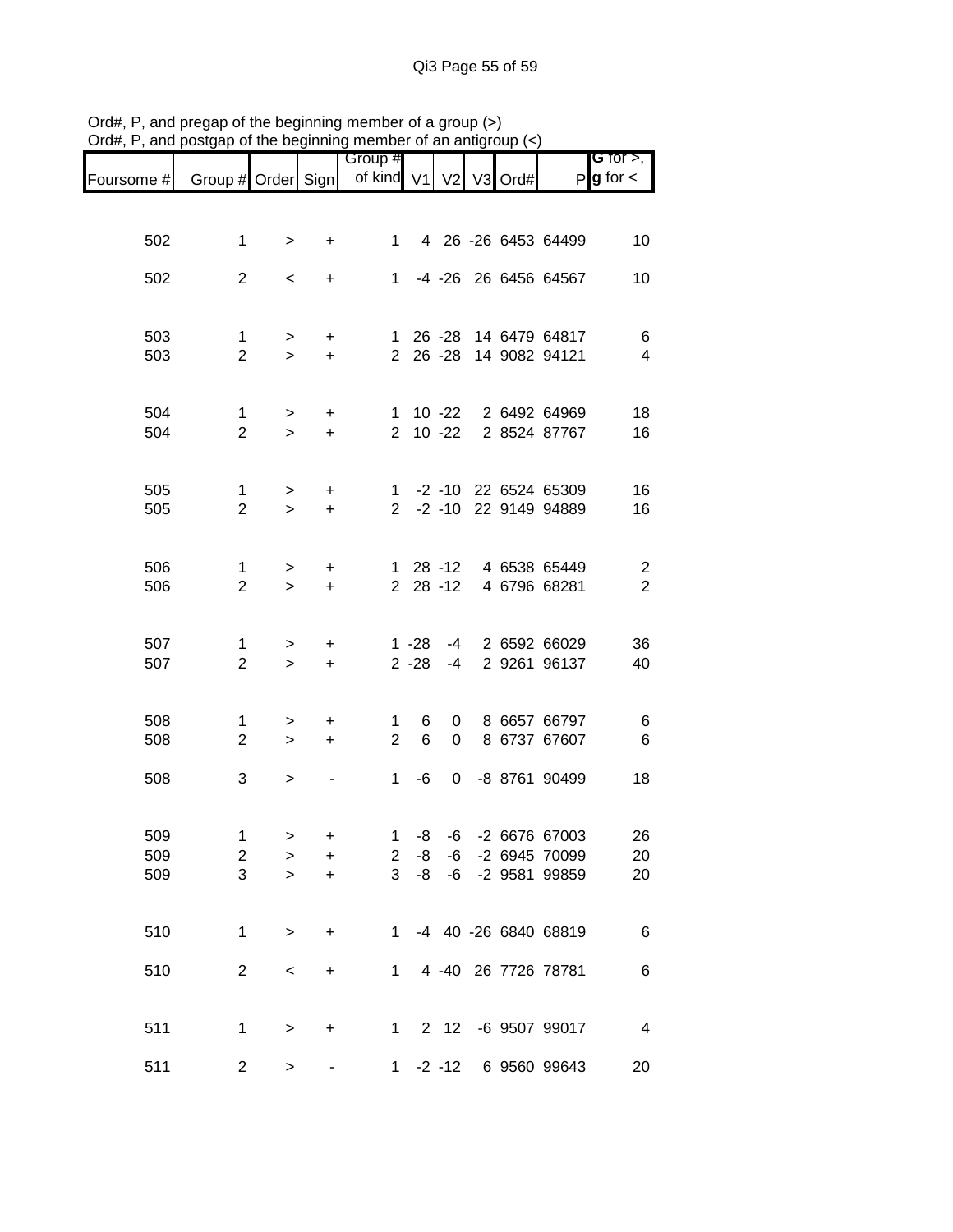|            |                    |                                   | .   . 9          | Group #    |              |                |         |                                                  | G for $>$ , $\blacksquare$   |
|------------|--------------------|-----------------------------------|------------------|------------|--------------|----------------|---------|--------------------------------------------------|------------------------------|
| Foursome # | Group # Order Sign |                                   |                  | of kind V1 |              | V <sub>2</sub> | V3 Ord# | $\mathsf{P}$                                     | $g$ for $\lt$                |
| 512        | $\mathbf 1$        | $\,>$                             | $\ddot{}$        |            | $1 - 26$     | $-2$           |         | $-2$ 6934 69991                                  | 32                           |
| 512        | $\overline{2}$     | $\geq$                            | $\ddot{}$        |            | $2 - 26$     | $-2$           |         | -2 8585 88643                                    | 34                           |
| 512        | 3                  | $\overline{\phantom{a}}$          | $+$              |            | 1 26         |                |         | 2 2 9017 93337                                   | 34                           |
|            |                    |                                   |                  |            |              |                |         |                                                  |                              |
| 513        | $\mathbf{1}$       | $\geq$                            | $\ddot{}$        |            |              |                |         | 1 10 -6 18 7087 71551                            | $\overline{2}$               |
|            |                    |                                   |                  |            |              |                |         |                                                  |                              |
| 513<br>513 | $\mathbf{2}$<br>3  | $\lt$<br>$\overline{\phantom{0}}$ | $\ddot{}$<br>$+$ |            |              |                |         | 1 -10 6 -18 7565 76961<br>2 -10 6 -18 9470 98639 | $\sqrt{2}$<br>$\overline{2}$ |
|            |                    |                                   |                  |            |              |                |         |                                                  |                              |
|            |                    |                                   |                  |            |              |                |         |                                                  |                              |
| 514        | $\mathbf{1}$       | $\geq$                            | $\ddot{}$        |            |              |                |         | 1 14 -8 0 7128 71999                             | $\,6$                        |
| 514        | $\overline{2}$     | $\prec$                           | $+$              |            |              |                |         | 1 -14 8 0 8284 85081                             | 6                            |
|            |                    |                                   |                  |            |              |                |         |                                                  |                              |
| 515        | $\mathbf{1}$       | $\geq$                            | $+$              |            |              |                |         | 1 -14 18 -20 7157 72307                          | 20                           |
| 515        | $\overline{2}$     | $\geq$                            | $+$              |            |              |                |         | 2 -14 18 -20 9032 93523                          | 20                           |
|            |                    |                                   |                  |            |              |                |         |                                                  |                              |
| 516        | $\mathbf{1}$       | $\,>$                             | $\ddot{}$        |            |              |                |         | 1 -2 -8 34 7162 72367                            | 14                           |
|            |                    |                                   |                  |            |              |                |         |                                                  |                              |
| 516        | $\overline{2}$     | $\overline{\phantom{a}}$          | $\ddot{}$        |            | $1\quad 2$   |                |         | 8 -34 9377 97511                                 | 12                           |
|            |                    |                                   |                  |            |              |                |         |                                                  |                              |
| 517        | 1                  | $\geq$                            | $\ddot{}$        |            | $1 - 8$      |                |         | 2 24 7171 72493<br>2 24 7741 78919               | 12                           |
| 517        | $\overline{2}$     | $\geq$                            | $+$              |            | $2 - 8$      |                |         |                                                  | 18                           |
|            |                    |                                   |                  |            |              |                |         |                                                  |                              |
| 518        | $\mathbf{1}$       | $\geq$                            | $+$              |            |              |                |         | 1 -20 26 -10 7196 72763                          | 24                           |
| 518        | 2                  | $\,<\,$                           |                  |            |              |                |         | 1 -20 26 -10 7965 81401                          | 8                            |
|            |                    |                                   |                  |            |              |                |         |                                                  |                              |
| 519        | $\mathbf{1}$       | $\geq$                            | $\ddot{}$        |            |              |                |         | 1 8 -14 6 7252 73433                             | 12                           |
|            |                    |                                   |                  |            |              |                |         |                                                  |                              |
| 519        | $2^{\circ}$        | $\geq$                            |                  |            |              |                |         | 1 -8 14 -6 8180 83869                            | 12                           |
|            |                    |                                   |                  |            |              |                |         |                                                  |                              |
| 520        | $\mathbf 1$        | $\geq$                            | $\ddot{}$        |            | $1 \quad 14$ | $\mathbf{0}$   |         | 0 7345 74453                                     | $\overline{\phantom{a}}$     |
|            |                    |                                   |                  |            |              |                |         |                                                  |                              |
| 520        | $\overline{2}$     | $\,>$                             |                  |            | $1 - 14$     | $\mathbf{0}$   |         | 0 9243 95911                                     | 20                           |
|            |                    |                                   |                  |            |              |                |         |                                                  |                              |
| 521        | $\mathbf 1$        | $\geq$                            | +                |            |              |                |         | 1 0 0 -16 7346 74471                             | 18                           |
| 521        | $\overline{2}$     | >                                 |                  | 1          | $\mathbf{0}$ |                |         | 0 16 8829 91297                                  | 6                            |

Ord#, P, and pregap of the beginning member of a group (>) Ord#, P, and postgap of the beginning member of an antigroup (<)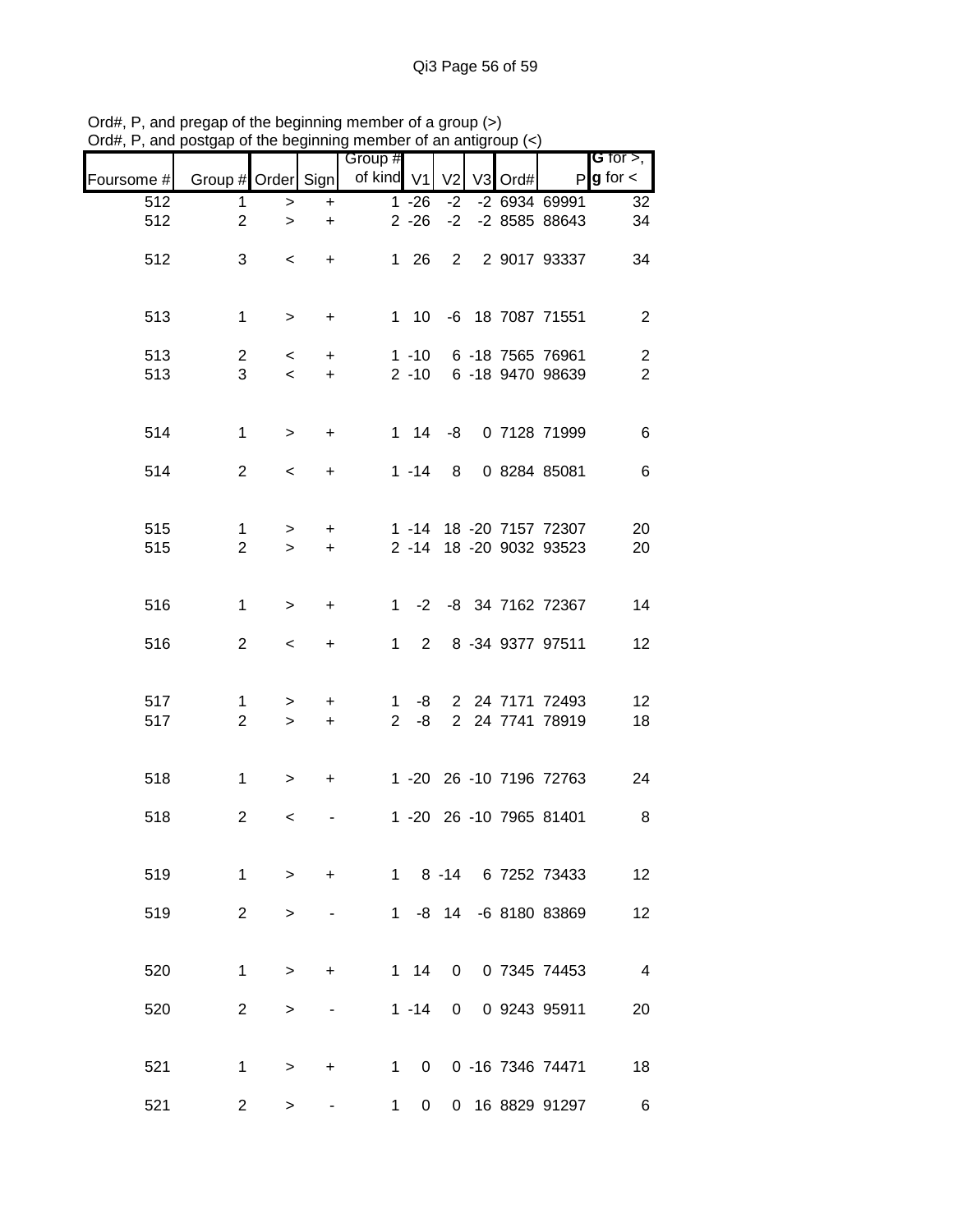|            | , and poorgap or the beginning |                                     |                        | 110111001             |                           | un unuu |                                    |                                                |                                       |
|------------|--------------------------------|-------------------------------------|------------------------|-----------------------|---------------------------|---------|------------------------------------|------------------------------------------------|---------------------------------------|
| Foursome # | Group # Order Sign             |                                     |                        | Group #<br>of kind V1 |                           |         | V <sub>2</sub> V <sub>3</sub> Ord# |                                                | <b>G</b> for $>$ ,<br>$P$ g for $\lt$ |
| 521        | 3                              | $\,<\,$                             | $\ddot{}$              | $\mathbf{1}$          | $\mathbf{0}$              |         |                                    | 0 16 7533 76579                                | 18                                    |
| 521        | 4                              | $\,<\,$                             |                        |                       | $1 \quad$<br>$\mathbf{0}$ |         |                                    | 0 -16 9107 94433                               | $6\phantom{1}6$                       |
| 522<br>522 | $\mathbf{1}$<br>$\overline{2}$ | ><br>$\geq$                         | $+$<br>$+$             |                       |                           |         |                                    | 1 2 12 -18 7462 75731<br>2 2 12 -18 8344 85733 | 10<br>16                              |
|            |                                |                                     |                        |                       |                           |         |                                    |                                                |                                       |
| 523<br>523 | $\mathbf{1}$<br>$\overline{2}$ | $\geq$<br>$\geq$                    | $+$<br>$+$             |                       | $2 - 18$                  |         |                                    | 1 -18 2 -2 7464 75767<br>2 -2 8436 86837       | 24<br>24                              |
| 523        | 3                              | $\,<\,$                             | $\ddot{}$              |                       |                           |         |                                    | 1 18 -2 2 9434 98227                           | 24                                    |
| 524        | 1                              | $\, >$                              | $+$                    |                       |                           |         |                                    | 1 -12 -12 -2 7475 75913                        | 30                                    |
| 524        | $\overline{2}$                 | $\overline{\phantom{a}}$            | $\ddot{}$              |                       |                           |         |                                    | 1 12 12 2 7787 79451                           | 30                                    |
| 525        | 1                              | $\geq$                              | $\ddot{}$              |                       |                           |         |                                    | 1 -12 -2 22 7476 75931                         | 18                                    |
| 525        | $\overline{2}$                 | $\geq$                              | $+$                    |                       |                           |         |                                    | 2 -12 -2 22 9305 96661                         | 18                                    |
| 526        | 1                              | $\, >$                              | $\ddot{}$              |                       |                           |         |                                    | 1 32 -38 8 7488 76039                          | 8                                     |
| 526        | $\overline{2}$                 | $\overline{\phantom{a}}$            | $\ddot{}$              |                       |                           |         |                                    | 1 -32 38 -8 8367 86069                         | 8                                     |
| 527        | $\mathbf{1}$                   | $\, > \,$                           | $\ddot{}$              |                       |                           |         |                                    | 1 -32 8 2 7578 77137                           | 36                                    |
| 527        | 2                              | $\,<\,$                             | +                      |                       |                           |         |                                    | 1 32 -8 -2 8572 88427                          | 36                                    |
| 528        | $\mathbf{1}$                   | $\geq$                              | $\ddot{}$              |                       |                           |         |                                    | 1 -10 8 14 7647 77797                          | 14                                    |
| 528<br>528 | $\overline{2}$<br>3            | $\,<\,$<br>$\overline{\phantom{0}}$ | $\ddot{}$<br>$\ddot{}$ | 1<br>$2^{\circ}$      | 10<br>10 <sup>1</sup>     |         |                                    | -8 -14 7903 80749<br>-8 -14 8915 92317         | 12<br>16                              |
| 529        | $\mathbf{1}$                   |                                     |                        |                       |                           |         |                                    | 1 -12 6 -14 7804 79657                         |                                       |
| 529        | $\overline{2}$                 | $\, > \,$<br>>                      | $\ddot{}$              |                       | $1 \quad 12$              |         |                                    | -6 14 9508 99023                               | 24<br>$\,6$                           |
|            |                                |                                     |                        |                       |                           |         |                                    |                                                |                                       |
| 530        | 1                              | $\geq$                              | +                      |                       |                           |         |                                    | 1 -8 20 -4 7836 79997                          | 10                                    |

Ord#, P, and pregap of the beginning member of a group (>) Ord#, P, and postgap of the beginning member of an antigroup (<)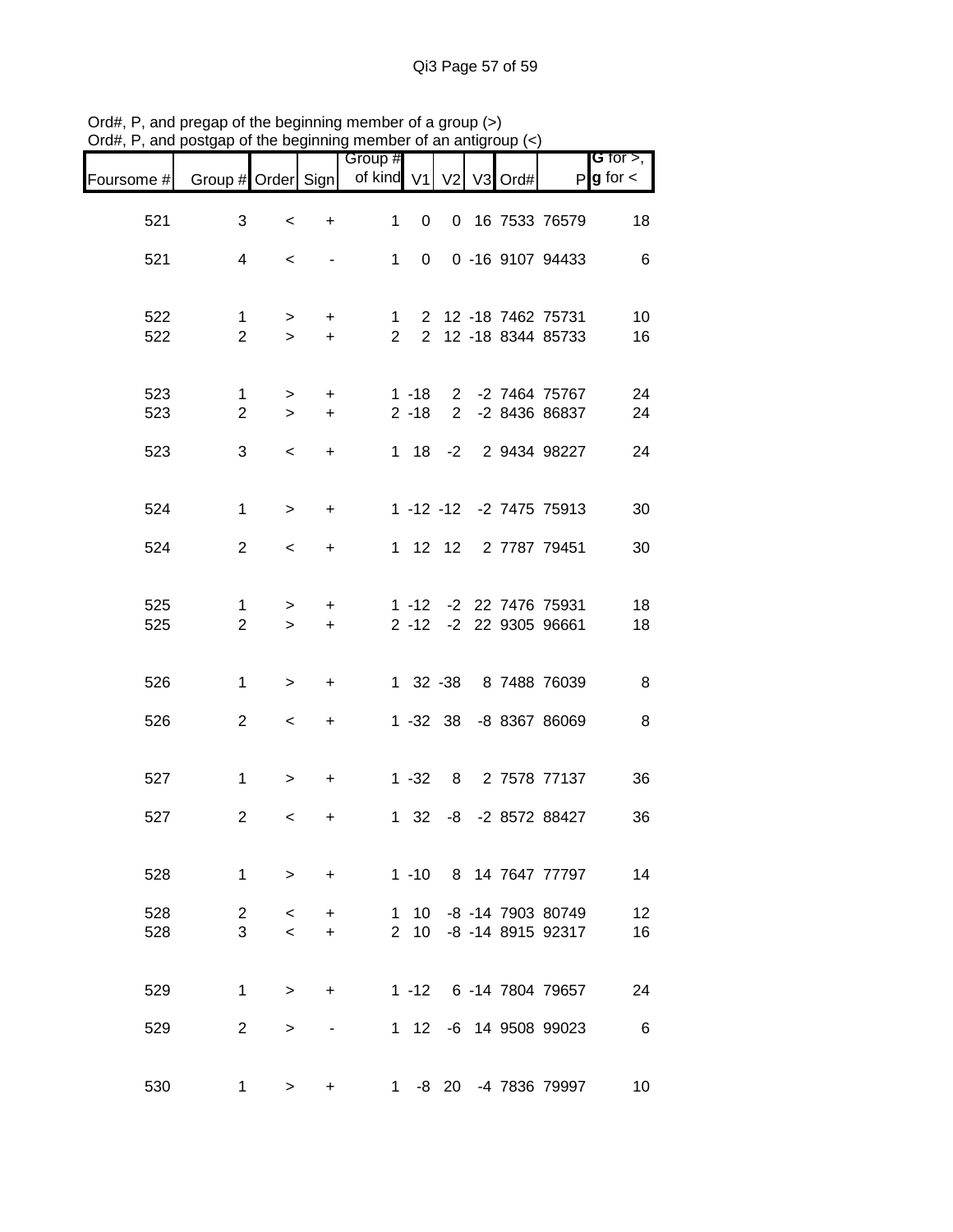| $O(d\theta, r)$ , and posigap or the beginning member or an anigroup $(\leq)$ |                    |                          |                 |                       |              |                |                |      |                                                |                                  |
|-------------------------------------------------------------------------------|--------------------|--------------------------|-----------------|-----------------------|--------------|----------------|----------------|------|------------------------------------------------|----------------------------------|
| Foursome #                                                                    | Group # Order Sign |                          |                 | Group #<br>of kind V1 |              | V <sub>2</sub> | V <sub>3</sub> | Ord# | P                                              | G for $>$ ,<br>$g$ for $\lt$     |
| 530                                                                           | $\overline{2}$     | >                        |                 | 1                     |              | $8 - 20$       |                |      | 4 9418 97987                                   | 14                               |
| 531                                                                           | 1                  | $\,>$                    | +               |                       |              |                |                |      | 1 24 -26 26 7842 80077                         | 6                                |
| 531                                                                           | $\overline{2}$     | $\,<\,$                  | +               |                       |              |                |                |      | 1 -24 26 -26 7845 80141                        | 6                                |
| 532                                                                           | $\mathbf{1}$       | >                        | +               |                       |              | 1 36 -40       |                |      | 8 7952 81239                                   | 6                                |
| 532                                                                           | $\overline{c}$     | $\,<\,$                  | +               |                       |              | $1 - 36 + 40$  |                |      | -8 8270 84913                                  | 6                                |
| 533                                                                           | $\mathbf{1}$       | >                        | +               |                       |              | 1 26 -22       |                |      | -8 8049 82307                                  | 6                                |
| 533                                                                           | $\overline{c}$     | <                        | +               |                       |              | $1 - 26$ 22    |                |      | 8 9156 94993                                   | 6                                |
| 534                                                                           | $\mathbf{1}$       | >                        | +               | 1.                    |              | $-8$ 22        |                |      | 8 8055 82387                                   | 14                               |
| 534                                                                           | $\overline{2}$     | <                        |                 | 1                     |              | $-8$ 22        |                |      | 8 9430 98179                                   | 28                               |
| 535                                                                           | 1                  | >                        | +               |                       | $1 - 30$     |                |                |      | -4 10 8098 82883                               | 36                               |
| 535                                                                           | $\overline{2}$     | $\,<\,$                  | +               |                       | $1 \quad 30$ |                |                |      | 4 -10 9480 98737                               | 36                               |
| 536                                                                           | 1                  | >                        | +               |                       |              |                |                |      | 1 -26 26 -16 8221 84347                        | 28                               |
| 536                                                                           | $\overline{2}$     | $\,<\,$                  |                 |                       |              |                |                |      | 1 -26 26 -16 8309 85361                        | $\overline{2}$                   |
| 537                                                                           | 1.                 | $\geq$                   | $\pm$           |                       |              |                |                |      | 1 8 -16 26 8306 85313                          | 10                               |
| 537                                                                           | $\overline{2}$     | $\prec$                  | <b>Contract</b> |                       |              |                |                |      | 1 8 -16 26 8563 88301                          | 20                               |
| 538<br>538                                                                    | 1<br>$2^{\circ}$   | $\geq$<br>$\geq$         | $+$<br>$+$      |                       |              |                |                |      | 1 2 30 -22 8354 85847<br>2 2 30 -22 9325 96851 | $\overline{4}$<br>$\overline{4}$ |
| 539                                                                           |                    | $1 \quad \Box$<br>$\geq$ | $+$             |                       |              |                |                |      | 1 -22 -8 16 8356 85889                         | 36                               |
| 539                                                                           |                    | $2^{\circ}$<br>$\prec$   | $+$             |                       |              |                |                |      | 1 22 8 -16 9429 98143                          | 36                               |
| 540                                                                           |                    | $1 \quad \Box$<br>>      | +               |                       |              |                |                |      | 1 4 -8 38 8364 86017                           | $\overline{6}$                   |

Ord#, P, and pregap of the beginning member of a group (>) Ord#, P, and postgap of the beginning member of an antigroup (<)